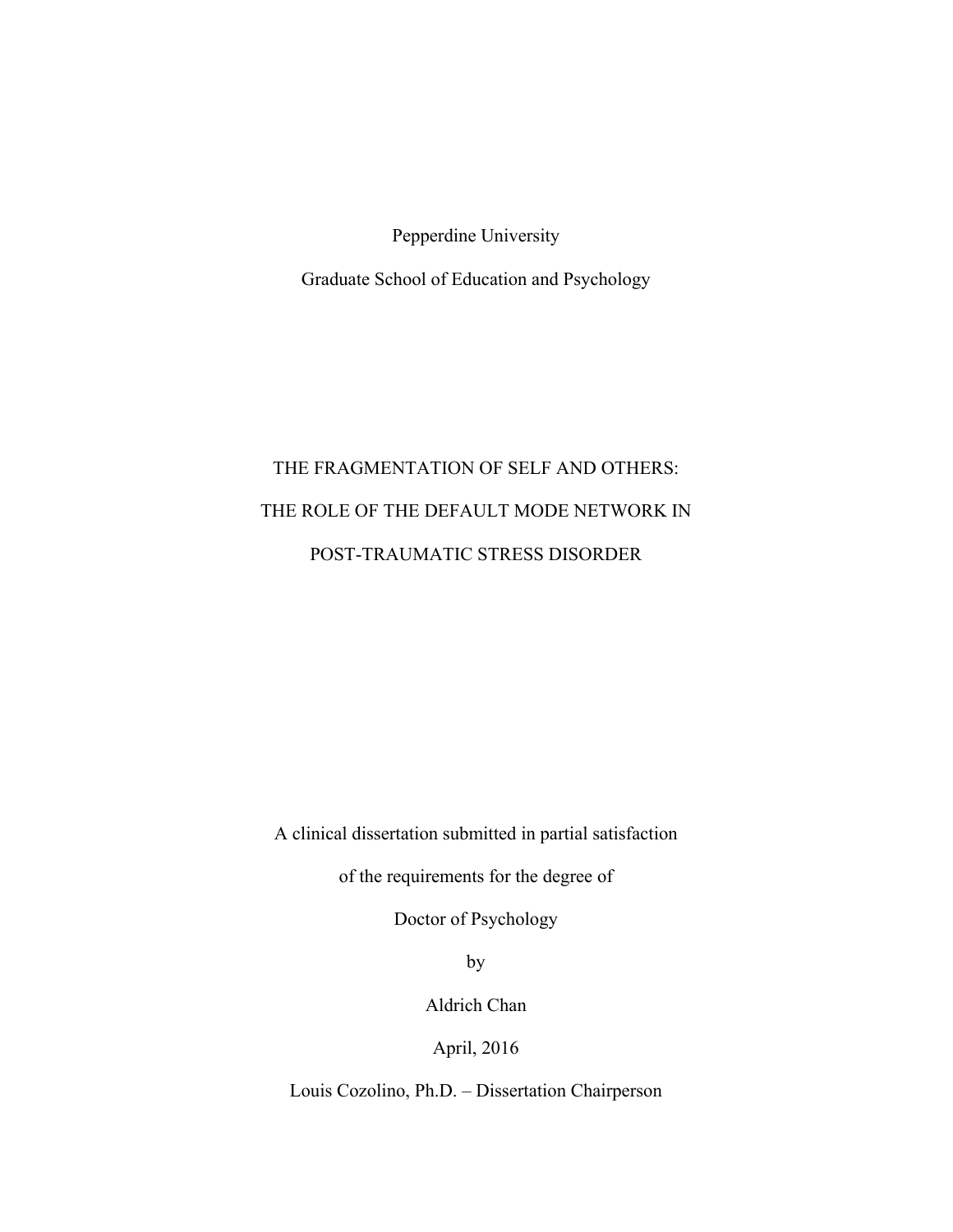ProQuest Number: 10102804

All rights reserved

INFORMATION TO ALL USERS The quality of this reproduction is dependent upon the quality of the copy submitted.

In the unlikely event that the author did not send a complete manuscript and there are missing pages, these will be noted. Also, if material had to be removed, a note will indicate the deletion.



ProQuest 10102804

Published by ProQuest LLC (2016). Copyright of the Dissertation is held by the Author.

All rights reserved. This work is protected against unauthorized copying under Title 17, United States Code Microform Edition © ProQuest LLC.

> ProQuest LLC. 789 East Eisenhower Parkway P.O. Box 1346 Ann Arbor, MI 48106 - 1346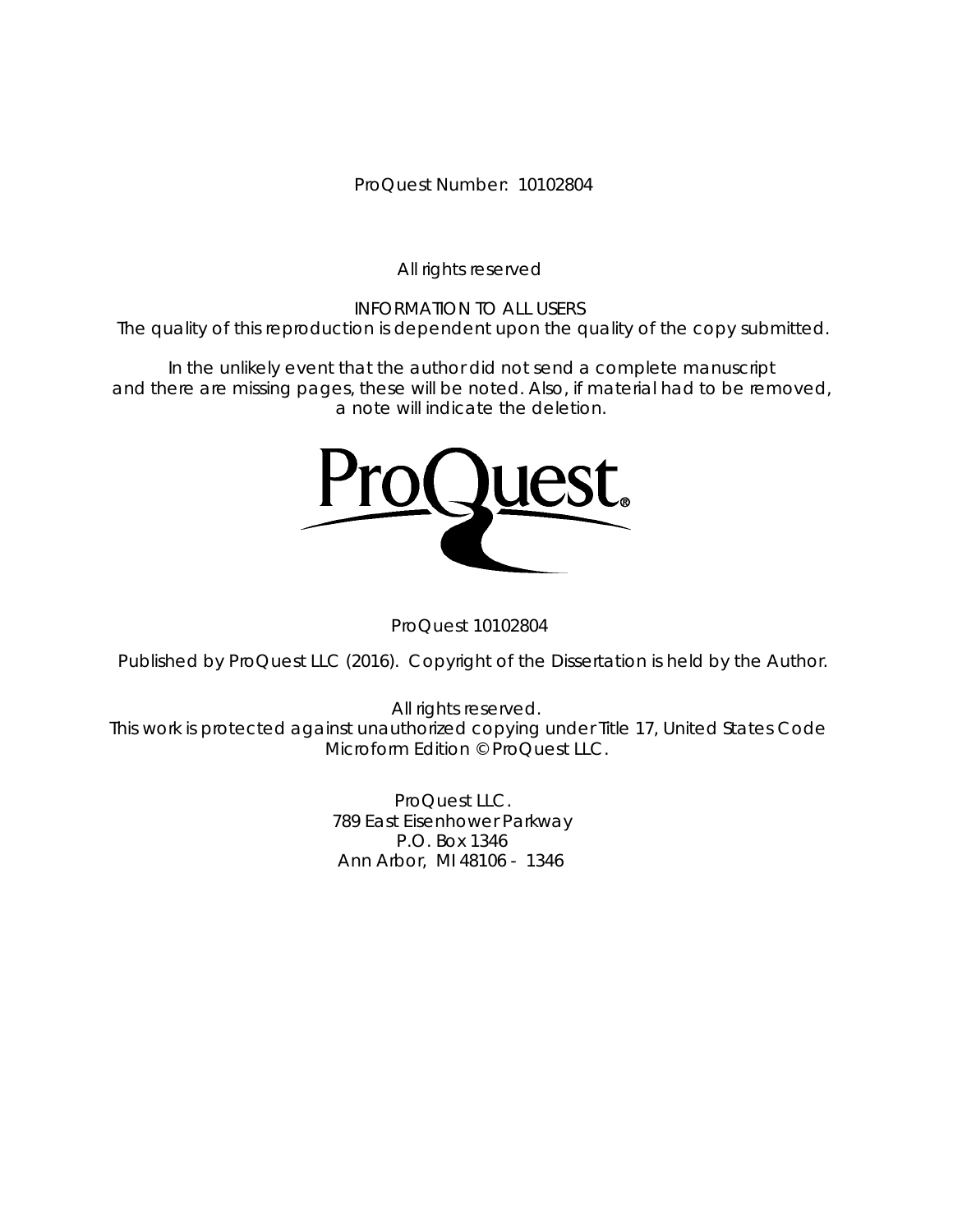This clinical dissertation, written by

# Aldrich Chan

under the guidance of a Faculty Committee and approved by its members, has been submitted to and accepted by the Graduate Faculty in partial fulfillment of the requirements for the degree of

# DOCTOR OF PSYCHOLOGY

Doctoral Committee:

Louis Cozolino, Ph.D. – Chairperson

Aaron Aviera, Ph.D.

Susan Himelstein, Ph.D.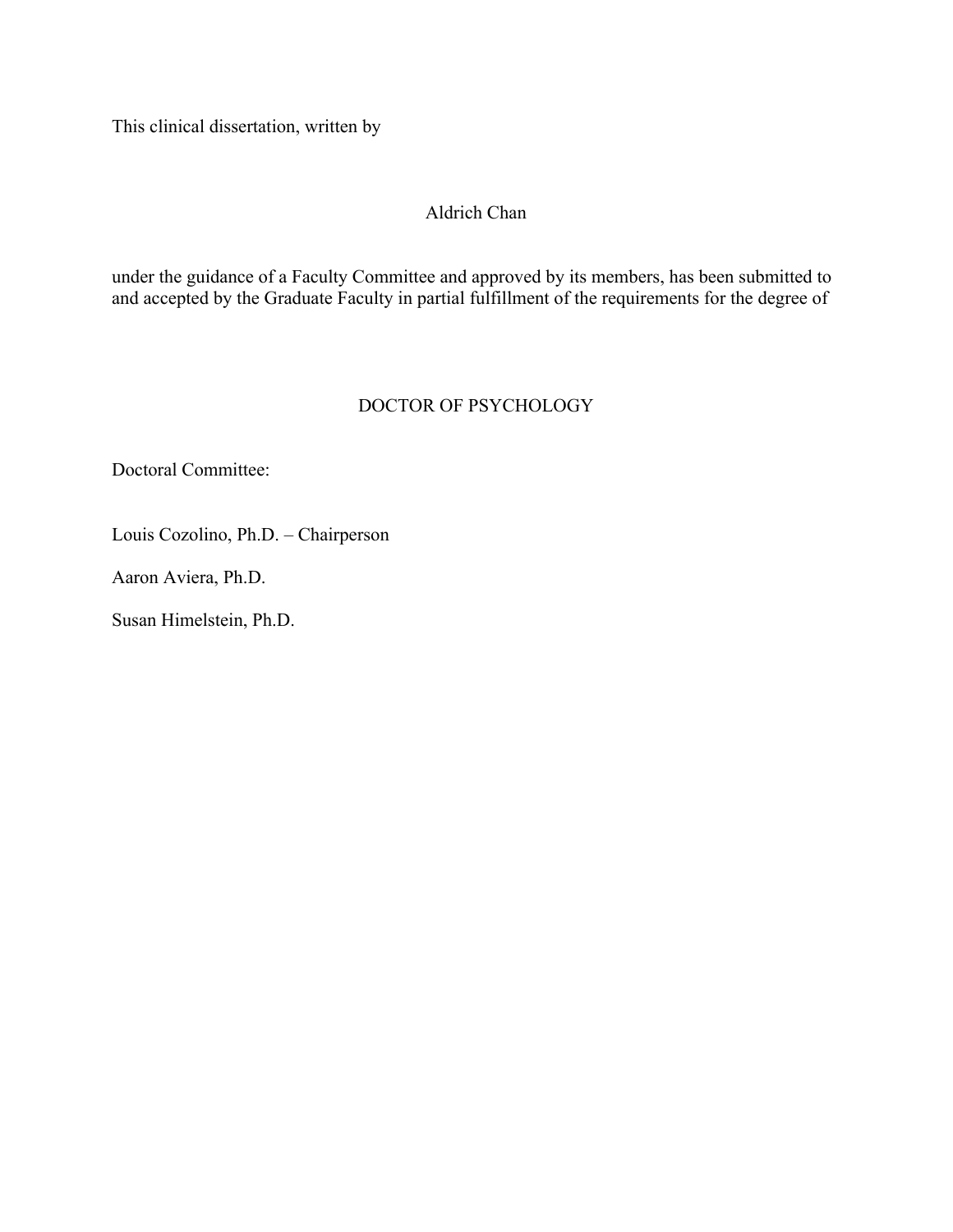© Copyright by Aldrich Chan (2016)

All Rights Reserved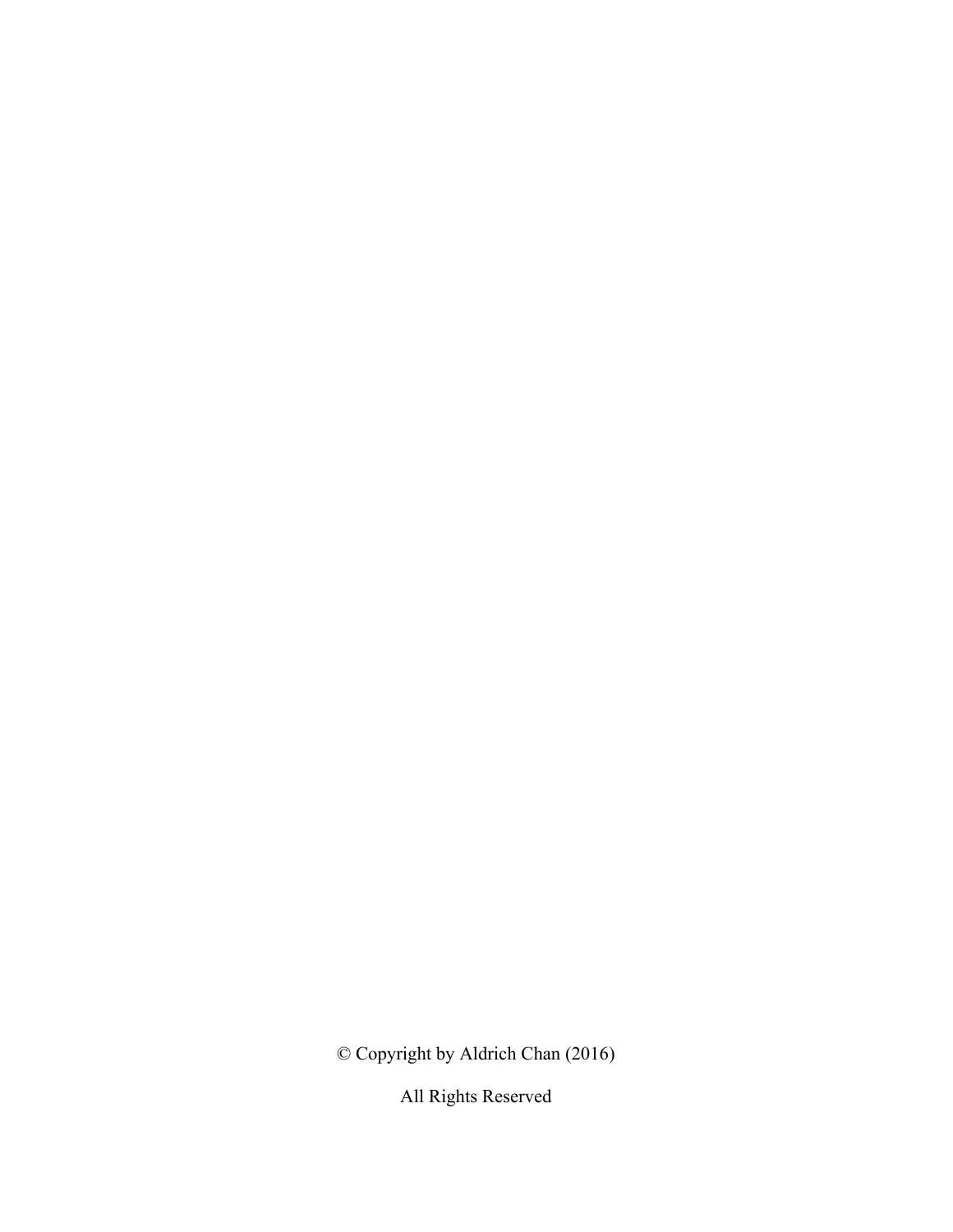# TABLE OF CONTENTS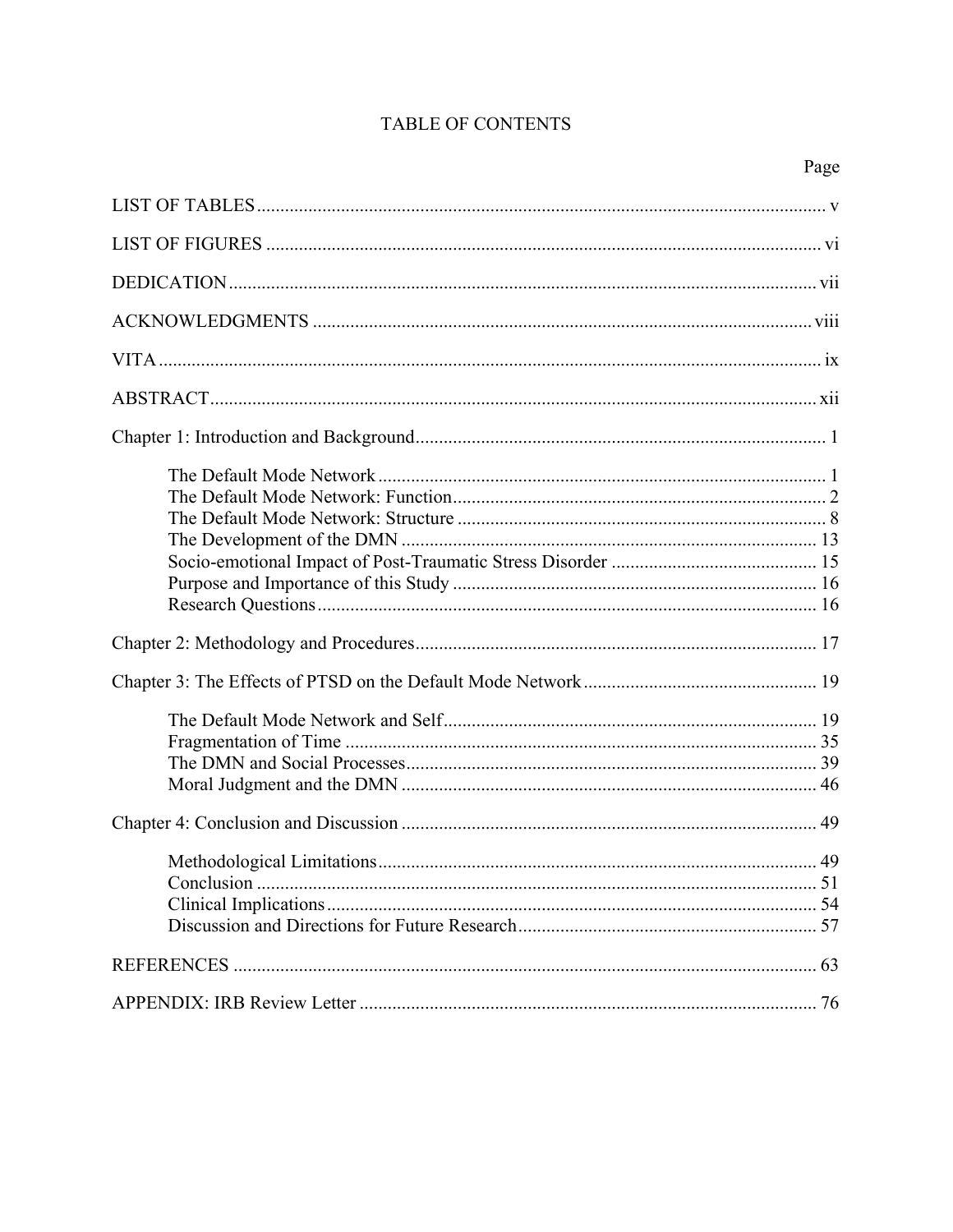# LIST OF TABLES

| Table 6. Neuropsychological Profile of DMN Dysfunction: Traumatized Resting State  53 |  |
|---------------------------------------------------------------------------------------|--|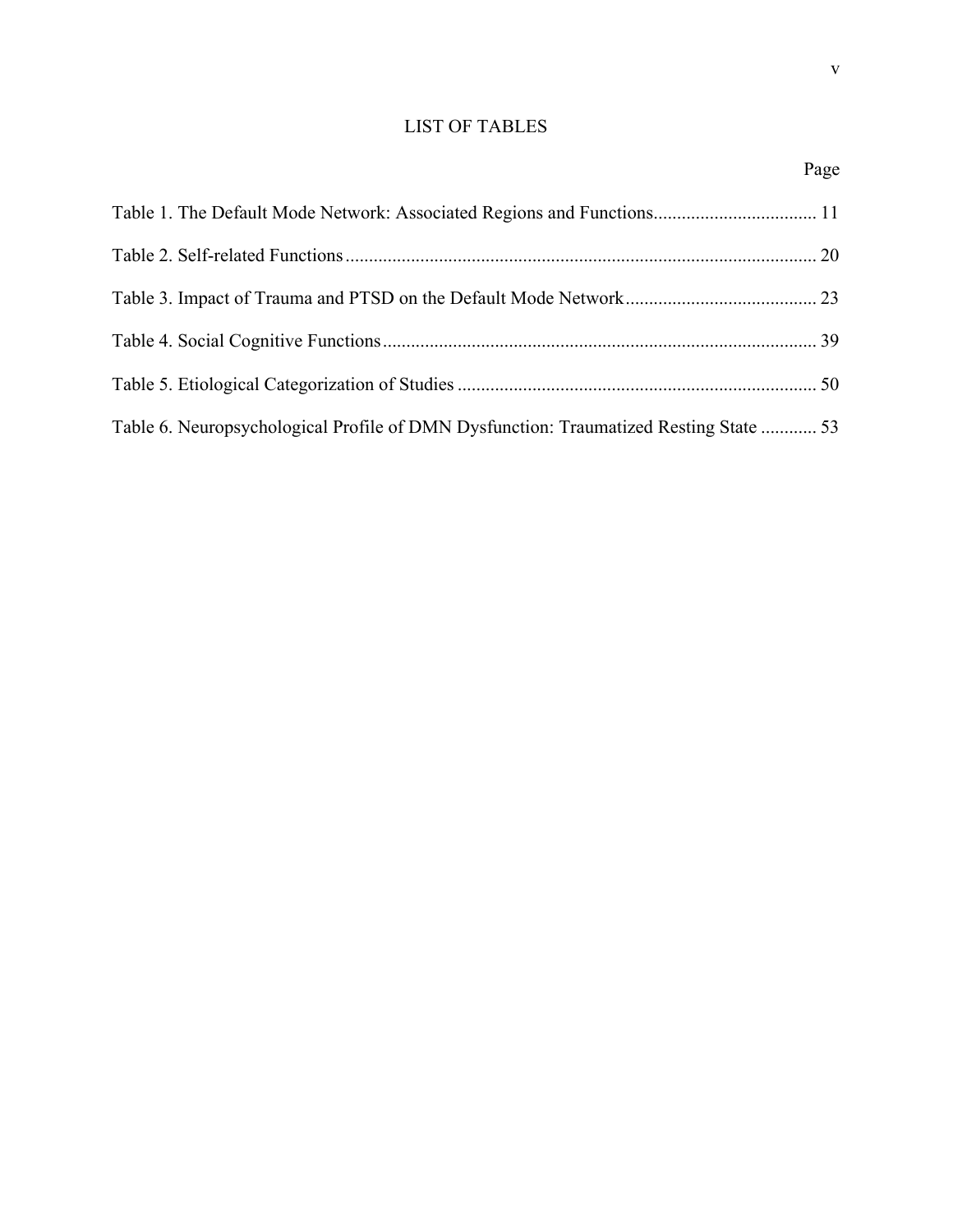Page

# LIST OF FIGURES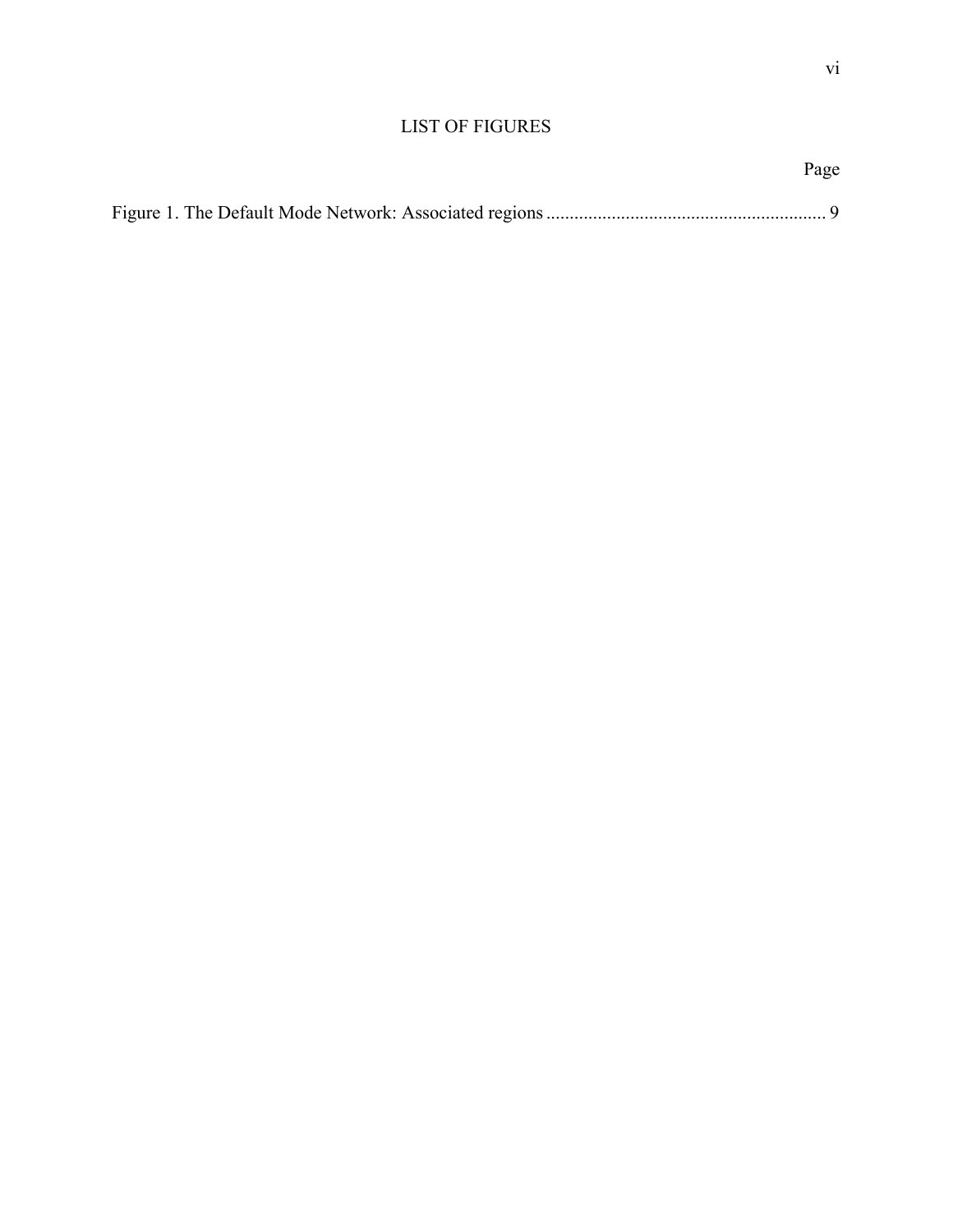# DEDICATION

I would like to dedicate this dissertation to all survivors of trauma.

May you kindle a light of meaning in the darkest of hours

May your fictional truths play in the spotlight of your mind May you make peace with your demons and be cradled by your values May you find unity and love in the process

> Aldrich Chan Los Angeles, California March, 2016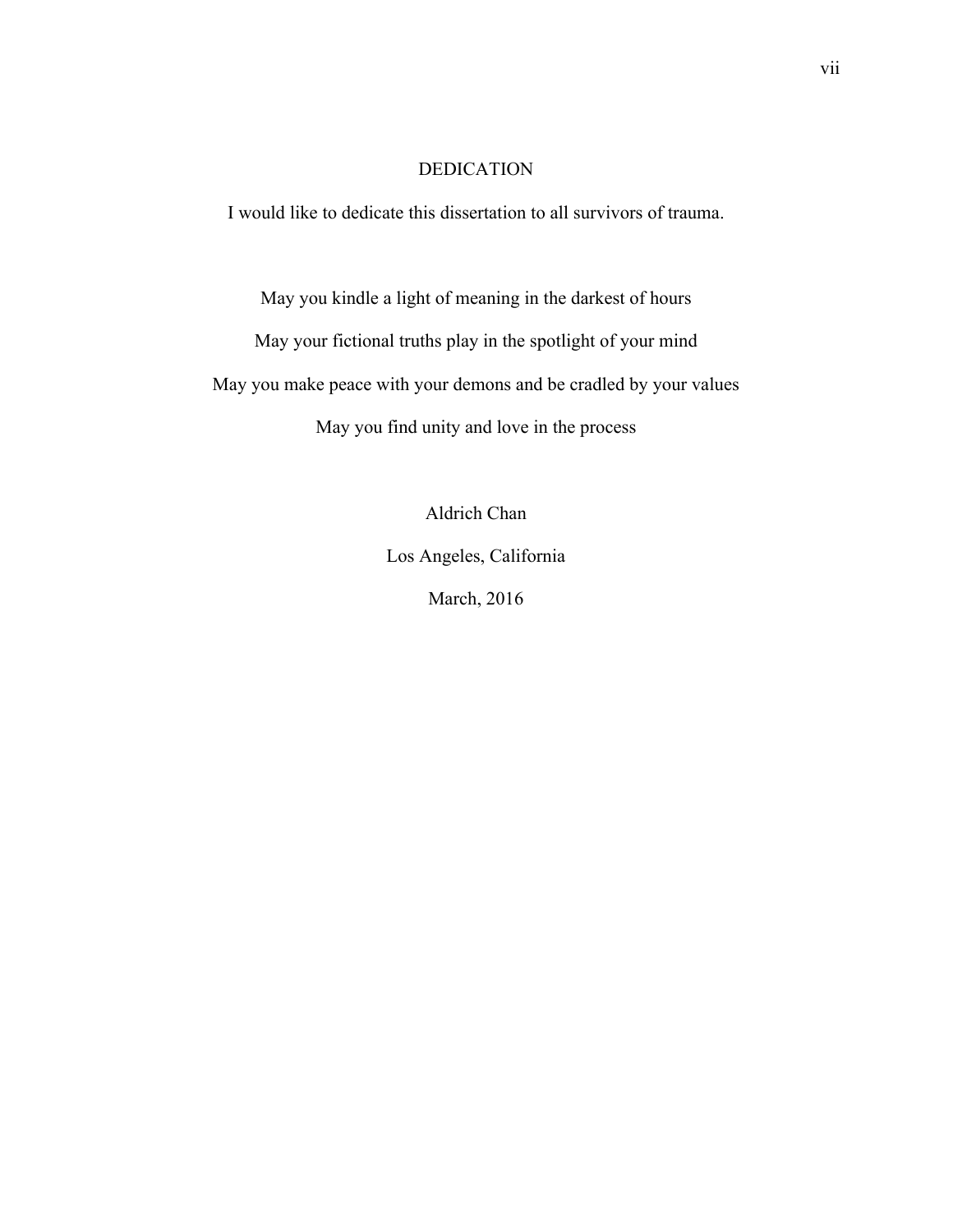#### ACKNOWLEDGMENTS

It is with tremendous gratitude that I acknowledge Dr. Louis Cozolino for his guidance in the thick brush strokes of life, neuroscience and psychology. His mentorship has challenged me to rise beyond my current skill set and adopt novel ways of thinking. With deep respect, I would also like to recognize Dr. Aaron Aviera for his superb supervision, raising my awareness of the intersubjective field and introducing me to the world of somatic experiencing. I would like to thank Dr. Susan Himelstein for fomenting my growth as a clinician and supporting me along the way.

I would like to express my appreciation to Dr. Edward Shafranske for unveiling the profound importance of subjective experience and symbolic play through his supervision. Likewise, I am very appreciative of Dr. Shelly Harrell, whose presence will always be a reminder that my work is rooted in humanity. My sincerest gratitude to Dr. Daniel Siegel, his encouragement and work has continued to inspire me to think creatively, globally, and empathically.

I am ever grateful for my mother, father and brother for being so present and supportive in all of my endeavors.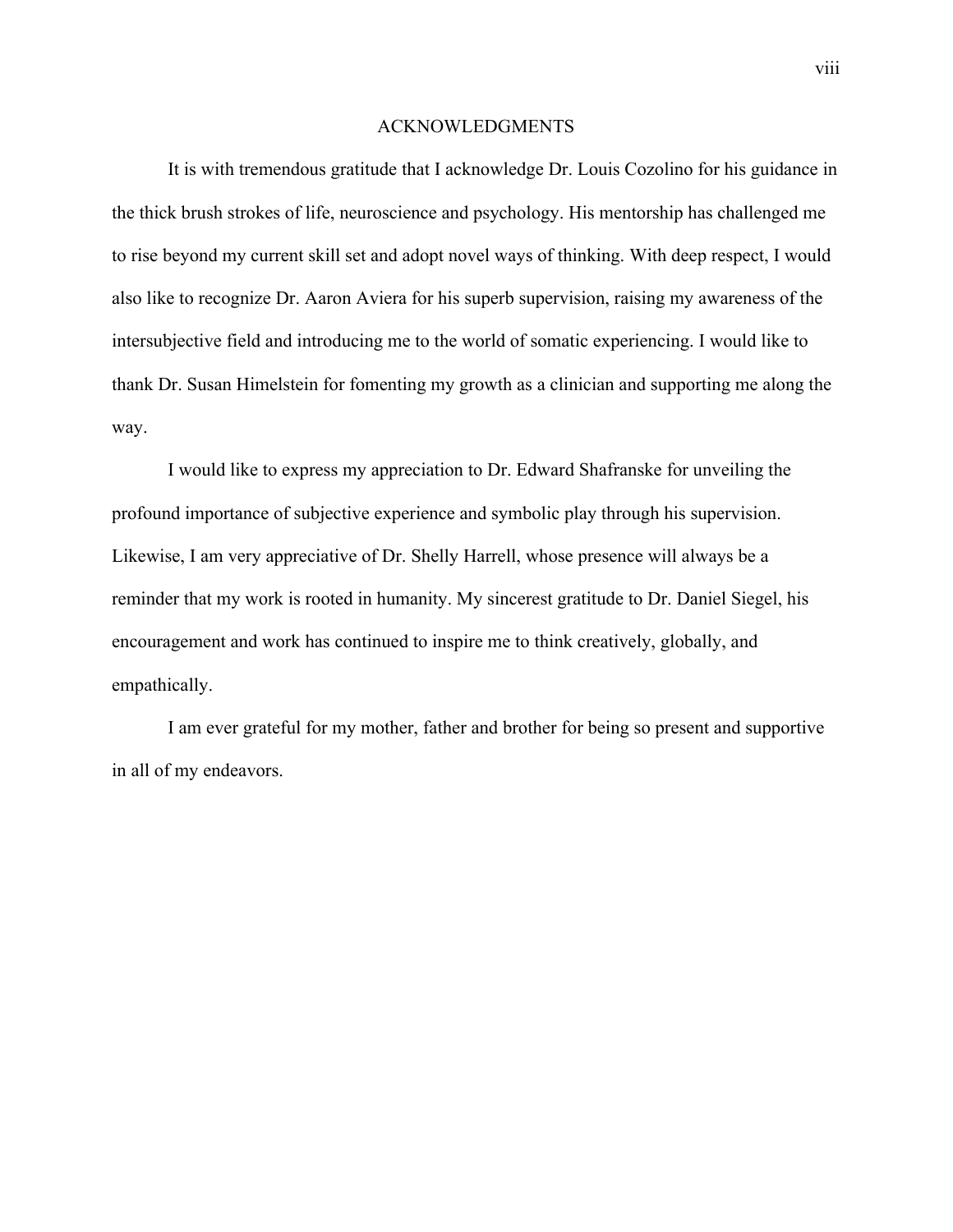| <b>EDUCATION</b><br>Pepperdine University, Los Angeles, CA<br>Doctor of Psychology in Clinical Psychology<br><b>Anticipated Graduation: September 2016</b><br>Dissertation Chair: Louis Cozolino, Ph.D.<br>Title: The Fragmentation of Self and Others: The Role of the Default Mode Network in PTSD | September 2012-Present |
|------------------------------------------------------------------------------------------------------------------------------------------------------------------------------------------------------------------------------------------------------------------------------------------------------|------------------------|
| The Chicago School of Professional Psychology, Los Angeles, CA<br>Master of Arts in Clinical Psychology, Specialization in Marriage and Family Therapy                                                                                                                                               | December 2011          |
| Carleton University, Ottawa, Canada<br>Bachelor of Arts with Honors in Psychology                                                                                                                                                                                                                    | September 2009         |
| <b>LANGUAGES</b><br>Spanish: Advanced Level: Competent in Therapy and Assessment.<br>Cantonese: Intermediate level of speaking.                                                                                                                                                                      |                        |
| <b>CLINICAL EXPERIENCE</b><br>University of Miami/Jackson Memorial Hospital, Miami, FL<br>Ryder Trauma Center<br>Pre-Doctoral Fellow - Neuropsychology Intern<br>Licensed Clinical Supervisor: Susan Ireland, Ph.D., Gisela Puentes, Psy.D., Sheba Kumbhani,<br>Ph.D., Diane Netto, Ph.D.            | July 2015-Present      |
| Cedars-Sinai Medical Center, West Hollywood, CA<br>Department of Physical Medicine and Rehabilitation<br>Adult Neuropsychology Extern                                                                                                                                                                | July 2014-June 2015    |
| Licensed Clinical Supervisor: Jeffrey Wertheimer, Ph.D., ABPP-CN, Miyeoung Jo Ph.D.,<br>ABPP-CN, Ludmila Zaytsev Ph.D., Dale Sherman, Ph.D, Anne Gottuso, Ph.D.                                                                                                                                      |                        |
| Children's Hospital Los Angeles, Los Angeles, CA<br>Department of Orthopaedics and Sports Medicine<br>Pediatric Neuropsychology Extern<br>Licensed Clinical Supervisor: Anita Hamilton, Ph.D., ABPP-CN                                                                                               | October 2014-June 2015 |
| Union Rescue Mission, Los Angeles, CA<br>Psychology Extern<br>Licensed Clinical Supervisor: Aaron Aviera, Ph.D., Edward Shafranske, Ph.D., ABPP                                                                                                                                                      | Sept. 2012-June 2015   |
| (September 2014)                                                                                                                                                                                                                                                                                     |                        |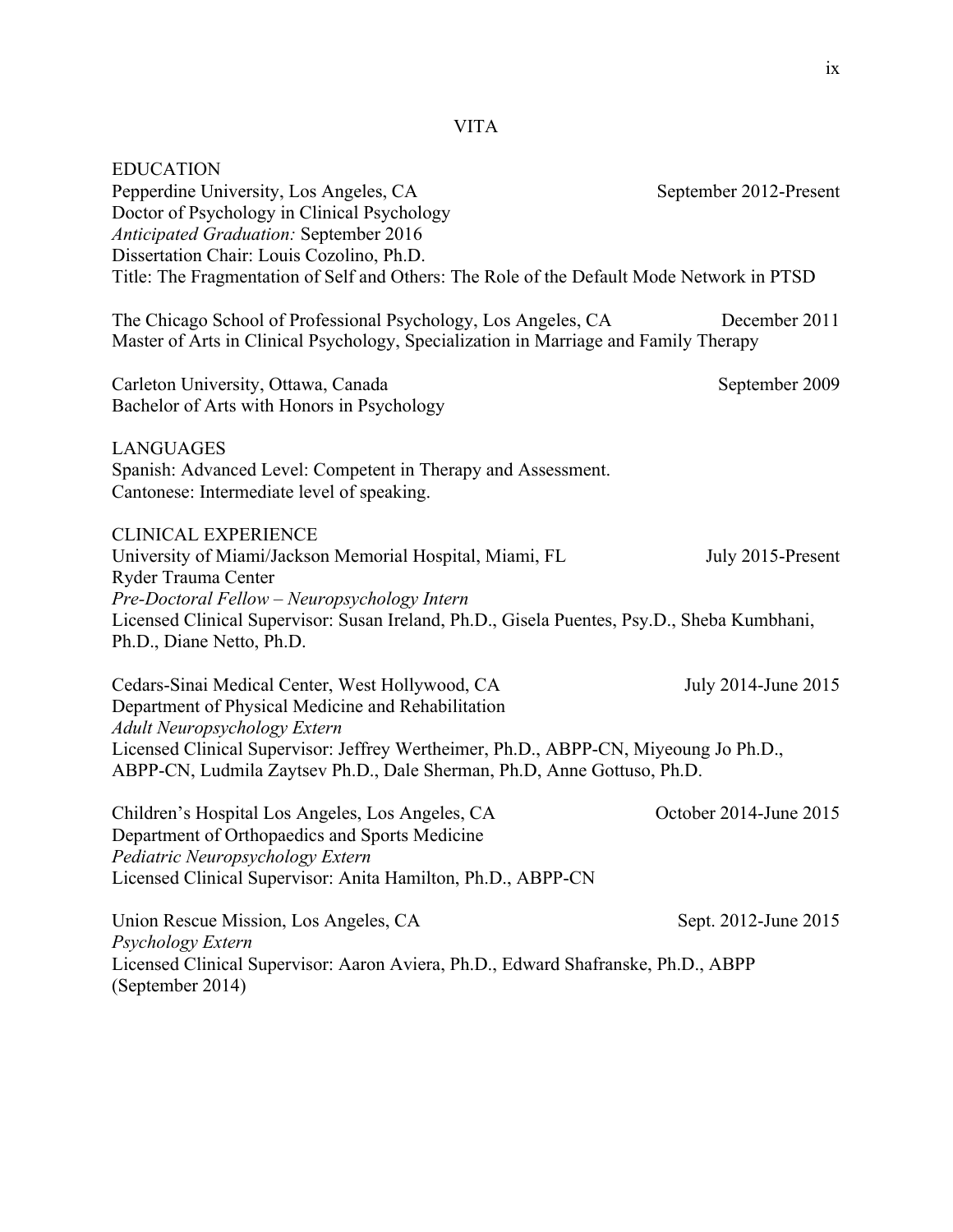| Pepperdine Community Mental Health Clinic, Los Angeles, CA<br>Psychology Extern                                                                                                                        | June 2013-June 2015           |
|--------------------------------------------------------------------------------------------------------------------------------------------------------------------------------------------------------|-------------------------------|
| Licensed Clinical Supervisor: Aaron Aviera, Ph.D., Edward Shafranske, Ph.D., ABPP<br>(September 2014)                                                                                                  |                               |
| Children's Hospital Los Angeles, Los Angeles, CA<br>Department of Orthopaedics and Sports Medicine<br>Pediatric Neuropsychology Extern<br>Licensed Clinical Supervisor: Anita Hamilton, Ph.D., ABPP-CN | July 2013-July 2014           |
| Positive Alternatives for Youth, Panorama City, CA<br><b>MFT</b> Trainee<br>Licensed Clinical Supervisors: Vickie Parker, LMFT and Joni Edelman, LMFT                                                  | January 2011-December 2011    |
| <b>ACADEMIC HONORS/AWARDS</b><br><b>Conrad Hilton Foundation Fellowship</b><br>Fellowship endowed for working with underserved populations<br>$\bullet$                                                | Fall 2012                     |
| CLINICAL SUPERVISION AND TEACHING EXPERIENCE<br>Pepperdine University, Los Angeles, CA<br>Peer Supervisor<br>Aaron Aviera, Ph.D.                                                                       | September 2014-July 2015      |
| Pepperdine University, Los Angeles, CA<br>Teaching Assistant - Clinical Neuropsychology<br>Harold Burke, Ph.D., ABMP                                                                                   | September 2014- December 2015 |
| Pepperdine University, Los Angeles, CA<br>Faculty Assistant – Cognitive Foundations of Psychology<br>Louis Cozolino, Ph.D.                                                                             | September 2013- December 2013 |
| The Chicago School of Professional Psychology, Los Angeles, CA<br>Teaching Assistant - Biological Basis of Behavior<br>Richard Sinacola, Ph.D.                                                         | Sept. 2011-March 2012         |
| <b>RESEARCH EXPERIENCE</b><br>Mindsight Institute, Santa Monica, CA<br>Mindsight Intern<br>Daniel J. Siegel, M.D.                                                                                      | October 2014-Present          |
| Carleton University, Ottawa, Canada<br>Carleton Department of Neuroscience & Child Studies<br>Research Assistant<br>Amedeo D'Angiulli, Ph.D.                                                           | October 2011-October 2012     |

x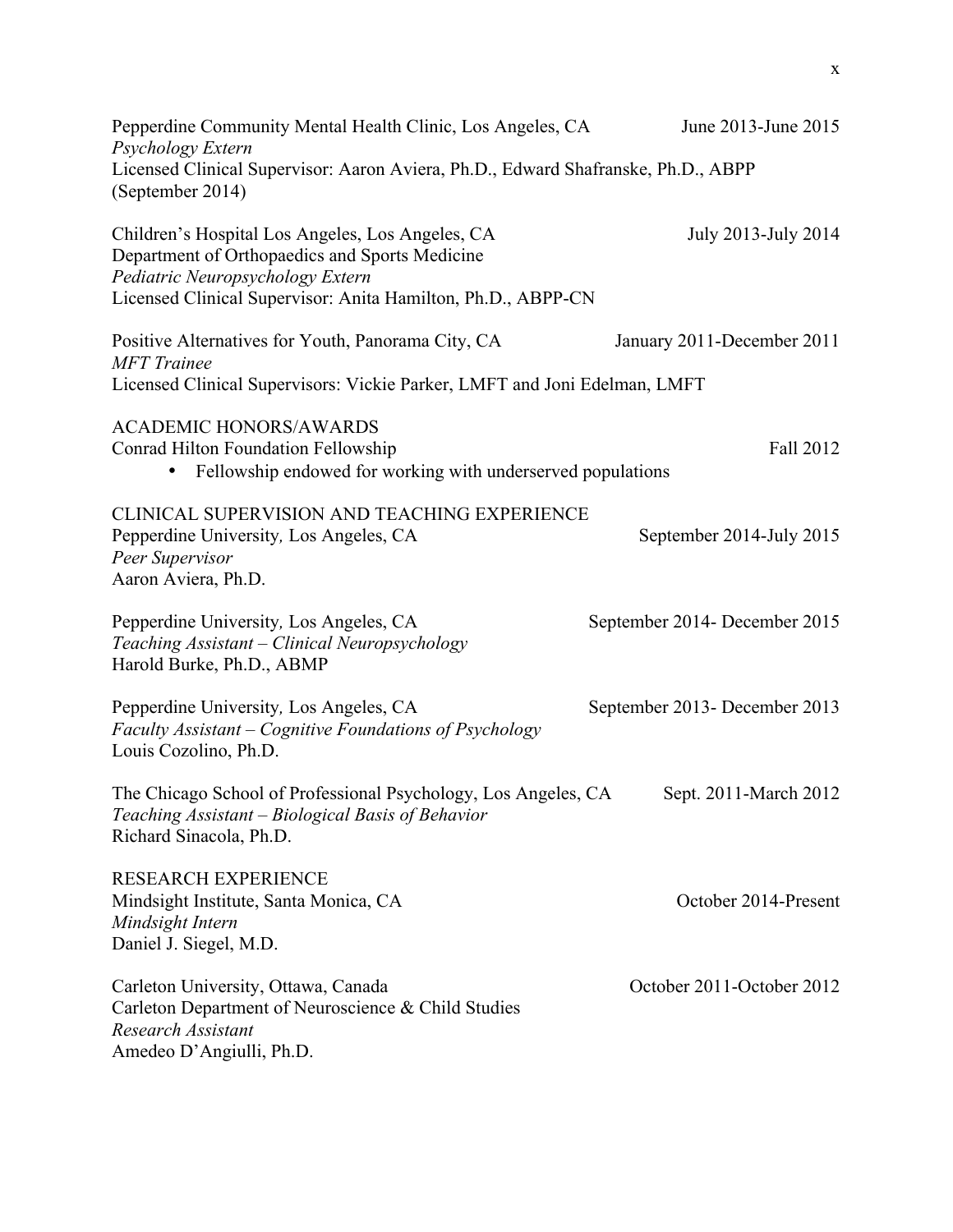Carleton University, Ottawa, Canada September 2009-Nov. 2009 Carleton Department of Neuroscience & Child Studies *Research Assistant*  Amedeo D'Angiulli, Ph.D.

PUBLICATIONS

Siegel, D. & **Chan, A.** (2016) Play and the Default Mode: Interpersonal Neurobiology, Self and Creativity. Manuscript in preparation.

- D'Angiulli, A., Runge, M., Faulker, A., Zakizadeh, J., **Chan, A.,** & Morcos, S. (2013). Vividness of visual imagery and incidental recall of verbal cues, phenomenological availability reflects long term memory accessibility. *Frontiers in Psychology, 4*(1).
- **Chan, A.** (2012). Review of "Imagine that*:* Studies in Imagined Interactions*." Journal of Imagination, Cognition and Personality, 32*(1), 95-100.

## PRESENTATIONS

Cedars-Sinai Medical Center*,* Los Angeles, CA May 2015 *Samuel Oschin Comprehensive Cancer Institute* 

• Presented on the relevance of Acceptance and Commitment based therapy and Mindsight for patients with cancer and faculty at Cedars-Sinai

## Union Rescue Mission, Los Angeles, CA September 2013

• Presented on chronic pain to a group of homeless men residing at a shelter

Positive Alternatives for Youth, Panorama City, CA August 2011

• Presented the effects of substances on the brain to a high school

The Chicago School of Professional Psychology, Los Angeles, CA November 2011

• Guest Lectured on "The Effects of Psychotherapy on the Brain" to two Masters level classes

# VOLUNTEER EXPERIENCE

| Cross-Cultural Solutions, Bahia, Brazil              | April $2012 -$ May $2012$  |
|------------------------------------------------------|----------------------------|
| Dissertation Assistant, Los Angeles, CA              | October 2011-December 2011 |
| United Planet, Cusco, Peru (120 hours)               | June-July 2008             |
| Habitat for Humanity, San Jose, Costa Rica           | 2004-2005                  |
| ADA tutoring, San Jose, Costa Rica                   | 2004-2005                  |
| Big Brother/Big Sister program, San Jose, Costa Rica | 2003-2005                  |

# AFFILIATIONS

Member of Global Association for Interpersonal Neurobiology Member of the International Neuropsychology Society Division 40: Clinical Neuropsychology Division 56: Trauma Psychology Division 22: Rehabilitation Psychology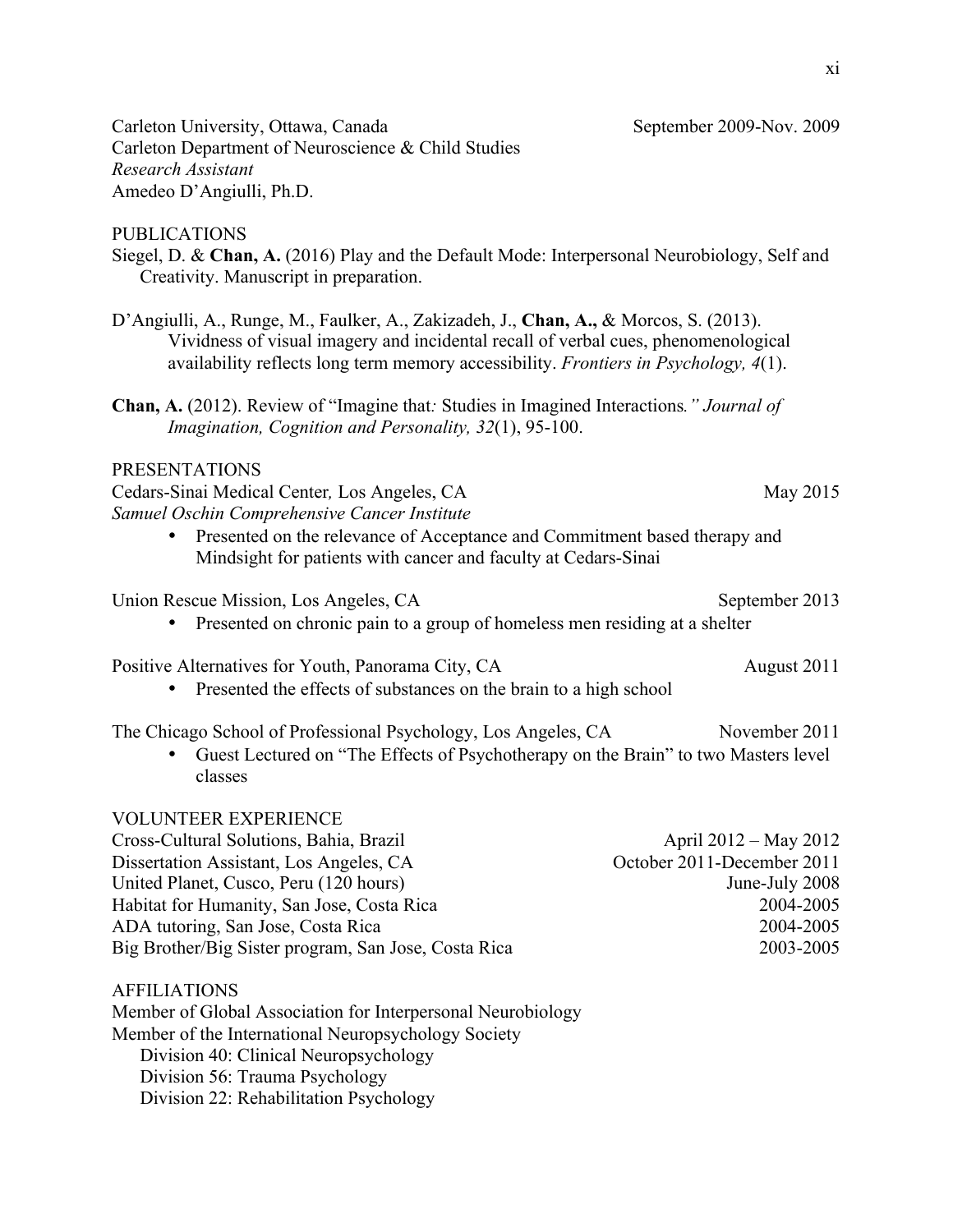#### ABSTRACT

In Post-Traumatic Stress Disorder (PTSD), social and emotional dysfunction has been interpreted as a secondary consequence of the broad impact of amygdala and fear circuitry dysregulation. However, research in social neuroscience has uncovered a number of neural systems involved in attachment and emotional regulation that may be impacted by trauma. One example is the Default Mode Network (DMN), which is implicated in human beings' sense of self and ability to connect with others.

This qualitative study explored the impact of physical and emotional traumata on the structures and functions of the DMN. The goal was to determine if dysregulation of the DMN could account for aspects of the psychological and social dysfunction found in PTSD. This study explored the following two questions:

- 1. What does the research literature tell us about the role of the DMN?
- 2. How does trauma impact DMN functioning?

The DMN has been associated primarily with autobiographical recall, self-referential processing, social cognition, prospection, and moral sensitivity. The DMN appears to support internal reflective capacity, further maintaining and connecting self-functions and social cognition. Trauma results in internetwork rigidity, as well as overall reductions in DMN activity, volume, and connectivity. These objective changes result in a Traumatized Resting State (TRS), characterized by increased Salience Network connectivity and reductions in Central Executive functioning. Studies suggest that a TRS develops in reaction to acute trauma, even before the development of PTSD, and may continue despite the stabilization of other networks. Overall, DMN incoherence significantly disrupts core psychosocial processes.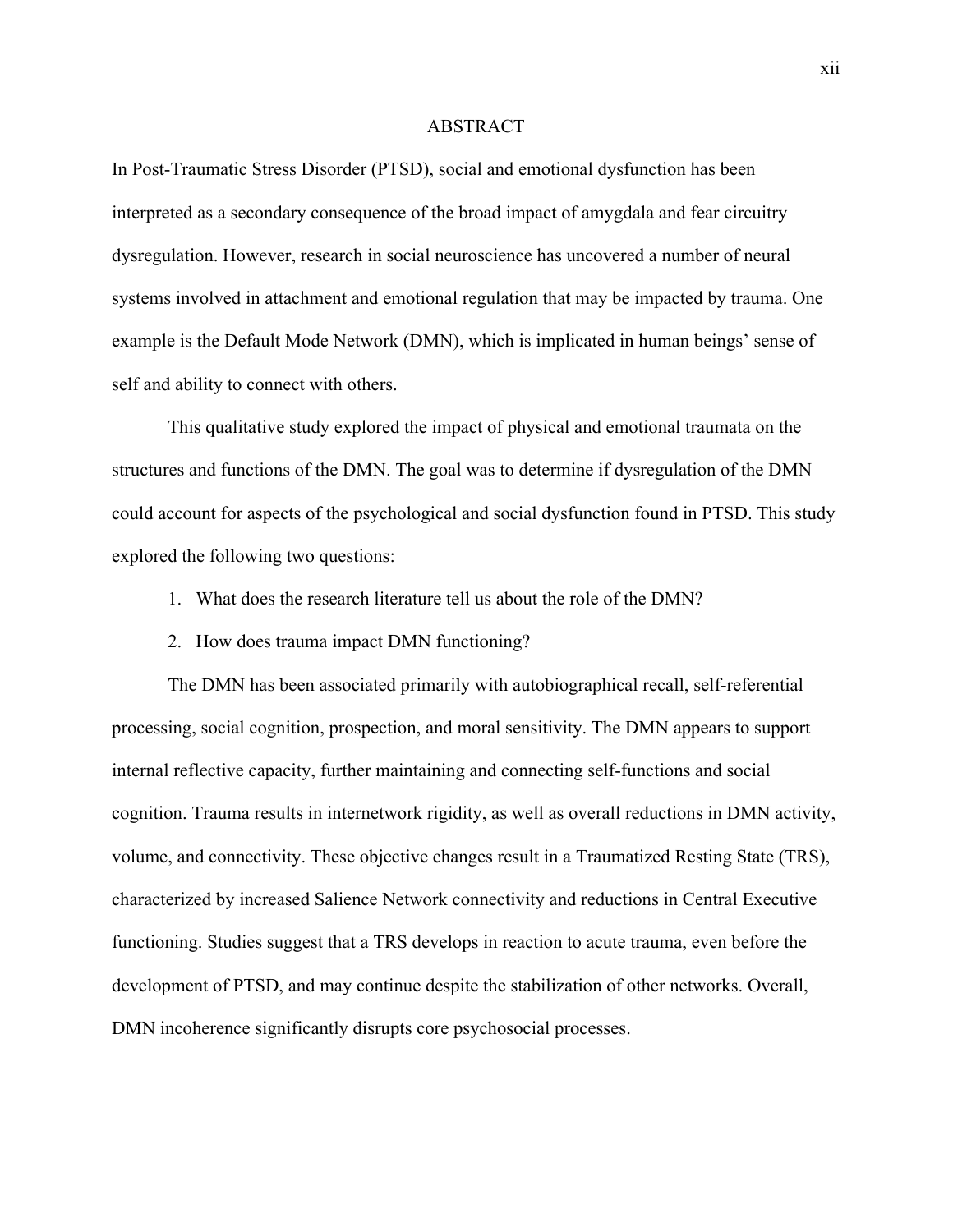#### **Chapter 1: Introduction and Background**

It is currently estimated that the human body is composed of 37.2 trillion cells (Bianconi et al., 2013). These cells are relationally bound, forming a web of complexity and intelligence. Over the course of human evolution, cell activity led to differentiation, resulting in the emergence of distinct anatomical functions. The brain is predicted to be composed of 86 billion neurons (Herculano-Houzel, 2009). For millions of years, human brains have evolved in adaptation to their environment. Natural selection, epigenetics, exaptation, and interacting experiences led to the development of specialized neural systems, increasing the potential for humans to survive, and even thrive, under precarious and often unpredictable conditions. As brains advanced in their development, so did they give rise to a sense of self, importantly, providing humans with the capacity to introspect, creating a window into another aspect of the natural world, that is, the world as it is reflected in the mind. From reactive organisms guided by instinctual impulses to thinking beings that harbor curiosity, interests, and abstract thought, the trajectory of evolution has certainly generated features that distinguish humans from other animals. Despite such advantages, an increase in the complexity of a system is often paralleled by an increase in possible problems, one example being high rates of mental disorders (World Health Organization, 2004).

#### **The Default Mode Network**

Human experience is significantly defined by the ability to retrieve memories, evaluate present experiences, and construct imagined scenarios. Many of the distinguishing characteristics of humans rest on their ability to view themselves as objects of their own reflection. These metacognitive capacities provide humans with a unique opportunity to further the development of a self, intentionally increase awareness, and improve relationships with others, therefore

1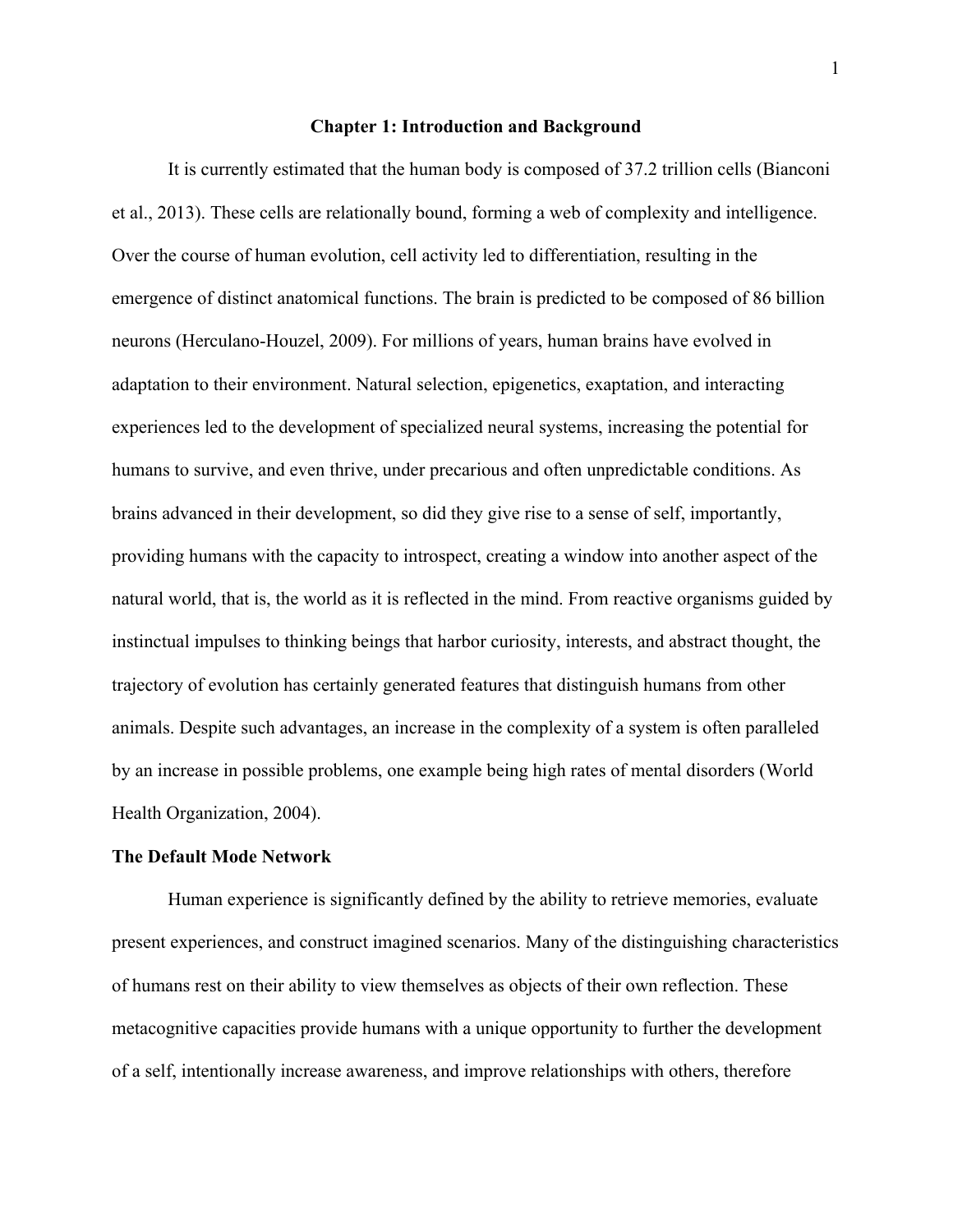optimizing survival advantage. In fact, humans spend an estimated 46.9% of their time engaged in such introspective processes (Killingsworth & Gilbert, 2010).

Marcus Raichle's (2010) research group found only a slight decrease of the brain's intake of energy when resting (less than 5%). In addition, they established that approximately 60-80% of the brain's energy consumption is dedicated to internally directed processes, independent of external stimuli. Elevated activations found in regions of the brain during resting state reflect a *Default Mode* of brain functioning (Raichle et al., 2001), that has since been termed the Default Mode Network (DMN).

The DMN is characterized by coherent low frequency neuronal oscillations (0.1 Hz) that decrease during goal-directed activity, whilst returning to its frequency state during an engagement with introspective processes (Broyd et al., 2009). Sonuga-Barke and Castellanos (2007) postulated that this coherence is indicative of temporal synchrony between the various regions of the brain associated with the DMN. This synchrony suggests the existence of interconnected processes functioning in harmony.

#### **The Default Mode Network: Function**

Brain lesions, imaging, post-mortem studies, and research on psychological, psychiatric, and neurological conditions have all contributed to compounding evidence supporting the close relationship between neural and mental functioning (Lezak, Howieson, Bigler, & Tranel, 2012). In this vein, it is logical to think that the experience of subjectivity, and the mental capacity enabling this experience, may relate to DMN activity. In fact, the DMN has been correlated with functions such as autobiographical recall, prospection (Spreng, Mar, & Kim, 2009), selfreferential processing (Lanius, Bluhm, & Frewen, 2011), social cognition (Mars et al., 2012), and moral sensitivity (Reniers et al., 2012). Understanding how these functions have been defined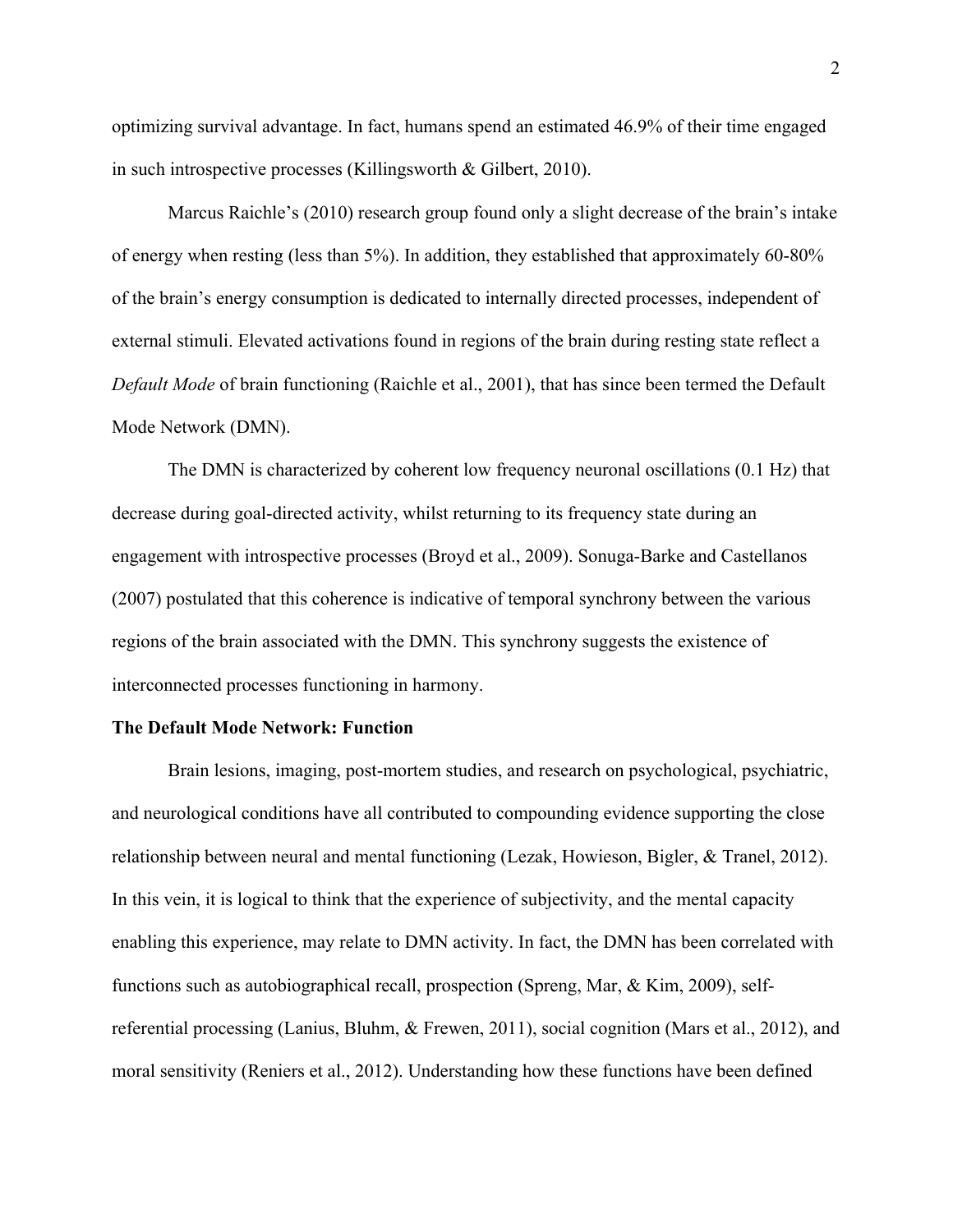will provide deeper insight into how these fundamental processes fit together, facilitating the overall experience of subjectivity. Moreover, such an understanding will provide the grounds to understand how pathological processes and DMN dysfunction may lead to psychological disarray.

Autobiographical recall refers to the process of remembering the past. According to Spreng and colleagues (2009), reconstructing a scene from autobiographical memory requires the projection of oneself into past memories and the retrieval of spatial and temporal information. The ability to remember the past allows people to learn from their mistakes and the mistakes of others. Importantly, this capacity also serves as the bedrock for the development of identity and the formation of a coherent self.

Along with the ability to remember past events, the DMN has been found to be active when an individual imagines the future, an ability known as *prospection*. Mental simulation of several potential futures is adaptive, as it enables one to plan in advance in order to maximize the chances of meeting a goal (Spreng et al., 2009). This capacity builds upon autobiographical recall, utilizing one's ability to retrieve historical information to further improve one's current state. Notably, imagination can be just as maladaptive as it can be adaptive, as some simulations of the future may be negatively biased due to their contingency upon the experiences of an individual's history. A traumatic history may result in a form of cognitive rigidity that constricts the application of adaptive and functional solutions. This process further promulgates anxiety and helplessness that may have once served as a successful defense against the trauma experienced (Cozolino, 2010).

Self-referential processing is the process of developing mental representations that are particularly related to the self or with *reference* to the self (Wagner, Haxby, & Heatherton,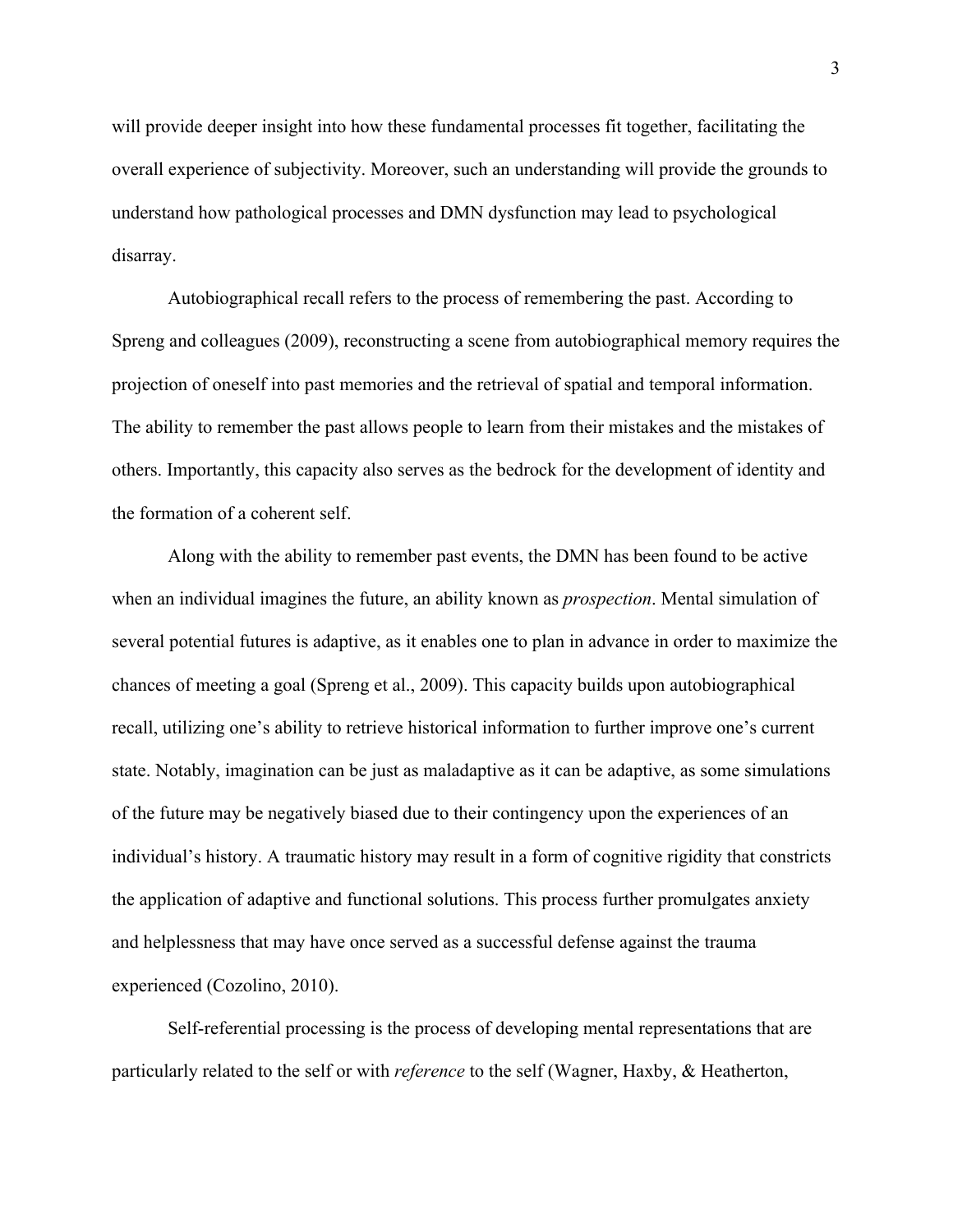2012). These representations may have a positive, neutral, or negative valence. An individual's biological constitution and developmental experiences determine the degree to which selfreferencing and self-reflection become positive or negative experiences. Biases in cognitiveaffective SRPs will influence the organism's behavior in its environment, resulting in adaptive or maladaptive decision-making processes. Given the interdependent nature of such processes, a positive or negative perception may affect one's perception of others and ultimately one's interpersonal functioning (Frewen et al., 2011). Not surprisingly, a person's capacity to be aware of emotions is intimately connected with his/her ability to reflect on his/her own internal process (Lanius et al., 2011). Flexibility and accuracy in social cognition are thus contingent upon the quality of internal development, as well as the capacity for self-reflection.

In this context, social cognition has been associated with DMN functioning and may be defined as "the perception, interpretation and processing of all information relating to a person's environment and relationship" (Moskowitz, as cited in Nietlisbach & Maercker, 2009, p. 383). Nietlisbach and Maercker (2009) identified four social cognitive functions necessary for successful social interactions: theory of mind, empathy, emotional resonance, and experiences of perceived social exclusion. Two key elements in this construct are theory of mind and empathy. Theory of mind (ToM) is the ability to imagine the thoughts and feelings of others (Spreng  $\&$ Grady, 2010). ToM is cognitive (Nietlisbach & Maercker, 2009) and necessitates an observer to be capable of recognizing that another has a mind and assume what that mental state is (Saxe, 2006). Saxe (2006) emphasized another level to consider, called *representational theory of mind*, which is how a mental state is represented in the other. Empathy is affective in nature (Nietlisbach & Maercker, 2009) and can be defined as a shared emotional state that emerges as a result of the observation of and imagination about another person's emotional state (Gallese,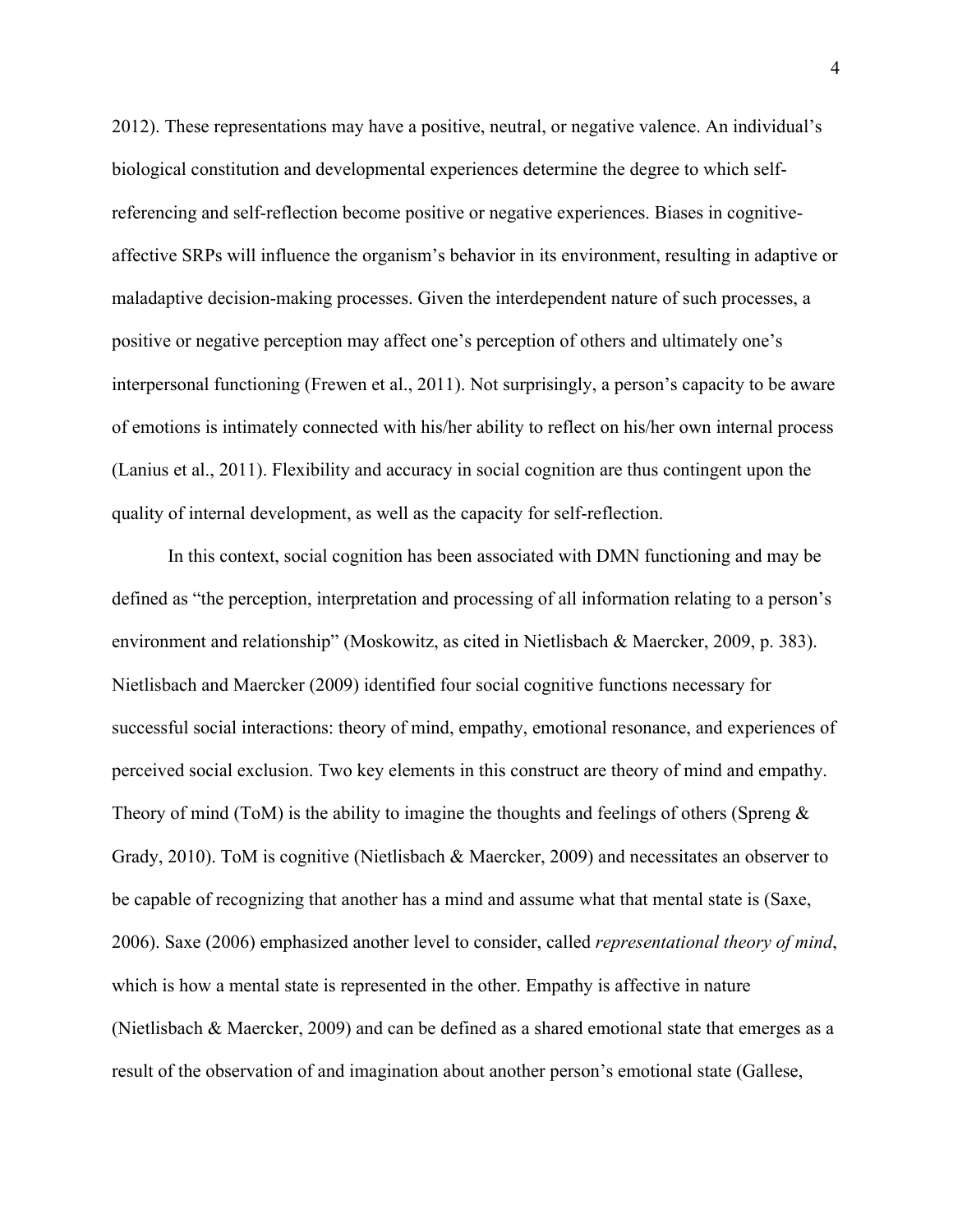2003). ToM is subsumed in empathy (Nazarov et al., 2014). Emotional resonance is a nonconscious capacity whereby an individual automatically engages in an implicit response (affective resonance) via detection of non-verbal communications and other social signals, made possible by neurobiological mechanisms and circuitry dedicated to social processing (i.e., mirror neurons, spindle cells, the DMN; Nietlisbach & Maercker, 2009). With the capacity for effective interpersonal communication, social experiences become consolidated and reflected upon without perturbation. In contrast, perceived social exclusion from a community may have meant death in humanity's evolutionary history. Thus, survival may depend on the ability to detect rejection. In fact, lacking positive relationships often leads to "loneliness, guilt, jealousy, anxiety, and depression…higher incidences of psychopathology and have reduced immune functioning" (Nietlisbach & Maercker, 2009, p. 393).

With each interconnected function building on one another, researchers have also found that moral decision-making recruits DMN activation (Reniers et al., 2012). Reniers and colleagues (2012) further characterized moral decision-making as based on the internalization of socially and societally accepted values of a particular environment, followed by the evaluation of actions based on these values. The consistent application of these moral principles in everyday decision-making is what Lind (2008) has termed *moral judgment competency*. This competency includes the degree of alignment with certain principles and its level of integration with an individual's capacity to reason and act.

In unification of other DMN functions, Reniers and colleagues (2012) supported the notion that:

The acceptability of the actions described in scenarios are based on the integration of information about other people's beliefs and intentions (ToM), reference to the these peoples feelings (empathy), and reflection upon one's own feelings, norms and values (self-referential mental processing). (p. 203)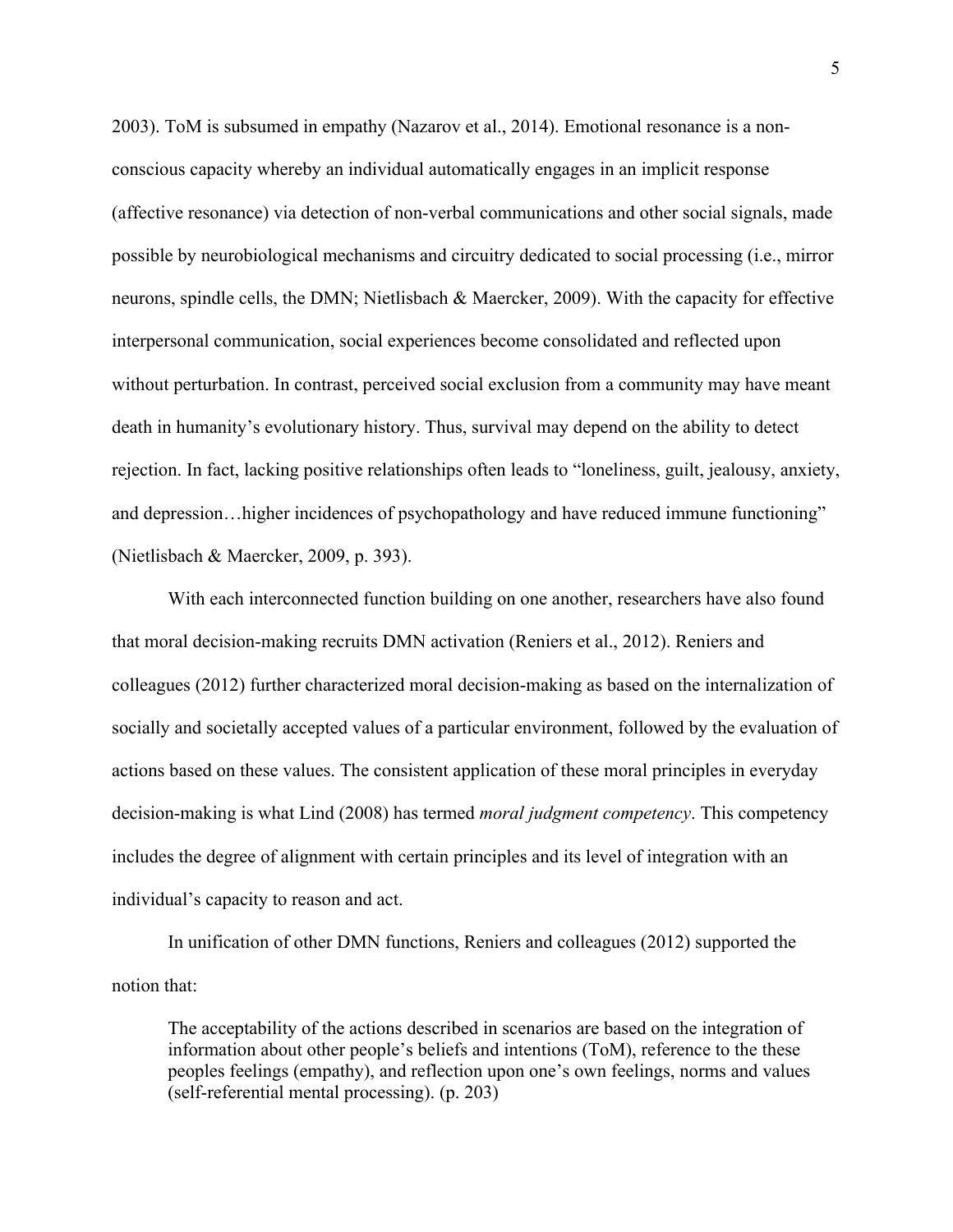Overall, Lanius and colleagues (2011) defined the DMN as a network that "aids in serving to consolidate, stabilize and set the context for future information processing" (p. 339).

The DMN's relationship to internal tasks further extends to mind wandering or daydreaming. Baars (2002) introduced the Global Workspace theory, suggesting that mind wandering really arises as input from internal and external sources attempt to gain access into the limited capacity of a central network. According to Christoff, Gordon, Smallwood, Smith, and Schooler (2009), mind wandering activates both the DMN and executive network, with activation being at its peak when an individual is not aware of the process. They have suggested that mind wandering may be understood as a mental state that supports cooperation between the two networks. In this model, DMN activation is most active in effortful introspection, whereas there are gradations of DMN and executive network activations during mind wandering and executive network functions during a task. Notably, when the mind decides to wander, it wanders to thoughts or feelings associated to self or others. Research by Killingsworth and Gilbert (2010) has revealed that human mind wandering is disposed towards negativity and that increased mind wandering is associated with lower levels of happiness.

In contrast, Smallwood and Schooler (2015) suggested that mind-wandering has also been linked to: (a) improved capacity for delayed gratification via future planning in selfgenerated thoughts, which itself has been predictive of positive attributes such as greater intelligence; (b) creativity or the capacity to generate novel creative thoughts, especially during simple tasks or in daily life; (c) meaning, whereby engaging in mental time travel, particularly thinking about specific remembered or anticipated events can enhance self-reported meaning in life, as meaning in personal experience fosters well-being and enhances health outcomes; and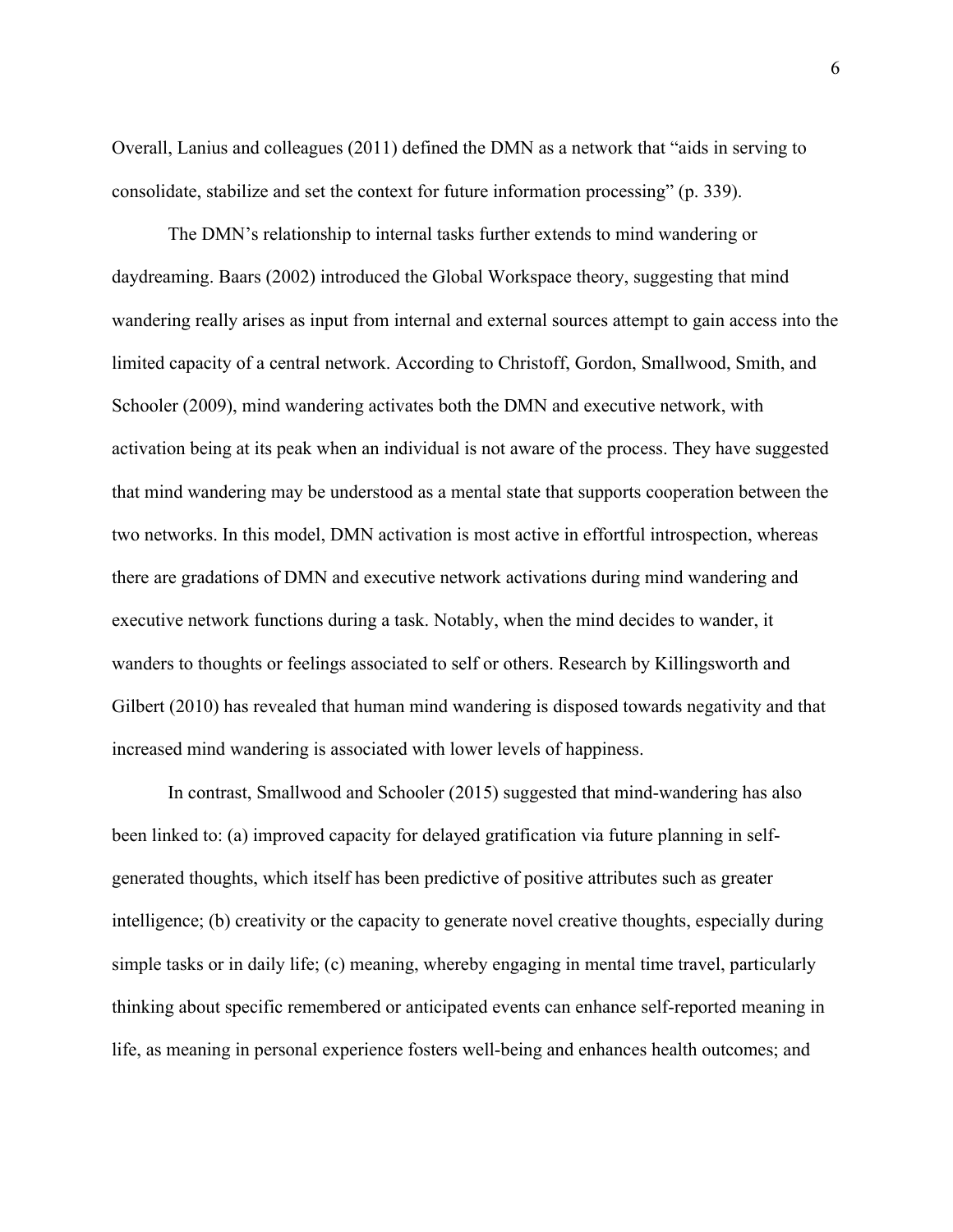(d) mental breaks, where mind-wandering (particularly future-oriented thoughts) has been found to reduce undesirable mood states associated with engaging in boring task

Another salient characteristic of the DMN is its involvement with other neural networks. More specifically, the DMN does not work in isolation; rather, it functions in relation to other neural networks: specifically, the Salience Network (SN) and Central Executive Network (CEN). The SN is a neural network that determines the importance of internal and external stimuli (salience) as related to an individual's context, further orienting an individual to internal activity or the environment. It is composed of the ventrolateral prefrontal cortex, anterior insula, anterior cingulate cortex (Sridharan, Levitin, & Menon, 2008), amygdala, and putamen (Patel, Spreng, Shin, & Girard, 2012). The CEN is activated when the brain is engaged in a task, and its central nodes are the dorsolateral prefrontal cortex and posterior parietal cortex (Sridharan et al., 2008). The SN has been found to be responsible for transitioning between the DMN and the CEN (Goulden et al., 2014). Anticevic and colleagues (2012) defined the DMN as a constellation of areas in the brain anti-correlated to fronto-parietal regions, further labeling the DMN as a task negative network (TNN) in contrast to a task positive network (TPN), as the DMN deactivates when one is engaged in an external task. This notion however, has been found to be incorrect, as tasks involving self and social processes have been found to activate the DMN (Mars et al., 2012).

Notably, there is a commonality underlying every function that has been associated with the DMN: namely, its underlying role as a bridge to internal reflective capacity, the capacity for which has been found to connect self and social processes. Thus, it is a network dedicated to bridging others and the self (BOATS), both experientially and functionally*.*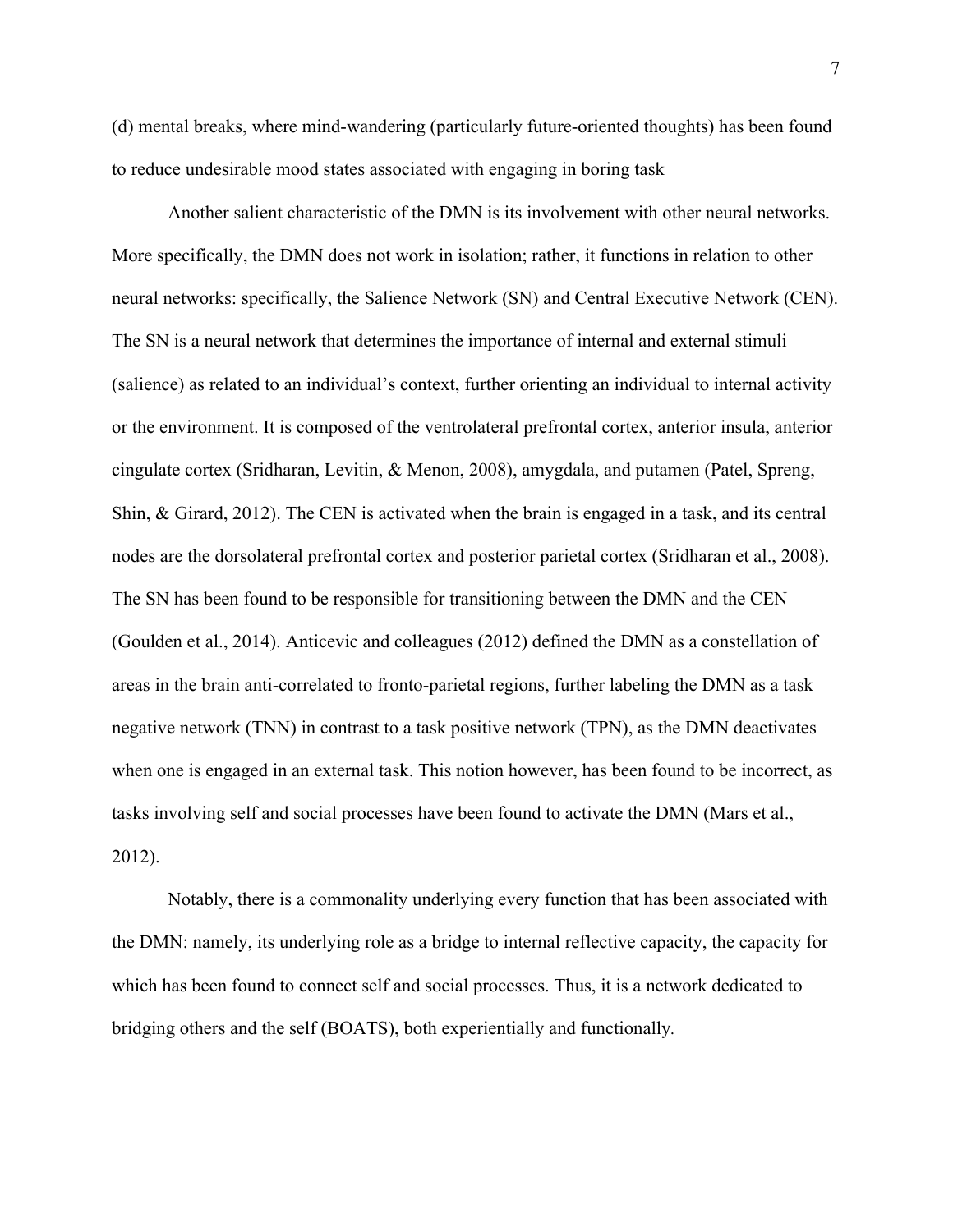#### **The Default Mode Network: Structure**

Areas composing the DMN include the medial pre-frontal cortex (mPFC), the precuneus (Raichle et al., 2001), lateral parietal and temporal cortices (Spreng et al., 2009), and the Cingulate Cortex (primarily PCC; Buckner, Hanna, & Schacter, 2008). A more extensive list can be viewed in Figure 1.

The mPFC is a central node in the DMN, having among the highest baseline metabolic activity at rest (Gusnard, Akbudak, Shulman, & Raichle, 2001). In addition, it has dense connections to the limbic system and has been found to be involved with monitoring and modulating emotions arising from these regions. Some models suggest divisions in the mPFC that correspond to conceptual and embodied self-awareness (Lanius et al., 2011). The ventral mPFC (vmPFC) is seen as a key player for embodied self-awareness, whereas the dorsal mPFC (dmPFC) has been connected with conceptual awareness. Lanius and colleagues (2011) defined conceptual emotional awareness as a linguistic and rational process that enables reflection, interpretation, and decision-making in relation to an embodied emotion or sensation. In contrast, embodied emotional/self-awareness is intuitive; "based on sensing, feeling and acting, [it] tends to be spontaneous and creative and is usually lived in the present moment" (p. 333). In relation, Bechara, Damasio, and Damasio (2000) described the vmPFC as "a repository of dispositionally recorded linkages between factual knowledge and bioregulatory states" (p. 296). In a metaanalytic study, Etkin and Wager (2007) discovered that in relation to other anxiety disorders, diminished vmPFC activation is unique to PTSD. They also viewed the vmPFC as playing an integral role to the Somatic Marker hypothesis, which describes decision-making as a "process that is influenced by marker signals that arise in bioregulatory processes" (p. 295).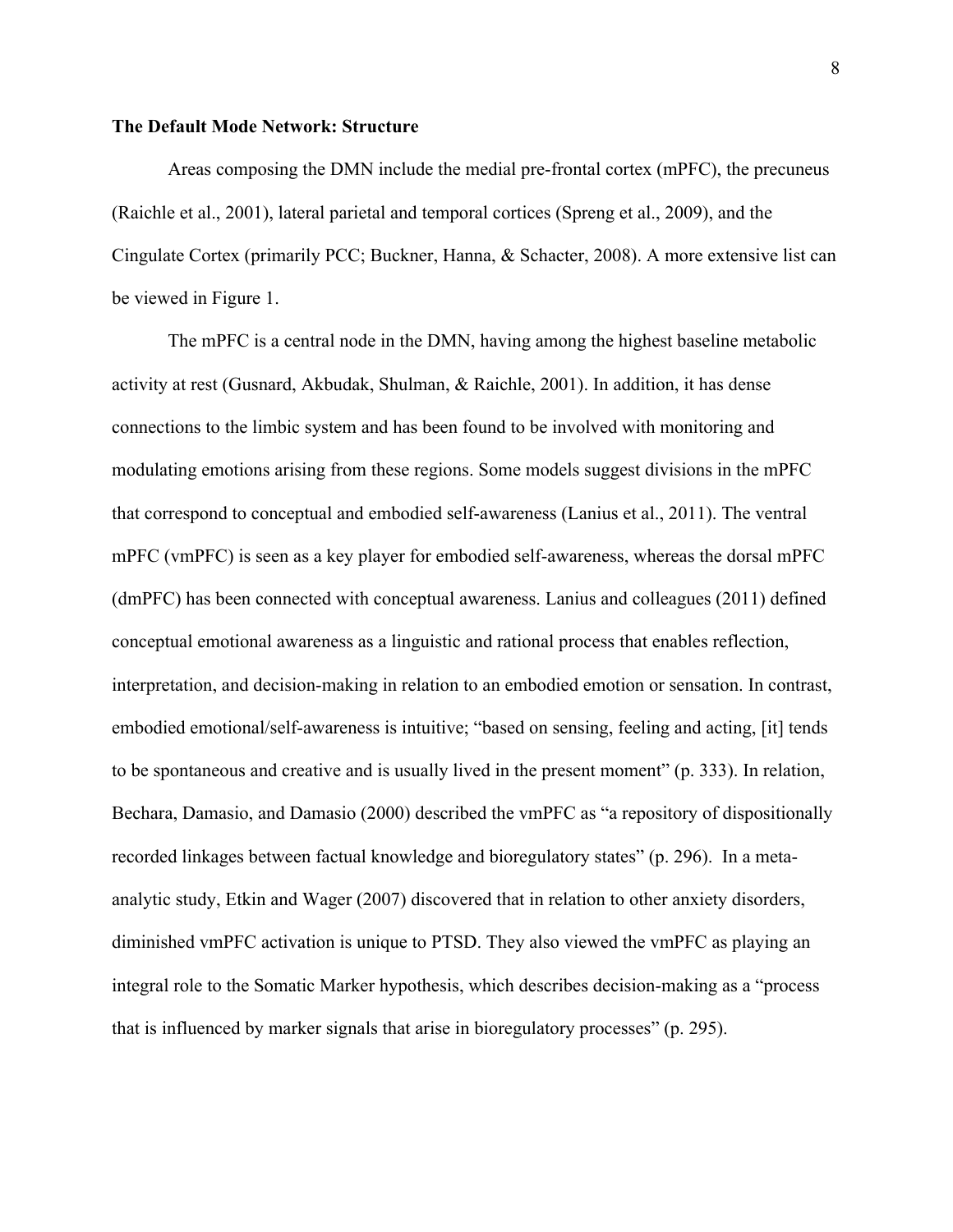Anterior cingulate cortex (ACC) 2 Bilateral inferior parietal and posterior temporal around the temporo-parietal junction (TPJ) 5 Hippocampal formation 2, 4 Inferior parietal lobule 2, 7 Insula 7 Lateral parietal cortices 1, 4, 7 Lateral temporal lobes 7 Medial posterior cortex 5 Medial pre-frontal cortex (mPFC) 1, 2, 4, 5, 6, 7 Middle temporal gyrus 3 Posterior cingulate cortex (PCC)1, 2, 4, 5, 6 Precuneus 1, 5, 6 Thalamus 7 References 1) Bianconi et al., 2013 2) Buckner et al., 2008 3) Daniels, Bluhm, & Lanius, 2013 4) Fair et al., 2008 5) Mars et al., 2012 6) Raichle et al., 2001 7) Spreng et al., 2009

*Figure 1.* The Default Mode Network: Associated regions.

As a convergence zone for self and emotionally based information, decreases in vmPFC activation are indicative of irregularities in potential higher-order intuitive states. Interestingly, researchers have also associated vmPFC to self-referential cognition, and the dmPFC when forming impressions about others; however, it is "more akin to a gradient than a true functional dissociation" (Wagner et al., 2012, p. 455). It has been associated with information processing relevant to the self and considering the minds of other people (Mitchell, Banaji, & Macrae, 2005).

The parietal lobes emerged evolutionarily from the hippocampus (Cozolino, 2010), and are related to somatosensory perception, bodily perception, visual-spatial orientation, memory, symbolic synthesis, and cross-modal matching (Beaumont, 2008). As such, the parietal cortices are necessary for creating internal maps of the environment and the self in relation to the environment. The parietal lobes may well be supporting mPFC-mediated self-related processes with an imaginary self upon which to reflect.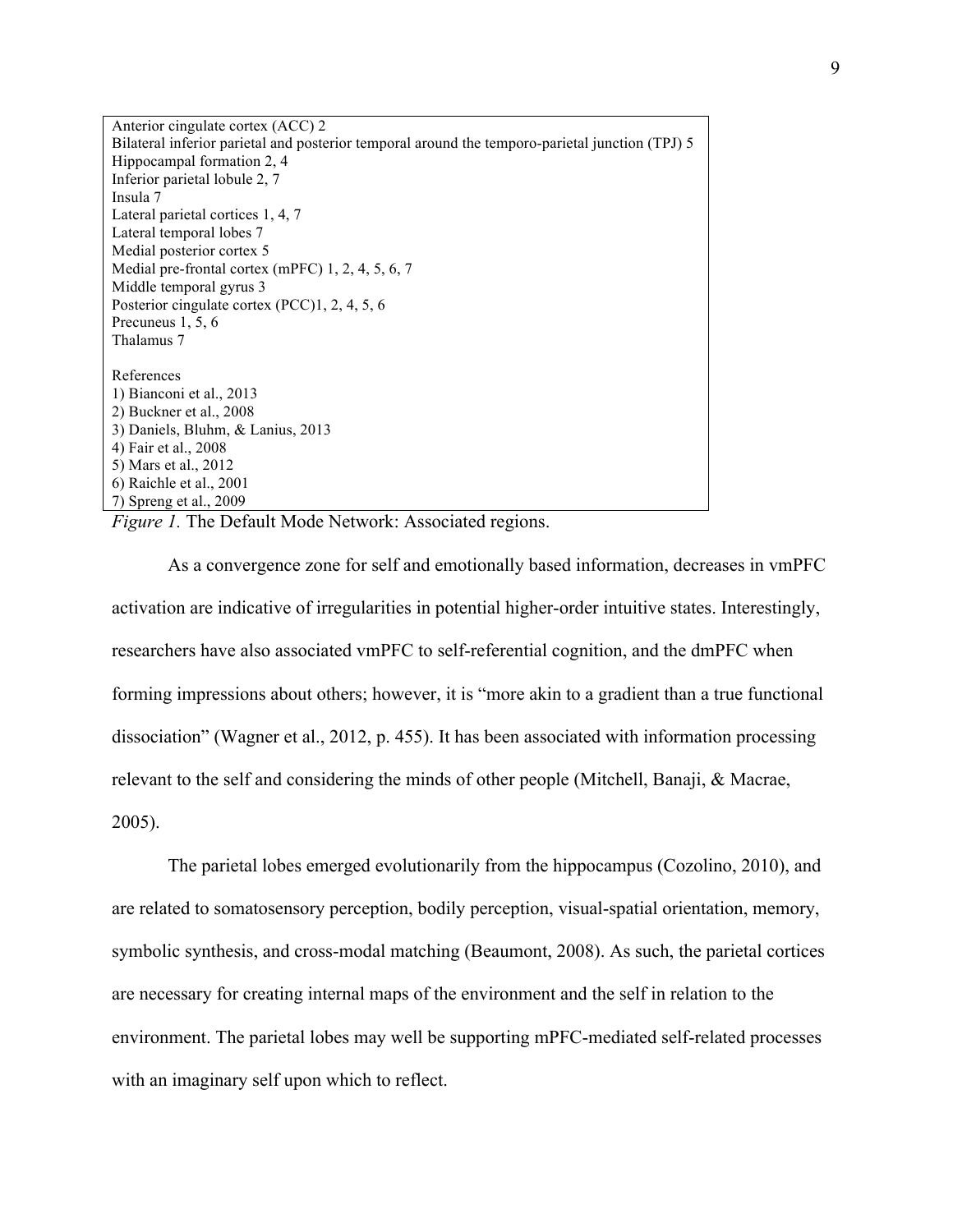Two studies (Buccione, Fadda, Serra, Caltagirone, & Carlesimo, 2008; Kapur, Ellison, Smith, McLellan, & Burrows, 1992) found that bilateral lesions in the temporal lobes play a significant role in memory for past events, affecting both autobiographical (i.e., episodic, semantic) and non-autobiographical (i.e., public events, general semantic knowledge) memory. In addition to the mPFC and parietal cortices, the bilateral temporal lobes appear to provide context to this formation of self.

Ablation studies have found that the anterior cingulate cortex (ACC) contributes to the brain's ability to detect and correct errors, regulating both cognitive and emotional processing (Bush, Luu, & Posner, 2000). This region, though associated to DMN functioning in some studies, has been increasingly understood as a central component in the SN. In contrast, the posterior cingulate cortex (PCC) has been implicated in evaluative functions and mediation of interactions of emotional and memory-related processes (Maddock, Garrett, & Buonocore, 2003). In conjunction with the mPFC, parietal cortices, and temporal lobes, the cingulate gyrus functions as a primer for current and future social engagement. Overall, the PCC has been related to DMN functioning in more studies, and as such will be understood as a primary node.

A meta-analytic review of studies of the precuneus suggests that activations in this region are involved in mental imagery strategies related to the self, facilitation of successful episodic memory retrieval (Cavanna & Trible, 2006), and the integration of mental images (D'Angiulli et al., 2013). In coordination with previously implicated regions, these regions provide for an autobiographically constructed process localized in the imaginal and physical world that must adapt constantly to information being received from the environment.

10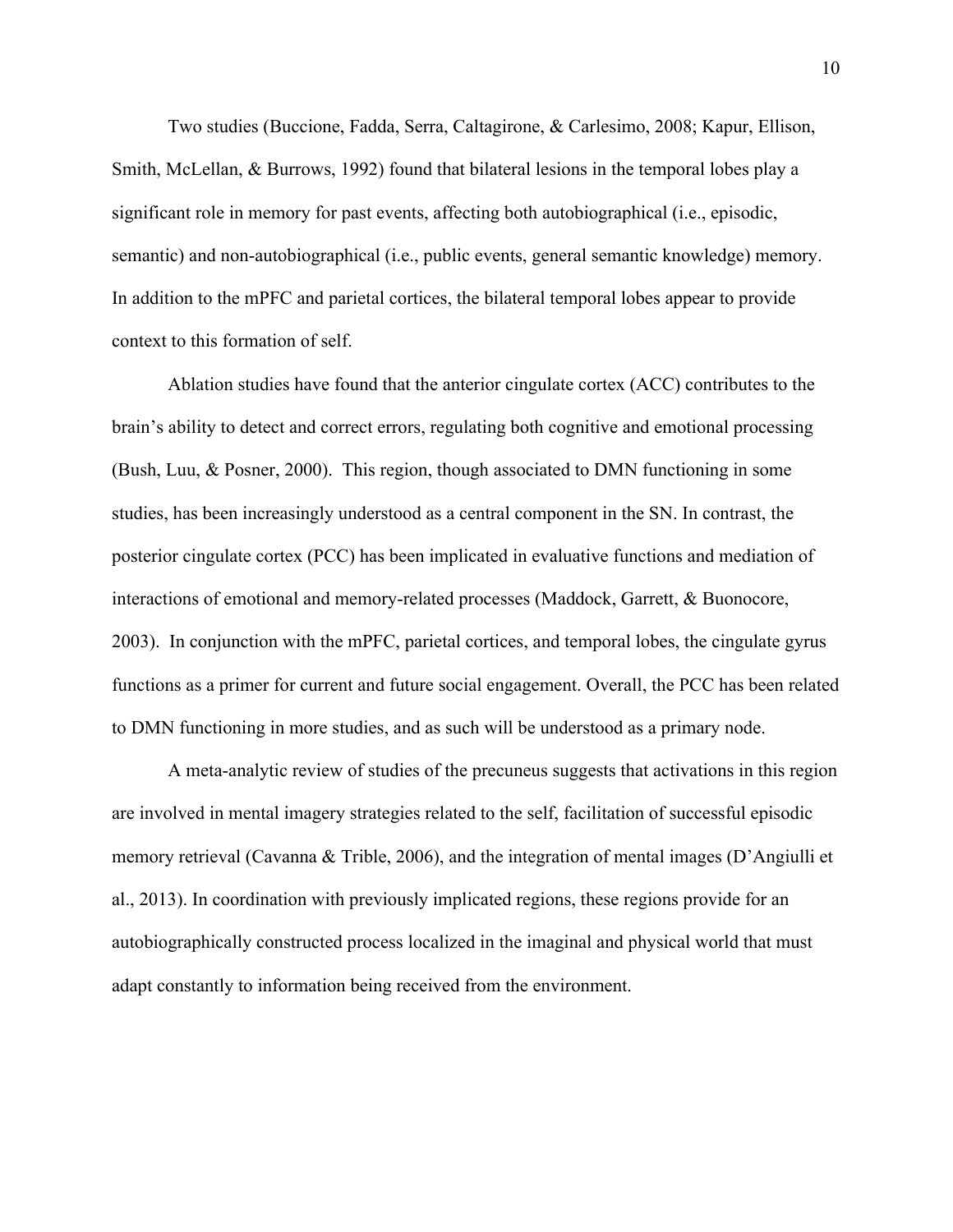#### Table 1

#### *The Default Mode Network: Associated Regions and Functions*

| Region                                               | Function                                                                                        |
|------------------------------------------------------|-------------------------------------------------------------------------------------------------|
| Medial prefrontal cortex (Mitchell et al.,           | Information processing relevant to self and                                                     |
| 2005)                                                | considering the minds of other people                                                           |
| Parietal lobes (Beaumont, 2008)                      | Somatosensory perception, bodily perception,                                                    |
|                                                      | visual-spatial orientation, memory, symbolic<br>synthesis, and cross-modal matching             |
|                                                      |                                                                                                 |
| Temporal lobes (Buccione et al., 2008;               | Role in memory for past events, affecting both                                                  |
| Kapur et al., 1992)                                  | autobiographical (i.e., episodic, semantic) and                                                 |
|                                                      | non-autobiographical (i.e., public events, general                                              |
|                                                      | semantic knowledge) memory.                                                                     |
|                                                      |                                                                                                 |
| Anterior Cingulate Cortex (Bush et al.,<br>2000)     | Detect and correct errors, regulating both cognitive<br>and emotional processing                |
|                                                      |                                                                                                 |
| Posterior Cingulate Cortex (Maddock et al.,<br>2003) | Evaluative functions and mediation of interactions<br>of emotional and memory-related processes |
| Precuneus (Cavanna & Trible, 2006),                  | Mental imagery strategies related to the self,                                                  |
|                                                      | facilitation of successful episodic memory                                                      |
|                                                      | retrieval                                                                                       |
| Temporo-parietal Junction (Saxe, 2006)               | Theory of mind, empathy                                                                         |

Li, Mai, and Liu (2014) conducted a meta-analysis on the DMN, encountering three main subsystems thereof: the vmPFC in the medial temporal lobe (MTL) subsystem, critically involved with processing emotional features; the anterior mPFC and PCC, responsible for the elaboration of the experiential feelings of self; and the dmPFC and the temporo-parietal junction (TPJ), central to ToM (mentalizing) and morality. The PCC was also found to be a central node involved with explicit emotional engagement, emotional word processing, face perception, implicit emotional engagement during self-directed attention or evaluation, and autobiographical memory. The role of the mPFC was found to be critical in all of the studies, supporting the simulation theory, stating that humans' social cognitive functions are contingent upon past experiences, which serve as a platform for understanding others. It was also indicated that mPFC activation increases with the complexity of tasks performed, with this complexity also manifesting in activations higher up in the frontal cortex. This finding potentially reflects a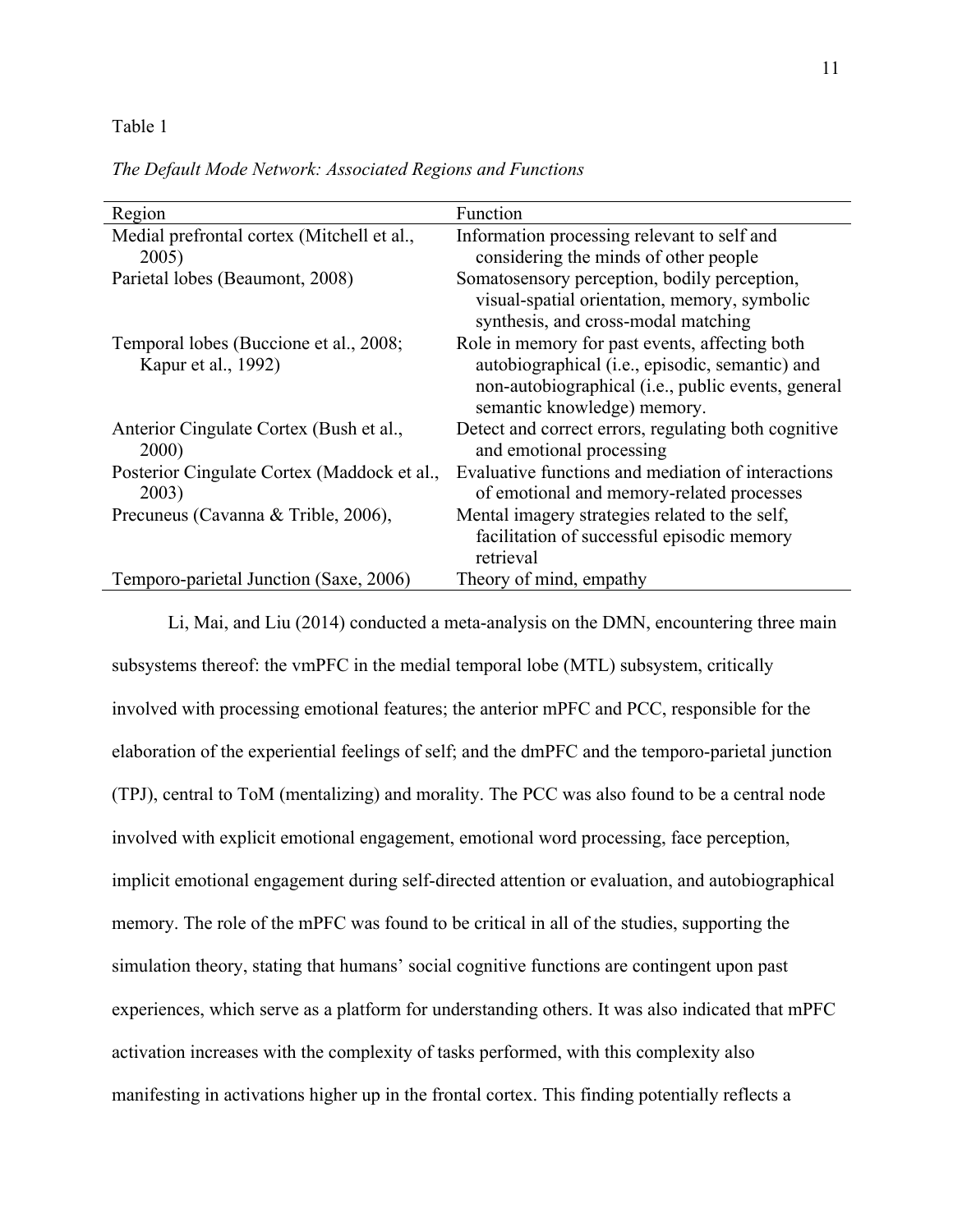bottom-up process, where non-conscious, effortless information processing emerges into effortful cognitive processing.

Andrews-Hanna, Reidler, Sepulcre, Poulin, and Buckner (2010) yielded similar findings, encountering two distinct systems. They labeled the first subsystem the *dorsomedial prefrontal cortex subsystem*, including the dmPFC, TPJ, lateral temporal cortex, and temporal pole. The second subsystem they called the *medial temporal lobe (MTL) subsystem*, which includes the vmPFC, posterior inferior parietal lobule, retrospelenial cortex, parahippocampal cortex, and hippocampal formation. They discovered selective activation within these networks when engaging in different tasks. The dmPFC subsystem was preferentially activated when individuals were making self-referential judgments about a present situation. In contrast, the MTL was engaged during episodic judgments about personal future.

At the neuronal level, the DMN contains Von Economo Neurons or Spindle cells, which are found in the ACC, anterior insula, and areas of the prefrontal lobes. Anatomically, they are found linking each one of these areas together and also extend, connecting with the amygdala, thalamus, hypothalamus, and periaqueductal gray matter. To this day, they have only been found in large-brained social mammals (Cozolino, 2014). It is hypothesized that they are an "obligatory neuronal adaptation in very large brains, permitting fast information processing and transfer along highly specific projections and that evolved in relation to emerging social behaviors in select groups of mammals" (Butti, Sherwood, Hakeem, Allman, & Hof, 2009, p. 254). Mirror neurons have also been found in areas associated to the DMN: more specifically, the inferior frontal gyrus (Kilner, Neal, Weiskopf, Friston, & Frith, 2009) and rostral region of the right superior parietal lobule (Iacoboni et al., 1999). Mirror neurons are activated while observing another individual performing an action, and when one performs the action. In a TED talk, V. S.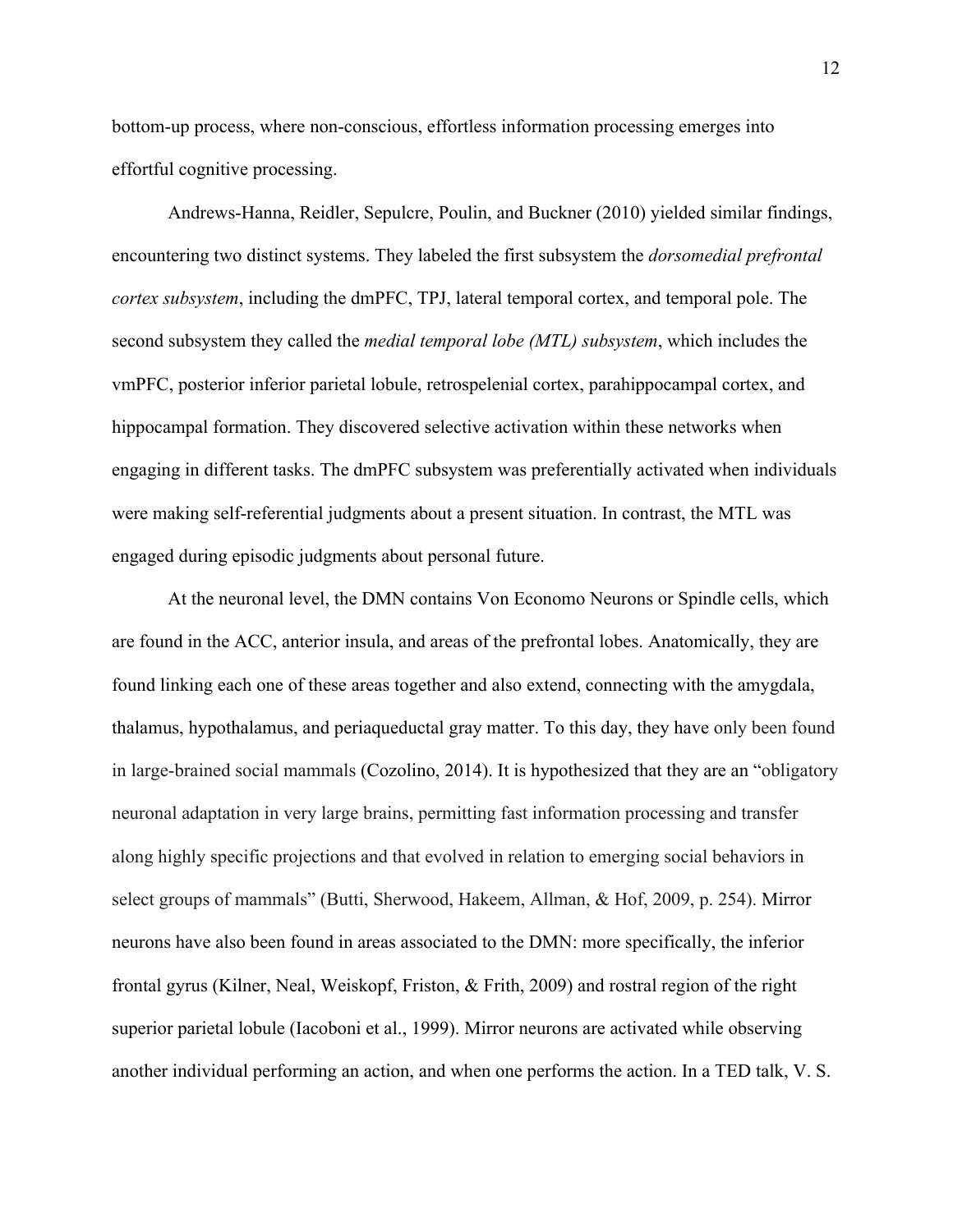Ramachandran (2009) called them "Gandhi neurons or empathy neurons" (5:56). He also discussed how mirror neurons allowed for a "Lamarckian evolution" (3:51), as they enable one to imitate and emulate others, learning a skill that would usually take years, or even generations, in a matter of minutes.

Situated in convergence zones of higher order motor, visual, and emotional processing, mirror neurons have the unique advantage of being activated during both observation and action (Cross & Iacoboni, 2013). Incorporated in these systems are blueprints of others as well as the internal maps of the spaces we inhabit. Somatic experiences, survival needs, and strategies for goal achievement are also embedded in these systems (Cozolino, 2014).

Over the last twenty years, mirror systems have helped us to understand how our brains link together in the synchronization of such group behaviors as hunting, dancing, and emotional attunement. They are most likely involved in the learning of manual skills, the evolution of gestural communication, spoken language, group cohesion, and empathy. (Jeannerod, as cited in Cozolino, 2014, p. 147)

It would be interesting to determine whether Post-Traumatic Stress Disorder (PTSD) results in irregularities within the cytoarchitecture of one or both of these types of neurons.

#### **The Development of the DMN**

From a developmental standpoint, it is interesting to note that during infancy (up to 2 years), humans lack a sense of self. Though a self may have been developing during that time, with experiences becoming embedded into implicit memory systems, a stable and continuous sense of self capable of introspection simply does not exist during early infancy. As time goes on, the brain develops in interaction with its social environment, giving rise to a sense of self. Thus, humans "seem to emerge into self-awareness from an undifferentiated sense of membership and interrelationship with family and community" (Cozolino, 2014, p. 258).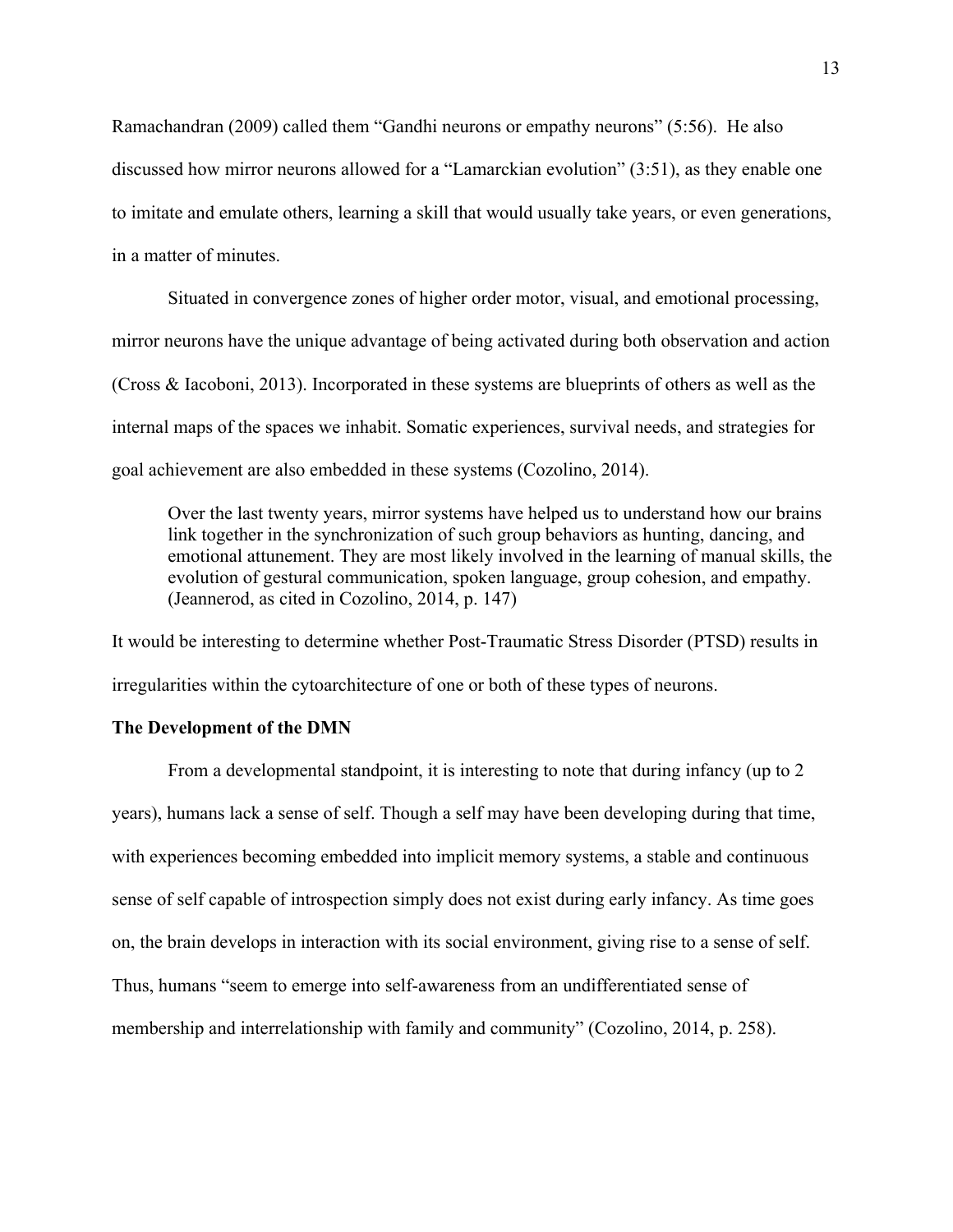It is estimated that self-recognition begins around the age of 2 (Rochat, 2003), which parallels the approximation of the beginning of explicit memory (Siegler, 1998). Following these milestones arises ToM, beginning at approximately 3 years of age, with representational ToM arising around 5 years of age (Saxe, 2006). Self-concept, in contrast, has been estimated to develop only around the ages of 7-8 (Leflot, Onghena, & Colpin, 2010). As self and social processes develop alongside each other, so are these experiences embedded in the DMN. These two seemingly independent constructs appear to be only separated by humans' necessity to categorize, as through the lens of the DMN, self and social processes are bound.

With this context in mind, it is interesting to note that the DMN has been found to stabilize by the ages of 9-12 (Thomason et al., 2008). Thomason and colleagues (2008) concluded that anterior-posterior integration of a 9-year-old was comparable to adult levels and that 7-9 year olds' levels remained significantly different. Through convergent structural and functional connectivity analyses, Supekar and colleagues (2010) demonstrated immature connectivity between the PCC-mPFC along the cingulum, a bundle of white matter fibers projecting from the cingulate gyrus to the entorhinal cortex1, allowing communication with the limbic system. This may be reflected in immaturity in one of the DMN's subsystems related to self-referential processing (Li et al., 2014). In some cases, they encountered non-existent to weak PCC-left MTL connectivity in second and third graders (7-9 years old). It is interesting to note that only between the ages of 8-13 do children begin to develop a mature grasp of delayed gratification. This includes the cognitive ability to inhibit arousing thoughts by employing abstract strategies to attain a greater reward in the future (Mischel, Shoda, & Rodriguez, 1992). These findings echo the growth of metacognitive capacity, allowing for the differentiation and

<sup>&</sup>lt;sup>1</sup> Resides between the hippocampus and mPFC, highly connected to the limbic system (Lindemer, Salat, Leritz, McGlinchey, & Milberg, 2013)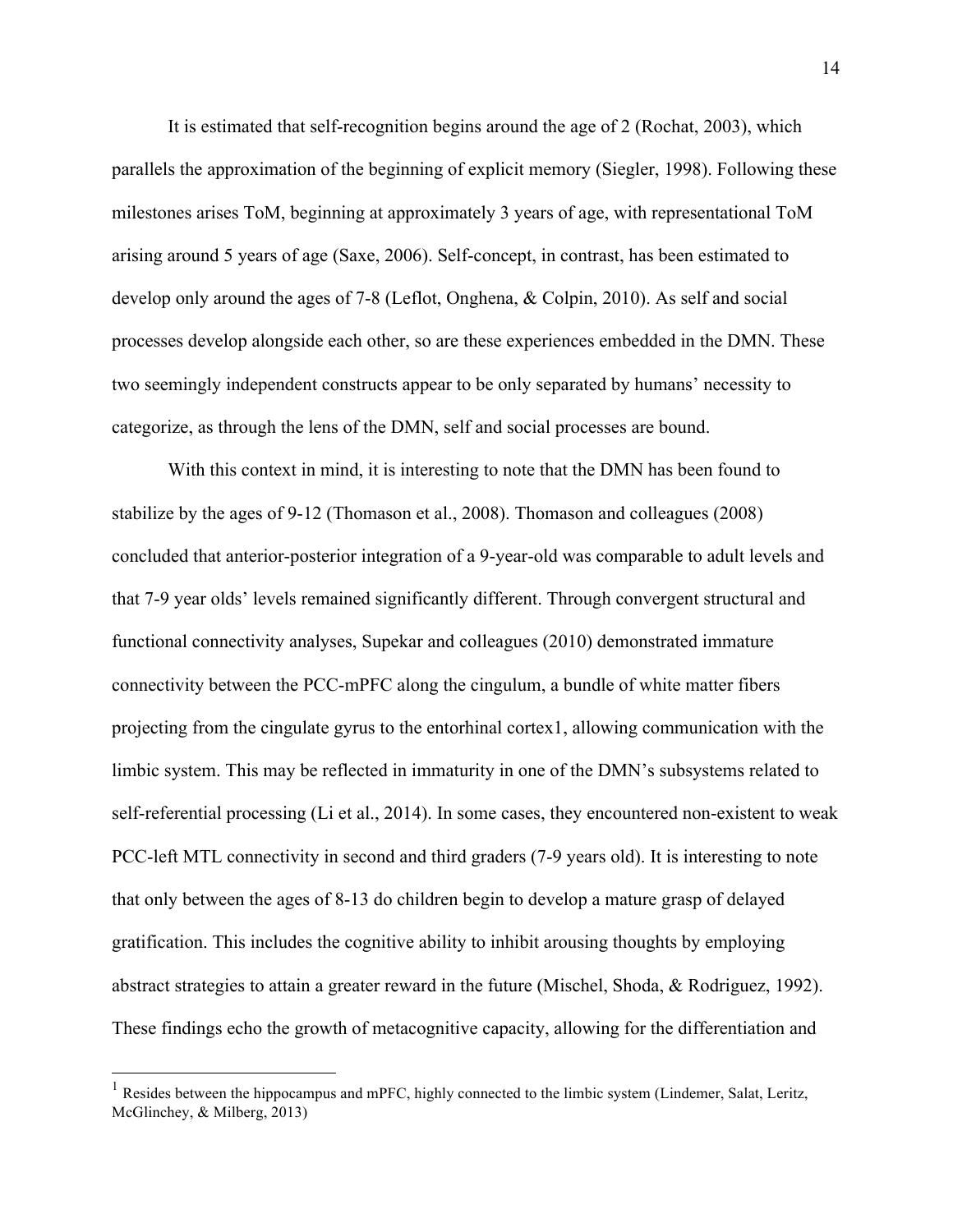development of a stable sense of self. It is possible that around the age of 7, there is an emergence and subsequent acquisition of a wider range of self and social capacities, and it is not until the age of 8 and beyond that these functions begin to take form and stabilize, which is reflected in DMN functioning.

#### **Socio-emotional Impact of Post-Traumatic Stress Disorder**

If necessity is the mother of invention, then evolution itself has created the necessity for psychotherapy by shaping a brain that is vulnerable to a wide array of difficulties. (Cozolino, 2010, p. 305)

One diagnosis that is in dire need of further understanding in order to improve treatment is PTSD, currently characterized by intrusions, avoidance, arousal, and negative mood and cognitions (American Psychiatric Association [APA], 2013). In this context, dysfunctional interpersonal relationships have been understood as a secondary consequence of PTSD, yet many individuals with PTSD have been shown to exhibit violence (Galovsky & Lyons, 2004), abusive behaviors (Stinson, Becker, & Sales, 2008; Thomas et al., 2013), relational difficulties (Galovsky & Lyons, 2004; Maercker & Horn, 2012), and an increased chance of suicide (Stevens et al., 2013).

Similar to understanding neuroanatomical functions through brain lesions, the function of brain networks can be understood by examining how alterations in functional connectivity affect corresponding psychological processes. Given the associated functions of the DMN, significant increases and decreases in activity and connectivity within and between DMN regions may hinder an individual's ability to relate to himself/herself and others. Confluences of dysfunctional psychological processes are likely mirrored in the neural incoherence encountered in DMN studies.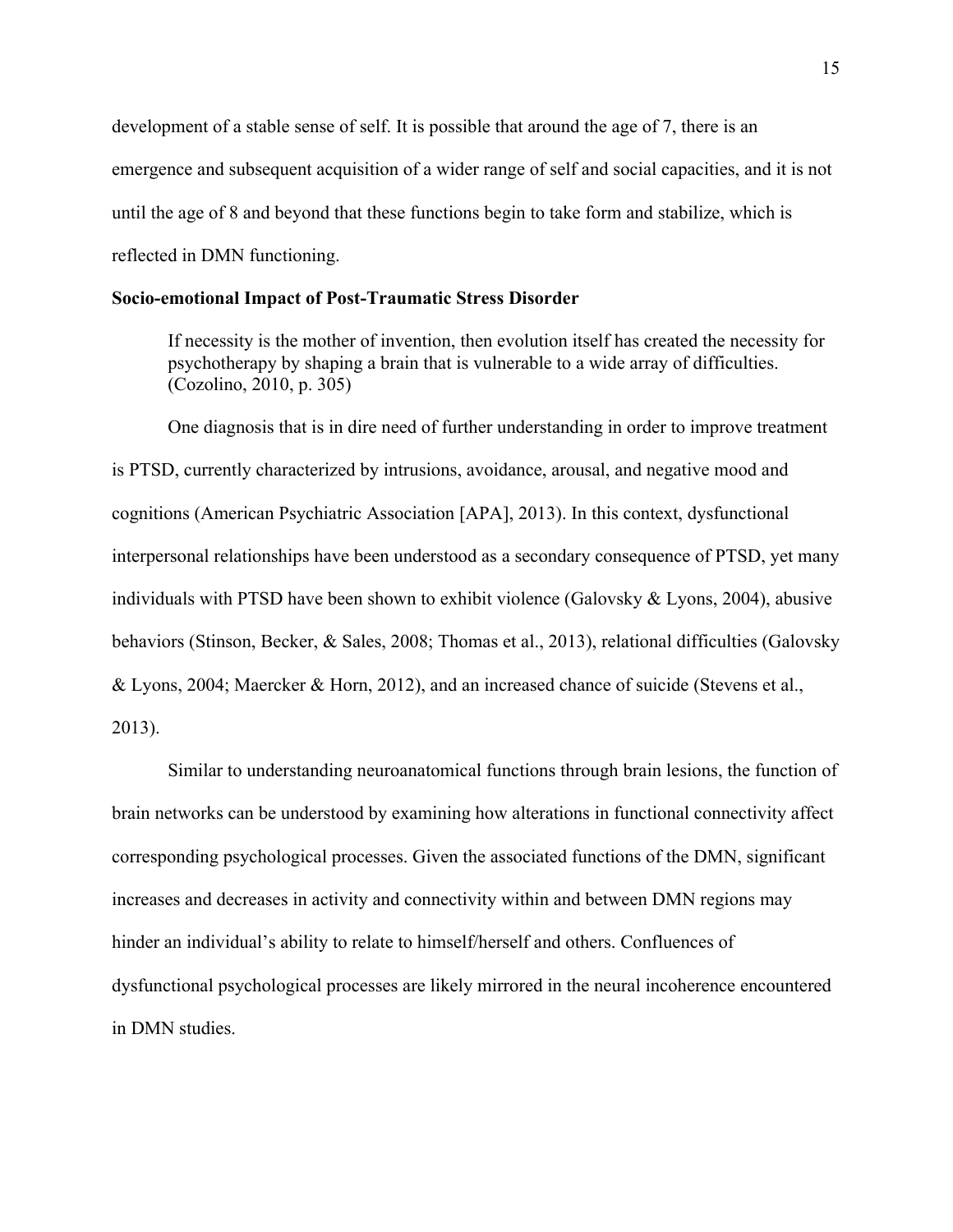#### **Purpose and Importance of this Study**

According to the National Institute of Mental Health (n.d.), 3.5% of U.S. adults suffer from PTSD, which is approximately 1.3% of the U.S population. This percentage is equivalent to around 40 million people; 36.6% of these cases are classified as severe. Such a high prevalence rate, in conjunction with difficulties in this demographic, are forcing researchers and clinicians to look beyond the confines of the *Diagnostic and Statistical Manual* (APA, 2013) for more comprehensive ways to diagnose and treat these serious and chronic consequences. This study sought to examine extant literature on PTSD and social neuroscience to determine how deficits in the DMN may contribute to post-traumatic symptomology.

# **Research Questions**

This study focused on the following research questions:

- 1. What does the research literature tell us about the role of the DMN?
- 2. How does trauma impact DMN functioning?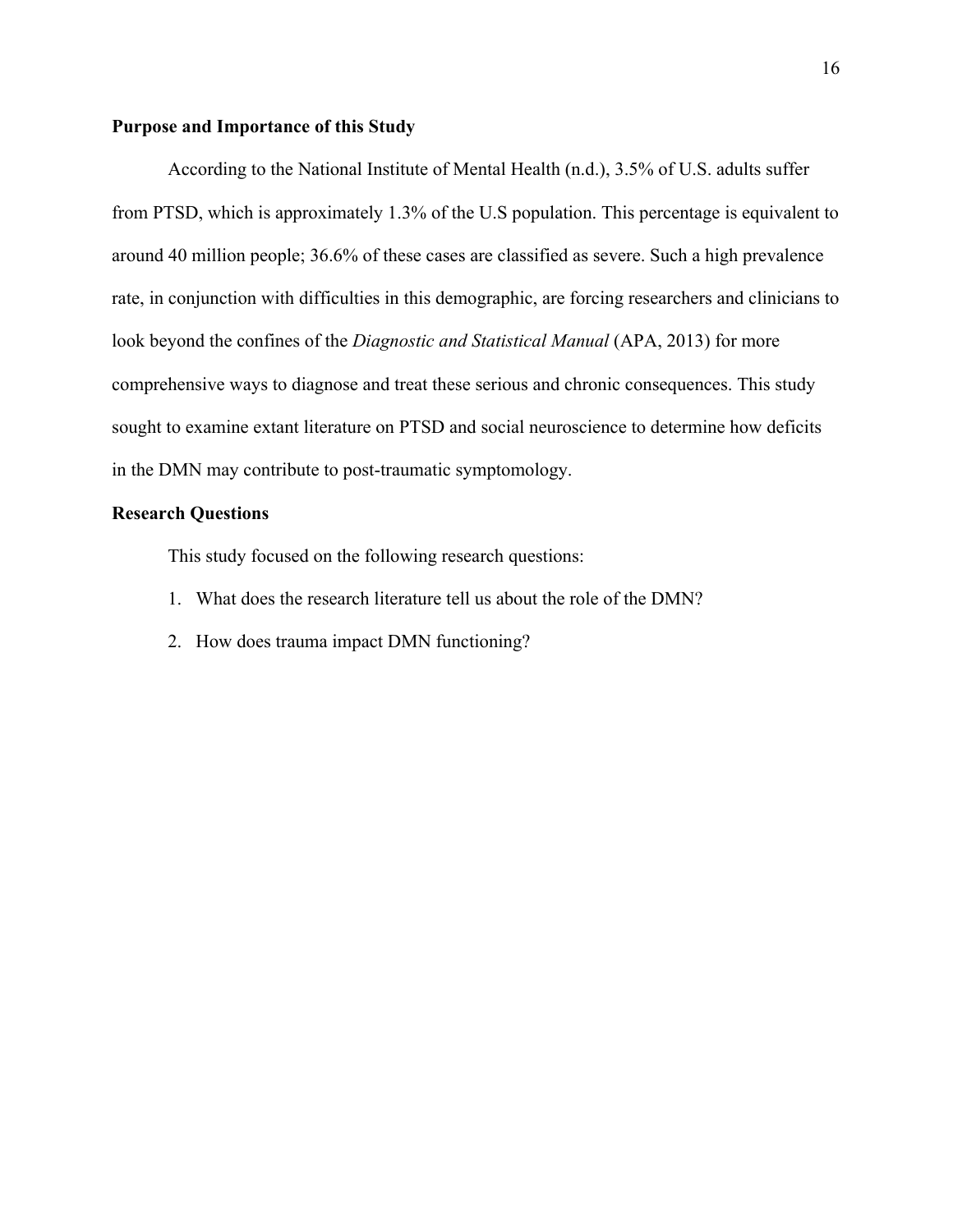#### **Chapter 2: Methodology and Procedures**

Studies were identified from seven databases: *Science Direct, Frontiers, Wiley, Google Scholar, Psych articles, Pubmed,* and *Psychinfo.* These databases were used to facilitate a comprehensive collection of empirically reviewed psychological and biomedical articles related to the field of study. Articles and texts were selected based on degree of relevancy to (a) the structure and function of the DMN, (b) the impact of PTSD on the DMN, (c) the relationship between the DMN and social functioning, and (d) the impact of PTSD on social functioning. Moreover, text selection included seminal reviews that have been recognized in the field.

Inclusion criteria for article selection were subject dependent. Literature on the DMN published from January 2001 through July 2014 was identified. Due to its formal introduction into the literature as *the Default Mode* by Raichle and colleagues in 2001, only a relatively small number of existing studies could be identified. As such, related articles within this time period were considered for this review. Within the research studies, subjects' ages ranged from college students to a geriatric demographic, with the exception of one article that tracked the development of the DMN throughout the lifespan (Fair et al., 2008)

Articles on neurobiology, PTSD, and social functioning published from January 1992 to July 2014 were identified. According to Huetell, Song, and McCarthy (2008), 1992 was the first year when studies used Blood-oxygen-level dependent (BOLD) contrasts and comparable technologies, procedures, and techniques to current fMRI studies. Selected studies focused on experiments that used human subjects.

The researcher employed a search strategy to identify independent and/or matched articles with *Post-Traumatic Stress Disorder (PTSD), the Default Mode Network (DMN), self,* 

17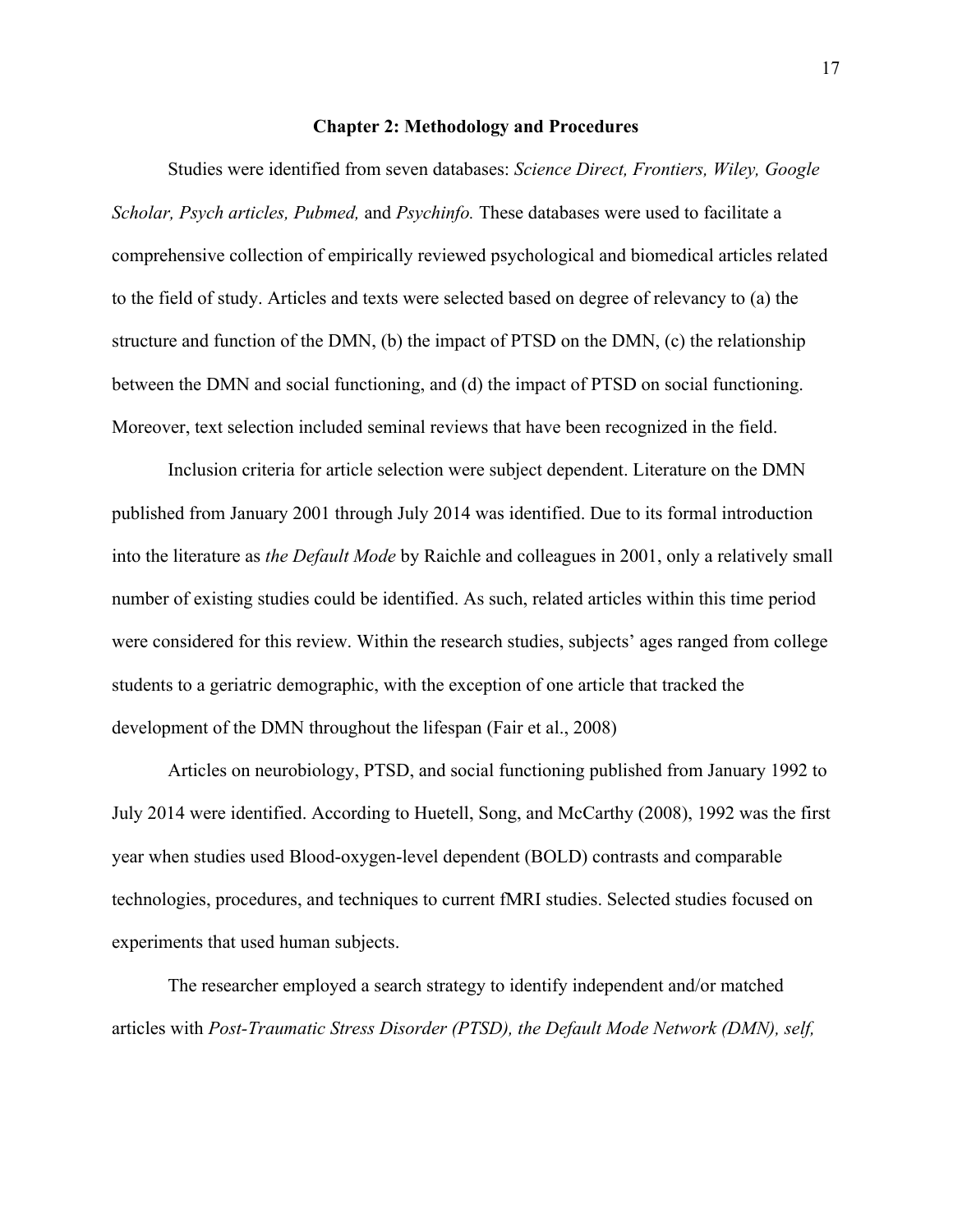*social functioning,* and *relationships* as main headings or text words embedded in abstracts. Relevant citations from studies were also included in this review.

In sum, 127 articles were used. Twenty-six articles were utilized to define and determine the structure and function of the DMN. A total of 36 research studies were identified investigating the impact of trauma on the resting state, 27 of which directly investigated PTSD and the DMN. Overall, the entire sample size consisted of an experimental group of 813 individuals either exposed to trauma or actively diagnosed with PTSD, compared with a control group of 697. Research studies particular to the DMN and PTSD resulted in an experimental group of 511 compared with a control group of 456. In conjunction, 23 studies related to DMN functions and 18 reviews on PTSD, the brain, and self/social functioning were integrated. An additional 39 supportive articles were included to provide background information on topics of review. Non-electronic sources included 11 published texts.

This study will begin by operationalizing the concept of self. It will subsequently discuss how the DMN relates to self-functions and the impact of PTSD on these processes. Successively, there will be an examination of the DMN's involvement with social processes. Methodological limitations will ensue, followed by a conclusion, clinical implications, and discussion/directions for future research.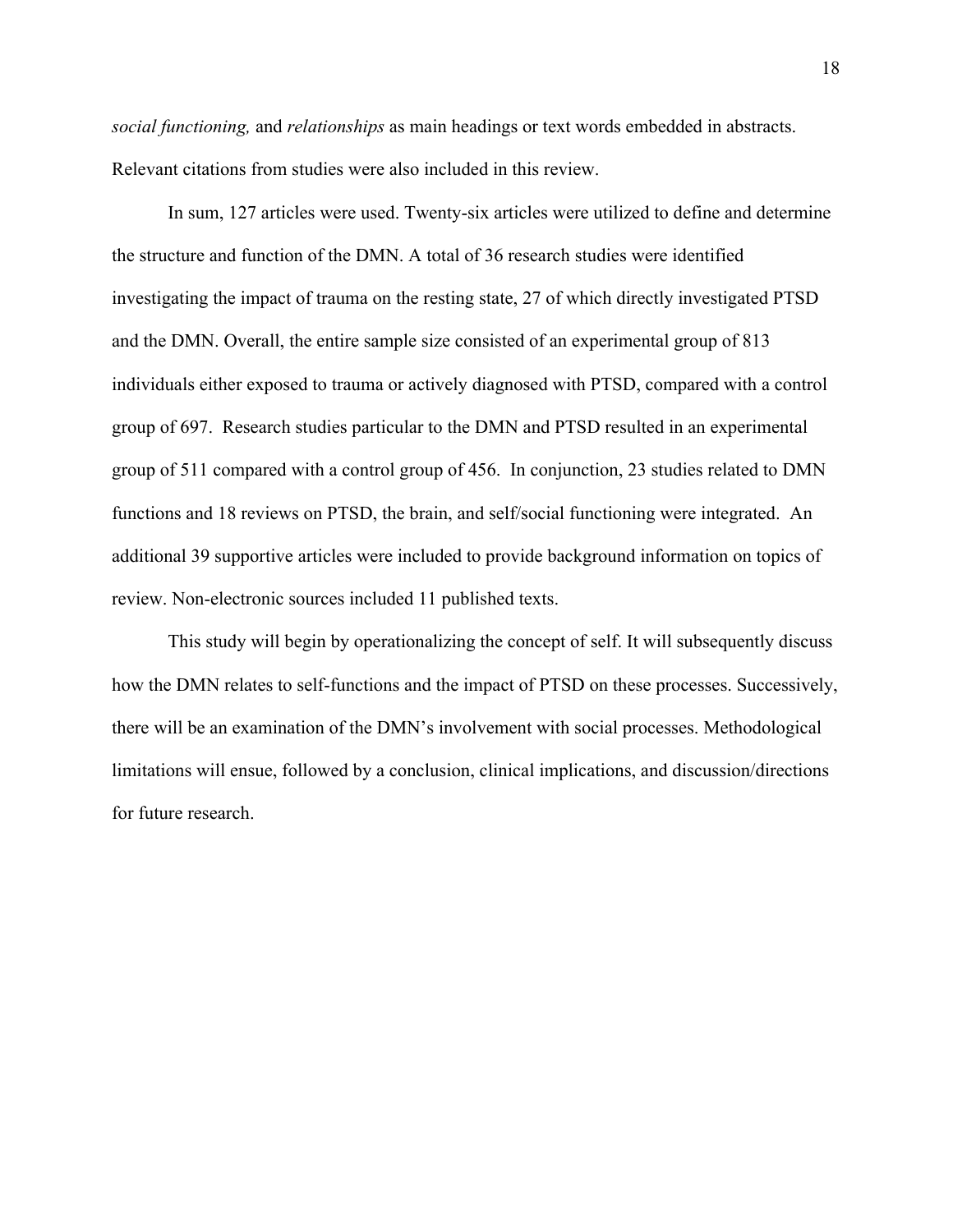#### **Chapter 3: The Effects of PTSD on the Default Mode Network**

Patients with PTSD are embedded in a distorted perceptual reality. Intrusions of unwanted memories, chaotic affective experiences, unmanageable impulses, and unpleasant somatic sensations all contribute to a world molded by trauma. Importantly, the manifestations of dysregulation go beyond *visible* symptoms, extending into processes of self and others. This phenomenon is most evident among individuals who have experienced attachment-based trauma as a result of chronic neglect or abuse from parents, whereby an identity forms from the relational patterns that have been sculpted into implicit neural networks through years of interactions. Biases in self and social cognition emerge, mirroring one's relationship with one's caregivers. Importantly, successive misattunements and ruptures without reconciliation may then lead to isolation, further exacerbating PTSD. But what of individuals who become diagnosed with PTSD later in life? Is it possible for traumatic experiences to become internalized and represented in such a way that they *trump* prior relational patterns, resulting in the deterioration of core systems that define the self? The answer to this question seems to lie in the DMN.

#### **The Default Mode Network and Self**

Posteromedial cortices possibly [reflect] the background-foreground dance played by the self within the conscious mind. When we need to attend to external stimuli, our conscious mind brings the object under scrutiny into the foreground and lets the self retreat into the background. (Damasio, 2010, p. 243)

The self has long been a subject of discussion among philosophers and psychologists alike. Currently, the Oxford English Dictionary defines the self as "a person's essential being that distinguishes them from others, especially considered as the object of introspection or reflexive action" ("Self," n.d., para. 1). The father of Self Psychology, Heinz Kohut (as cited in Bromberg, 2014), defined self as the "independent center of initiative" (p. 3,038). Others, such as William James (1890/2012), believed the self to encompass everything that an individual is, as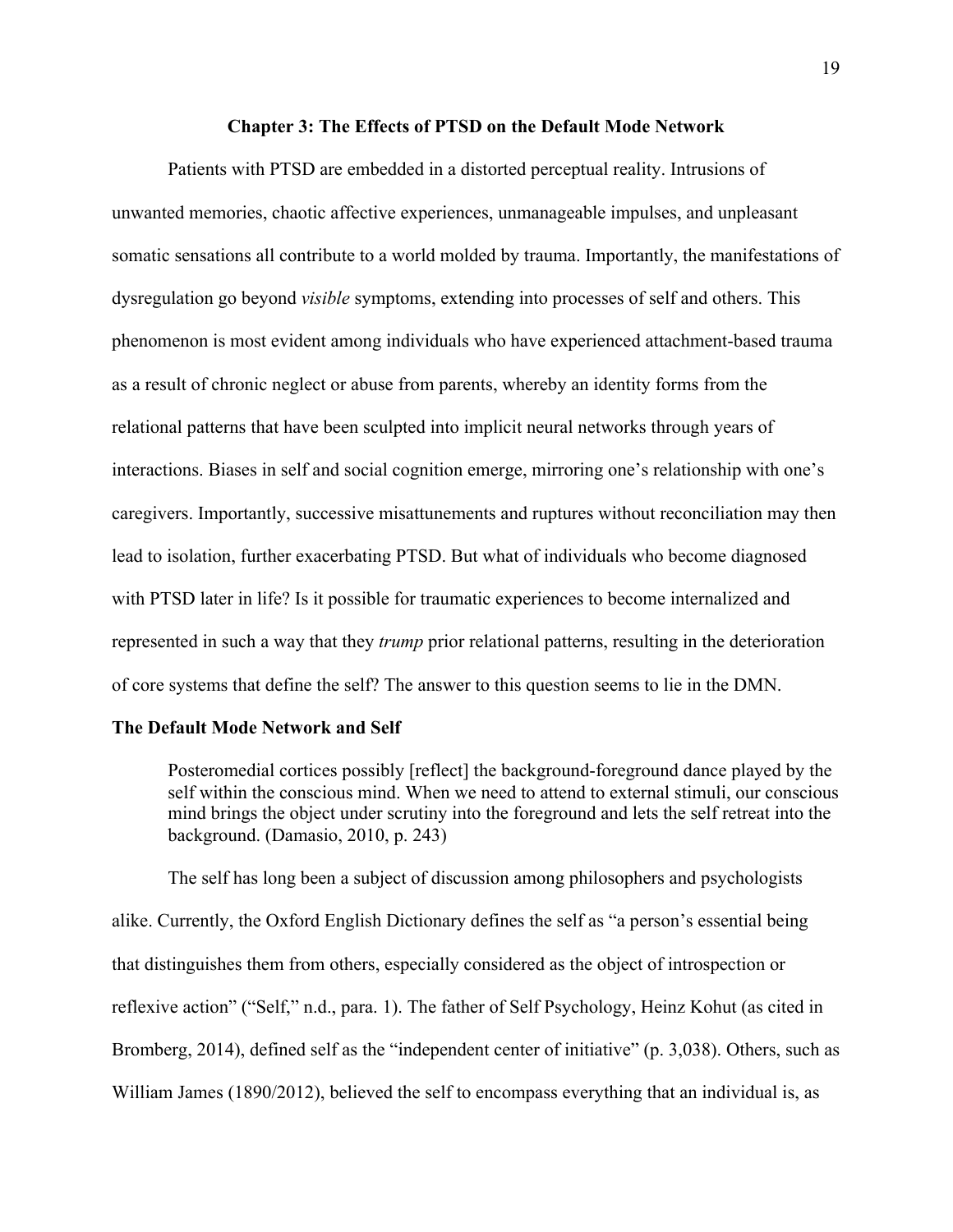well as everything associated to them (i.e., house, yacht). Still some eastern philosophies consider the conscious self to be Maya, or an illusion (Cozolino, 2010).

The self remains a highly controversial topic. In this review, the self will be defined as the sum total of conscious and non-conscious processes in an organism. With influence from Kohut (as cited in Bromberg, 2014) and Wolf (Kohut & Wolf, 1978), the *sense of* self will be defined as the capacity to experience the process of existing with continuity and stability through time. This is an important distinction, considering that an individual's self is very different from having the capacity to sense (or become aware of) that self. This study will also follow Northoff and Bermpohl's (2004) conceptualization of self-functions, which is further divided into 12 domains. These include the following (see Table 2).

Table 2

| Function                     | Description                                                 |
|------------------------------|-------------------------------------------------------------|
| Representation               | Labeling of stimuli as self-referential                     |
| Monitoring                   | Monitoring self referential stimuli                         |
| Evaluation                   | Judgment of self-referential stimuli                        |
| Integration                  | Linkage of stimuli to the personal context                  |
| Self-Awareness               | Awareness and recognition of the own face/body              |
| Unity                        | Experience of self as a unit                                |
| Agency                       | Feeling of being causally involved in an action             |
| <b>Spatial Perspectivity</b> | Location of the self in space                               |
| Ownership                    | Perceptions of body and environment as self-related         |
| Mind-Reading                 | Covert mimicking of others mental states                    |
| Emotion                      | Convergence/experience of intero- and exteroceptive stimuli |
| Autobiographical memory      | Integration of stimuli in personal context                  |

*Self-related Functions*

In this conceptualization, the DMN supports all of these functions (Cozolino, 2010; Lanius et al., 2011; Mars et al., 2012; Reniers et al., 2012; Spreng et al., 2009). As such, the DMN can be understood as a network that *maintains* an internal sense of self. The emergence of this sense hinges on a reflective capacity, in addition to initial social encounters and the ability to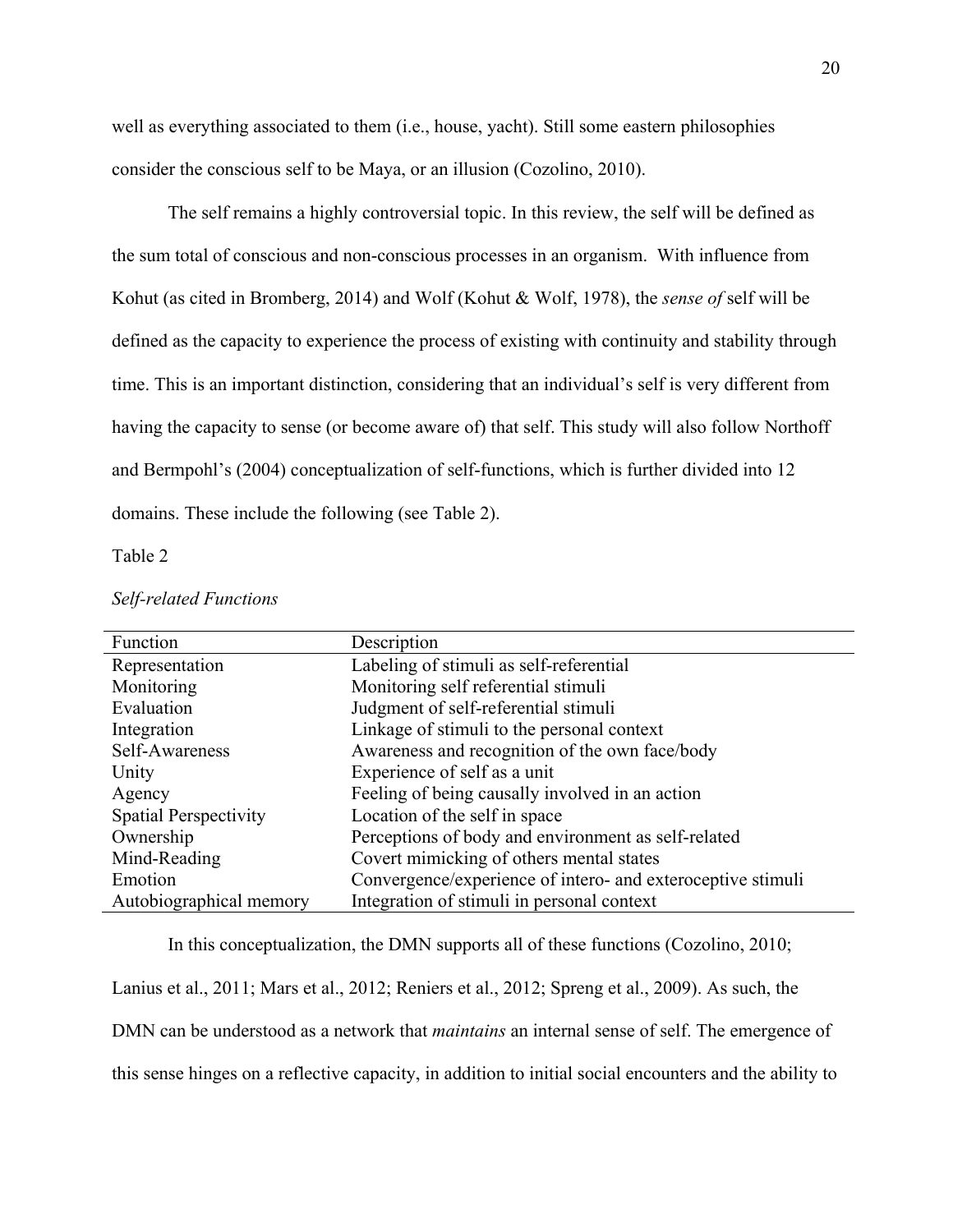remember one's past (i.e., autobiographical recall). As time passes, experiences are consolidated into identity (i.e., self-referential processing). Currently, it is hypothesized that self-conception is developed by a continuity of self-judgments relayed from observation and memory (Wagner et al., 2012). A natural increase in an individual's social network inevitably leads to more complex relationships. Higher order socialization (i.e., empathy) evolves with development, relaying back in the molding of identity. Humans develop a sense of morality based on their biological disposition, upbringing, psychosocial experiences, and levels of societal adjustment.

The development of a neural network dedicated to internal experience does beg the question, What is the evolutionary importance of having a sense of self? One hypothesis is that a sense of self, as reflected in the DMN, may aid in a process of differentiation and individuation in the context of a social environment. The evolutionary advantage of this process may be found in creative adaptation and the diversification of gene functioning (i.e., epigenetics). Increased reflective capacity may also facilitate the process of learning and enhance executive functioning (Taylor et al., 2012). An inability to learn from experience and engage reactively with the environment would likely be disadvantageous to survival. Understanding these benefits, two questions come to mind: (a) How does trauma impact DMN functioning? and (b) How is this reflected psychologically?

PTSD has been observed among combat veterans, survivors of sexual/physical/emotional abuse, and victims of natural disasters, accidents (i.e., car crashes), and other medical complications. It would be unjust to generalize symptomology across all subtypes; however, commonalities in patterns of negative cognition have been observed among all these populations. Such cognitions include self-blame, biased or otherwise incorrect views on the causes or consequences of a traumatic event, the belief that they are vulnerable or insufficient, and/or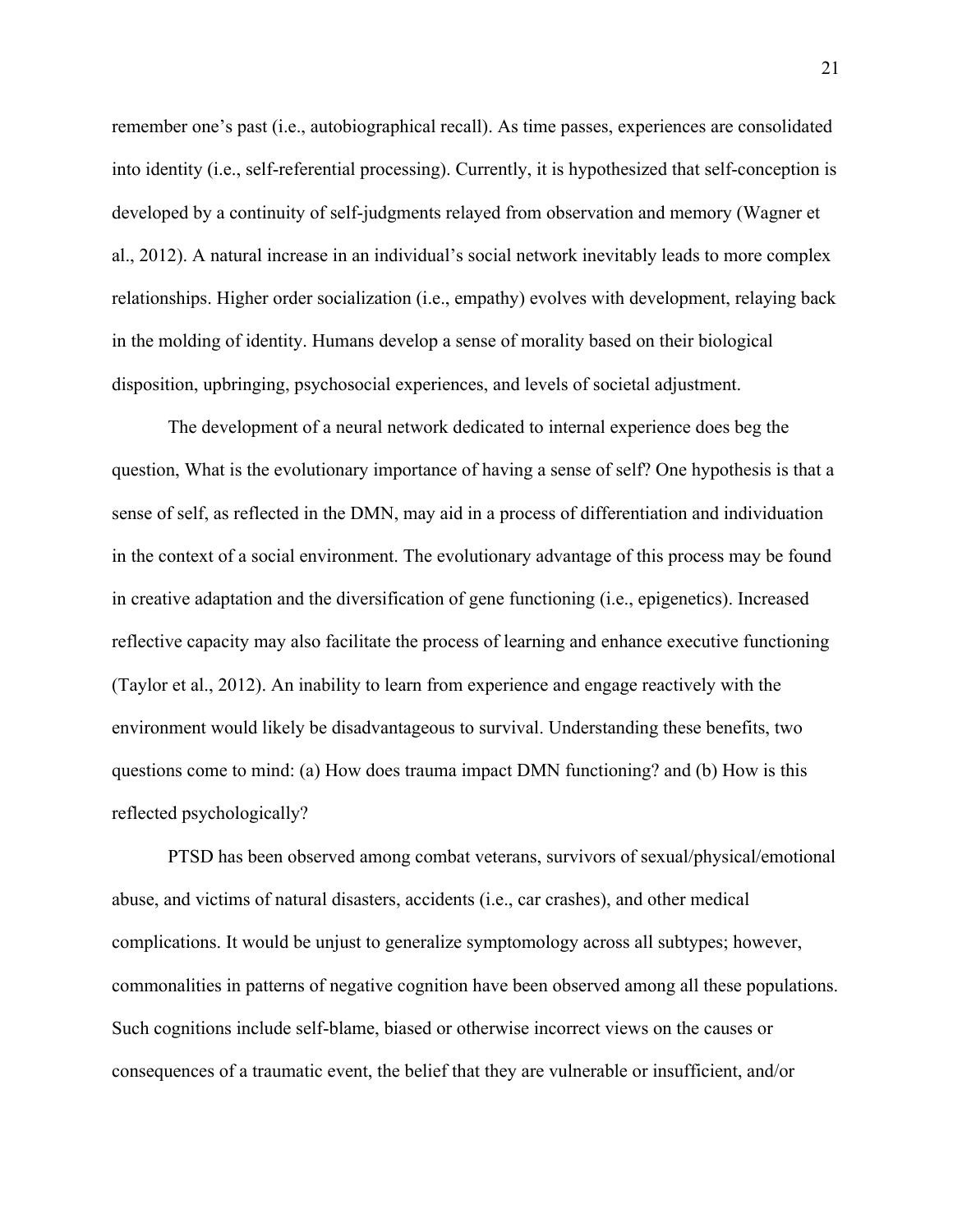identification with an unalterable belief that they have changed for the worse. This consistent finding gave rise to a fourth symptom cluster, negative alterations in cognitions and mood, which emerged in the DSM-5. This new cluster, Criterion D, included symptoms C3-7 from the DSM-IV-TR with two new additions: "Persistent and exaggerated negative beliefs or expectations about oneself, others, or the world" and "Pervasive negative emotional state" (APA, 2013, p. 272).

Indeed, statements many PTSD victims endorse or report experiencing such sentiments as: "I am a bad person," "Nothing good can happen to me," and "I can never trust again" (Friedman, Resick, Bryant, & Brewin, 2011, p. 759): all suggestive that a core aspect of self has been threatened. These negative cognitions are often accompanied by emotions including fear, helplessness, and horror, as well as self-states of anger, guilt, and shame (Friedman et al., 2011). Put together, these psychological symptoms suggest that victims' identity and continuity of self have been compromised.

It comes without surprise that such pervasive spirals of negative affect and cognition are mirrored in neural networks. In the context of this study, symptoms of DMN dysregulation surface as victims develop intrusive memories, extreme sensitivity to arousal, and distortions in self and social processes. The disintegration of the DMN imprisons PTSD victims within the echoes of traumatic experience, as they are unable to escape the rigidity of a disposition that was once beneficial to their survival.

Table 2 demonstrates irregularities in resting state functioning (grouped by findings) correlated with PTSD. Overall, the most salient pattern is coupling between the DMN and Salience Network (SN), with corresponding decreases in Central Executive Network (CEN) functioning. This seems to be a signature of trauma. Remarkably, this signature was also found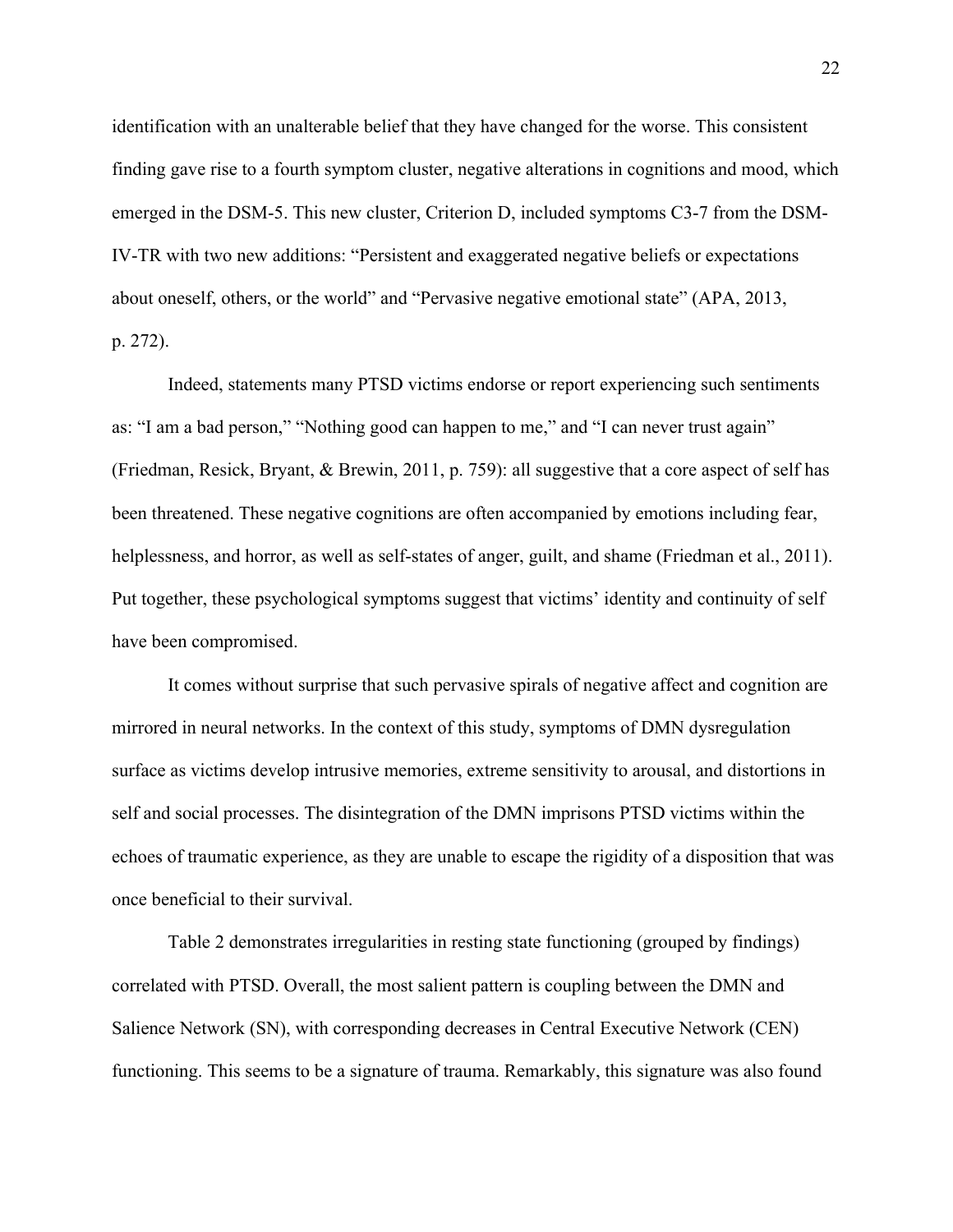among children (Suo et al., 2015). The relational connections amongst the processes of introspection (DMN), orientation (to environmental or internal variables, SN), and engagement on a particular task (CEN) are thus disrupted in PTSD, giving rise to a Traumatized Resting State (TRS). This merger network likely contributes to symptoms of hyperarousal, whereby traumatization results in an inherent focus on environmental threat detection (Tursich et al., 2015; Zhang et al., 2015). Functionally, the emergence of a TRS may be adaptive in a dangerous environment, as it maintains a higher level of orientation to the detection of salience as its default. Increased orientation may serve a protective factor, helping individuals become more vigilant about their surroundings in search of potential danger. Consequently, biases in detecting salient variables will likely distort an individual's self-awareness and ability to accurately monitor internal reactions. Perhaps this experience may have contributed to the emergence of the saying *sleeping with one eye open*.

#### Table 3

| Study        | Demographic                 | Findings                                    | Potential Implications                      |
|--------------|-----------------------------|---------------------------------------------|---------------------------------------------|
| Patel et al. | Review (13 studies, PTSD on | Reliable increases                          | Increased cross talk with network dedicated |
| (2012)       | DMN)                        | R Fusiform gyrus                            | to internal/environmental orientation SN.   |
|              | PTSD vs. Non-Trauma         | R Insula (SN)                               | Decreases in CEN dedicated to executive     |
|              | $145 = PTSD$                | R Hippocampus (DMN)                         | functions. Decreases throughout DMN.        |
|              | $Control = 193$             | L Precuneus (CEN)                           | Overall dysregulation across networks.      |
|              |                             | L Amygdala (SN)                             | Dysregulation of core self and social       |
|              |                             | L Putamen (SN)                              | functions.                                  |
|              |                             | R Post-central Gyrus                        |                                             |
|              |                             | L Anterior Insula (SN)                      |                                             |
|              |                             | R Middle frontal gyrus (CEN)                |                                             |
|              |                             | Reliable decreases:                         |                                             |
|              |                             | Left angular Gyrus (DMN)                    |                                             |
|              |                             | L rostral Anterior Cingulate                |                                             |
|              |                             | L Precentral gyrus                          |                                             |
|              |                             | R Posterior Cingulate (DMN)                 |                                             |
|              |                             | R medial frontal gyrus (DMN)                |                                             |
|              |                             | L Rostral anterior Cingulate                |                                             |
|              |                             | R Precentral gyrus                          |                                             |
|              |                             | R Caudate (CEN)                             |                                             |
|              |                             | L Supramarginal gyrus (CEN)                 |                                             |
|              |                             | L Middle frontal gyrus (CEN)                |                                             |
| Lei et al.   | 76 PTSD via earthquake, 76  | Increased centrality of nodes predominately | Increased disposition towards salience      |
| (2015)       | trauma exposed              | involved in DMN and SN (including PCC,      | detection. Dysregulation of core self and   |
|              |                             | precuneus, insula, putamen, pallidum, and   | social functions.                           |
|              |                             | temporal regions)                           |                                             |
|              |                             |                                             | (continued)                                 |

# *Impact of Trauma and PTSD on the Default Mode Network*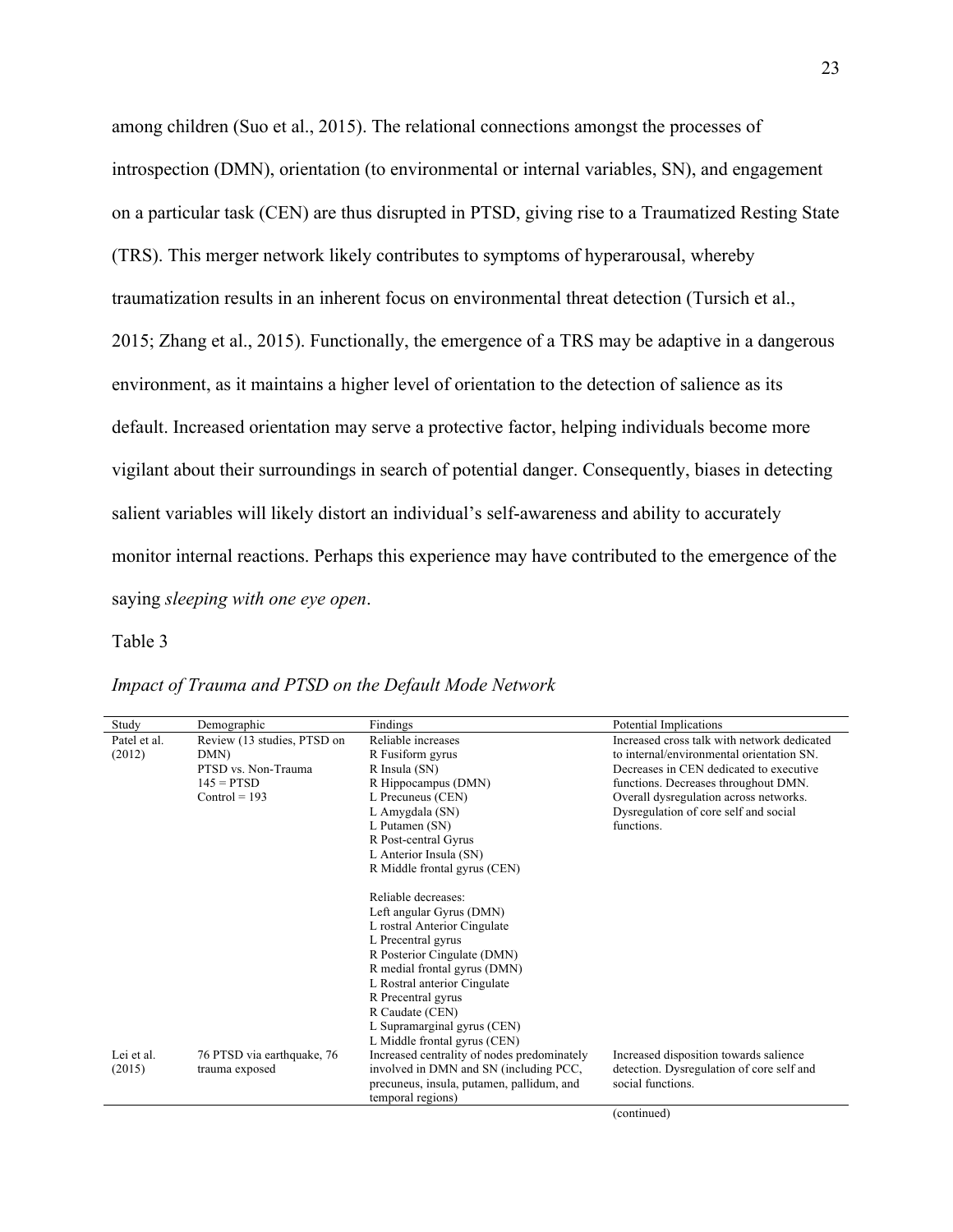| Study                      | Demographic                                                                             | Findings                                                                                                                                                                                                                                                                                                                                                    | Potential Implications                                                                                                                                                                                                                           |
|----------------------------|-----------------------------------------------------------------------------------------|-------------------------------------------------------------------------------------------------------------------------------------------------------------------------------------------------------------------------------------------------------------------------------------------------------------------------------------------------------------|--------------------------------------------------------------------------------------------------------------------------------------------------------------------------------------------------------------------------------------------------|
| Long et al.<br>(2013)      | 17 survivors of motor vehicle<br>accidents (MVA)                                        | Enhanced nodal centralities in the SN and<br>decreased centralities in the medial orbital<br>frontal cortex.                                                                                                                                                                                                                                                | Increased vigilance, decreased self/social<br>processes.                                                                                                                                                                                         |
| Zhang et al.<br>(2015)     | 20 PTSD patients (MVA) 20<br>healthy matched                                            | Sig decreased network connectivity in<br>aDMN, pDMN SN, sensory motor network<br>and auditory network, Furthermore,<br>increased in SN and pDMN connectivity.                                                                                                                                                                                               | Increased disposition towards salience<br>detection. Dysregulation of core self and<br>social functions. Heightened anxiety and<br>hyperarousal. pDMN involved more with<br>orienting self to space, emotion-memory, and<br>decision making.     |
| Dunkley et<br>al. $(2015)$ | 21 PTSD veterans<br>27 trauma exposed                                                   | PTSD group had increased interconnectivity<br>between DMN and ventral attention network<br>and SN                                                                                                                                                                                                                                                           | Increased disposition towards salience<br>detection. Dysregulation of core self and<br>social functions. Heightened anxiety and<br>hyperarousal.                                                                                                 |
| Suo et al.<br>(2015)       | 28 pediatric PTSD patients<br>26 trauma-exposed non-PTSD                                | Enhanced nodal centralities in DMN and SN<br>and reduced in CEN.                                                                                                                                                                                                                                                                                            | Increased cross talk with network dedicated<br>to environmental orientation SN. Decreased<br>self/social and executive functioning.                                                                                                              |
| Shang et al.<br>(2014)     | 18 PTSD earthquake<br>20 healthy survivors                                              | Increased and decreased functional<br>connectivity within SN, DMN, CEN,<br>somato-motor network (SMN), auditory<br>network (AN) and visual network (VN)                                                                                                                                                                                                     | PTSD patients showed widespread deficits in<br>low-level perceptual and higher-order<br>cognitive network. PTSD as a complex<br>network based disorder                                                                                           |
| Chung et al.<br>(2006)     | 23 PTSD patients<br><b>18 MVA</b><br>3 DV<br>2 physical assault<br>64 healthy controls  | Increased cerebral blood flow in limbic<br>regions and decreased blood flow in frontal<br>gyrus, parietal, and temporal regions in<br>comparison to the control group                                                                                                                                                                                       | Interference from SN, lack of ability to<br>inhibit, plan and organize. Engagement in<br>emotional reasoning.                                                                                                                                    |
| Yan et al.<br>(2013)       | 52 Veterans diagnosed with<br><b>PTSD</b><br>52 control group veterans                  | Increased spontaneous activity in amygdala,<br>ventral anterior cingulate cortex, insula and<br>orbital frontal cortex, decreased activity in<br>precuneus, DLPFC, and thalamus                                                                                                                                                                             | Failure of frontal inhibition of amygdala.<br>Intrusion of SN into DMN. Increased<br>disposition towards salience detection.<br>decreased capacity for self/social processes                                                                     |
| Jin et al.<br>(2014)       | 72 PTSD earthquake<br>86 Trauma exposed non-PTSD                                        | Weaker positive connectivity between mPFC<br>and amygdala, hippocampus,<br>parahippocampal gyrus and rectus. As well<br>as inferior OFC and hippocampus. PTSD<br>patients also show stronger negative<br>connectivity between PCC and insula.<br>CAPS scores in PTSD patients had a<br>negative correlation with connectivity<br>between amygdala and mPFC. | Failure of frontal inhibition of amygdala.<br>Intrusion of SN into DMN. Increased<br>disposition towards salience detection.<br>decreased capacity for self/social processes                                                                     |
| Sripada et al.<br>(2012)   | 15 returning male veterans<br>diagnosed with PTSD<br>14 combat controls                 | Positive connectivity between amygdala and<br>insula. Reduced connectivity between the<br>amygdala and hippocampus.                                                                                                                                                                                                                                         | Dissociation between intensely feared<br>memories and the ability for<br>autobiographical memory to contextualize<br>and regulate them.                                                                                                          |
|                            |                                                                                         | Anti-correlation between the amygdala and<br>dorsal/rostral areas of the ACC.<br>Less activation and coherence in overall<br>DMN and an increase in the activation of the<br>SN.                                                                                                                                                                            | May contribute to flashbacks and an inability<br>to control undesirable memories.<br>Impairment in logical thinking in arousing<br>situations. Errors and rewards may be<br>overlooked due to the irregularities of their<br>emotional responses |
|                            |                                                                                         | Increased cross-network connectivity<br>between the DMN and SN.                                                                                                                                                                                                                                                                                             | Increased disposition towards salience<br>detection. decreased capacity for self/social<br>processes.                                                                                                                                            |
| Lui et al.<br>(2009)       | 44 survivors natural disaster<br>(earthquake 8.0)<br>32 control<br>Acute - 25 days post | Decreased DMN integration, reduced<br>temporal synchronization. Functional<br>disconnections among the limbic-striatal and<br>DMN. Hyperactivity in prefrontal-limbic and<br>striatal brain systems and pre-supplementary<br>motor area                                                                                                                     | Biases in episodic memory, emotional<br>processing, decision-making.                                                                                                                                                                             |

(continued)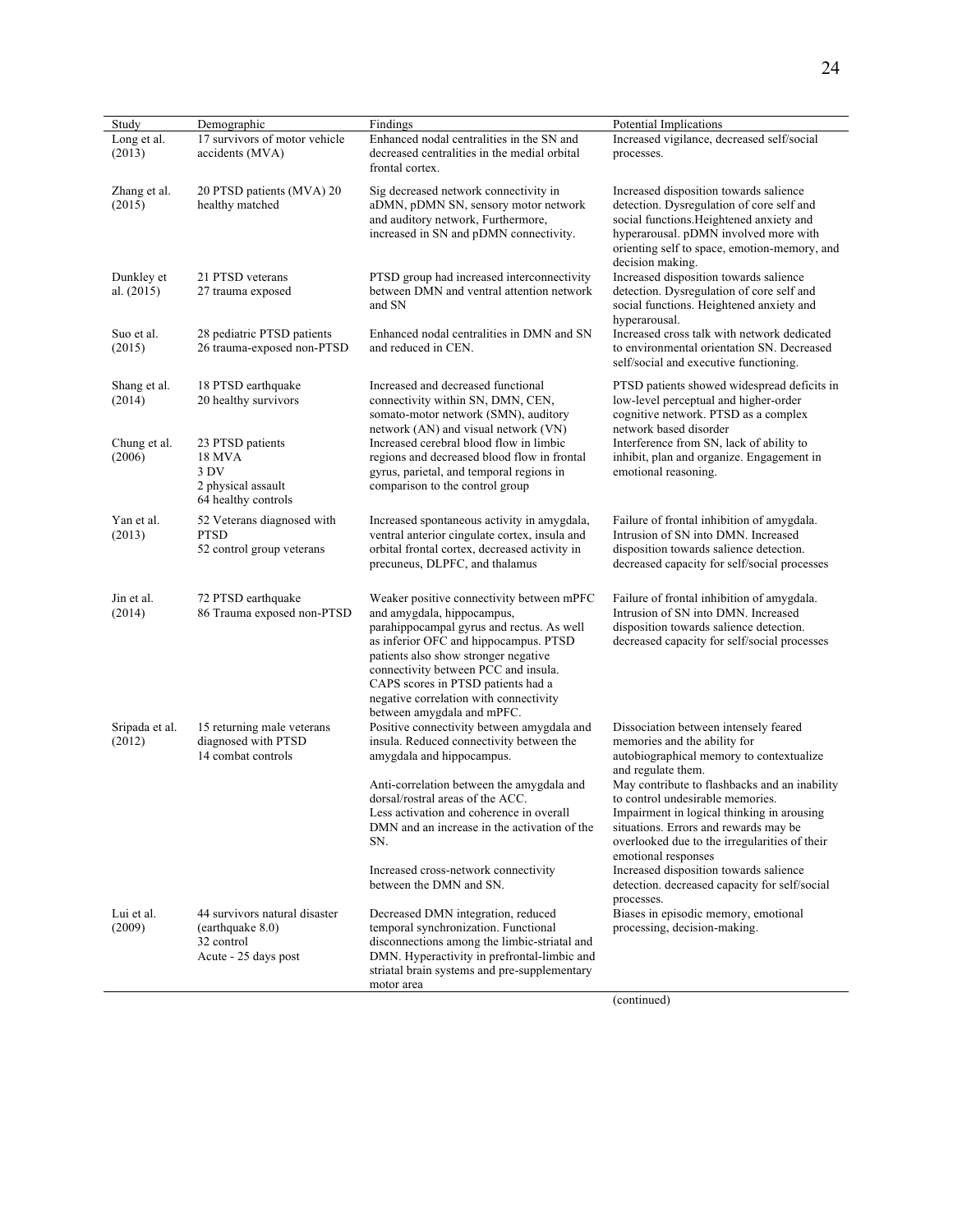| Study                              | Demographic                                                                                                                                     | Findings                                                                                                                                                                                                                                                                                                                                                                                                                            | Potential Implications                                                                                                                                              |
|------------------------------------|-------------------------------------------------------------------------------------------------------------------------------------------------|-------------------------------------------------------------------------------------------------------------------------------------------------------------------------------------------------------------------------------------------------------------------------------------------------------------------------------------------------------------------------------------------------------------------------------------|---------------------------------------------------------------------------------------------------------------------------------------------------------------------|
| Bonne et al.<br>(2003)             | 28 civilian trauma (most<br>MVA) survivors (11 with<br>PTSD)<br>Acute 6 months after trauma                                                     | PTSD: Regional cerebral blood flow (rCBF)<br>higher in cerebellum and right precentral,<br>superior temporal and fusiform gyrus.<br>Cerebellar and extrastriate rCBF positive<br>correlate with depression and PTSD<br>symptoms.<br>Cortisol level in PTSD negative correlation<br>with medial temporal lobe perfusion.<br>ACC perfusion and cortisol positively related<br>to PTSD but negative in trauma survivors<br>$w/o$ PTSD. | Focus on survival and increased intrusions of<br>SN, threat detection. Increased detection for<br>error correction resulting in cortisol spike in<br>PTSD sample.   |
| Kemp et al.<br>(2010)              | 14 victims of PTSD<br>15 individuals with Major<br>Depressive Disorder (MDD)<br>15 healthy                                                      | Positive correlation between PTSD severity<br>and right-frontal lateralization. Greater<br>activity in PTSD vs. MDD in right-<br>parietotemporal regions                                                                                                                                                                                                                                                                            | Emotionality and difficulties with self-<br>regulation                                                                                                              |
| DiGangi et<br>al. $(2016)$         | Combat victims 22 veterans<br>with PTSD<br>18 Combat Exposure<br>13 Control Group (healthy<br>civilian)                                         | Both PTSD and trauma exposed samples<br>exhibited weaker connectivity within a<br>network involving the precuneus, medial<br>prefrontal cortex and right superior parietal<br>lobule.                                                                                                                                                                                                                                               | Biases in self-referential processes and<br>mental strategies related to self, reduced<br>episodic memory retrieval                                                 |
| Lanius et al.<br>(2010)            | 11 subjects MVA<br>Acute trauma 6-12 weeks                                                                                                      | PTSD symptoms associated with<br>connectivity of PCC/precuneus with<br>perigenual ACC and right amygdala.                                                                                                                                                                                                                                                                                                                           | DMN connectivity was predictive of future<br>PTSD symptoms. Merger of SN into self-<br>processes Right amygdala shift.                                              |
| Zhou et al.<br>(2012)              | 15 PTSD victims MVA<br>Acute 2 days post fMRI all<br>developed PTSD                                                                             | PCC negatively correlated with CAPS<br>(Clinician Administered PTSD Scale) scores<br>in right hippocampus, right amygdala and<br>left superior temporal gyrus,. Strength of<br>connectivity between PCC and bilateral<br>amygdala, and even between bilateral<br>amygdala predicts severity of PTSD<br>symptoms                                                                                                                     | DMN connectivity predictive of future PTSD<br>Symptoms. Right amygdala shift.                                                                                       |
| Bluhm et al.<br>(2009)             | 17 female victims of PTSD<br>(Chronic early-life trauma)<br>and 15 healthy controls.                                                            | Reduced functional connectivity of PCC<br>with precuneus, mPFC and bilateral parietal<br>cortex in PTSD relative to controls                                                                                                                                                                                                                                                                                                        | Disturbances in self-referential processing,<br>and social cognition.                                                                                               |
| Qin et al.<br>(2012)               | 62 victims of motor vehicle<br>accidents with PTSD (22)<br>victims dx with PTSD)<br>19 control group - Acute 2-<br>days post traumatic incident | Trauma: decreased functional connectivity in<br>right lingual and right middle temporal gyri<br>and PCC. Decreased PCC and mPFC<br>connectivity predictive of higher CAPS<br>scores                                                                                                                                                                                                                                                 | Disturbances in self-referential processing,<br>increased emotional dysregulation, reduced<br>interoception.                                                        |
| Zhang et al.<br>(2011)             | 10 Natural disaster victims<br>with PTSD, 10 without                                                                                            | Increases in right middle temporal gyrus,<br>insula, right medial frontal gyrus and left<br>ACC and left inferior temporal gyrus,<br>Reduced left hippocampal volume                                                                                                                                                                                                                                                                | Decreased capacity for consolidation, and<br>hippocampus to regulate limbic activity.                                                                               |
| Kim et al.<br>(2012)<br>Bremner et | 12 Sexual assault victims with<br><b>PTSD</b><br>17 Survivors of child abuse,                                                                   | Reduced left hippocampal perfusion and<br>activity<br>12% smaller left hippocampal volume                                                                                                                                                                                                                                                                                                                                           | Decreased capacity for a victim of PTSD to<br>remember details of a trauma                                                                                          |
| al. (1997)                         | 17 healthy subjects                                                                                                                             |                                                                                                                                                                                                                                                                                                                                                                                                                                     |                                                                                                                                                                     |
| Bing et al.<br>(2013)              | 20 PTSD (MVA)<br>20 controls                                                                                                                    | Reduction volume of anterior PFC, inferior<br>frontal gyrus, dorsal ACC, and right superior<br>temporal gyrus in PTSD.                                                                                                                                                                                                                                                                                                              | Decreased volume and increased amplitude<br>low frequency fluctuations in aPFC, and<br>dACC were associated with PTSD severity                                      |
|                                    |                                                                                                                                                 | Decrease in dorsolateral prefrontal cortical<br>(dlPFC) activations                                                                                                                                                                                                                                                                                                                                                                 | Inability to inhibit unwanted memories                                                                                                                              |
|                                    |                                                                                                                                                 | Increased activation in the right anterior<br>insula<br>Positive connectivity between the insula and<br>amygdala                                                                                                                                                                                                                                                                                                                    | Poor interoception and processing of<br>negative emotions.<br>Fight/flight bodily responses in an<br>environment that no longer requires such<br>adaptive measures. |

(continued)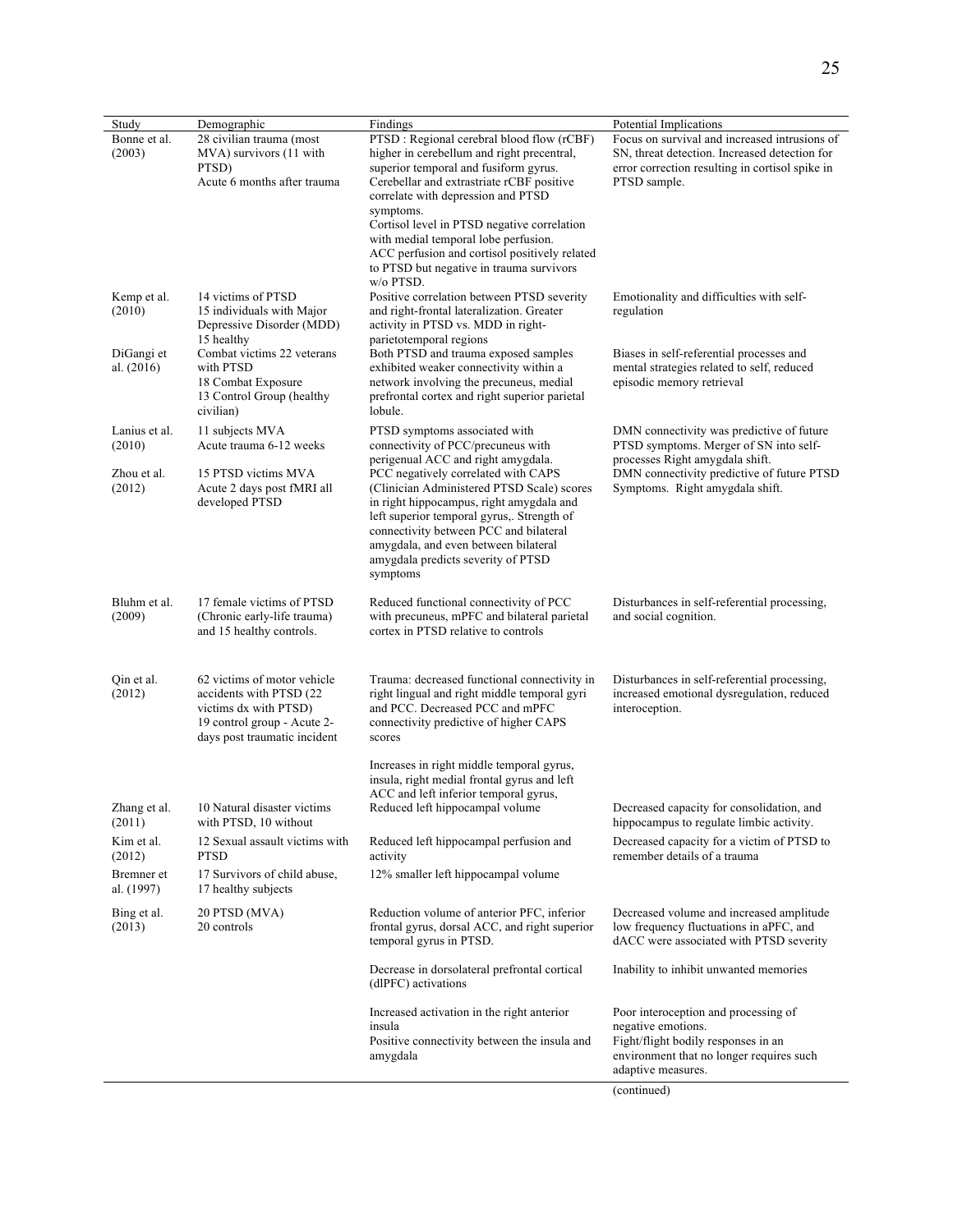| Study                    | Demographic                                                 | Findings                                                                                                                                                                                                    | Potential Implications                                                                                                                                                             |
|--------------------------|-------------------------------------------------------------|-------------------------------------------------------------------------------------------------------------------------------------------------------------------------------------------------------------|------------------------------------------------------------------------------------------------------------------------------------------------------------------------------------|
| Yin et al.               | 72 PTSD diagnosis                                           | Right hemisphere lateralization                                                                                                                                                                             | Alterations in emotions and processing and                                                                                                                                         |
| (2011)                   | 86 Non-PTSD                                                 |                                                                                                                                                                                                             | integration of trauma recall                                                                                                                                                       |
|                          | EQ 8 months into event                                      | Decreases in right insula, visual cortex,<br>cerebellum                                                                                                                                                     | Aberrant encoding retrieval of episodic<br>memory and complex verbal working<br>memory.                                                                                            |
|                          |                                                             | Overactivation in right frontal regions.<br>Ventral mPFC, DLPFC.                                                                                                                                            | Depression, anxiety autonomic arousal                                                                                                                                              |
| Tursich et al.<br>(2015) | 21 victims dx with PTSD<br>(childhood trauma)               | Decreased connectivity left posterior insula<br>and superior temporal gyrus within SN.                                                                                                                      | Increased hyperarousal symptoms                                                                                                                                                    |
|                          |                                                             | Reduced connectivity in DMN (perigenual<br>anterior cingulate and vmPFC). Reduced<br>synchrony between dorsal anterior and<br>posterior DMN components and between<br>right CEN and ventral anterior DMN    | Depersonalization/derealization                                                                                                                                                    |
| Daniels et al.<br>(2010) | 12 individuals with severe,<br>chronic PTSD and 12 controls | During working memory task, enhanced<br>connectivity between the PCC and right<br>superior frontal gyrus, as well as between the<br>mPFC and left parahippocampal gyrus.                                    | Failure to deactivate associated DMN<br>regions when attempting to engage in a<br>working memory task, resulting in reduced<br>attentional lapses and decrements in<br>performance |
| Du et al.<br>(2015)      | 21 survivors of earthquake, 21<br>healthy controls          | 3 weeks post-disaster: frontal-limbic-striatal<br>and DMN had functional connectivity<br>changes. 2 year follow-up only changes in<br>DMN persisted despite recovery from high<br>initial levels of anxiety | Long-term changes occur in core aspects of<br>self-processing, cognitive and emotional<br>functioning – independent of anxiety sx.<br>Increase risk of PTSD development            |

Unfortunately, this hypervigilance becomes maladaptive in a safe environment.

Generalization of salience detection likely raises the probability of fear-based responses in any situation that presents with ambiguity. Similar to the perceptual filling of the blind spot caused by the optic nerve, the brain's adaptive nature provides biased, survival-based responses that are inherently resistant to change. The result is an inability to remain calm in the presence of misinformed *anticipated* danger. This sense of impending doom prevents victims of PTSD from feeling safe enough to engage in accurate self-based processes that may very well help them to re-stabilize their DMN.

Interestingly, PTSD victims experience contradictory signals to focus on the environment during moments of introspection, with this process being reversed during moments requiring full engagement with the environment. Daniels and colleagues (2010) conducted an experiment with 12 individuals with severe, chronic PTSD and 12 controls, finding that individuals with PTSD had enhanced connectivity between the PCC and right superior frontal gyrus, as well as between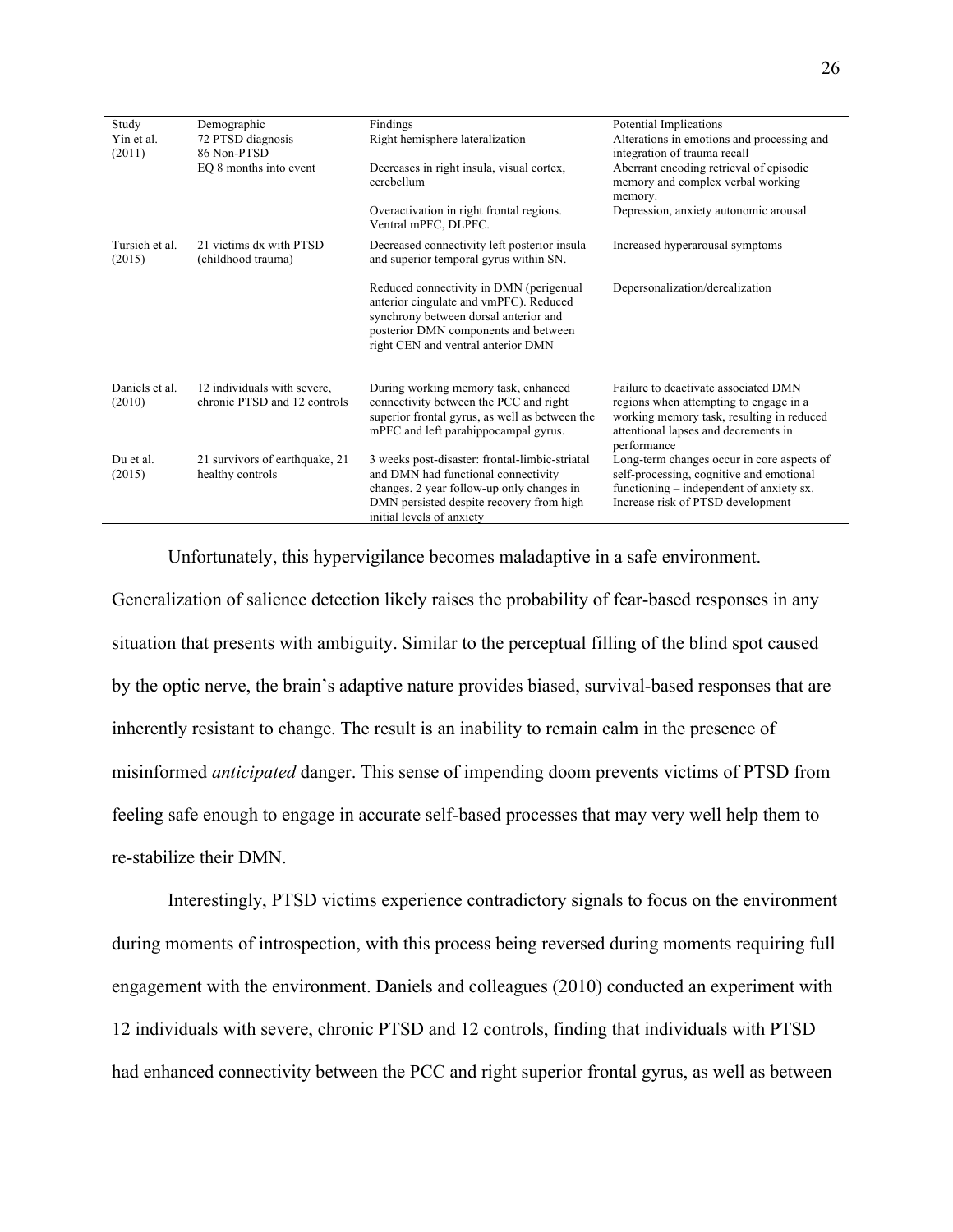the mPFC and left parahippocampal gyrus. Individuals with PTSD consistently failed to deactivate these associated DMN regions when attempting to engage in a working memory task, resulting in reduced cognitive performance. Furthermore, they reviewed three additional studies, all of which supported their conclusions, demonstrating that the inability to deactivate the DMN during tasks led to "decreased activity in task-related regions, attentional lapses and decrements in performance" (p. 264). In sum, the SN interferes with DMN functioning during moments of reflection, while the DMN becomes the source of interference during moments requiring the CEN.

In extension, a review of Table 3 demonstrates reductions in connectivity between frontal systems and the amygdala (a central subcortical structure part of the SN). This is compounded by hypoactive activity in frontal regions and hyperactive limbic activity, with a consequent decline in CEN functioning. This finding is consistent with the overall neuropsychological profile of PTSD victims. Vasterling and Brailey (2005) noted that:

Cognitive deficits are not global but are limited to specific domains, in particular attention and memory functions. Within these domains aspects of attention and memory dependent on executive controls (inhibition, working memory, initial acquisition, freedom from sensitivity to distraction and interference) appear to be especially vulnerable in PTSD. (p. 199)

Of note, the orbitofrontal cortex is highly sensitive to abnormalities in the serotonergic and noradrenergic neurotransmitter systems. Cognitive impairment observed in emotionally neutral tasks in PTSD is thought to be associated with these former systems, which are highly involved in regulation of arousal, as it is richly connected to both the amygdala and hippocampus (Vasterling & Brailey, 2005).

It is interesting to note one study (Zhang et al., 2015) that specified increases in connectivity between the SN and posterior DMN, alongside several sensory circuits. The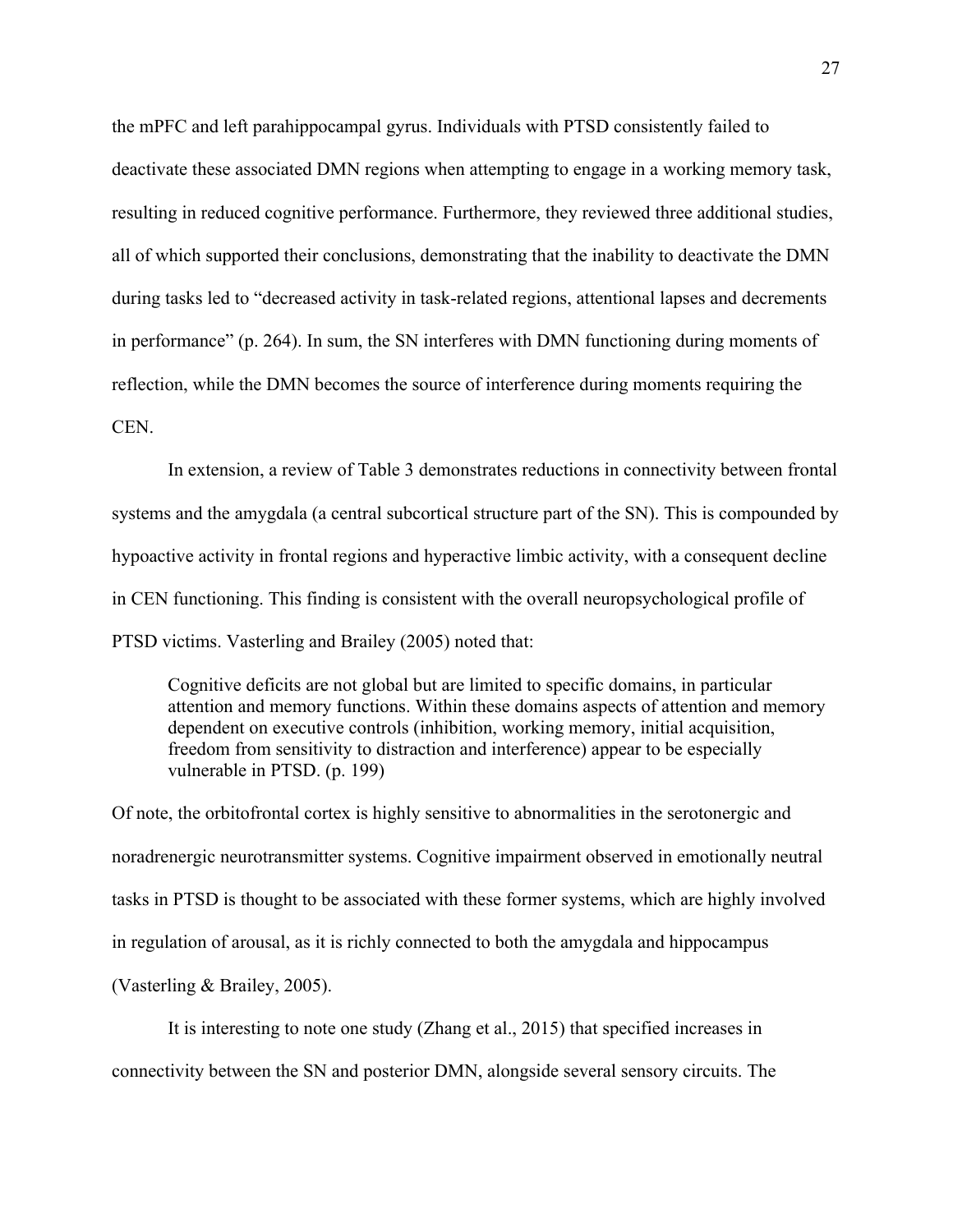posterior DMN involves regions associated with orienting oneself in space, emotion-memory, and decision-making (Kilpatrick et al., 2015). This is a logical conclusion, given that the demographic was composed of motor vehicle accident (MVA) victims. Hypervigilance seems to have emerged in alignment with the specific trauma, perhaps the brain's best defense in preventing another accident.

In sum, when affected individuals are in a resting state, they maintain a focus on potential threats, and when attempting to focus on a task, they are unable to inhibit self-states reflective of threat-detection, negative cognition, and emotionality. Psychologically, this implies the preservation of a rigid and active defense mechanism that was adaptive during threatening situations, yet is no longer applicable. Importantly, this manifestation is partially accounted for and maintained by impairments in cognition. Conflicting signals between self-environment interactions may further lead to isolation and cognitive dissonance, where thoughts, feelings, and actions lead to incongruous states of being, ending with a loss of agency.

A third pattern concerns disruptions in DMN regions highly related to self-referential processing (SRP). Neuroanatomically, this includes reductions in mPFC and PCC connectivity and activation. SRP can include both explicit and implicit evaluations of oneself, or oneself in relation to other people. Johnson and colleagues (2002) defined SRP as "A collection of schemata regarding one's abilities, traits and attitudes that guides our behaviors, choices and social interactions" (p. 1,808).

Victims of PTSD often experience negatively biased SRP. Bluhm and colleagues (2012) were curious about differences between SRP in PTSD victims (*n* = 20) and a control group (*n* = 15). During an fMRI scan, individuals were asked to respond to *yes* or *no* statements regarding their own characteristics (i.e., "I am a good friend"), facts about themselves (i.e., "I am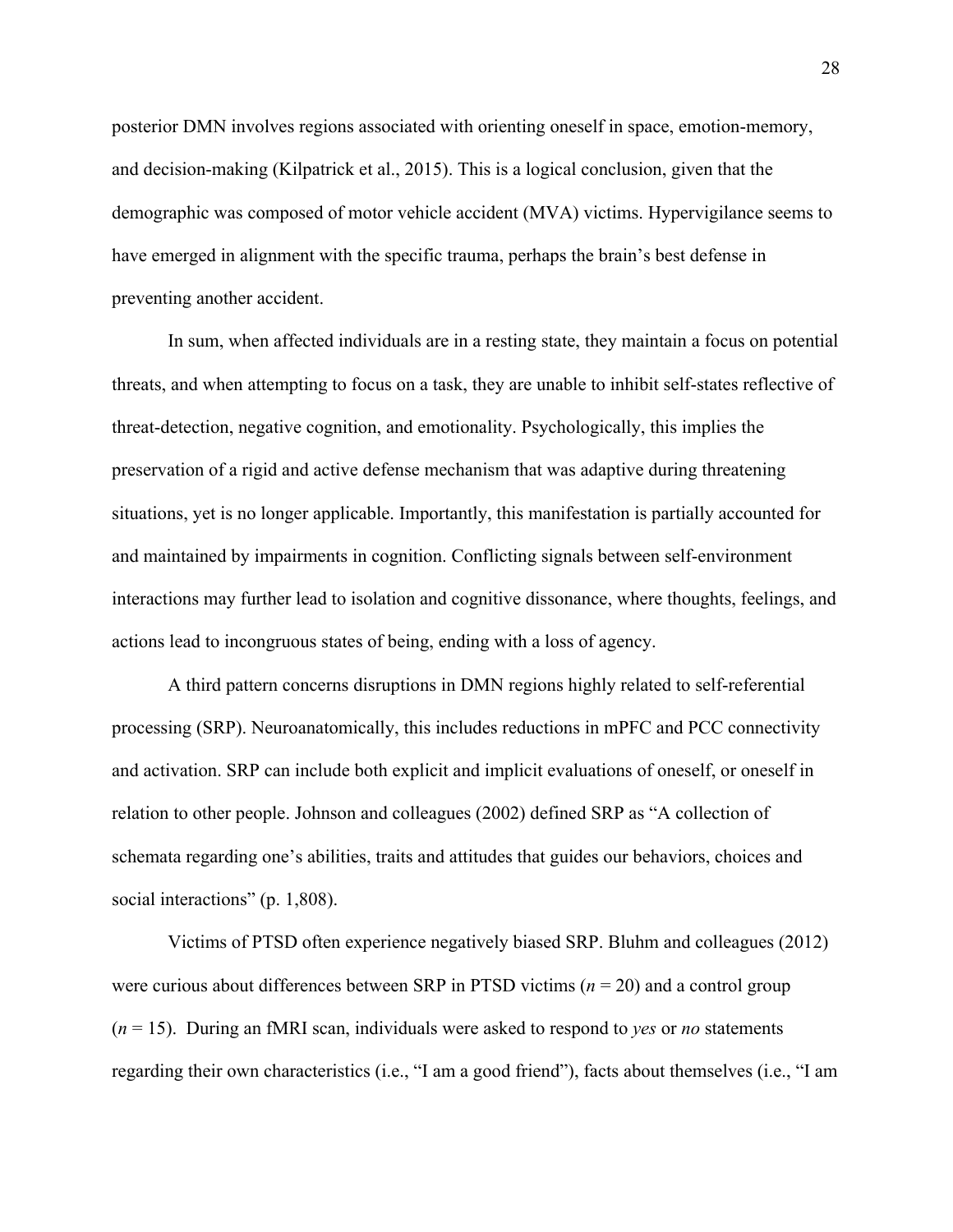6 feet tall"), and general facts (i.e., "Paris is the capital of France," p. 240). Not only did the PTSD group endorse more statements like "I feel like an object, not like a person," or "I feel isolated and set apart from others" (p. 243), but they also did not experience any advantage when responding to questions about themselves, responding with similar reaction times to general facts. This study replicated findings by Johnson and colleagues (2002) and contributed to the growing number of studies supporting the role of the mPFC and PCC in self-referential processing. More specifically, their results also indicate diminished mPFC response during the SRP exercise in PTSD patients relative to healthy individuals.

As mentioned previously, the mPFC is a node in the DMN and a convergence zone involved with the self-process of integration. Dysfunctions in dmPFC functioning may impact self-related cognitions and embodied self-awareness, whereas dysfunctions in vmPFC may result in distortions in impressions of others and conceptual self-awareness (dmPFC). The associations of these functions are curious in their own right. Together with increases in insular-limbic connections, victims of PTSD may develop an inherent dysregulation of self and others, compounded by distrust of emotional and somatic experiences that facilitate the guidance of actions. Not only may irregular activations potentially lead to aberrant decision-making, but they may also be linked to the high levels of alexithymia (challenges identifying emotional states) often found among PTSD victims (Lanius et al., 2011).

Along with poor representation, evaluation, and awareness, other common symptoms include emotional numbing and affective disturbances such as fear, anger, guilt, and shame. It is conceivable that disjointed self-processes and fragmented memory (e.g., flashbacks, inability to remember key features of the traumatic event; APA, 2013) can lead to a rupture in the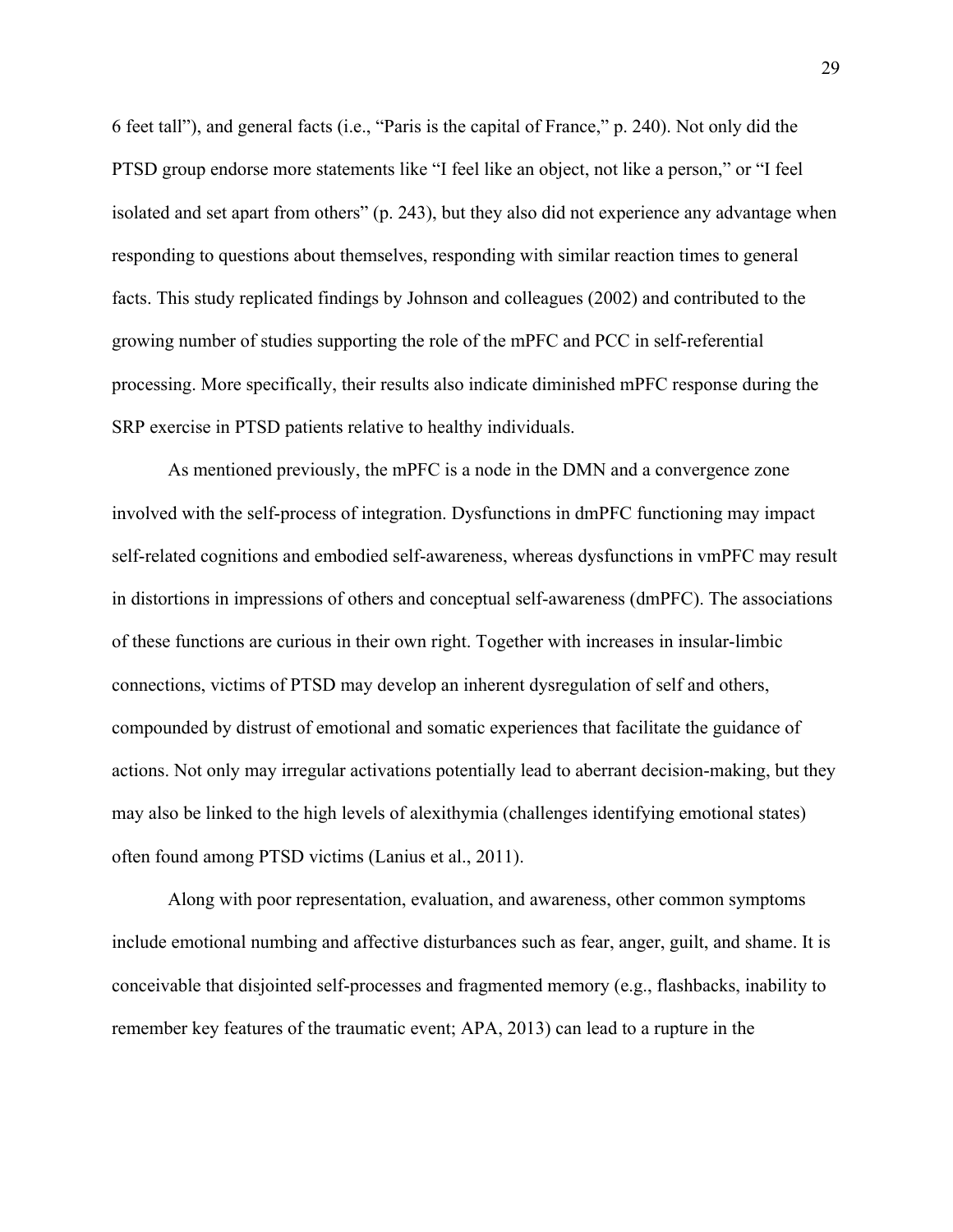foundations of one's sense of self. Identity becomes distorted as SRPs become increasingly negative, promoting a cycle of maladaptive patterns.

Bromberg (2001) asserted that "Self reflectiveness…allows a patient fully to exist in the moment and simultaneously perceive the self that is existing. The ability of the human mind to adaptationally limit its self-reflective capacity is the hallmark of dissociation" (p. 231). Diminishment of self-reflective capacity leads to reactive states, potentially leading to difficulties in coping and maladaptive behaviors (i.e., violent outbursts, irritability). In relation, Tursich and colleagues (2015) were curious about how DMN dysregulation related to symptoms of trauma relative to other networks. They found that reduced DMN functioning was associated with dissociative symptoms such as derealization and depersonalization, whereas SN activity was related to symptoms of hyperarousal. Of interest, reduced synchrony was found between the dorsal anterior DMN (greater involvement in self processing) and posterior DMN (greater involvement in social processing). Moreover, disequilibrium between the CEN and DMN has been associated with unaware mind-wandering (Christoff et al., 2009). Together, the emergence depersonalization or derealization seems very conceivable. This is consistent with Du and colleagues' (2015) encounter of long-term DMN incoherence, despite *resolution* of anxiety symptoms (which may be more a reflection of increased SN activity). It may be possible that dissociative symptoms are more resilient to change, as depersonalization is currently understood as a result of severe recurrent anxiety with no potential expression (Cozolino, 2014). Indeed, treatments for depersonalization and derealization have not been very effective. Perhaps the aforementioned symptoms are at their core an internetwork dysregulation.

A review by Bremner, Elzinga, Schmahl, and Vermetten (2007) noted that the most consistent findings in patients with PTSD from structural neuroimaging studies are abnormal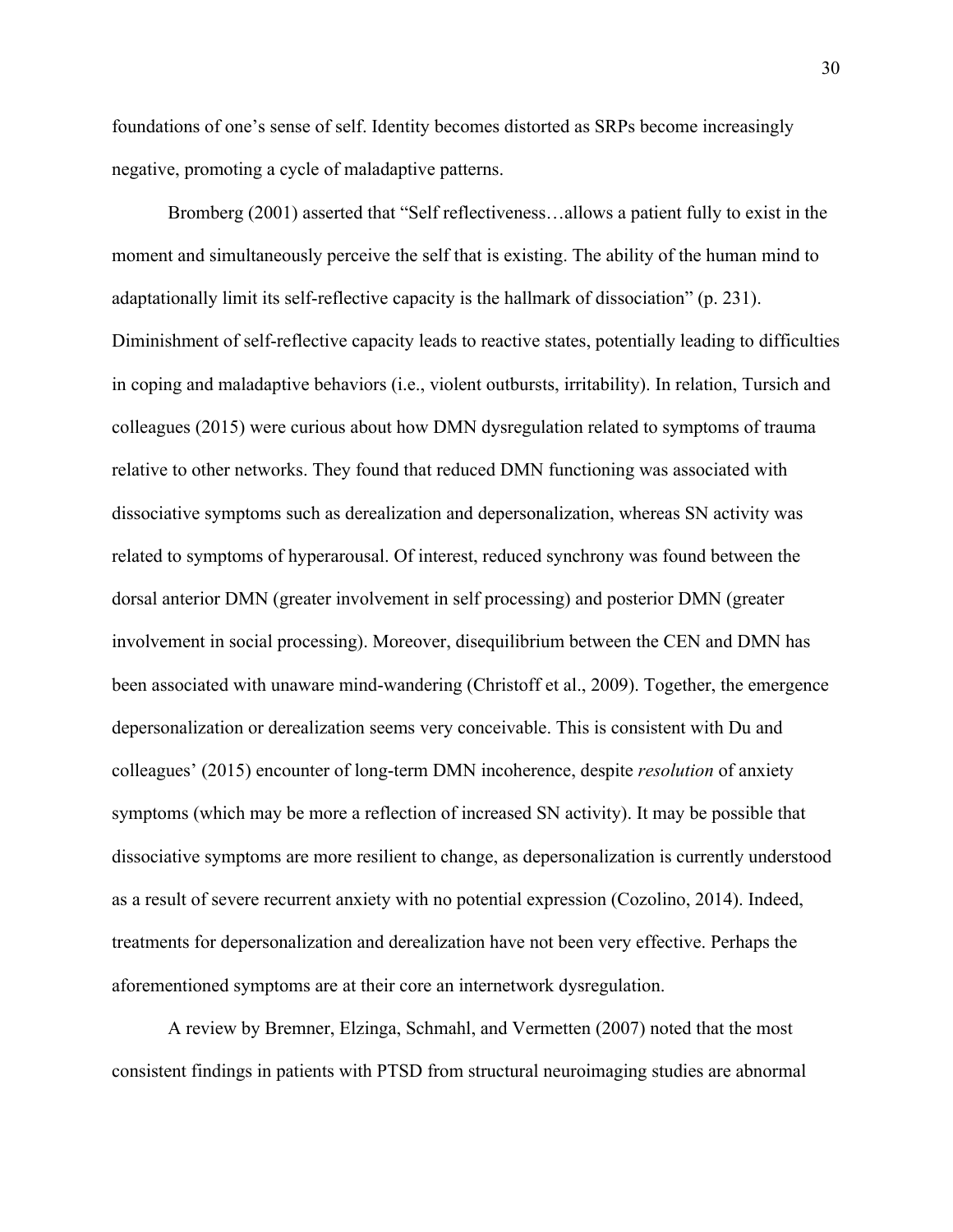volumes in the mPFC, anterior cingulate, and hippocampus (areas related to DMN). The reductions found in volumetric studies often imply a decreased capacity in associated functions. This study encountered right hemispheric lateralization with consistent reductions in left hippocampal volume and activity. The right hemisphere has been associated with bodily and non-verbal based experiences (Cozolino, 2010), and left hippocampal regions have been associated with context-dependent episodic or autobiographical memory (Zhang et al., 2011). In this light, right-hemisphere amygdala biased networks overwhelm left-hemispheric corticalhippocampal networks, merging terror and fear into discriminatory and self-processes. Indeed, from a fear-conditioning model, "Extreme sympathetic arousal at the time of a traumatic event may result in the release of stress neurochemicals (including norepinephrine and epinephrine), mediating an overconsolidation of trauma memories" (Bryant, 2011, p. 254). Clinically, this correlation makes it a significant challenge for individuals to access left hemispheric biased hippocampal networks to regulate the overlearned trauma embedded in amygdala/right hemispheric biased networks (Cozolino, 2010). This process enables vague emotions to override logical decision-making, resulting in distorted emotional reasoning.

It seems that the most striking way PTSD affects autobiographical recall is through the experience of intrusions, consequently destabilizing one's sense of agency and autonomy; however, there are also more subtle ways to detect impairment in autobiographical recall. In two studies, Moradi and colleagues (2008) found that refugees with PTSD had a reduced capacity to provide specific details from memories on an autobiographical memory test. In their other experiment, trauma-exposed cancer survivors were found to generate fewer specific semantic autobiographical details compared to controls. A negative correlation was found between symptoms and memory impairment. The lack of ability to retrieve details may result in cognitive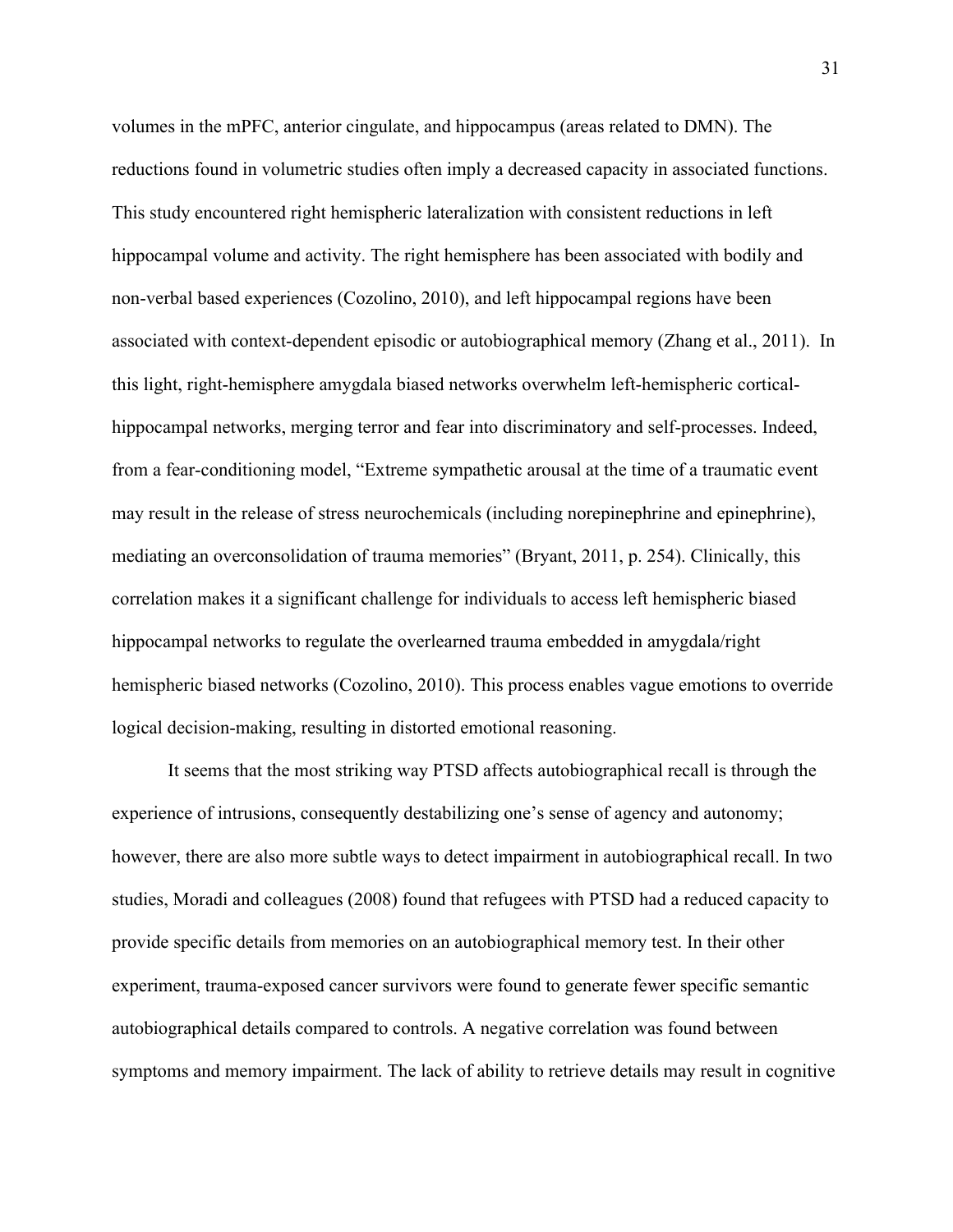distortions, in particular overgeneralizations, or the magnification of certain details at the expense of others. This bias may result in the skewing of facts, further reinforcing the fourth cluster of PTSD: negative mood and cognitions (APA, 2013). Lack of detail in autobiographical recall, misaligned intuitive responses, and the objectification of self may promulgate a cycle of negativity. Operating from this disposition, negativity becomes projected in social engagement, resulting in internal and external strife. Frequent failures in attunement spiral into dissociation and numbing, as the sense of self recedes into the background.

Final important details that may shed some light on PTSD are studies investigating the impact of trauma on the DMN in comparison to PTSD on the DMN. It is interesting to note that DiGangi and colleagues (2016) found reduced DMN connectivity (mPFC, precuneus, and right superior parietal lobule) in both samples of 22 veterans exposed to combat trauma with PTSD and 18 without PTSD. They concluded that trauma exposure, rather than the pathology of PTSD, may be related to DMN changes. Unfortunately, the authors did not examine what functional changes resulted from reduced DMN connectivity due to traumatic exposure. In support, six studies support changes in the DMN in acute traumatized victims (Bonne et al., 2003; Du et al., 2015; Lanius et al., 2010; Lui et al., 2009; Qin et al., 2012; Zhou et al., 2012). Of curiosity, DMN dysregulation also appears to be the most resistant to recovery in PTSD, demonstrating continual reductions 2 years post-trauma in spite of other networks recovering (Du et al., 2015). It may be that the initial rush of norepinephrine and epinephrine resulting from a traumatic event facilitates an overconsolidation of the trauma. The resultant reductions in DMN activity, may then limit self and social functioning in service of survival (Du et al., 2015). This neural event may then predispose an individual to acquire PTSD. In fact, studies have found that levels of DMN integrity may predict the severity of symptomology in PTSD patients, as well as the risk of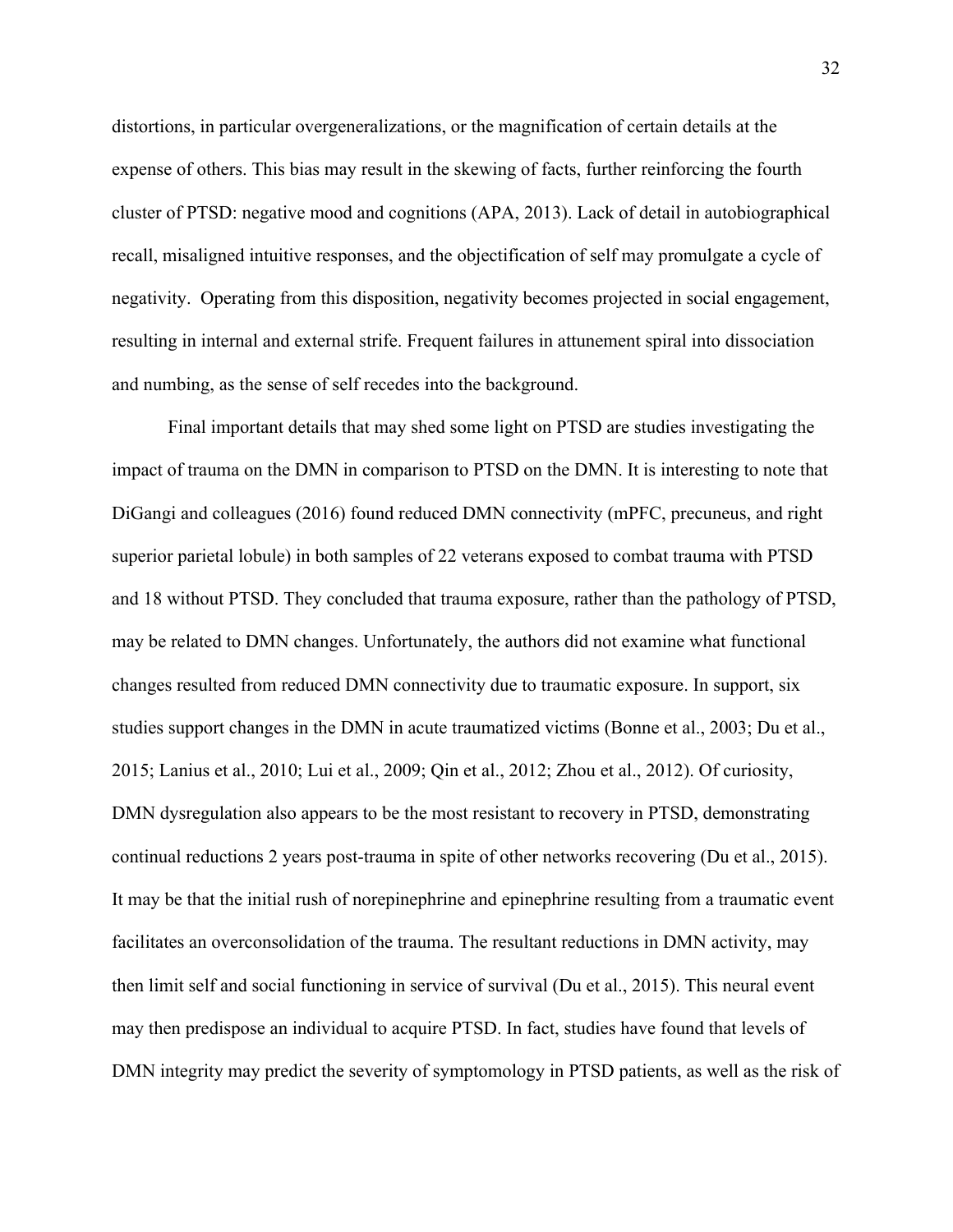developing PTSD (Lanius et al., 2010; Zhou et al., 2012). These are critical findings warrant further research, as they suggest potential symptomology that extends beyond *visible* symptoms.

With an understanding that simple exposure to a traumatic event can disrupt DMN functioning, it becomes logical to ask: Does exposure to trauma and the experiences leading to the development of PTSD alter DMN functioning in different ways? In the context of a temporal trajectory, it was interesting to note that despite the etiology of PTSD and timing in acute traumatized victims, findings seem to be fluidly connected across studies. Two studies examined the DMN just 2 days post MVA traumatic experience (Qin et al., 2012; Zhou et al., 2012), together of these studies encountered decreases in connectivity between the PCC and mPFC (Qin et al., 2012), PCC-bilateral amygdala, and left-right amygdala, which were additionally predictive of increased severity of PTSD symptology. Consistent findings were encountered just 3 weeks post-trauma as a result of an earthquake (Du et al., 2015), with complete functional connectivity changes in frontal-limbic-striatal and DMN networks. Surprisingly, 6-12 weeks post MVA trauma, findings were significant for increased right amygdala connectivity with PCC/Precuneus (Lanius et al., 2010). Six months post-trauma (MVA), Bonne and colleagues (2003) found continued increased blood flow to regions related to threat detection, facial expressions, and motor movements. 8 months post-earthquake with PTSD, individuals demonstrate reduced mPFC and limbic connectivity (amygdala and hippocampus), which was also negatively correlated to symptom severity. PCC and insula were also negatively correlated (Jin et al., 2014). Twenty-five days and 2 years post-trauma, reductions in DMN coherence continue, in spite of other networks recovering (Du et al., 2015). In extension, two crosssectional studies discovered reductions in grey matter volume in regions of the DMN (insula, ACC, and mPFC) in survivors 3 years post 9/11, and increased amygdala activity in response to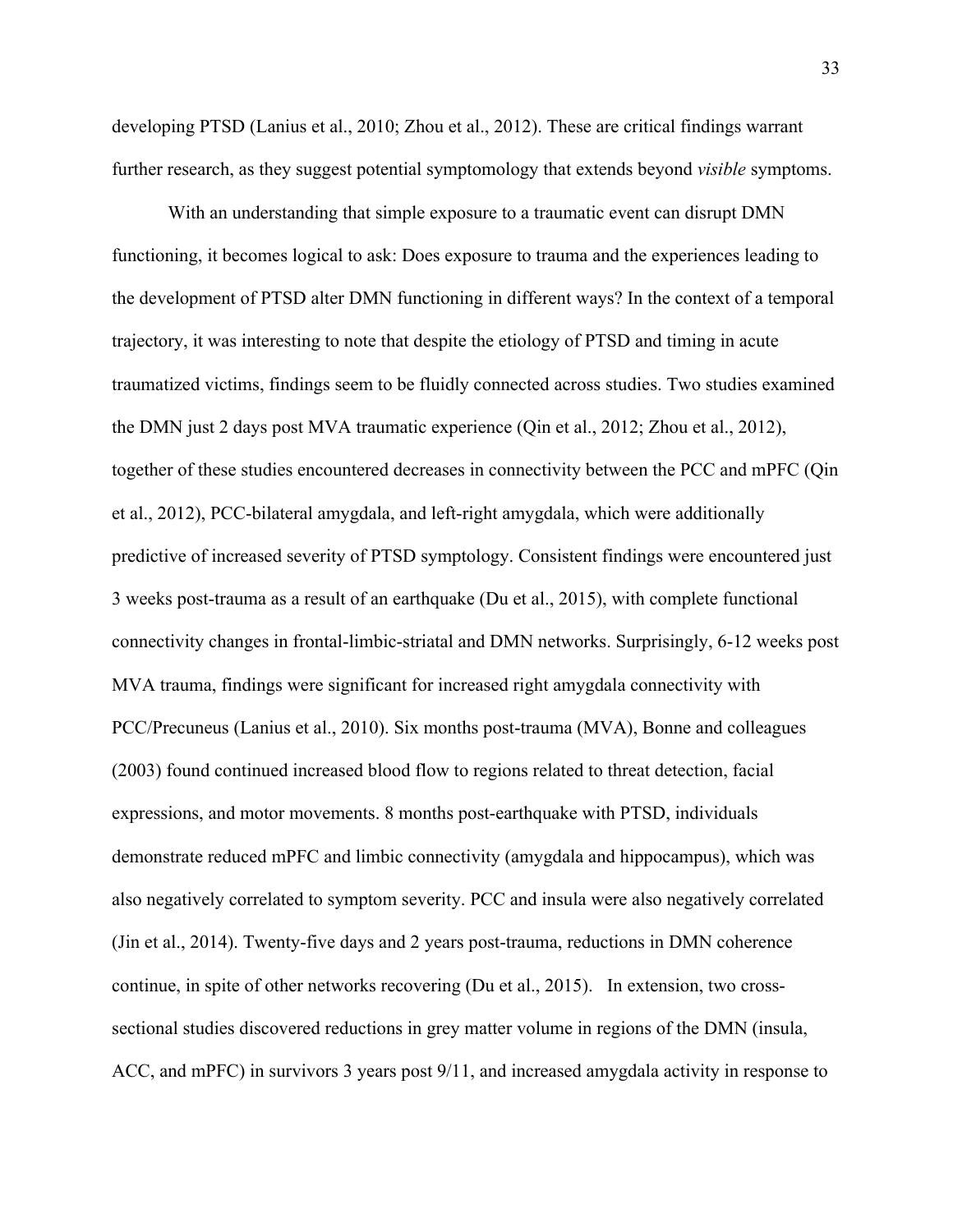viewing fearful faces (Ganzel, Casey, Glover, Voss, & Temple, 2007). As such, there seems to be underlying neurobiological mechanisms giving rise to PTSD, with the DMN playing a core role.

Notably, there is convergence within the neuroanatomical findings regardless of the etiology of PTSD. There was one set of conflicting findings concerning increased (Yan et al., 2013) and decreased (Yin et al., 2011) right insular activation. Yin and colleagues (2011) examined survivors of an 8.0 magnitude earthquake in Sichuan 8 months following the natural disaster. Yan et al. (2013) examined U.S. veterans who served in Operation Enduring Freedom in Afghanistan and/or Operation Iraqi Freedom. Interestingly, Lui and colleagues (2009) examined individuals 25 days following the Wenchuan earthquake of the same magnitude (8.0), and found increases in bilateral insular activation.

These deviations may reflect inherent differences in methodology, as well as potential differences in the developmental trajectory of PTSD for different ethnicities. Another potential explanation lies in understanding that the insula is related to interoception and somatic experiences. Culturally, Asian ethnicities have a higher tendency to somaticize psychological distress (Sue & Sue, 2008). It would be interesting if this cultural disposition presented itself through DMN dysregulation and whether it unfolds differently over time. In the same context, there exist instances of delayed-onset PTSD, in particular among individuals who have sustained a traumatic brain injury. In this vein, despite an amnestic state during an accident, the reconstruction of memories may result in PTSD in and of itself (Bryant, 2011). This process of reconstruction may also influence the course of DMN functioning.

The DSM-5 categorizes symptoms in such a way that makes it more amenable to diagnose individuals: a system that confers both strengths and weaknesses. One pitfall of this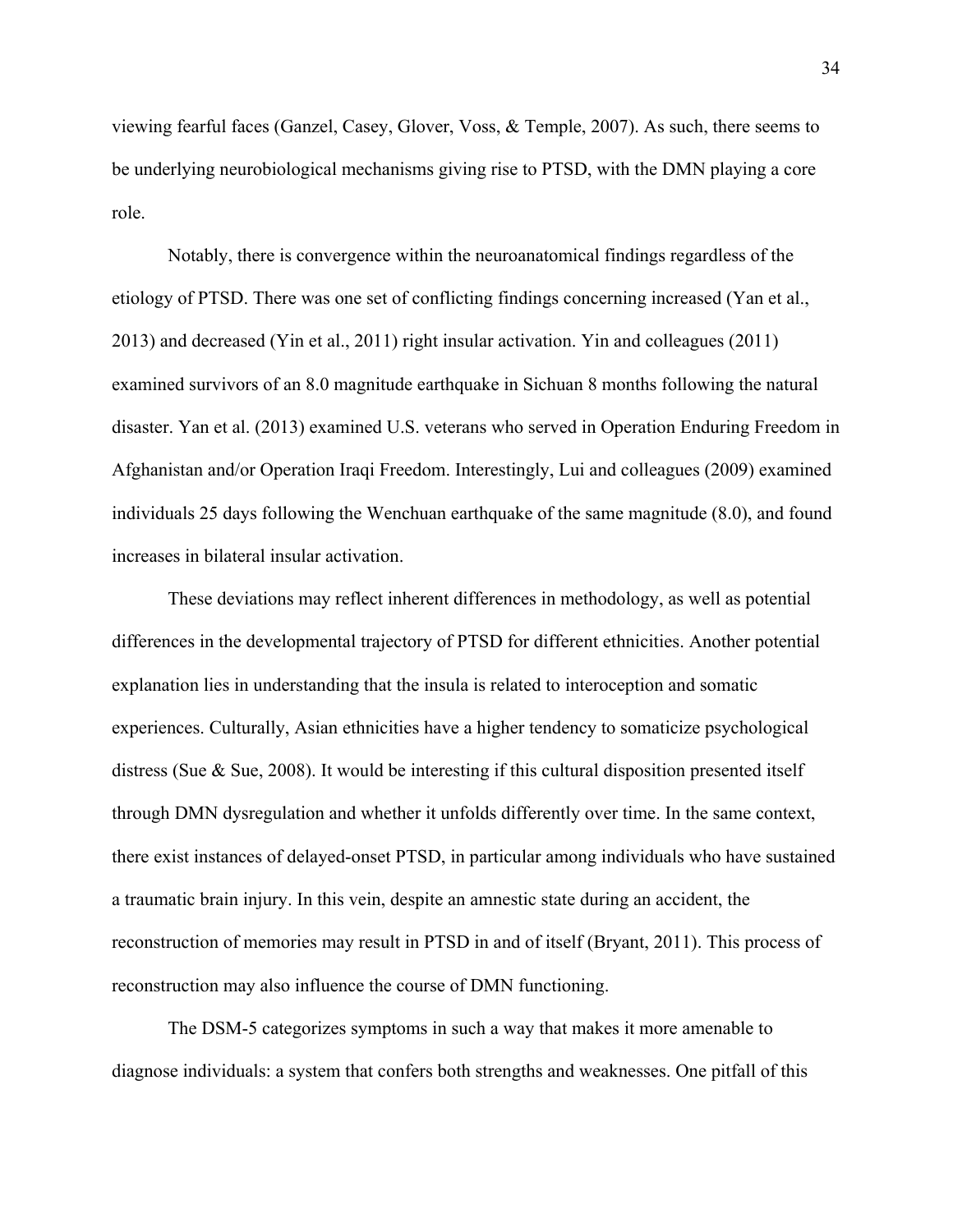method is that by creating independent constructs, it becomes easy to lose sight of how these symptoms really manifest together as a whole. This notion is played out in the TRS, which appears to play a role in symptoms of hyperarousal, avoidance, intrusions, negative mood and cognitions, and potentially beyond. Negative valences associated with self and social processes are defined by DMN connectivity with the limbic system. These conflicts are compounded by inefficient network transitions, manifesting in poorer executive functioning, attention, and working memory. Network abnormalities lead to social difficulties, leading to avoidance-based symptoms, as increased disinhibition results in a loss of control and ultimately a fragmentation of self.

From a conceptual perspective, PTSD occurring in adulthood seems to work on core systems of the self from general to specific, or from *the outside in*. More specifically, in attachment, individuals develop internal working models that generalize to their experiences of strangers. Thus, an individual who was securely attached will likely see the world as a safe place where he/she can take risks without experiencing internal conflict, if this risk were to result in failure. However, traumatic exposure, (e.g., with veterans being subjected to as well as perpetrating violence) may result in one's sense of relational safety and trust becoming obsolete, as traumatic experiences become internalized into a representation of the world characterized by distrust, shame, and guilt.

#### **Fragmentation of Time**

Perhaps one fundamental aspect of a sense of self that Northoff and Bermpohl's (2004) list did not include is temporal perceptivity. Autobiographical recall, prospection, self-reflection, and social cognition all use degrees of mental time travel. Certainly, the DMN's association with mental time travel has been documented in the literature (Østby et al., 2012). Moreover, the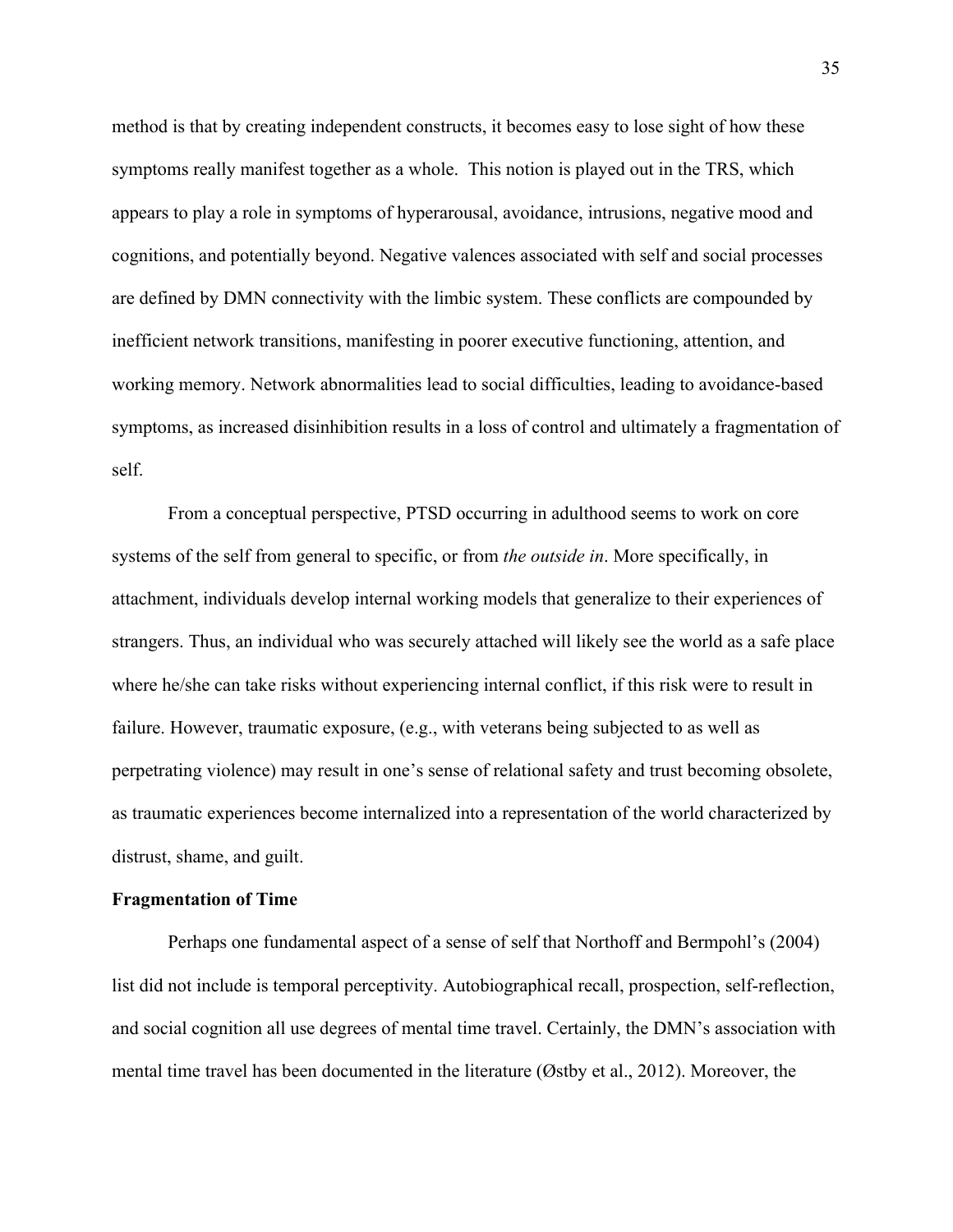sense of a continuous self relies on a stable perception and experience of time. This phenomenon begs the question, Does PTSD impact one's sense of time? Are there traits that may express this distortion of time in victims of PTSD?

Literature has supported associations between impulsivity and a distorted sense of time (Berlin, Rolls, & Kischka, 2004; Rubia, Halari, Christakou, & Taylor, 2009; Wittman, Leland, Churan, & Paulus, 2007). A study by Wittman and colleagues (2011) found that cognitive time management was related to activations in the inferior frontal and medial frontal cortices, the anterior insula, as well as the inferior parietal cortex: components of the DMN. In relation, Heinz, Makin-Byrd, Blonigen, Reilly, and Timko (2015) found an association between PTSD symptom severity and aggressive behavior. In fact, they found impulsivity to be "a key mediator between trauma symptoms and aggressive behavior" (p. 59).

Wittman et al. (2011) defined impulsivity as "a pattern of unplanned actions without regard for the negative consequences that might follow" (p. 44). They further elaborated that temporal distortions are present in highly impulsive individuals. One example of this correlation is fallibility in overestimating the costs of suspending time. This deficit results in untimely reactions, a diminished capacity to endure intervals of time, and poor prospection. Ultimately, impulsivity is associated with high levels of a present orientation and a reduced ability to think in the future. More directly, the authors also suggested that several studies have shown impulsive individuals to overestimate and under-produce time intervals. Neurobiologically, the authors found increasing activation in the posterior insula during the encoding phase of their experiment. Moreover, they found that levels of activation in motor execution regions were correlated with impulsivity and behavioral performance. One theory related to this phenomenon is that the subjective experience of duration is directly related to the amount of energy expended during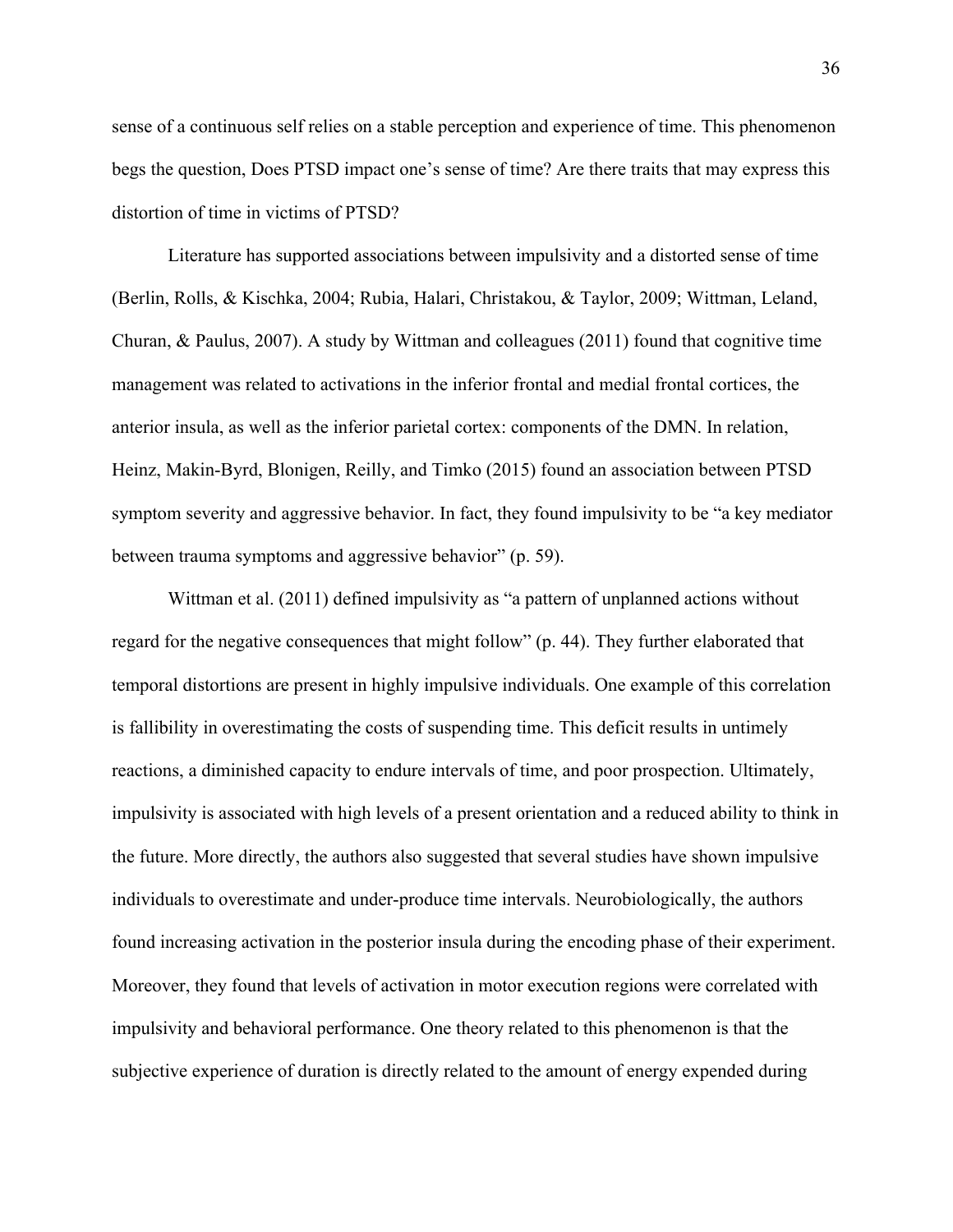cognitive processing (Eagleman & Pariyadath, 2009). Others have proposed that the inherent features of time perception are intimately tied to memory (Staddon, 2005; Wackermann & Ehm, 2006).

In relation to impulsivity in PTSD, one finds higher activations in the insula and denser connections with the limbic system. Deficits in the tolerance of impulse and affect are well known traits of individuals afflicted with PTSD. This deficiency may be further exacerbated by cognitive misalignments of time estimations as well as a decreased capacity to hold potential benefits in mind for long enough due to working memory, attention, and executive-based deficits (Vasterling & Brailey, 2005).

The inability to delay gratification as a result of lack of impulse control relates to the earlier discussion of the developmental trajectory of 7-9 year olds. Irritability, reckless and selfdestructive behavior, and angry outbursts are all related to, if not inclusive of, impulsivity. Indeed, Briere and Spinazzola (2005) understood these difficulties as "self-capacities," further defining them as "dysfunction[s] in one's abilities to regulate one's internal experience and one's interaction with others," with dysfunctional behaviors resulting from this domain, including: "suicidality, impulse control, substance abuse and tension reduction behaviors" (p. 402).

Holeman (1996) suggested that individuals with PTSD experience temporal disintegration, or "a process in which the present moment becomes isolated from the continuity of past and future time" (p. xi). From this vantage point, intrusions and triggering experiences can be seen as an inability to separate past experiences from the present. In support of Holeman's hypothesis, Holocaust survivors frequently, albeit anecdotally, reported feeling disoriented in relation to their experience of the past and present. The natural trajectory of temporal integration then becomes stymied by temporal disintegration as a result of trauma. In conjunction with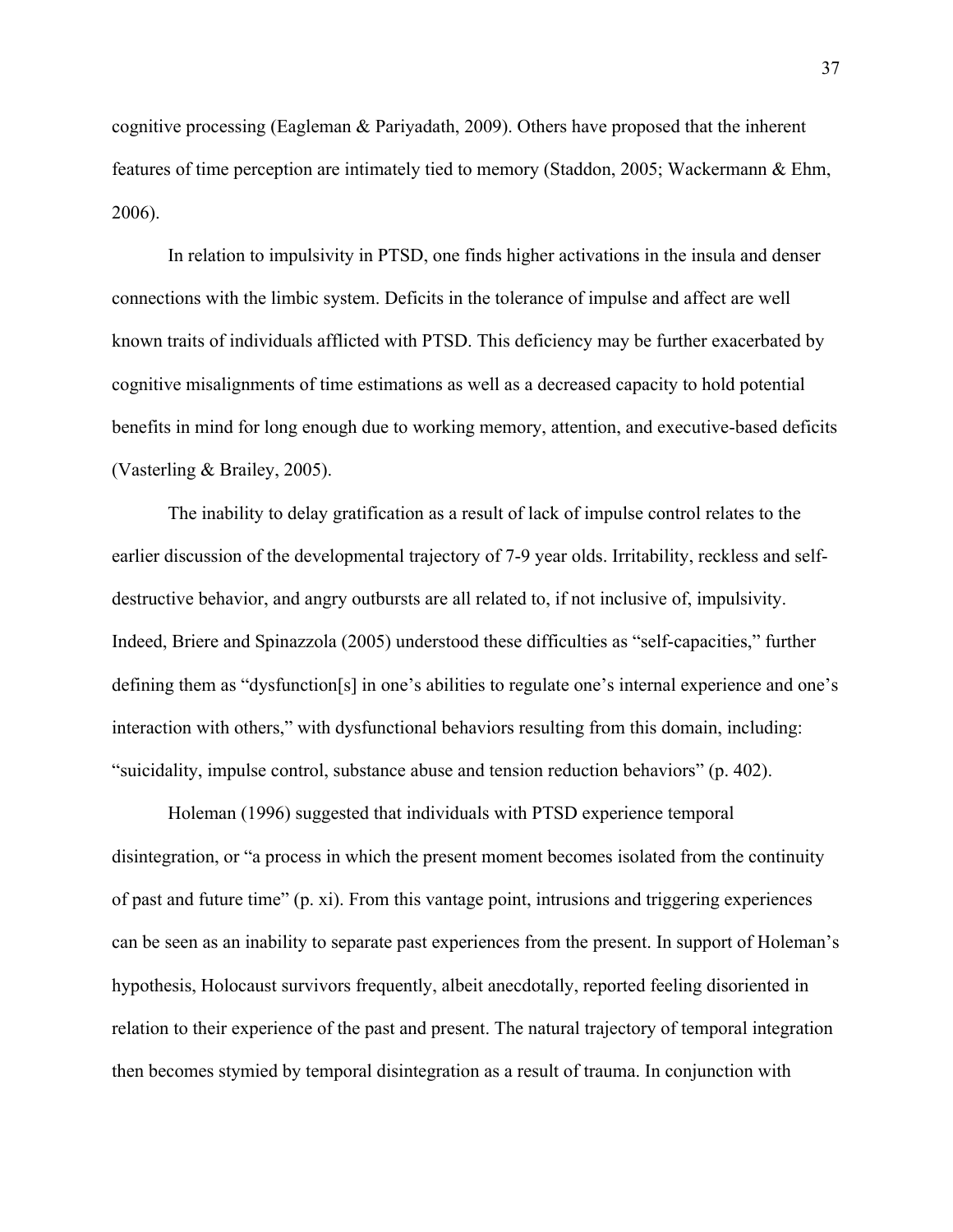Wittman and colleagues' study (2011), the present becomes cognitively misattuned to and temporally understood out of context. In this light, the stability and continuity of self becomes threatened. In reviewing several studies, Wittman et al. concluded that "individuals become cognitively and emotionally 'stuck' in their prior traumatic experiences, and are likely to experience elevated levels of distress once it has passed" (p. 83), suggesting that "severity predicts the immediate response, which, in turn, is associated with the degree of past orientation and distress" (p. 84).

From a neurobiological perspective, reductions in precuneal activity in PTSD victims (Yan et al., 2013) may be related. The precuneus has been found to play a role in self-related mental representations and the integration of past and present information. In this context, decreased precuneal activity may be reducing an individual's access to internal resources, hindering flexibility and the ability to relate memories to the present context.

Victims of severe PTSD are dominated by past traumatic experiences and the threat of a biased imagined future, losing grasp of the present. Cognitive and emotional distortions in time promulgate decision-making that is not based in reality. The ruptured integrity of temporal experience directly impacts the continuity and stability of self. Confusion and limited metacognitive capacity lead to impulsivity, impacting relationships negatively. Self-awareness and identity become negatively biased, as the mPFC, PCC, and limbic relationships are adapted to a reality that has passed. Subjective distress is maintained and victims are unable to switch off the SN during times of self-reflection. Moreover, as they engage with the environment, they are unable to inhibit their negative cycles of self. How is it, then, that dysregulated DMN activity may lead to social impairment? Do these negative cycles get projected into the environment, or do they stay hidden in the self?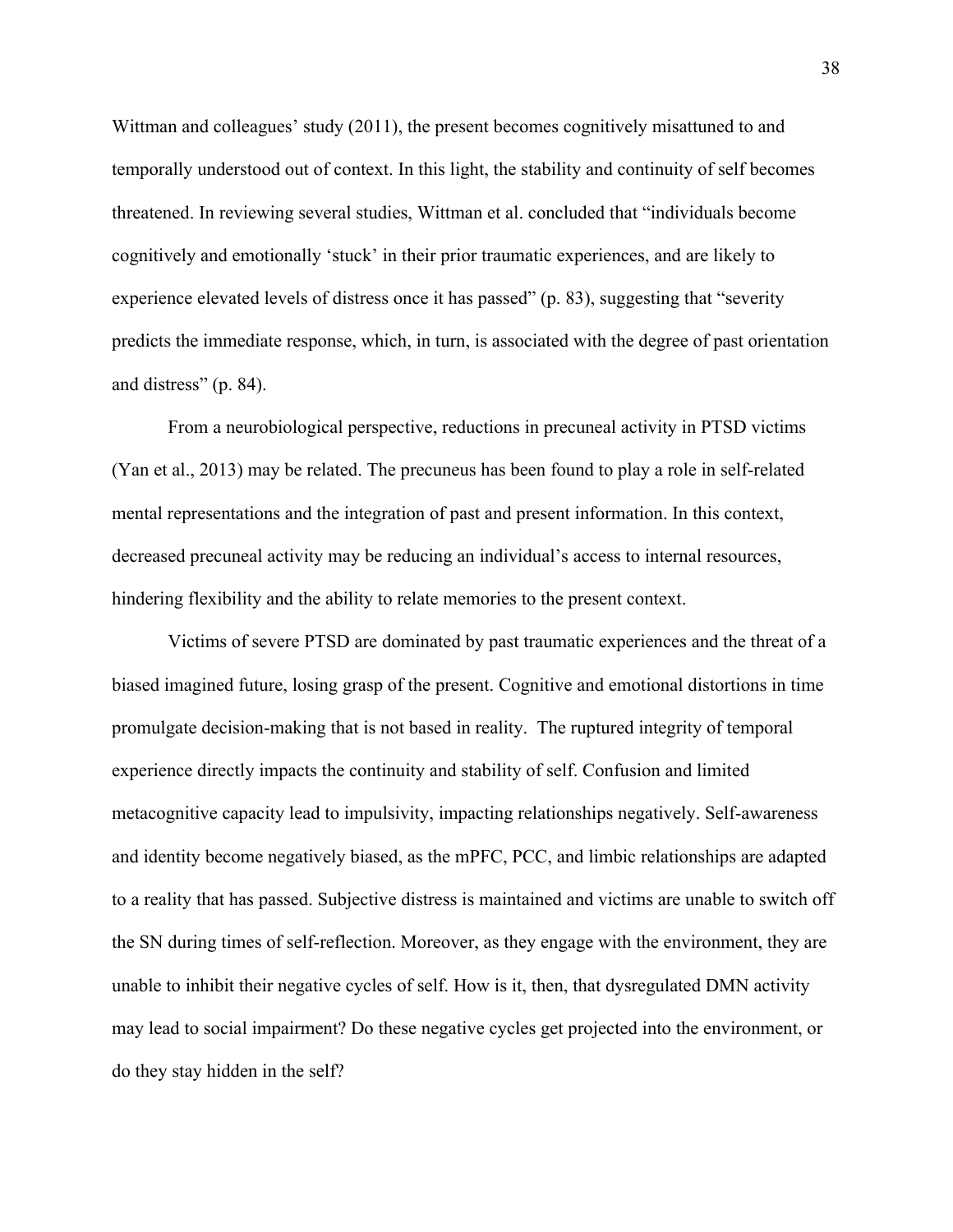## **The DMN and Social Processes**

The relationship between the DMN and social cognition is well documented (Laird et al., 2011; Schilbach, Eickhoff, Rotarska-Jagiela, Fink, & Vogeley, 2008). The importance of social cognitive processes is endless. They mediate attachment processes between the parent-child dynamic, promote human survival through communal living and socializing, and serve as a baseline for people to reason morally and act with beneficence. The necessity to track the complexity of our ever growing and changing social networks has become vital. The trajectory of human brain development has been suggestive of these adaptations, and can be characterized by its tendency to differentiate with increasing complexity. From the perspective of social neuroscience, scholars propose that the act of observing and imagining another person in a particular emotional state leads to an automatic reproduction of that state as it is neurally represented in the observer, thus resulting in what is called a *shared neural representation* (Singer & Lamm, 2009). Table 4 includes four social cognitive functions that Nietlisbach  $\&$ Maercker (2009) consider to be important for successful social interactions. Saxe's (2006) notion of Representational ToM was included to provide further specificity and accuracy.

# Table 4

| Social Cognition                   | Description                                           |
|------------------------------------|-------------------------------------------------------|
| Theory of Mind (ToM; Nietlisbach & | Cognitive; Recognizing that another has a mind and    |
| Maercker, 2009)                    | accurately assuming what that mental state is         |
| Representational ToM (Saxe, 2006)  | How a mental state is represented in the other        |
| Empathy (Nietlisbach & Maercker,   | Affective; shared emotional state via observation and |
| 2009)                              | imagination                                           |
| Emotional Resonance (Nietlisbach & | Non-conscious, implicit, affective resonance via non- |
| Maercker, 2009)                    | verbal cues, social signals                           |
| Perception of social exclusion     | Exclusion = Death; detecting rejection important for  |
| (Nietlisbach & Maercker, 2009)     | survival.                                             |

#### *Social Cognitive Functions*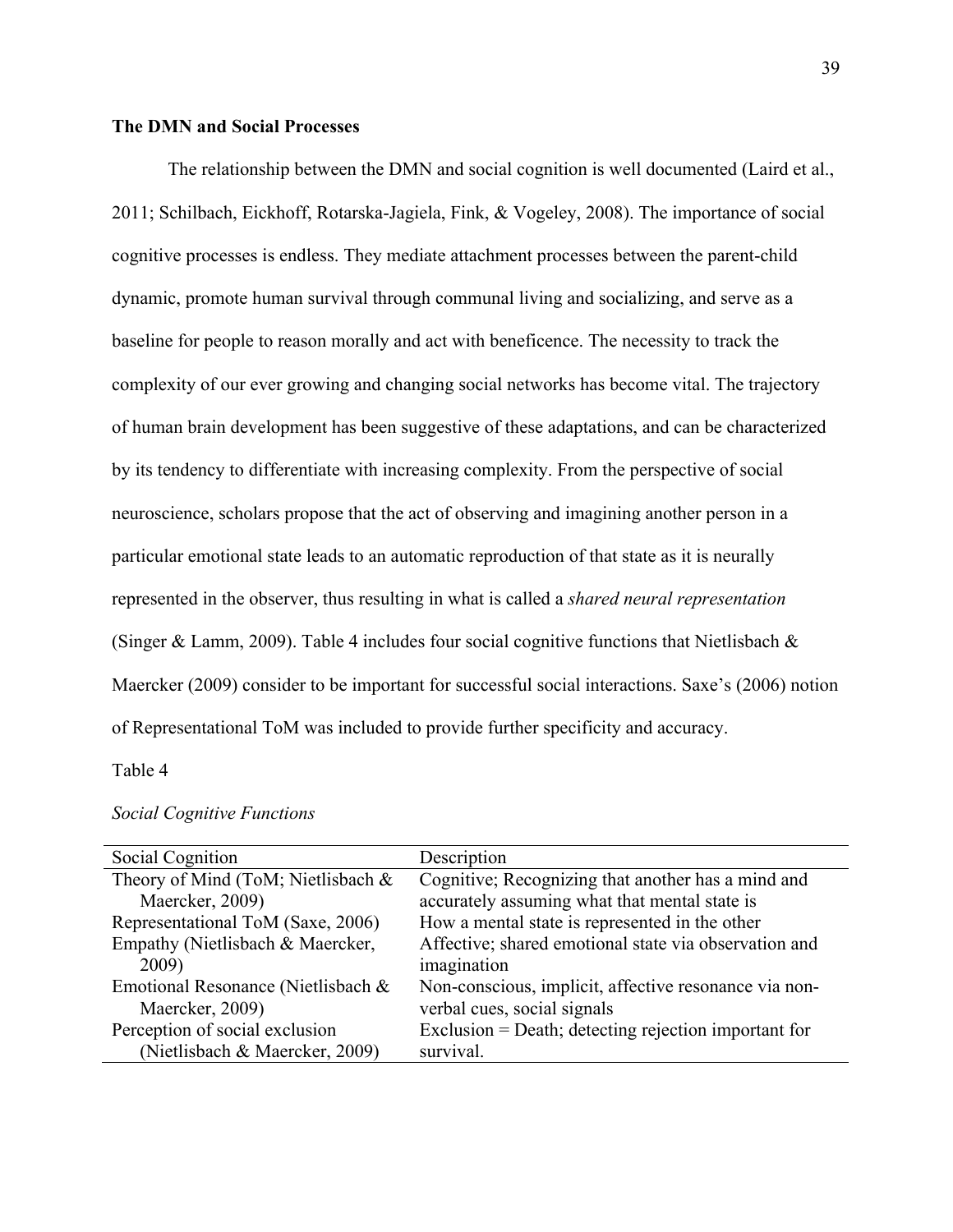Notably, Saxe's (2006) review found that ToM and representational ToM could be understood as developmental phases2 in social cognition. Saxe suggested that evidence converges on the right TPJ as an area selectively associated with higher levels of ToM. She additionally pointed out that the PCC and medial frontal regions are recruited for overall social cognition, with the vmPFC being activated in tasks of empathy and volumetric grey matter corresponding to net social connections and mentalizing (Lewis et al., as cited in Saxe, 2006). Evidently, all the aforementioned regions are part of the DMN.

A study by Nazarov and colleagues (2014) demonstrated deficits in ToM in 51 women diagnosed with PTSD due to childhood abuse. The study involved two tasks. One task was the Reading the Mind in the Eyes Test-Revised (RMET), a computer based task commonly used in ToM investigations. Put simply, the program presents cropped photographs of eyes and the surrounding facial region. Participants are required to decipher what individuals may be feeling or thinking by choosing one in four adjectives post-presentation. Reaction times and accuracy of scores are recorded. In this experiment, PTSD victims were slower at deducting complex mental states from emotionally salient facial expressions in comparison to healthy women.

In the second task, subjects were given the Interpersonal Perception Task-15 (IPT-15). They were shown 15 1-minute videos of social interactions and then asked questions (multiple choice) regarding the particular interaction that had occurred in the videos. In this task a significant correlation was found between ToM performance, dissociation, and depressive symptoms, with increases in the aforementioned symptoms strongly associated with decreased accuracy in identification and a distorted understanding of kinship interactions. Depressive symptoms were related to decrements in identifying negative and positive mental states, whereas

 <sup>2</sup> ToM can be seen in a 3-year-old, however representational ToM is usually only seen in a 4-5-year-old.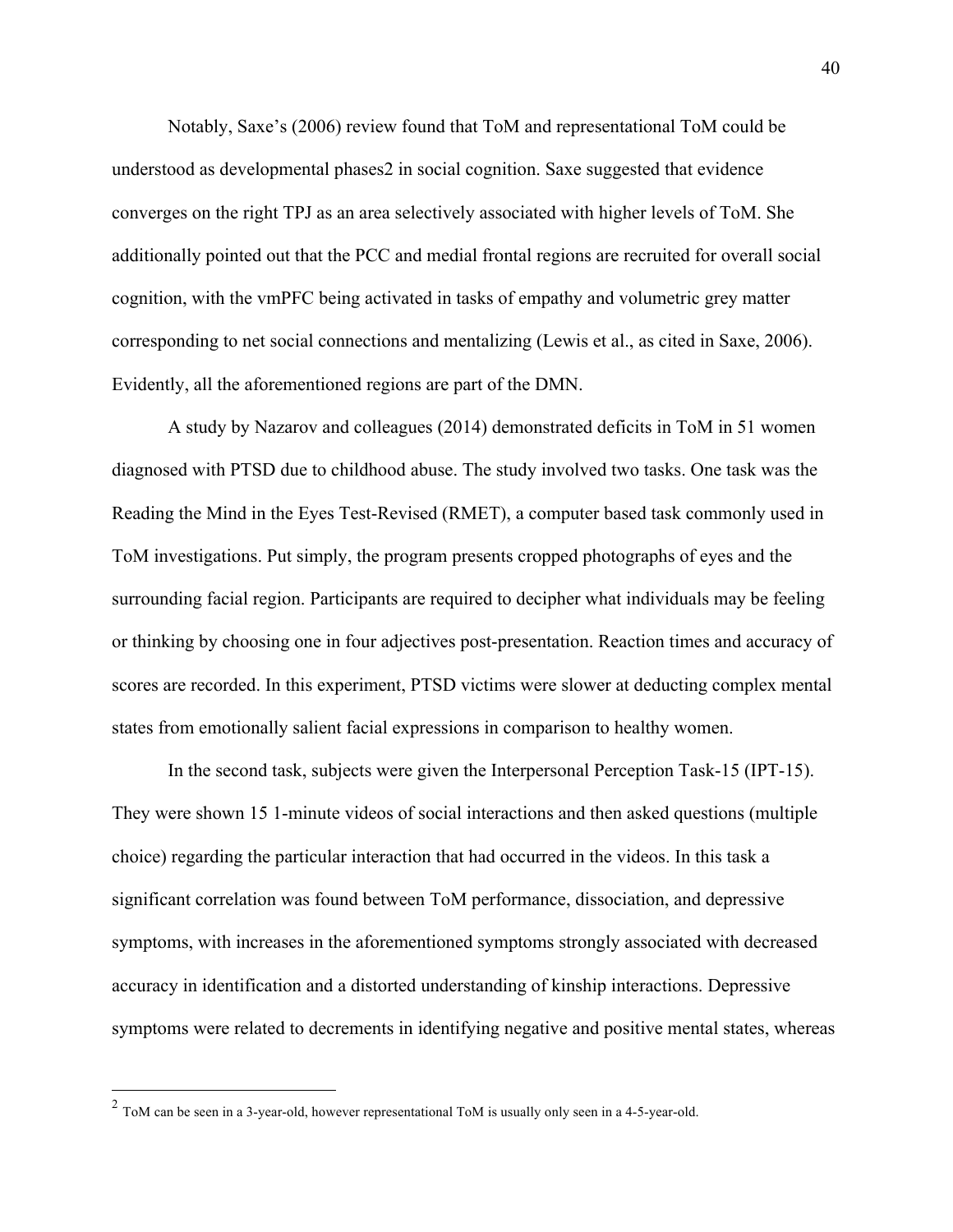dissociative symptoms were related to reduced capacity to identify positive and neutral mental states. Notably, the authors emphasized that these poorer performances were related to higher levels of disengagement, memory disturbance, and identity dissociation. Indeed, women who have been abused tend to perceive family environments as less cohesive and experience greater challenges in marital functioning and attachment in adult relationships (Nazarov et al., 2014). These experiences may culminate in the perception of social exclusion, further promoting the cycle of PTSD.

These challenges in relationships extend across other victims of PTSD generalizing into different environments. PTSD has been found to increase one's risk of unemployment by 150% and marital instability by 60% (Galovsky & Lyons, 2004). In one study (Riggs, Byrne, Weathers, & Litz, 1998), 70% of veterans with significant others reported relationship distress, as opposed to 30% of veterans who were not diagnosed with PTSD. The severity of PTSD was also found to have a direct correlation to the levels of distress reported. More specifically, victims of PTSD encountered challenges with intimacy, leading to the process of separation and divorce. One of PTSD's major contributors to relational challenges is numbing (MacDonald, Chamberlain, Long, & Flett, 1999; Ray & Vanstone, 2009). Emotional expression plays a profound role in relational quality. Restricted disclosure, communication challenges, and affective blunting propagate ambiguity, leading to reduced trust, marital disarray, and detachment (Riggs et al., 1998). In addition to marital discord, parenting has also been documented as an issue among individuals diagnosed with PTSD. Harkness (1993) described reports of veterans' parenting to be controlling, overprotective, and demanding. In line with these findings, it was estimated that four out of five veteran families centered their lives around the veterans' irritability, aggressiveness, depression, and withdrawal.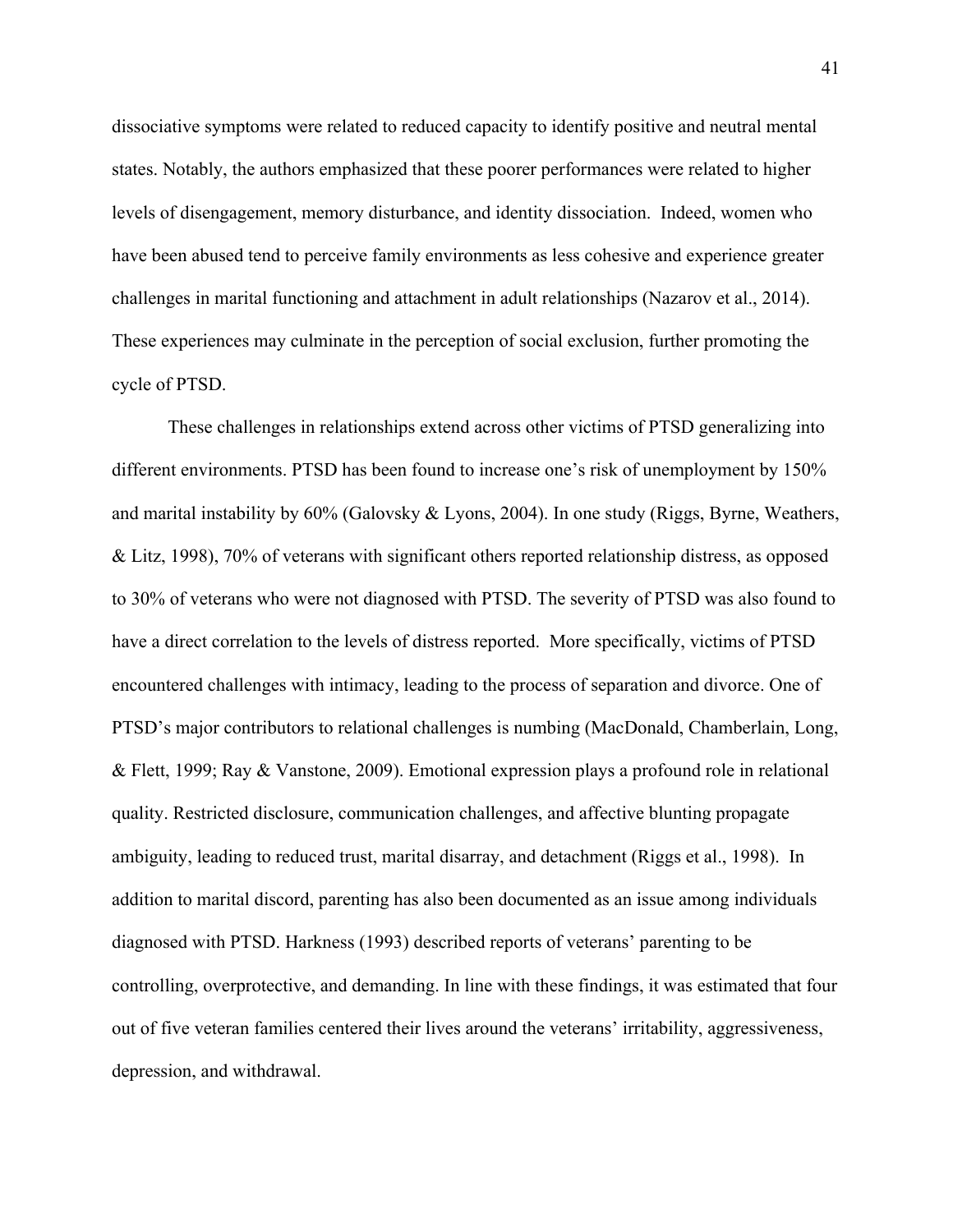These relational challenges are likely influenced by task-switching rigidity and enhanced connectivity to the SN. Two other functions that have been associated with DMN activity are the perception of facial expressions and processing of social relationships (Cozolino, 2014). As suggested by Nietlisbach and Maercker (2009), PTSD victims likely interpret social signals inaccurately and as a result base their actions on biased attempts at mind-reading. The perception of accurate social interactions requires the integration of non-verbal cues while assuming the perspectives of others. Such misalignments in interpretation will inevitably result in a reduced the capacity for emotional resonance and potential perceptions of social exclusion. Deficits in ToM and emotional resonance will consequently interrupt the capacity to experience a shared emotional state (empathy). In this context, it is not surprising that PTSD has been found to negatively impact self-awareness, intimacy, sexuality, and communication, all of which are fundamental in maintaining healthy interpersonal relationships.

Flexibility and accuracy in social cognition are contingent upon the quality of internal development, as well as the capacity for self-reflection (Lanius et al., 2011). Imagined interactions—whether future, present, or past—are rooted in their necessity to utilize mental representations from autobiographical memory (Spreng et al., 2009). The use of autobiographical memory in social cognition highlights the DMN as a strategic system that is used in social processes, such as empathy (Mars et al., 2012). These important foundational and functional relationships help explain the shared use of the DMN for both self and social processes.

Similarly, self-referential processing has been intimately tied to mentalizing. Mentalizing is "a form of mostly preconscious imaginative mental activity, namely perceiving and interpreting human behavior in terms of intentional mental states (e.g., needs, desires, feelings, beliefs, goals, purposes, reasons)" (Allen, Fonagy, & Bateman, 2008, p. 2). Areas such as the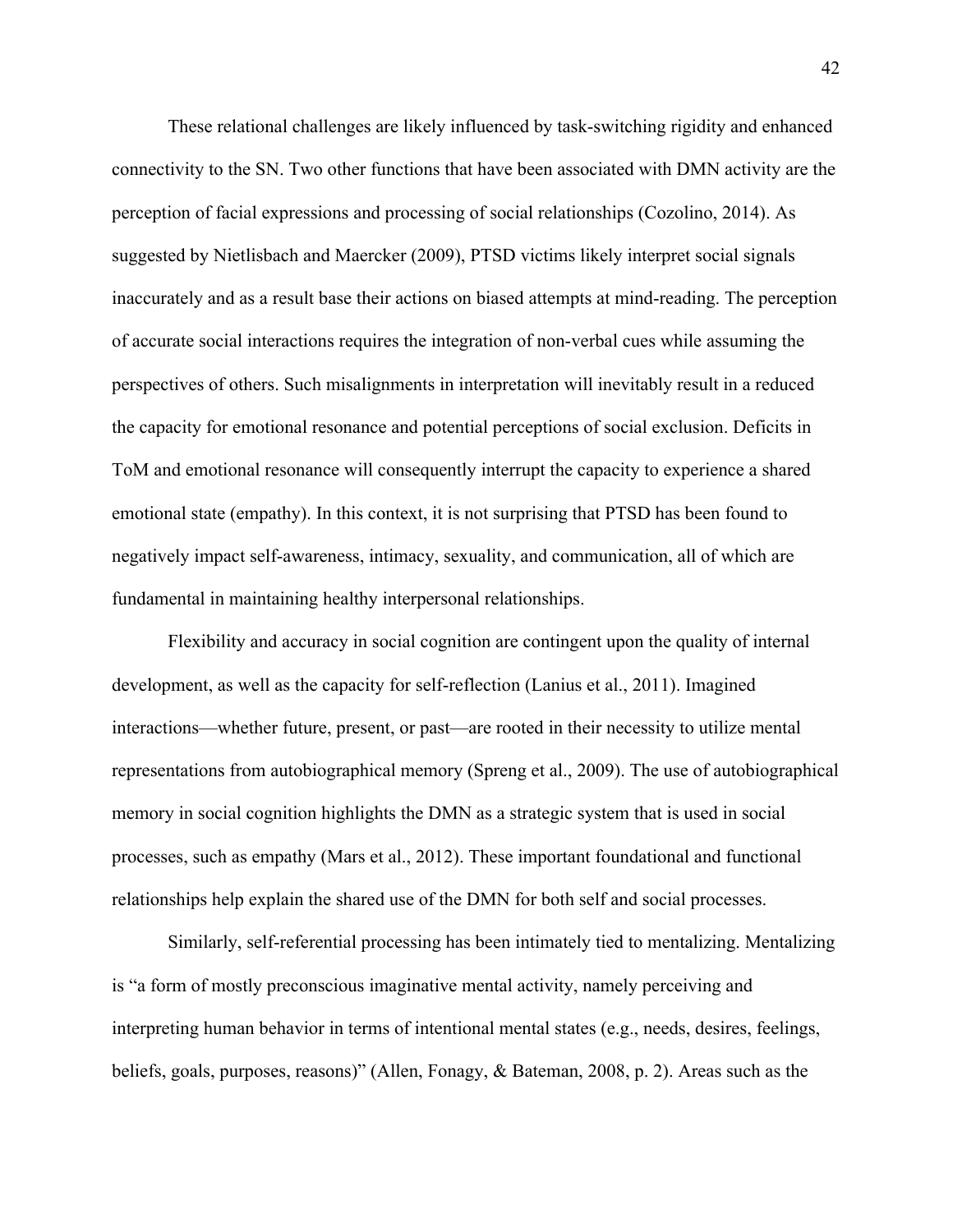PCC, TPJ, and medial frontal cortex have all been associated with the ability to understand and attribute mental states of others (Mars et al., 2012). The DMN's relationship with areas involved in ToM and mentalizing was further supported by Schilbach and colleagues (2008), who similarly noted their shared circuitry as a salient feature. They found that both involved the precuneus, left angular gyrus, and ACC. These areas are involved with social interactions, differentiating self and others, and action monitoring in self and others, respectively. The authors suggested that the DMN primes an individual for social cognition.

It is interesting to note that reduced activation in the mPFC can result in the experience of what Fonagy has termed *disruptive impulsion*, or *uncontained unmentalized experiences*, often characterized as an unstoppable urge to do something (Allen et al., 2008). This description is reflective of the impulsivity often observed in victims of PTSD (Heinz et al., 2015).

Jack and colleagues (2013) demonstrated that social tasks consistently activated areas of the DMN while inhibiting areas activated during mechanical reasoning (i.e., dorsal parietal and lateral prefrontal cortices, both members of a TPN). This finding supports the hypothesis that human brains appear to be neurally bound to one cognitive mode at a time. The DMN thus plays a role in figure-ground perception, temporarily suppressing analytical thinking in order to promote reflection upon self and socially-related processes or suppressing such processes in order to focus on environmental demands. They hypothesized two possibilities of this relationship:

1. It may serve to increase the effectiveness of predicting future behavior. There would be more room for error if the system used for predicting an inanimate object were used for predicting human behavior, and vice versa. Suppose one reasoned that a gun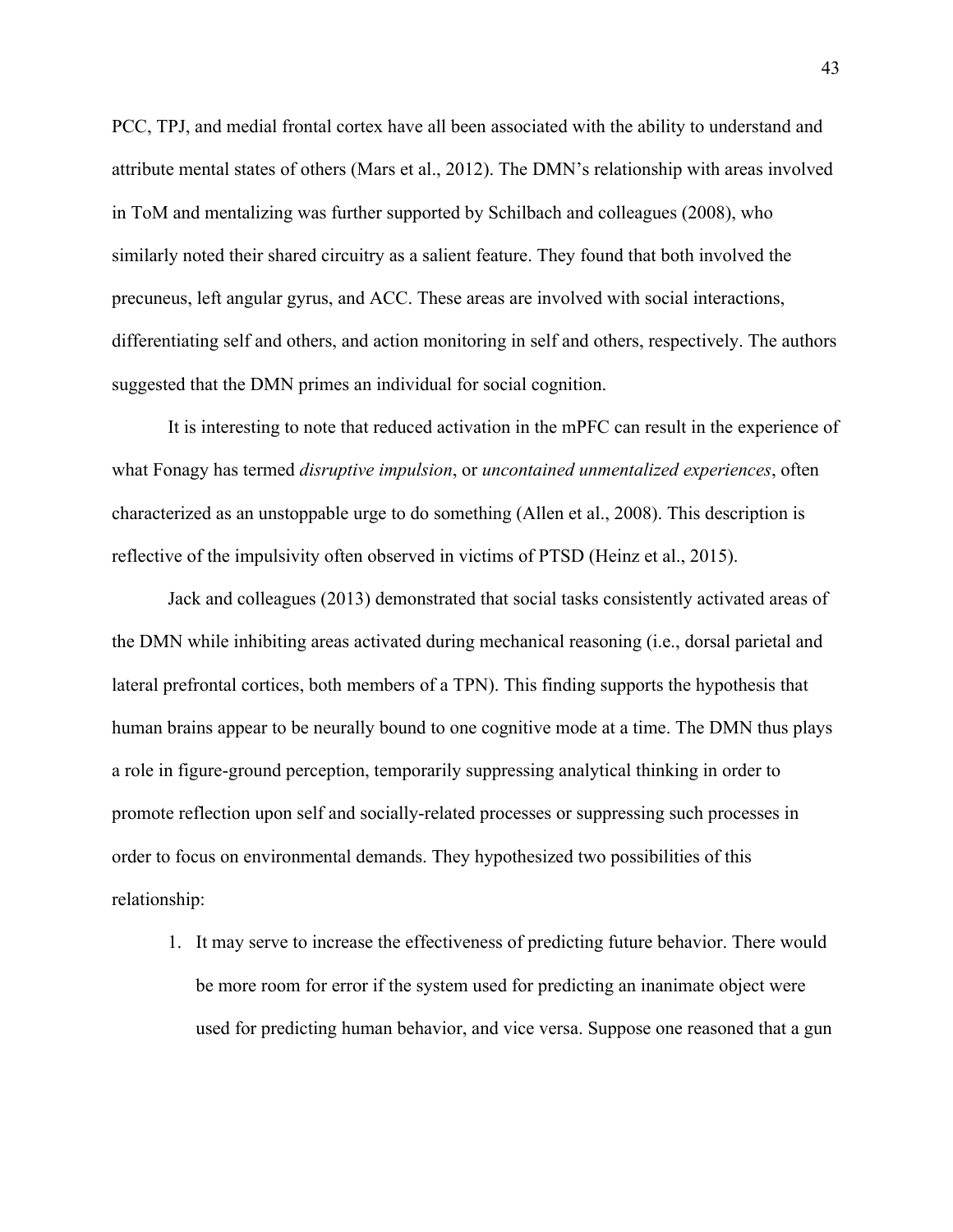would begin firing if it felt threatened, or conversely that individuals are just things, objects that can be destroyed without any consequence.

2. Another possibility, for which the authors show preference, is the need to distinguish between conscious moral entities and non-conscious inanimate objects. Limitations and sensitivity are required with human beings, whereas applying these same rules with inanimate objects would simply not make sense.

These arguments are very interesting from the vantage point of trauma. The TRS formed from the merger of the DMN and SN, with reductions in CEN functioning, disrupts fluid transitions from reflective/social states to task oriented states (mechanical reasoning) and vice-versa (Daniels et al., 2010). Interference within DMN-SN-CEN functioning during different contexts is likely mirrored by the blending of different cognitive modes. Indeed, it is common for victims of PTSD to endorse statements like "I feel like an object, not like a person" (Bluhm et al., 2012). Given the overlapping mapping of social and self-processes, it is likely that an objectification of self may further generalize into an objectification of others. Understandably, this may have served an adaptive function during war, where empathic attunement with *enemies* would undoubtedly be maladaptive. Life-threatening circumstances necessitate individuals to think more mechanically, rather than sensitively. This may help explain why violence and interpersonal challenges are so common with victims of PTSD. An overconsolidated and generalized psychological reaction to a dangerous environment may drastically increase the chances of insensitive behaviors in an objectively non-threatening environment. This generalization may then present as maladaptive forms of reasoning, where mechanical reasoning is used in introspective/social processes, and where aspects of social reasoning are utilized in mechanical reasoning.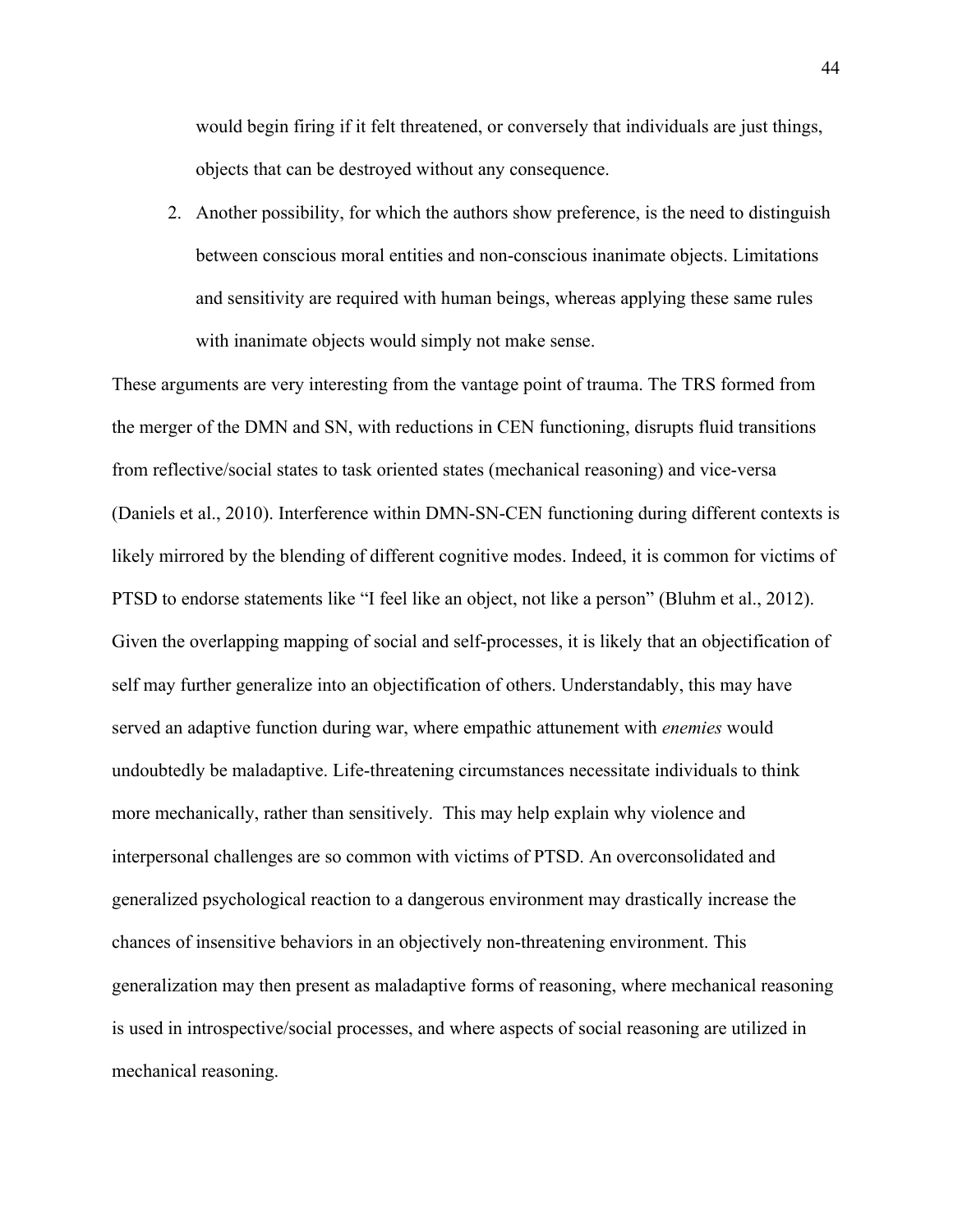Another manifestation of the disrupted neural binding of independent cognitive modes may be seen in literature supporting magical thinking and a belief in paranormal activities, both of which have been robustly correlated with a history of childhood trauma (Rogers & Lowrie, 2016). Traumatic experiences may become so painful that an individual may lose ownership and dissociate (i.e., derealization, depersonalization) and these symptoms may become so pronounced that a victim may no longer desire to live in his/her own body. This may catalyze an externalization of identity whereby identity becomes embedded in the environment (Cozolino, 2010), an example being inanimate objects acquiring a life of their own; likely projected aspects of an individual's self. Therefore, it seems that being neurally bound to one cognitive mode at a time is necessary for adaptive living: something that individuals with PTSD may likely not experience in its entirety.

Interestingly, Matthew Lieberman (2013) has argued that the overlap between social and self-processes in the DMN suggests not only that are humans interested in the social world but also that this interest is a biological disposition. Through shared circuitry, the DMN promotes cooperation, empathy, and working in groups. This would identify the DMN as a "cause, rather than a consequence, of our focus on the social world" (p. 21). In addition he has argued that "The self exists primarily as a conduit to let the social groups we are immersed in (that is, our family, our school, our country) supplement our natural impulses with socially derived impulses" (pp. 191-192). From this perspective, the hypothesis for the evolutionary emergence of the DMN would be to enhance the necessity of living in groups by promoting social harmony, as living in groups increases the potential for survival.

In support of his ideas, PTSD results in a disengagement from social affairs, decreased levels of moral sensitivity, and poorer social cognitive abilities (Lanius et al., 2011), in addition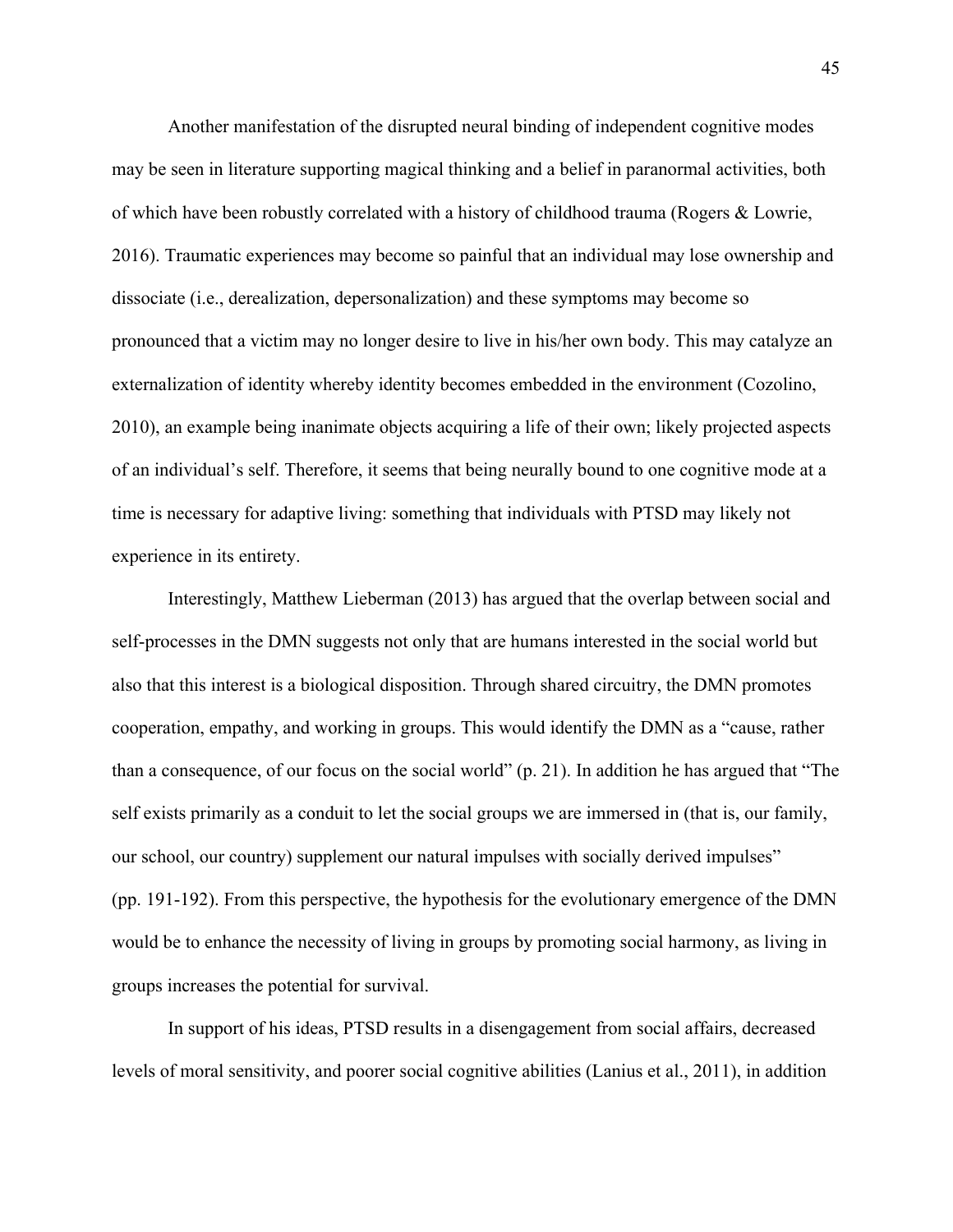to frequent reports of interpersonal difficulties families have with returning veterans (Laffaye, Cavella, Drescher, & Rosen, 2008; Ray & Vanstone, 2009; Wilcox, 2010). Social experiences are undoubtedly important in recovery from PTSD. In fact, lack of social support is one of the highest predictors of PTSD, and has been found to develop and maintain it (Nietlisbach & Maercker, 2009). Similarly, the absence of social acknowledgment was determined to be an important factor in trauma processing and recovery, as it increased the risk of PTSD.

## **Moral Judgment and the DMN**

Given the types of self and social activities involved with the activation of the DMN, it comes as no surprise that moral judgment was also found to activate areas of the DMN (Eslinger et al., 2009; Greene, Nystrom, Engell, Darley, & Cohen, 2004; Greene, Sommerville, Nystrom, Darley, & Cohen, 2001; Moll, Eslinger, & De Oliveira-Souza, 2001; Moll, De Oliveira-Souza, Bramati, & Grafman, 2002; Moll, De Oliveira-Souza, Eslinger et al., 2002; Prehn et al., 2008; Reniers et al., 2012). Reniers and colleagues (2012) defined moral judgment as "the competency to apply moral values and principles consistently when making decisions in social situations" (p. 203). In reviewing studies conducted with veterans, Litz and colleagues (2009) discussed the impact of events that may lead to what they term *moral injury,* "Such as perpetrating, failing to prevent or bearing witness to, or learning about acts that transgress deeply held moral beliefs and expectations" (p. 700). Their focus, then, is on the potential distress caused by participation in traumatic scenarios, as opposed to negative experiences resulting from being a victim. The rupture in one's deeply held belief system progresses into inner dissonance and distress, interrupting an individual's capacity to act in accordance with his/her values. If not addressed, morally injurious behaviors may consequently lead to an internalization of guilt, resulting in shame. Litz and colleagues shared that behaviors secondary to moral injury include: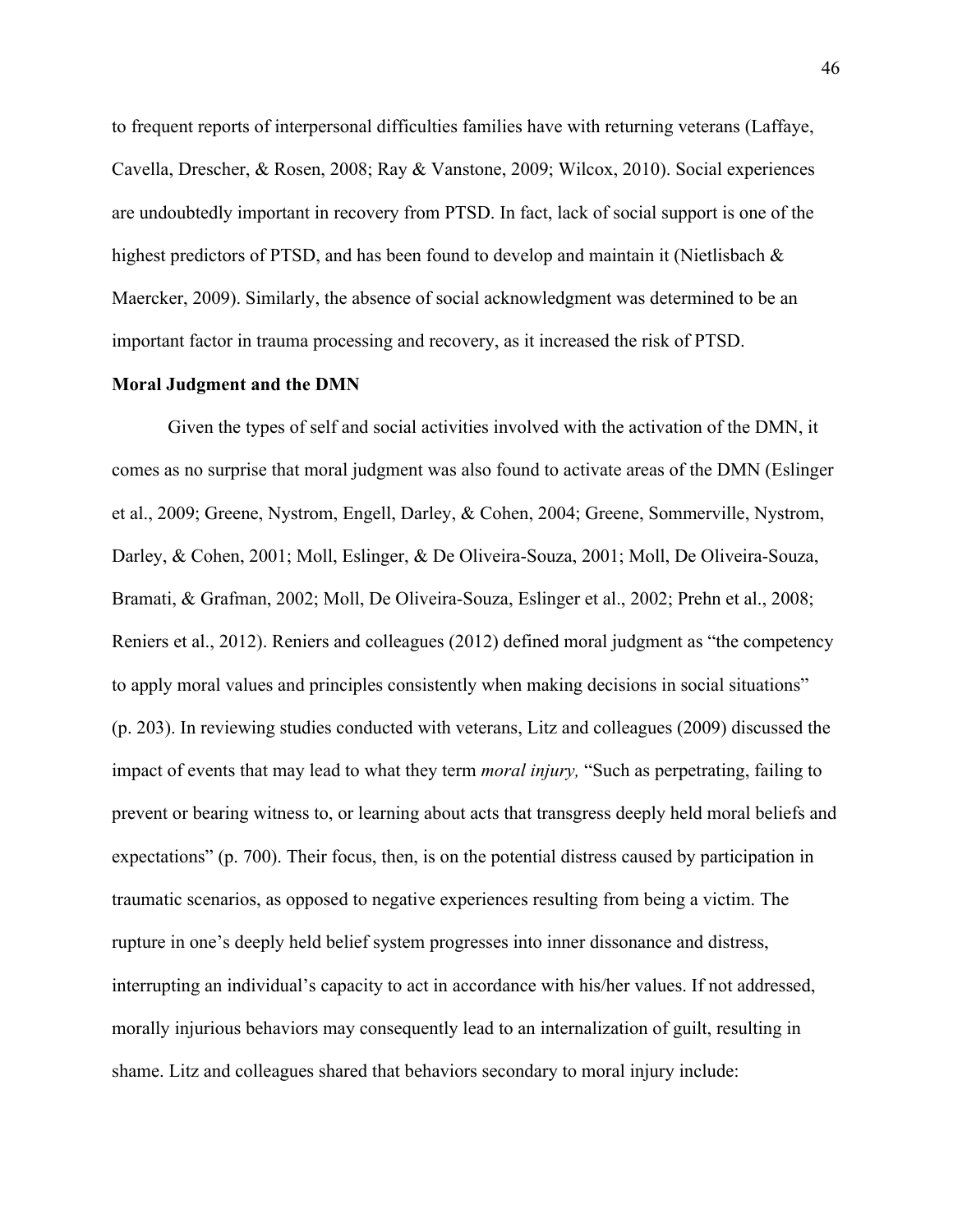Self-harming behaviors…alcohol and drug abuse, severe recklessness and parasuicidal behavior, self-handicapping behaviors, such as retreating in the face of success or good feelings and demoralization, which may entail confusion, bewilderment, futility, hopelessness and self-loathing...most damaging is the possibility of enduring changes in self and other beliefs that reflect regressive over-accommodation of moral violation, culpability or expectations of injustice. (p. 701)

It is fitting to note that intuitions and internal representations of personal norms and values are associated with activity from the dorsolateral prefrontal cortex (dlPFC) to the medial prefrontal cortex (mPFC). As mentioned earlier, the mPFC has dense connections with the limbic system, rendering it a higher-order integrative region associated with identity (Cozolino, 2010). Interestingly, these decreases were also found by Yan and colleagues (2013), who studied the resting states of veterans with PTSD. It is possible that increased activation in these regions is necessary during moral judgment, as it requires the recruitment of SRPs along with social cognition (Reniers et al., 2012). In conjunction with correlations between DMN and morality, mind wandering, an activity that has been associated with DMN activation, has been associated with the generation of meaning, which in and of itself has been found to support well-being and health (Smallwood & Schooler, 2015).

An integral part of human experience is the process of discovering and living a meaningful life. Morality is both internalized through early experiences and discovered with selfawareness. For some, living a life of value becomes a conscious decision, whereas others may live without ever considering the meaning systems that play a role in their everyday decisions. In light of varying dispositions, the typical reaction to morally incongruent behavior is guilt and shame. Moral injury results in the disempowerment of pre-existing value systems, increasing the chances of meaningless and chaotic experiences, and consequently resulting in the acting out of impulses. Unfortunately, it seems this inability to contain impulses promotes a cycle that reinforces a fundamental identification with shame.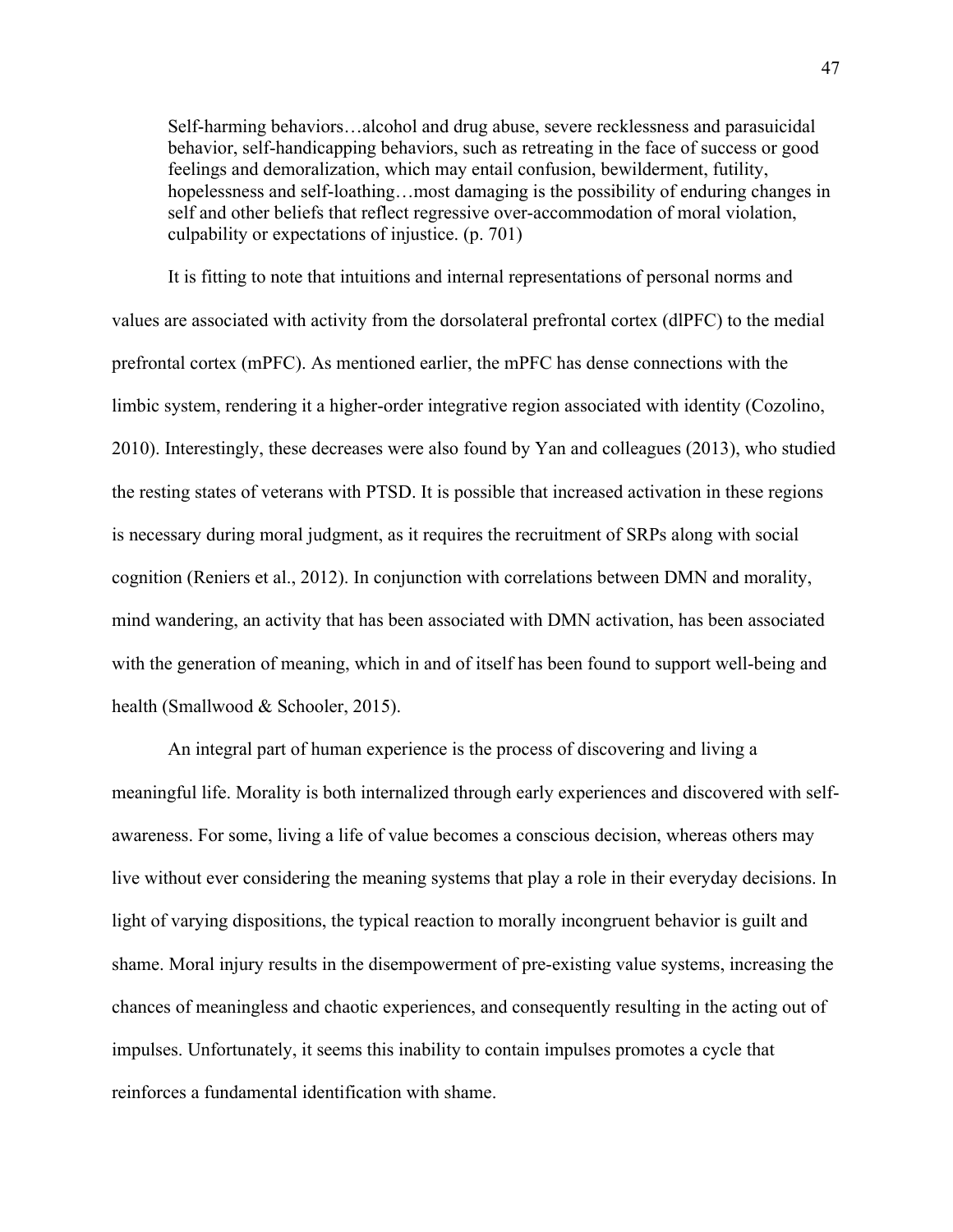This cycle is particularly relevant in aggression and violence among war veterans with PTSD, who have higher levels of aggression and violence in interpersonal settings (Riggs et al., 1998). In their review of seven studies, Riggs et al. (1998) further noted that this population viewed violence as an appropriate solution to certain conflicts, with some veterans deriving pleasure from the acts, despite the ensuing guilt. These specific impulse control-deficient behaviors along with increased psychopathic-like responses may represent a reorganization of mPFC activity (Reniers et al., 2012) and its altered relationship with the limbic system.

Overlapping self and social processes serve as a platform for moral sensitivity. Their relationship makes it natural to infer that moral injury need not come from personal perpetration of morally insensitive behaviors. Just as neural systems of social engagement (i.e., mirror neuron) enable people to learn positive and adaptive behaviors from others, it is possible that the witnessing of moral transgressions made by role models, or the mere act of being ordered by a trusted official to commit a morally incongruent behavior, may become internalized and acquired as in internal conflict. The subsequent dissonance and doubt may become reflected in DMN functioning, consequently supplementing the detrimental cycle of PTSD. Repeated acts lead to desensitization, further promulgating the disintegration of boundaries and maladaptive actions.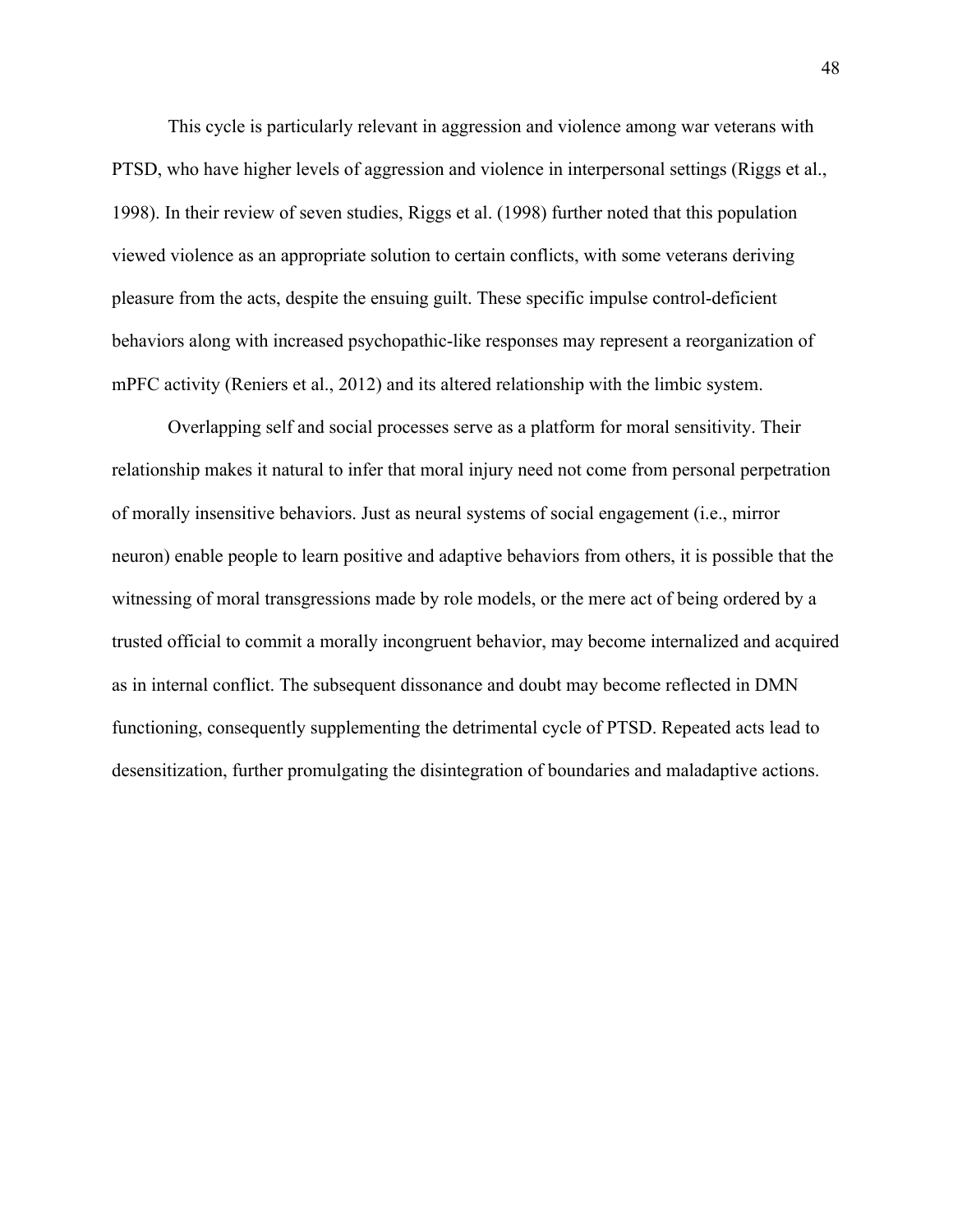#### **Chapter 4: Conclusion and Discussion**

#### **Methodological Limitations**

The most salient limitation of this review is the availability of research on the DMN. Although research on PTSD is abundant, it was not until the year 2001 that the DMN was first adopted as a viable construct (Raichle et al., 2001). To compensate for the latter problem, all available journals were considered when investigating the DMN and PTSD. This choice resulted in a sacrifice of quality, as journals vary in their degree of rigor. In consideration of this challenge, it is also important to take into account that the costly usage of brain imaging often requires a thorough examination of methodological procedures. Another possible shortcoming is the relatively small sample size encountered in research including the use of brain imaging, which may threaten external validity. To obtain a more comprehensive outlook, relevant studies that examined the DMN, PTSD, and self and social functioning independently were additionally integrated as appropriate.

Another related shortcoming is that there is still a lack of consensus on specific regions that make up the DMN, SN, and CEN. Although there are recurring nodes (such as the mPFC in the DMN), there is still debate as to precise neuroanatomical correlates. This disagreement resulted in the identification of some overlapping regions between and within the DMN, SN, and CEN. In this context, interpreted patterns from brain scans should be approached with caution.

A variety of etiologies may additionally result in PTSD. One may be a victim of PTSD via a variety of traumatic incidents, including but not limited to physical abuse, sexual abuse, emotional abuse, natural disasters, or accidents. Moreover this study included ten studies from China and one from South Korea. Given the lack of overall research, inferences were drawn about overall findings. As indicated in an earlier chapter, different findings may correspond to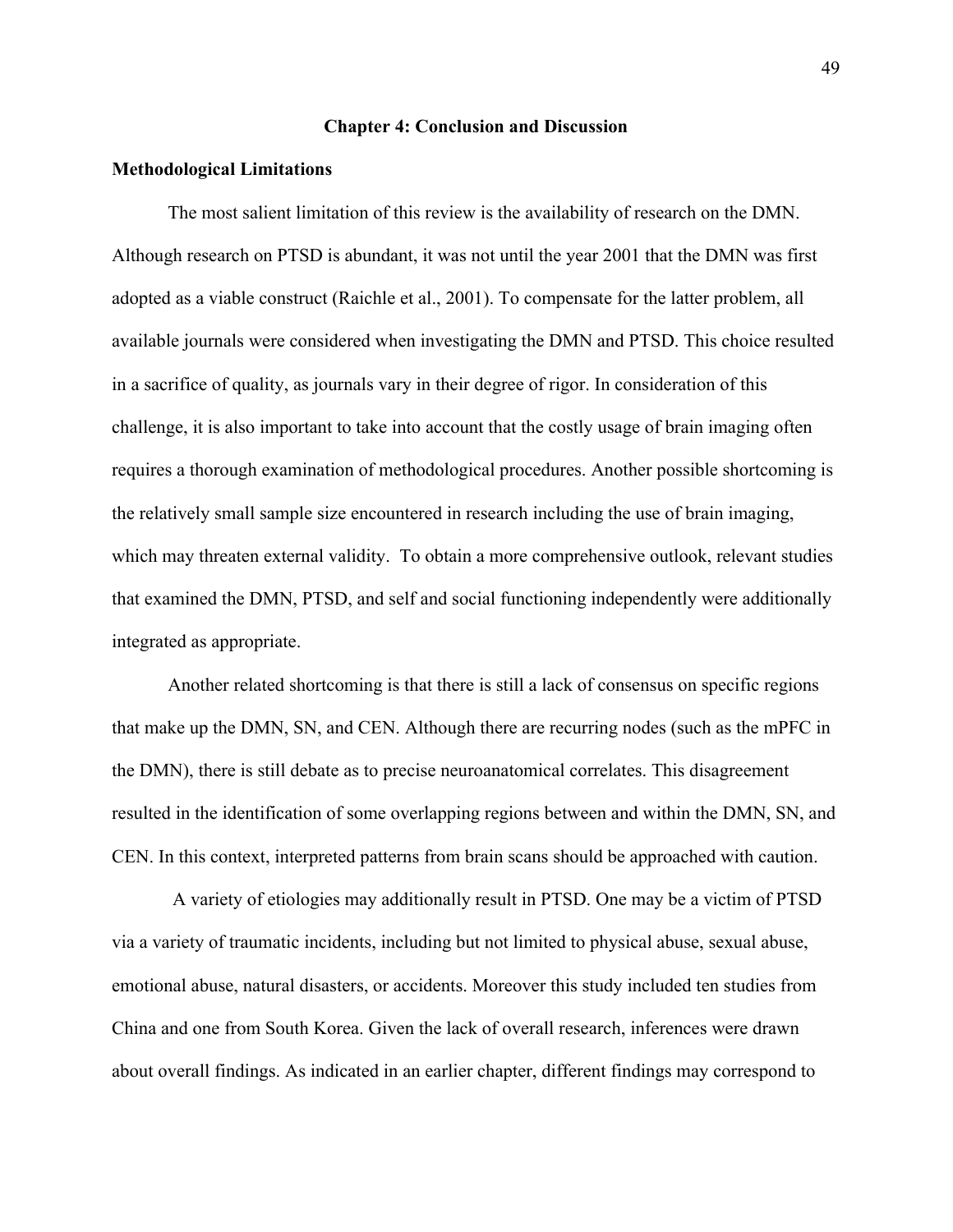different cultural backgrounds and manifestations of symptoms. A categorization of studies can

be seen in Table 5.

#### Table 5

*Etiological Categorization of Studies*

| Natural Disaster                                                        | Childhood Trauma      | <b>MVA</b>                                                                                   | Veterans/Combat       |
|-------------------------------------------------------------------------|-----------------------|----------------------------------------------------------------------------------------------|-----------------------|
| Jin et al. $(2014)^*$<br>EQ                                             | Tursich et al. (2015) | Zhang et al. $(2015)^*$                                                                      | Dunkley et al. (2015) |
| Shang et al. $(2014)^*$<br>EQ                                           | Bluhm et al. (2009)   | Lanius et al. $(2010)$                                                                       | Sripada et al. (2012) |
| Suo et al. $(2015)^*$<br>EQ                                             | Daniels et al. (2010) | Qin et al. $(2012)*$                                                                         | DiGangi et al. (2016) |
| Lei et al. $(2015)^*$<br>EQ                                             | Bremner et al. (1997) | Bonne et al. (2003)                                                                          | Yan et al. (2013)     |
| Du et al. $(2015)^*$<br>EQ                                              |                       | Bing et al. (2013)                                                                           |                       |
| Yin et al. $(2011)^*$<br>EQ                                             |                       | Long et al. $(2013)*$                                                                        |                       |
| Lui et al. (2009)<br>EQ                                                 |                       | Zhou et al. $(2012)$                                                                         |                       |
| Zhang et al. $(2011)^*$ Coal<br>Mine Flood Disaster<br><b>Survivors</b> |                       | Chung et al. $(2006)$ <sup>**</sup><br>18 MVA, 3 domestic<br>violence, 2 physical<br>assault |                       |

*Note.* Patel et al. (2012) extracted data from 13 resting state studies, integrating findings on PTSD-DMN. Integrated findings were included in the study, however independent studies were not. In addition, Kemp and colleagues (2010) did not specify etiology and as such was not included. \*China, \*\* South Korea, EQ: Earthquake, MVA: Motor Vehicle Accident

Existing literature also indicates that individuals can develop PTSD from re-constructing events post-amnesia (Bryant, 2011) or through vicarious exposure to traumata. There is also the question of Complex PTSD. These sorts of experiences have yet to be investigated from the perspective of the DMN, and thus cannot speak for PTSD as a whole. Given the developmental state of the literature on the DMN and the difficulties in yielding *clean* results, this study integrated as much literature on the DMN as possible. In this context, it was assumed that despite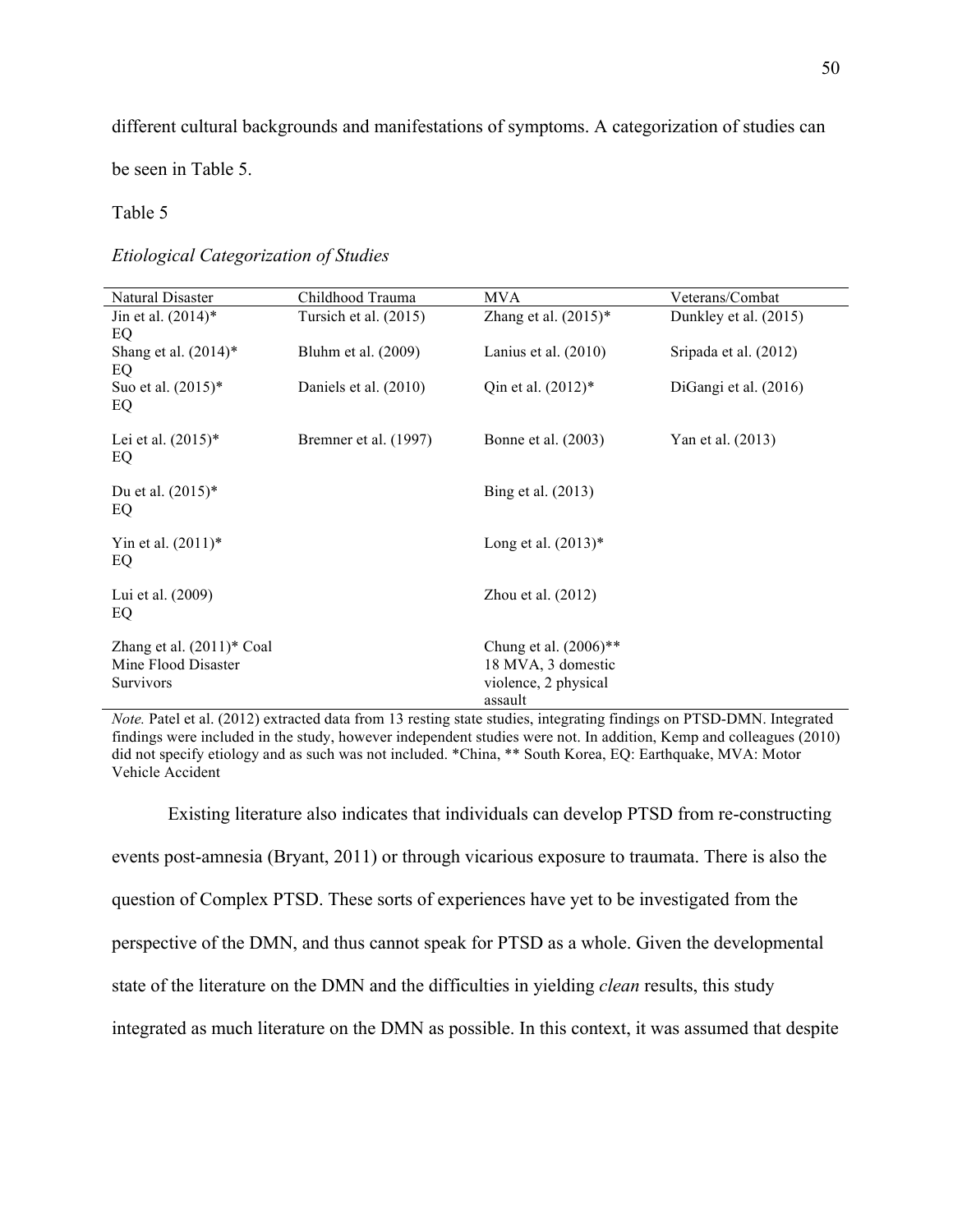differing etiologies and subjective experiences, symptomological manifestations are similar and reflected in underlying brain functioning.

# **Conclusion**

This study explored the neurobiological and subjective sequelae of PTSD during resting state. The first research question posed was, *What does the research literature tell us about the role of the DMN?* The DMN, often known as the brain's *resting state* network, has been found to be associated with autobiographical recall, self-referential processing, prospection, social cognition, and moral sensitivity. Brain regions associated with the DMN include the mPFC, bilateral temporal and parietal lobes, PCC, insula, and precuneus. Studies reveal that the DMN plays a role in processing information and can be characterized by its unique involvement in the self and social processes. The convergence of these processes contributes to an individual's ability to experience and develop a differentiated self in the context of a social environment.

The second question posed was, *How does trauma impact DMN functioning?* DMN dysregulation has been identified as soon as two days post-traumatic exposure. Traumatic exposure results in the emergence of the SN (i.e., insula, putamen, ACC) during resting states, along with general reductions in DMN (i.e., bilateral temporoparietal, PCC, and mPFC) and CEN functioning (i.e. dorsolateral prefrontal cortex and posterior parietal cortex). This generates a traumatized resting state (TRS). The nature of this merger results in internetwork rigidity manifesting as difficulties toggling between states of self-reflection/social cognition and task orientation. These difficulties are characterized by increased DMN functioning during task orientation and an increased orientation towards detecting salience (SN activity) during introspective states. Furthermore increased dissociations between frontal networks and the limbic system may lead to more difficulty inhibiting emotional arousal. In extension, results are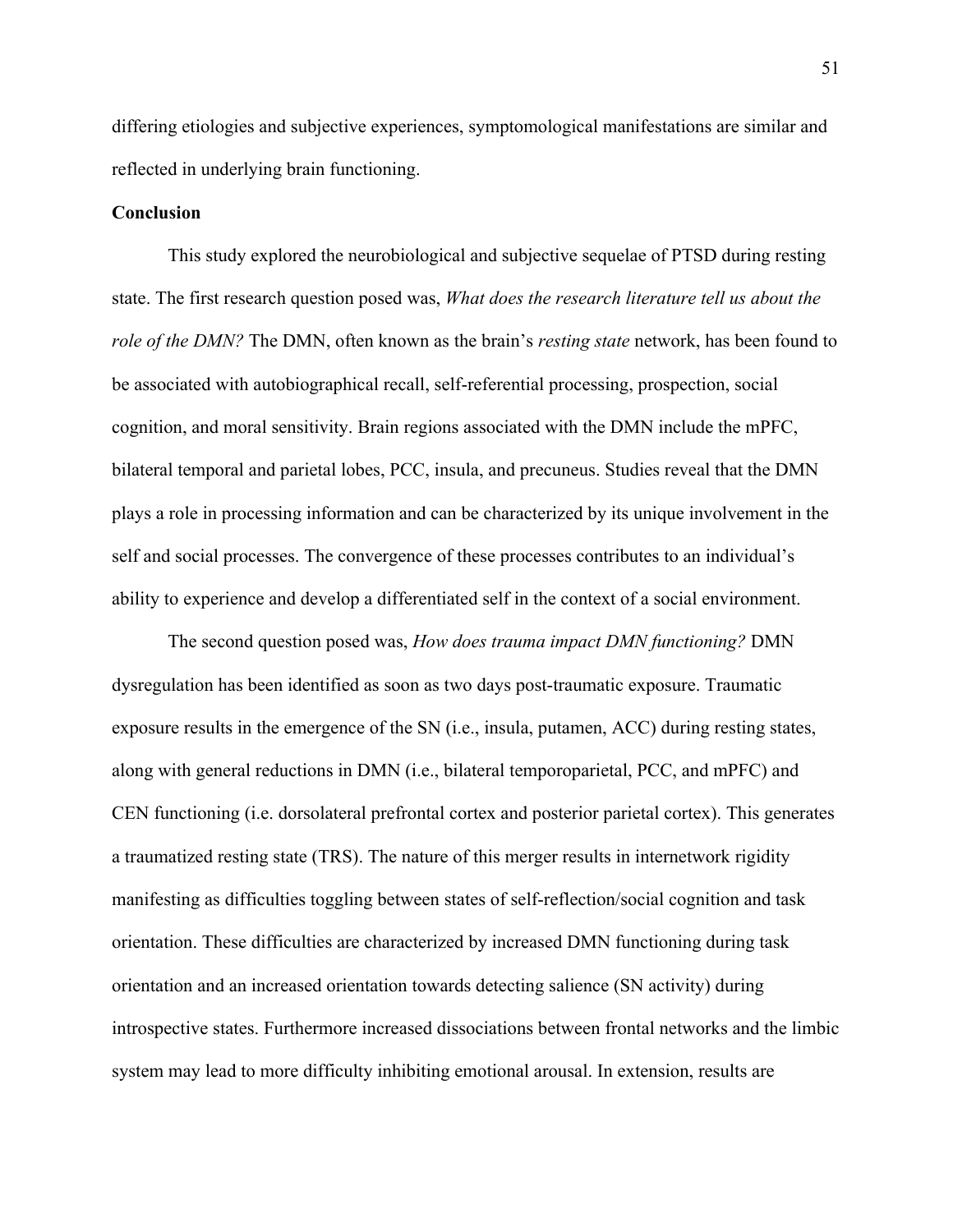suggestive of hyperactive limbic system and hypoactive frontal cortical activity. Neuropsychologically, the TRS results in poorer working memory, attention, and executive functions. Furthermore, interfering activity from internetworks likely results in the manifestation of social reasoning during moments requiring analytical reasoning, and vice versa.

Reductions in volume, connectivity and activity of the DMN have been encountered long after traumatic exposure, despite stabilization of other networks (and resolution of anxiety) in victims of trauma. Furthermore, symptoms of depersonalization and derealization were associated with DMN incoherence. It is likely that the surge of neurochemicals facilitates an overconsolidation of the trauma. Dissociated and reduced hippocampal functioning may suggest an inability to re-process traumatic memories through discriminatory networks, subsequently impacting core processes of self and others.

Compromised integrity of the DMN has been found to contribute to less detailed autobiographical recall, negatively biased self-referential processing (i.e., guilt, shame), inaccurate social cognition (i.e., ToM, emotional resonance), and reduced capacity for moral judgment (i.e., moral injury). Impoverished self-functions and social processes result in interpersonal challenges. Representations of moral transgressions, negativity, and shame may all become internalized, creating a new foundation from which victims of PTSD operate.

In addition, PTSD victims experience discontinuities in time, as well as cognitive management challenges, leading to impulsivity and difficulties in accurately assessing the benefits of delayed gratification. These experiences lead to a variety of self and interpersonal difficulties, such as numbing, dissociation, marital discord, violence, and poor social relationships.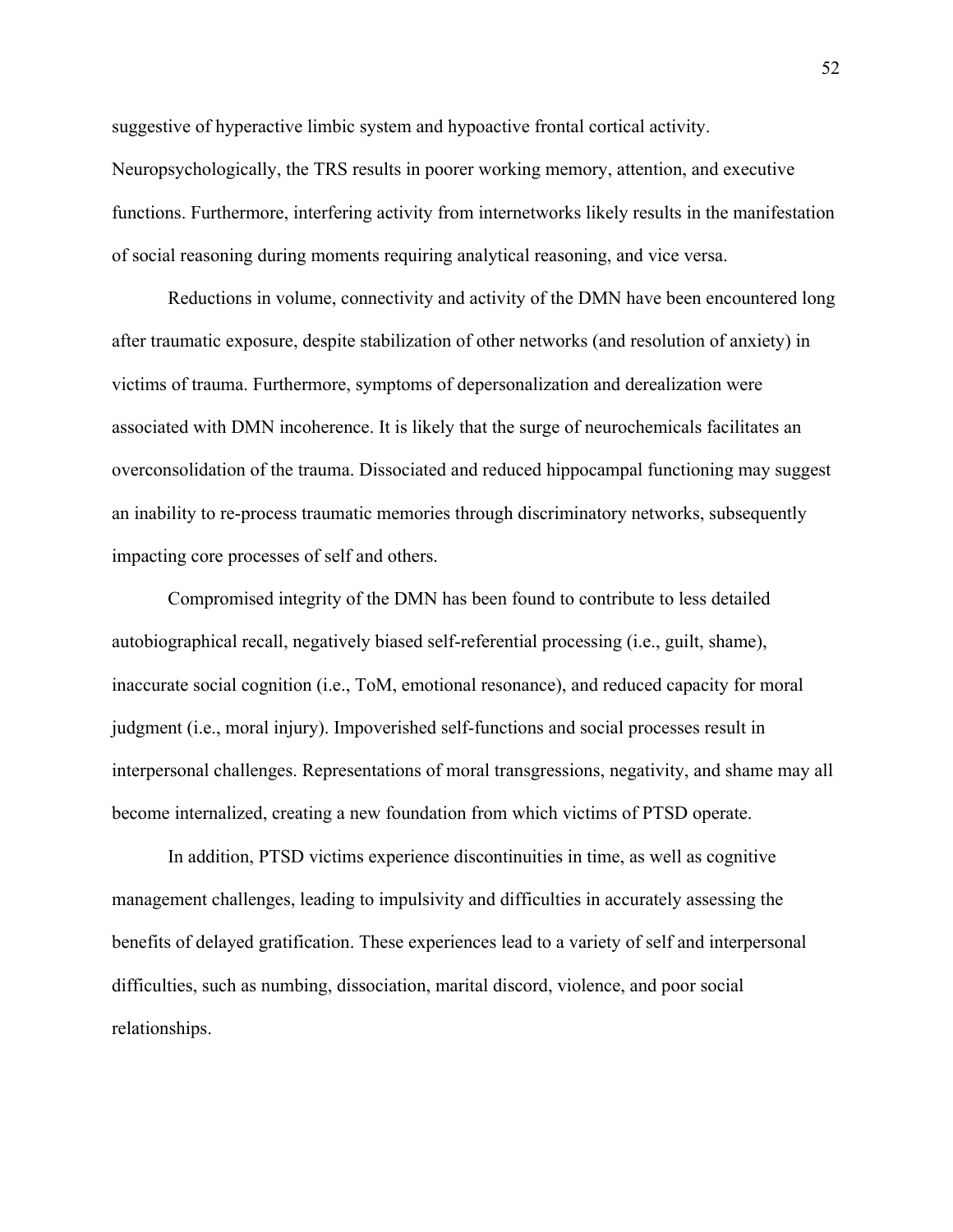From a developmental perspective, the DMN of PTSD victims appears re-configured to resemble that of an earlier developmental stage (7-9 year old). In conjunction with other symptoms, this level of de-integration results in an increase of environmental reactivity, and diminished potential for self/social reflection and development. With all these symptoms taken together, one can assert that trauma results in DMN dysregulation. Subjectively, core aspects of social and self-related functions become fragmented and replaced by maladaptive models that function within chaotic or rigid boundaries.

# Table 6

| <b>Neural Functioning</b>             | Description                                               |
|---------------------------------------|-----------------------------------------------------------|
| Reduced connectivity of mPFC and      | Increased emotional reactivity, aberrant self-referential |
| limbic regions. Hypoactivity in mPFC  | processing                                                |
| and hyperactivity in amygdala.        |                                                           |
| Increased connectivity and activation | Threat, survival, negative biased processing in           |
| of PCC with right amygdala            | evaluation of environment and emotion mediated            |
|                                       | memory                                                    |
| Decreased connectivity between PCC    | Inaccurate (biased) and decreased capacity for            |
| with precuneus, bilateral parietal    | evaluation of self, prospection, social cognition and     |
| cortex and mPFC                       | moral sensitivity                                         |
|                                       |                                                           |
| Reduced left hippocampal functioning  | Reduced autobiographical recall (context-dependent)       |
| Increase in right hippocampus         | Memory for locations (priming for action)                 |
|                                       |                                                           |
| Decreased activity in precuneus,      | Reduced capacity for self-reflection and biased           |
| mPFC and right superior parietal      | prospection.                                              |
| lobule                                |                                                           |
| Reduced connectivity with ACC with    | Dissonance between "oops center" with self-function,      |
| mPFC and medial temporal gyrus        | social cognition and moral sensitivity                    |
| Increased Insula activity and         | Poor interoception - exaggerated bodily response          |
| connectivity with SN (amygdala)       |                                                           |
| Reduced insula connectivity PCC       | Interoception is dissonant with evaluative functions and  |
|                                       | emotion-mediated memory                                   |
| Dissociated left and right amygdala   | Left: pleasant and/or unpleasant emotions, reward         |
|                                       | system. Right: negative emotions, fear and sadness)       |

*Neuropsychological Profile of DMN Dysfunction: Traumatized Resting State*

Overall, trauma alters large scale network functioning: SN intrusions in DMN functioning during resting state, and DMN intrusions during CEN functioning.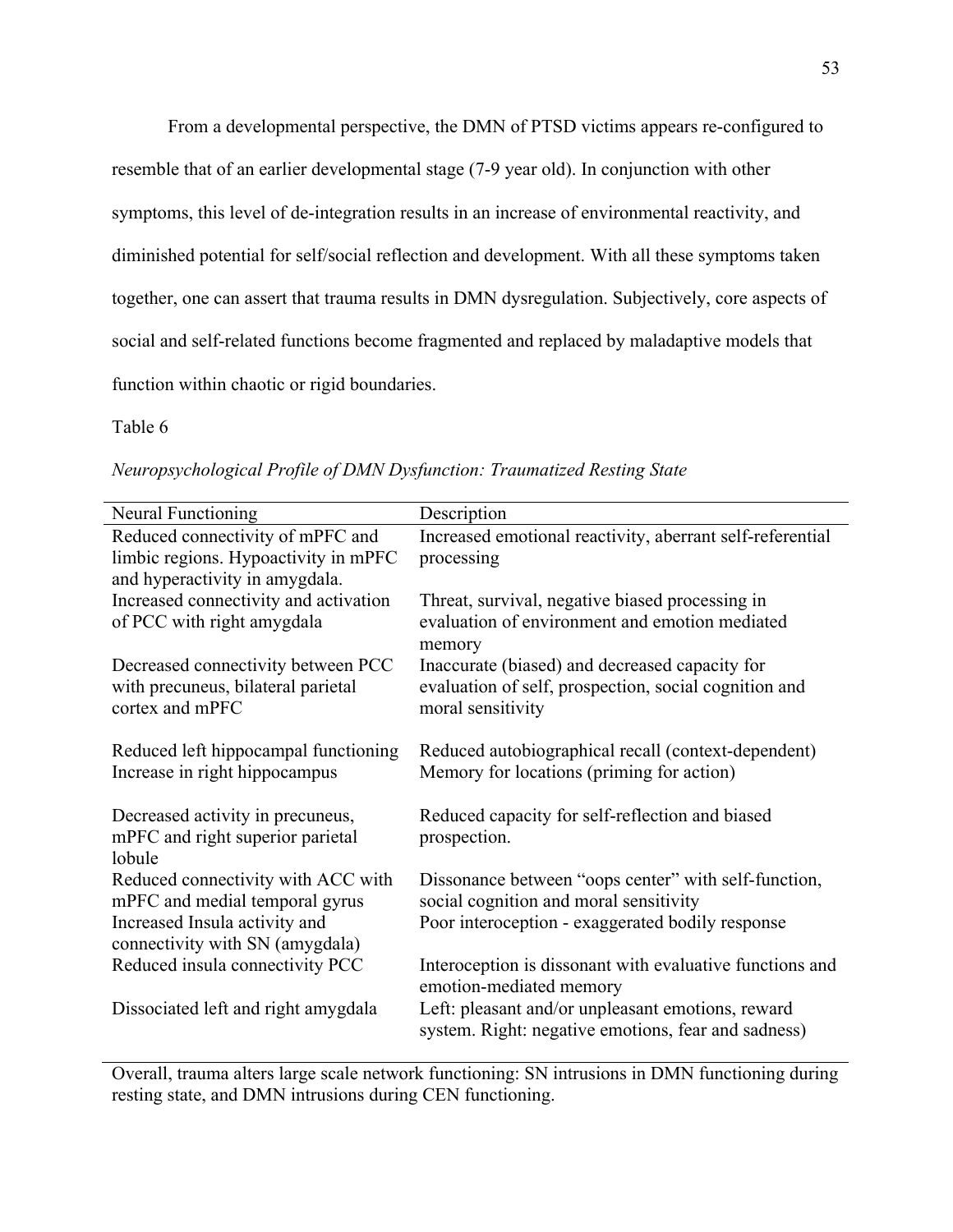## **Clinical Implications**

This review synthesized the available literature on the DMN and PTSD, providing the research community with easier access to information concerning the relationship between them. The overarching aim of this study is to improve upon current understanding of PTSD in hopes of catalyzing better treatments.

At its foundation, this review demonstrates that psychological trauma can alter brain functioning. Conversely, this understanding may serve as an opportunity to educate patients on the plastic nature of the brain. This may increase their hope for recovery, as a concerted effort to change may result in alterations of brain functioning. For example, the use of mindfulness has been found to alter DMN functioning (Brewer et al., 2011) and increase cortical thickness of right medial and superior frontal cortices and the insula (Lazar et al., 2005). In conjunction, the awareness of the DMN as an evolutionary design may help others capture the importance of introspective processes. In effect, this awareness could stimulate a greater desire for attunement to self, an easier access to an open and curious attitude, and increased sensitivity in relationships.

Education increases awareness. Teaching a patient how the DMN plays a role in PTSD may reduce their uncertainties. The DMN provides a neurobiological model to guide treatment. Knowledge of the DMN's functions (autobiographical recall, self-reflection, social cognition, and moral sensitivity) and its subsystems (vmPFC in the MTL subsystem: processing emotional features; the anterior mPFC and PCC: elaboration and experience of self; and dmPFC and the TPJ: social cognition) provides the clinician with further guidance on treatment that is founded in biology. The seeming developmental regression of the DMN of a PTSD victim may further assist a clinician with conceptualization. More specifically, treatment may necessitate the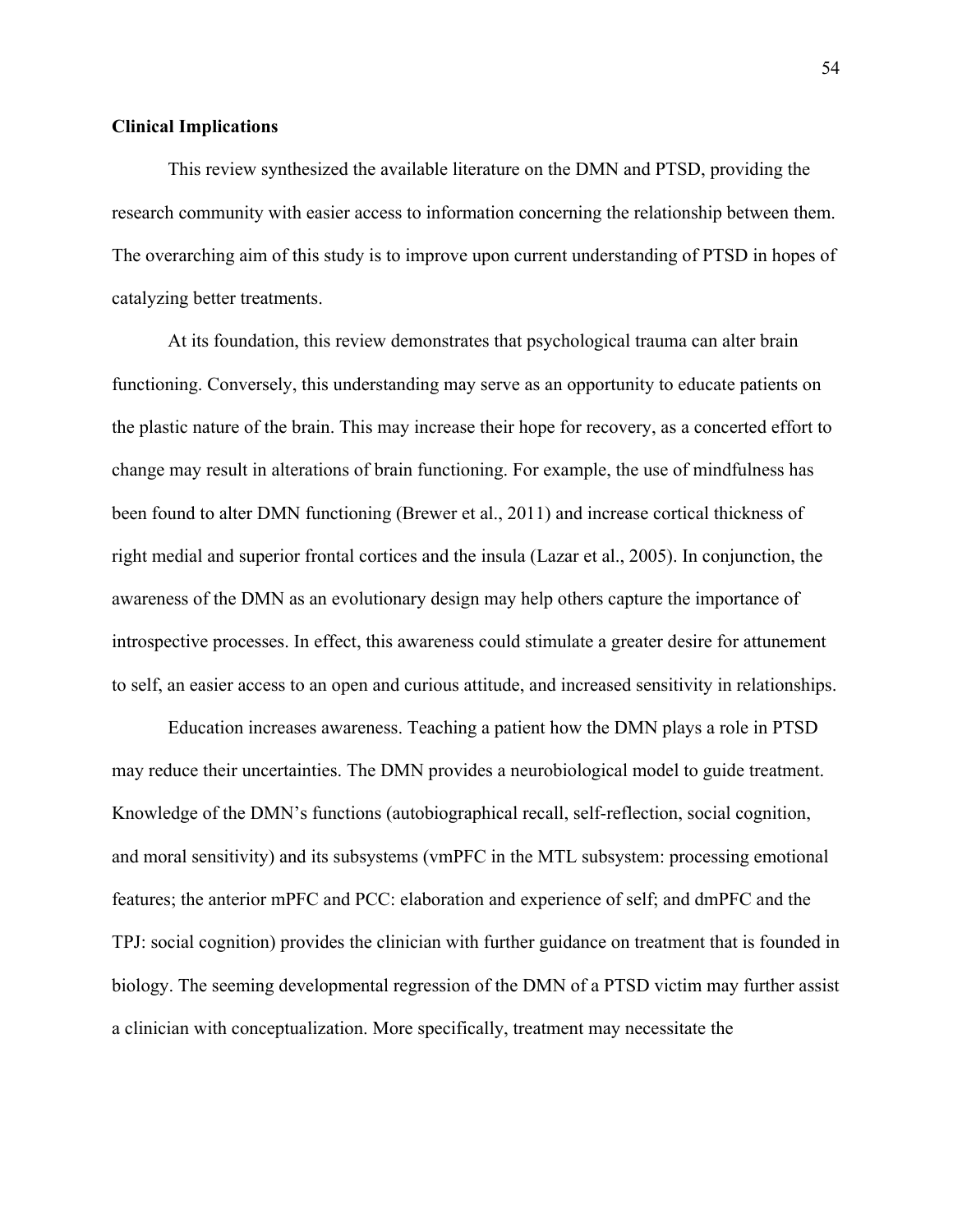reestablishment of connectivity between PCC-mPFC and PCC-left MTL: salient areas potentially distinguishing a PTSD victim from a non-PTSD individual (Supekar et al., 2010).

Clinically, the development of a therapeutic relationship that enables appropriate levels of integration between and within the DMN can be seen as a neurobiological goal. To the author's knowledge, there has not been any research supporting the use of medication to improve DMN integrity. In this vein, this study supports the necessity of psychotherapy in the treatment of an individual with PTSD. Narratives may assist in weaving DMN functions together, and may provide a route by which to improve upon DMN integrity. This may explain why trauma narratives are often used in treatment, along with the processing of sensations, images, feelings, and thoughts. Studies demonstrating insular-limbic connections may also increase the validity of the novel forms of therapy that emphasize the necessity to process bodily experiences associated with trauma, such as somatic experiencing or EMDR. In expansion of this concept, the added component of mindfulness meditation may assist in developing a healthy orientation to the present and a non-judgmental attitude, further promoting functional relationships within the mPFC and strengthening its descending inhibitory circuitry with the limbic system.

Furthermore, it is important to highlight the DMN as a neural network bridging (the capacity and experience of) others and the self (BOATS). Deficits in ToM, emotional resonance, and empathy will ultimately lead to maladaptive environmental expectations that can drive behavior. In this light, it is likely that the DMN mediates therapeutic phenomena such as projection, transference, and countertransference. Moreover, given the DMN's relation with mind-wandering, it is very possible that the technique of free association may provide a gateway into an individuals DMN. DMN studies thus begin grounding the aforementioned concepts in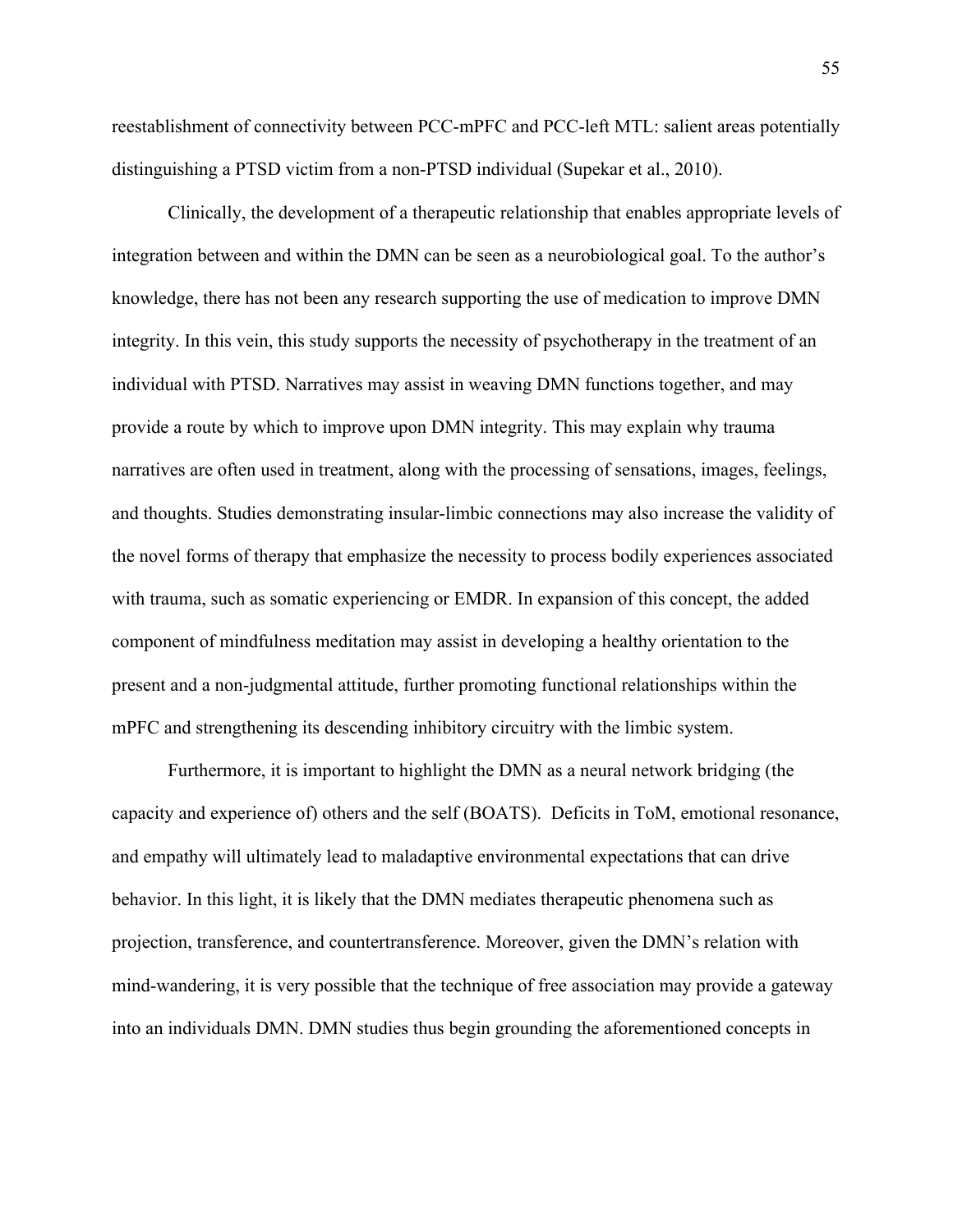empirical science. These findings also lend further support for the use of psychodynamic and relational approaches of psychotherapy when working with PTSD.

The importance of DMN functioning and its role in PTSD stimulates a dialogue on changes in identity and biases in self/social interactions. Understanding that human neurobiology may create illusory experiences may support an individual's capacity to adopt a more exploratory approach, as opposed to an identification with such changes. Comparing how an individual related to the world in the past and how he/she currently relates to the world may facilitate a discussion that enables him/her to identify his/her traumatic experience as a representation that has infiltrated his/her pre-existing system.

From the perspective of diagnosis and triaging, social impairment should be considered a primary cluster, rather than a secondary one. In this vein, attending to relational difficulties should become a principle focus during treatment. Such attention may include educating family members as well as PTSD victims on the importance of relationships as well as the signs that may emerge naturally as PTSD runs its course. Developing methods to improve expectation management would be wise. Another important factor to consider would be the use of family and group psychotherapy in the treatment of PTSD. The social sequelae of PTSD are clearly documented in the literature, and it would be wise to consider methods that treat social challenges.

Another direct treatment technique may include the utilization of a chart or other means (such as an app) of increasing awareness of how victims of PTSD divide their time during resting states. Doing so may facilitate deeper insight, enabling individuals to act from a more informed place. Awareness of underlying processes facilitates internal stability. Moreover, this knowledge may further promote healthy practices. Especially given temporal distortions in PTSD, it may be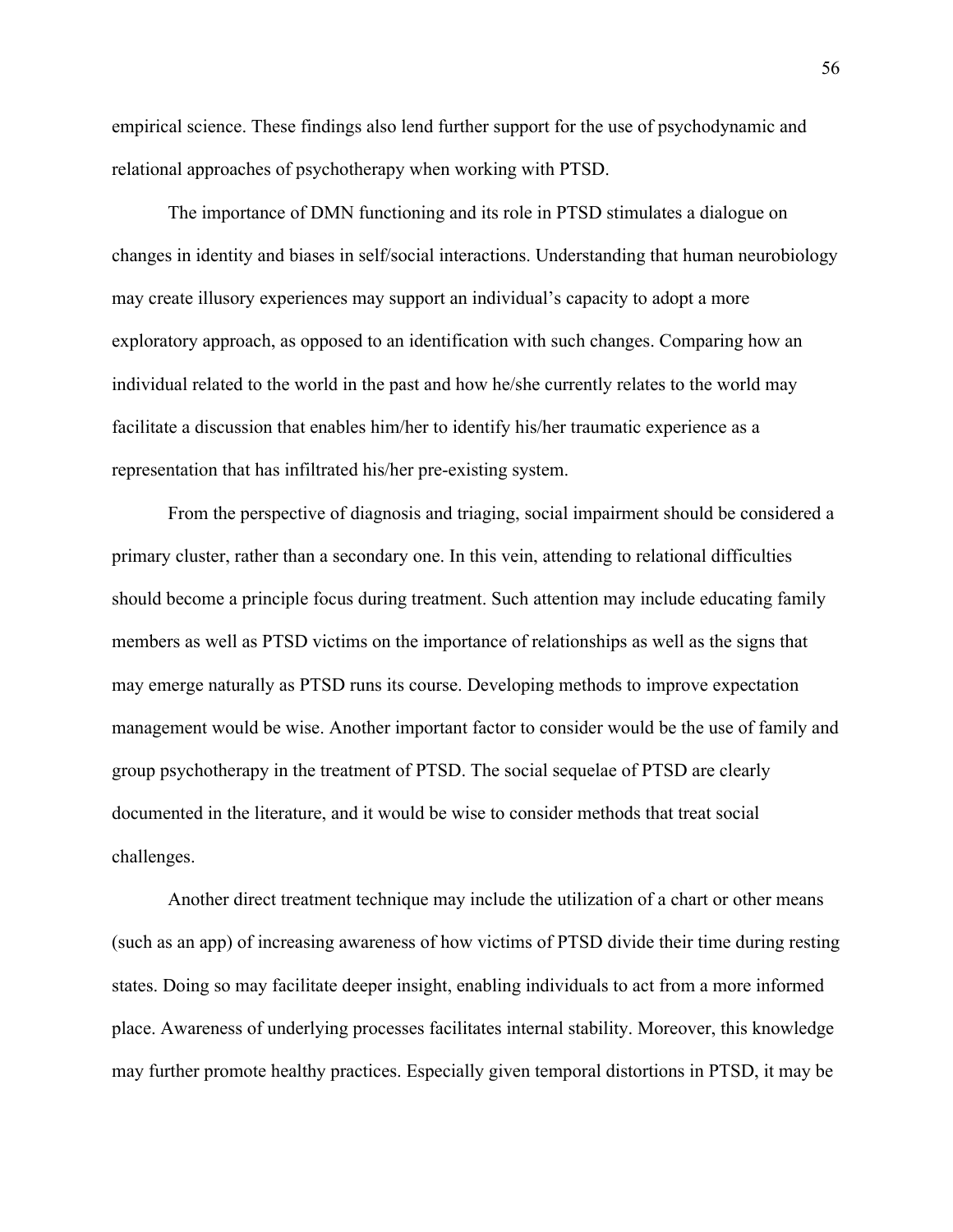easy for such victims to lose track of time spent invested in certain activities, thus serving as a *reality check*.

#### **Discussion and Directions for Future Research**

Overall, PTSD and DMN dysregulation have been found to involve major areas of the brain; however, the degree of their involvement and levels of connectivity have been shown to fluctuate, as noted by Patel et al. (2012). These variations may be due to environmental variables (i.e. environmental perturbation may impact DMN activity), inherent differences in individual development, the etiological variations of PTSD (i.e., vehicular accident, early abuse, natural disaster, or war), and the course of PTSD (i.e., traumatic exposure, onset, maintenance, recovery). Research has just begun to address these gaps and findings have thus far are promising (DiGangi et al., 2016; Du et al., 2015). Unfortunately, both of these studies did not systematically examine the potential psychological challenges reflected in their findings. Increasing current knowledge on DMN development over the trajectory of PTSD would be a very valuable path of research, increasing awareness in order to better treatment and potential predictive capacity.

Notably, studies have also found that levels of DMN integrity may predict the severity of symptomology in PTSD patients, as well as the risk of developing PTSD (Lanius et al., 2010; Zhou et al., 2012). Although further research is necessary, this may introduce the notion of developing of an assessment measure that reliably assesses DMN functioning. As such, understanding PTSD from the perspective of the DMN may serve as a powerful diagnostic and prognostic tool. Such an assessment measure may help gauge the quality of DMN functions. In theory, this should also reflect the level of DMN integrity, which may then be further used to help predict and plot a course of recovery.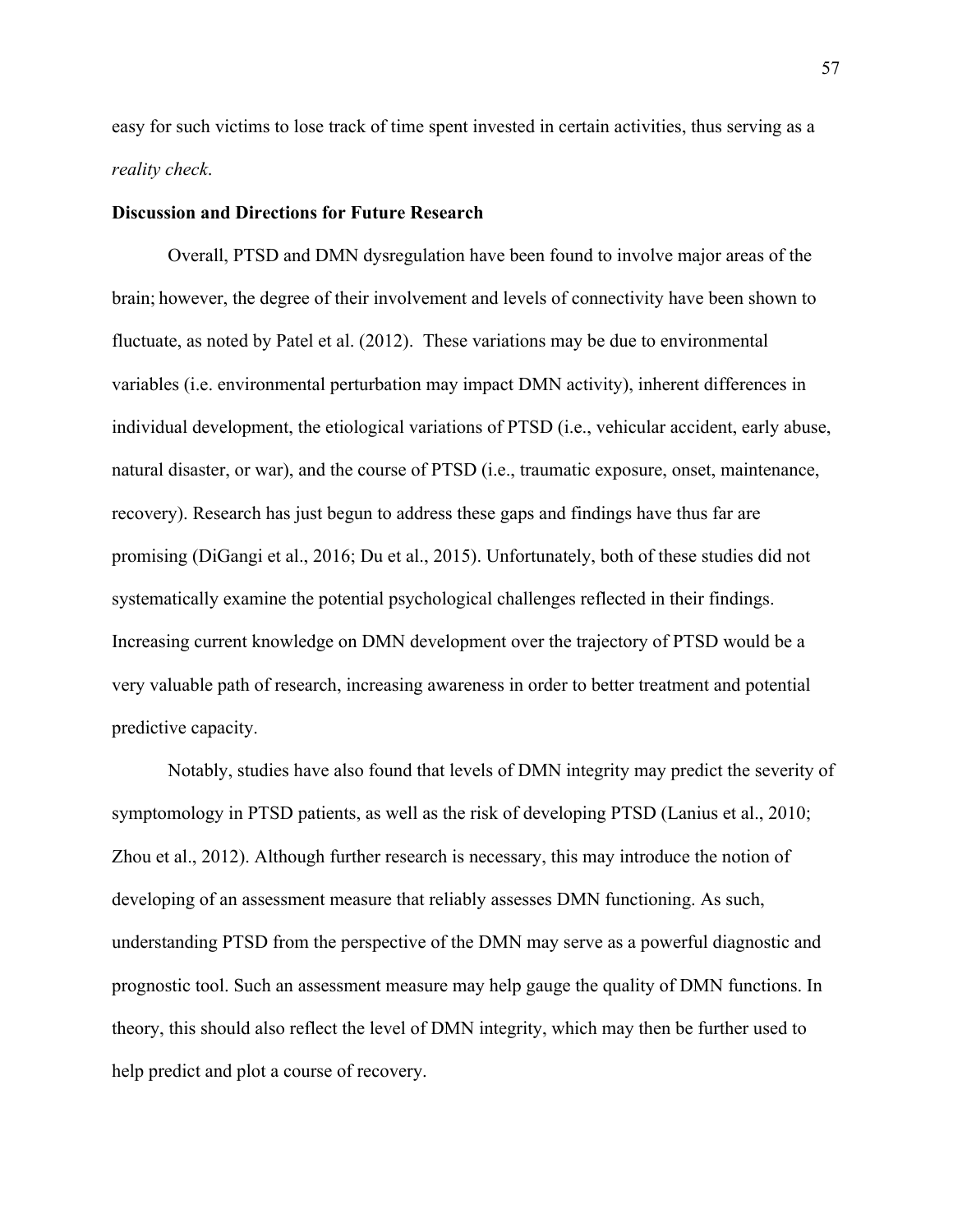DiGangi and colleagues (2016) study warrants further research. Although their study was fascinating, it had several limitations, including: a small sample size, the use of a correlational design, a strictly male veteran sample, and a lack of correlation between combat exposure and PTSD symptom severity (clinical and functional relevance of reduced connectivity unclear). Moreover, the data collection was completed in 2012, and as such the DSM-IV-TR criteria were used. It would be interesting to examine what functional changes resulted from reduced DMN connectivity due to traumatic exposure. Their findings (in conjunction with Du and colleagues [2015]), may indicate that DMN dysregulation results in symptomology that extends beyond current PTSD criteria, beginning with traumatic exposure. It will be beneficial for this study to be replicated while accounting for these limitations, and determine whether an individual diagnosed with PTSD can be distinguished via his/her DMN functioning. Moreover, considering results from Tursich and colleagues (2015), it would be wise if future studies investigating DMN dysregulation include measures of dissociation (especially viewing depersonalization and derealization).

Another interesting pattern encountered is the merger of the DMN and SN during resting state. The TRS is reminiscent of Baars's (2002) Global Workspace Theory, whereby competing internal and external signals result in mind wandering. The difference lies in the simultaneous activation of the CEN (directing attention and working memory) during states of unaware mind wandering (Christoff et al., 2009), as opposed to the SN in PTSD. Could DMN dysregulation be understood as disorganized mind wandering rooted in trauma? This parallel may warrant further research.

One central question of clinical utility is, How resilient to change is the DMN (and the DMN of individuals with PTSD)? Practically, this would be another highly beneficial route of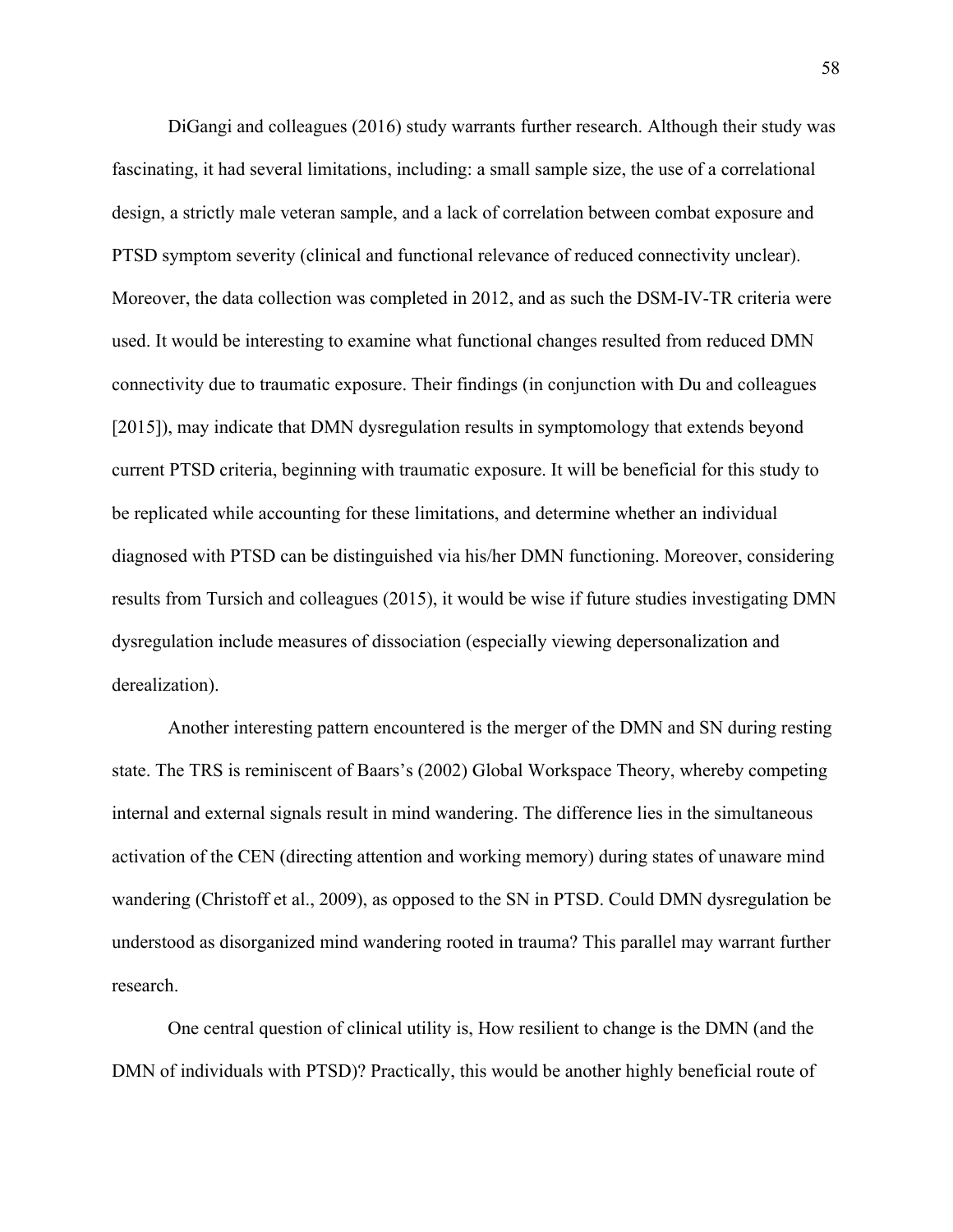research for both PTSD victims and the general public. Taylor and colleagues (2012) researched differences in DMN activity between beginner meditators and experienced meditators and found significant differences. One finding included a weaker correlation between vmPFC and dmPFC in experienced meditators, reflective of a reduction in emotional appraisal during self-referential processing, promoting acceptance of thoughts, perceptions, and feelings. Another finding is a stronger correlation between the right inferior parietal lobule and the precuneus, which the authors suggested is indicative of a reduction of self-referential thoughts and greater global attention and present moment awareness. Given the current knowledge that this neural network can be manipulated intentionally, PTSD survivors may greatly benefit from the instillation of hope. It is also interesting to note that having a healthy DMN is not so much about overall increased integration as it is about strategic levels and degrees of integration within and between the network.

One fascinating study by Kilpatrick and colleagues (2015) explored how resilient personality characteristics may be reflected in the DMN and SN and how that may differ by gender. They found that increased connectivity between SN with several brain regions, including the right anterior insula, was significantly associated with resilient personality in men and women. Sex differences were found in the extent of functional integration in regions of the anterior DMN (aDMN) and posterior DMN (pDMN), with psychologically resilient women demonstrating increased functional integration in the aDMN and men in the pDMN. They speculated that both systems play a big role in self-referential processing; however, aDMN is more involved with emotion-cognition interactions, social cognition, verbal expression related functions, and socially guided decision-making. In contrast, the pDMN was more involved in emotion-memory, internally guided decision-making in uncertainty, and visuospatial-related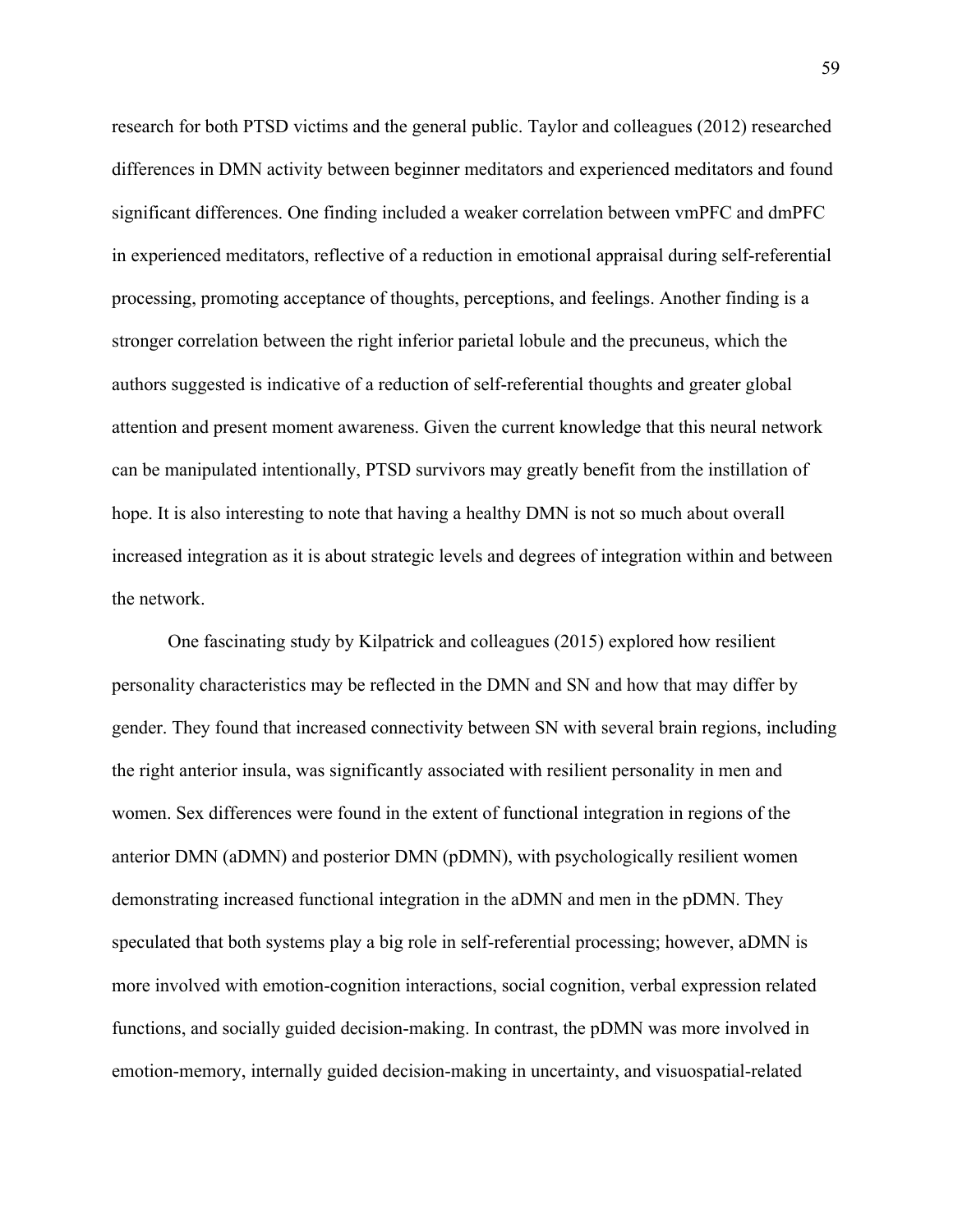functions. It would be interesting to study whether proportionally modifying approaches to focus on emotion-cognition would be more effective for traumatized women overall (or emotionmemory for males).

Another interesting concept proposed by Djiksterhuis, Strick, Bos, and Nordgren (2014) may play a subtle role in PTSD victims. They proposed that the DMN partially contributes to what they call *Type 3 processing* in addition to Type 1 (unconscious, fast, associative, automatic, and effortless) and Type 2 (conscious, slow, logical, rule based, goal-directed, and effortful) processing. They view Type 3 processing it as a "conscious intermezzi" (p. 360): a form of processing that is largely unconscious, very slow, abstract, exploratory, goal dependent, and largely effortless. They specified that two conscious intrusions bring Type 3 processing to light: (a) the awareness of an unconscious goal when progress becomes difficult; and (b) when an answer to a challenging question arises while doing something completely different, also known as a *eureka moment*. They view Type 3 processing as necessary in creative problem solving and making important decisions. They did, however, specify that working memory involvement is necessary, and as such the DMN is not solely responsible for all Type 3 processing.

If this form of processing were indeed to exist as proposed, it would reveal further potential risks faced by PTSD victims: more specifically, amplifying challenges with problem solving and indicating further disconnects between conscious and unconscious modes of processing. It is interesting to note the DMN acting, once again, as a sort of bridge between two modes of processing. Inferentially speaking, one can speculate that PTSD would potentially prevent this type of processing from occurring, resulting in further challenges with prolonged creative problem solving or making important decisions. Another question of interest would be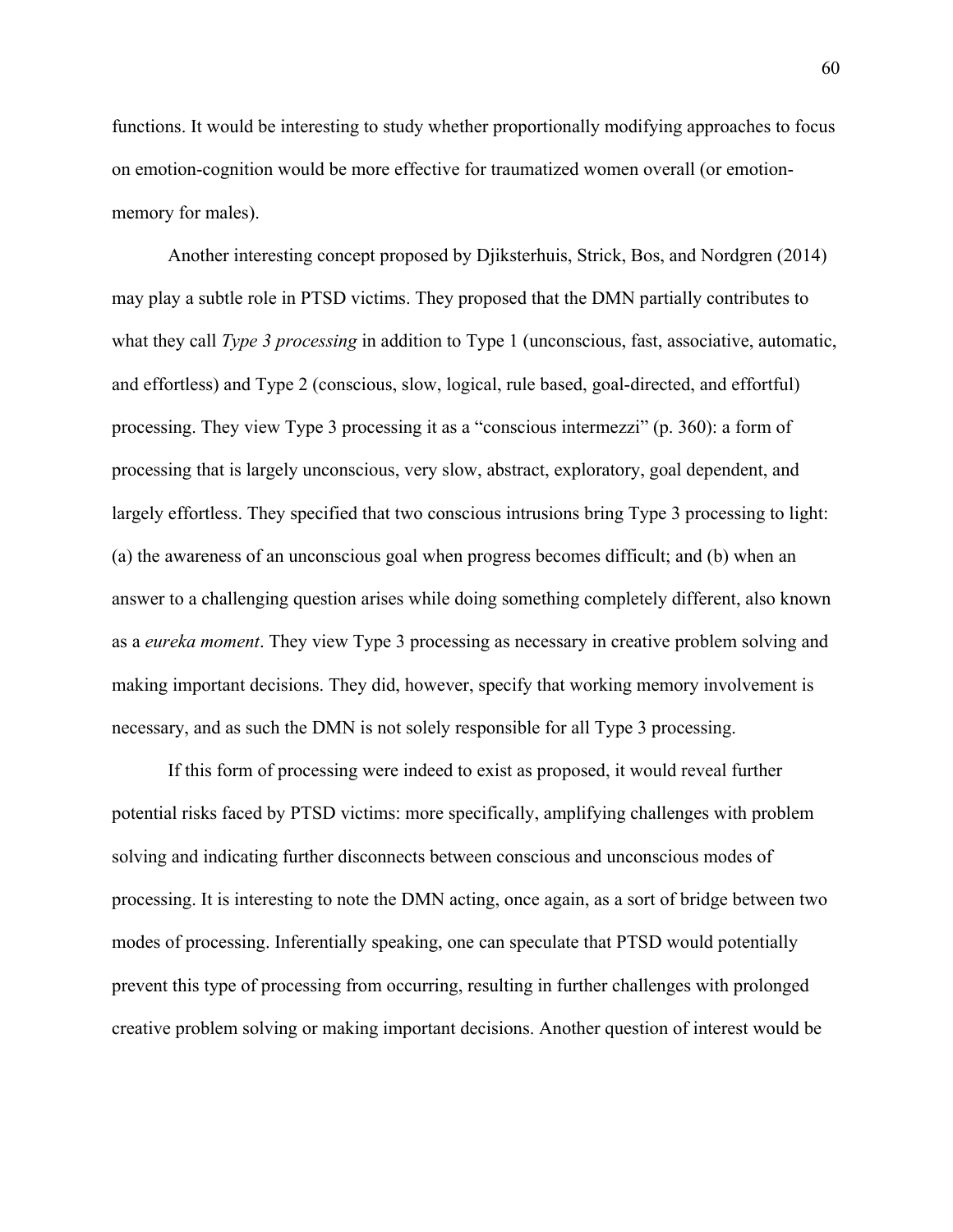whether this process becomes distorted or simply interrupted. How would that manifest behaviorally?

Findings from studies have been consistent throughout different cultures thus far. It would be interesting if future studies investigated cultural variations in DMN functioning. Based on extant literature, it would seem that these variations would be slight. There seems to be a normative developmental trajectory in regard to the DMN and evolving self-social abilities. This trend suggests that humans are all related through this neural network. Further research in this area could include potential subtle differences in cultural adaptation to trauma and how such differences maybe reflected subjectively. Similarities and differences may then shed light on *ideal* DMN states that may be more resilient to trauma. The cognitive reserve hypothesis may also be an interesting avenue to explore in relation to DMN integrity and resilience. It would seem logical that an individual that grew up in a highly enriched environment may be able to withstand traumatic experiences better than individuals who have not had the privilege of such an environment as children.

Further along the cultural continuum, there lies a necessity for humans to construct meaning and develop a sense of individuality: a long-held Western value. Given the emergence of the self from social experiences and the subsequent layering of self and social processes, could a deeper scientific understanding of the DMN contribute to inner values? In this light, it may not be so much about finding uniqueness in independence as it is about finding individuality through being related.

From a neurobiological model, morally inconsistent behaviors made by attachment figures early in life become embedded in neural networks, resulting in the adoption of conflicting moral models. It would seem that this internalization could lead to moral injury, as conflicting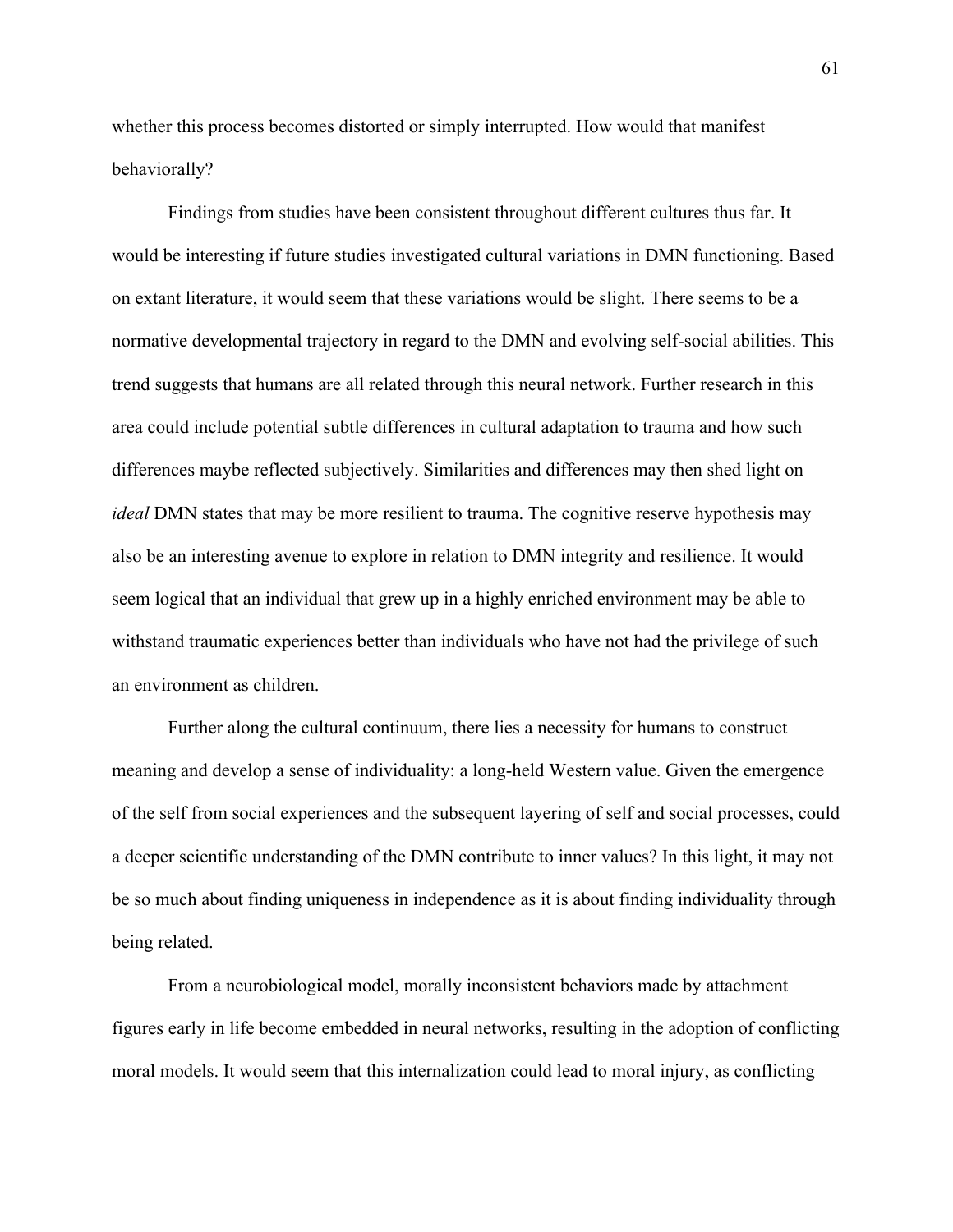signals compete. It would be also interesting to explore moral injury in the context of conflicts experienced when societal and individual values are opposed to each other.

As mentioned earlier, the dependence of self and social processes may also shed light on certain psychodynamic principles. Concepts such as projection, transference, countertransference and free association are well-known in psychodynamic theory, but have yet to be rooted in science. Understanding how the DMN may be related to such experiences will contribute greatly to psychological science.

The study of how PTSD impacts the DMN has provided a deeper understanding of the human condition. It sheds light on the nature of self, relationships, morality, and how psychological processes can be deconstructed and reconstructed through biopsychosocial experiences. The benefits thereof, evident throughout this study, extend across the domains of education, conceptualization, assessment, diagnosis, and treatment.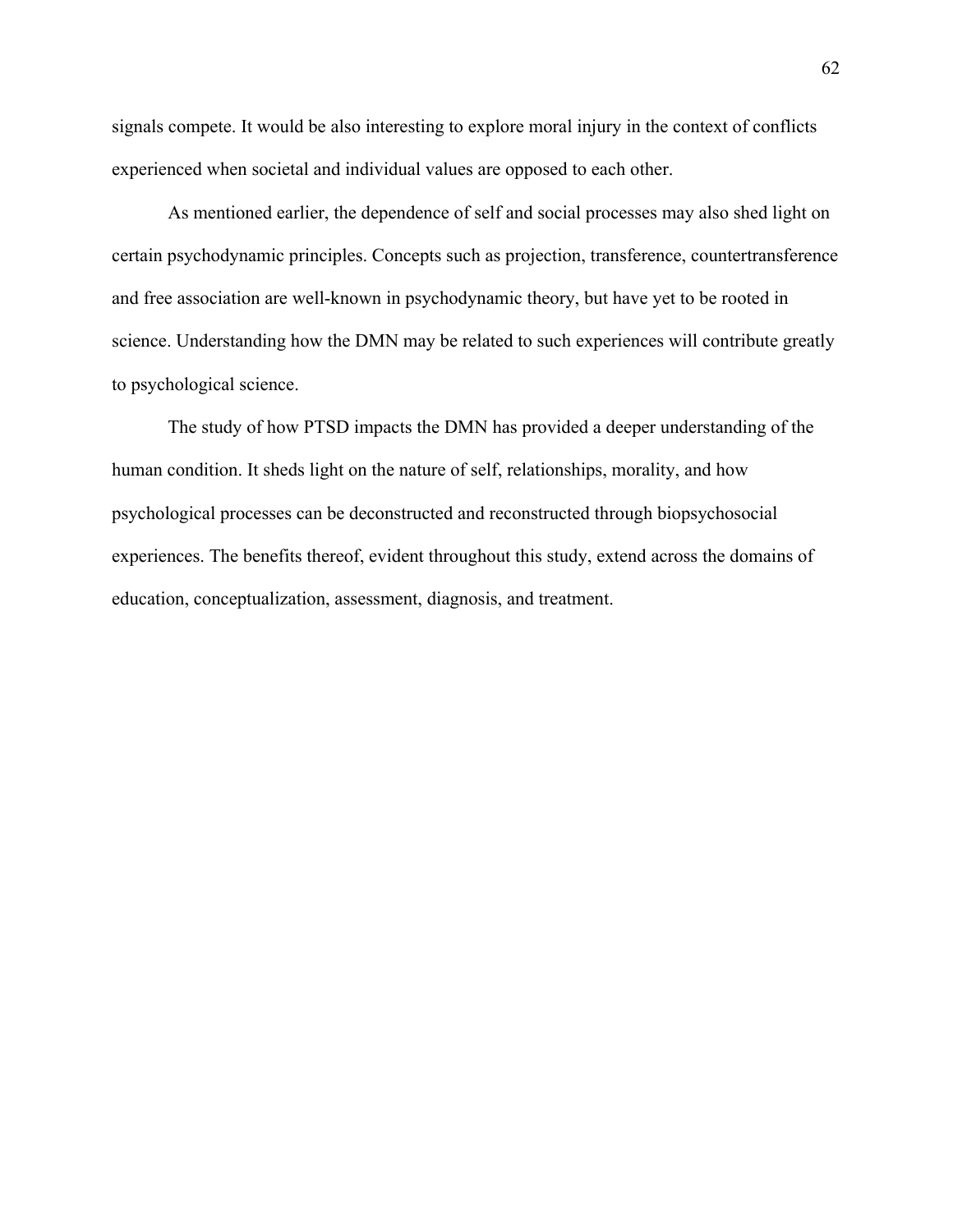## REFERENCES

- Allen, J. G., Fonagy, P., & Bateman, A. W. (2008). *Mentalizing in clinical practice*. Arlington, VA: American Psychiatric Publishing.
- American Psychiatric Association. (2013). *Diagnostic and statistical manual of mental disorders* (5th ed.). Arlington, VA: American Psychiatric Publishing.
- Anticevic, A., Cole, M. W., Murray, J. D., Corlett, P. R., Wang, X. J., & Krystal, J. H. (2012). The role of default network deactivation in cognition and disease. *Trends in Cognitive Sciences*, *16*(12), 584-592. doi:10.1016/j.tics.2012.10.008
- Andrews-Hanna, J., Reidler, J., Sepulcre, J., Pulin, R., & Buckner, R. (2010). Functionalanatomic fractionation of the brain's default network. *Neuron, 65*(4)*,* 550-562. doi:10.1016/j.neuron.2010.02.005
- Baars, B. J. (2002). The conscious access hypothesis: Origins and recent evidence. *Trends in Cognitive Sciences, 6*(1), 47-52. doi:10.1016/S1364-6613(00)01819-2
- Beaumont, J. (2008). *Introduction to neuropsychology* (2nd ed.). New York, NY: Guilford*.*
- Bechara, A., Damasio, H., & Damasio, A. (2000). Emotion, decision making, and the orbitofrontal cortex. *Cerebral Cortex, 10*(3), 295-307, 1047-3211. doi:10.1093/cercor/10.3.295
- Berlin, H. A., Rolls, E. T., & Kischka, U. (2004). Impulsivity, time perception, emotion and reinforcement sensitivity in patients with orbitofrontal cortex lesions. *Brain, 127*(5), 1108-1126. doi:10.1093/brain/awh135
- Bianconi, E., Piovesan, A., Facchin, F., Beraudi, A., Casadei, R., Frabetti, F., . . . Canaider, S. (2013). An estimation of the number of cells in the human body. *Annals of Human Biology*, *40*(6), 463-471. doi:10.3109/03014460.2013.807878
- Bing, X., Ming-guo, Q., Ye, Z., Jing-na, Z., Min, L., Han, C., . . . Han-jian, D. (2013). Alterations in the cortical thickness and the amplitude of low-frequency fluctuation in patients with post-traumatic stress disorder. *Brain Research*, *1490*, 225-232. doi:10.1016/j.brainres.2012.10.048
- Bluhm, R. L., Frewen, P. A., Coupland, N. C., Densmore, M., Schore, A. N., & Lanius, R. A. (2012). Neural correlates of self‐reflection in post‐traumatic stress disorder. *Acta Psychiatrica Scandinavica*, *125*(3), 238-246. doi:10.1111/j.1600-0447.2011.01773.x
- Bluhm, R. L., Williamson, P. C., Osuch, E. A., Frewen, P. A., Stevens, T. K., Boksman, K., ... Lanius, R. A. (2009). Alterations in default network connectivity in posttraumatic stress disorder related to early-life trauma. *Journal of Psychiatry & Neuroscience, 34*(3), 187- 194. Retrieved from http://jpn.ca/vol34-issue3/34-3-187/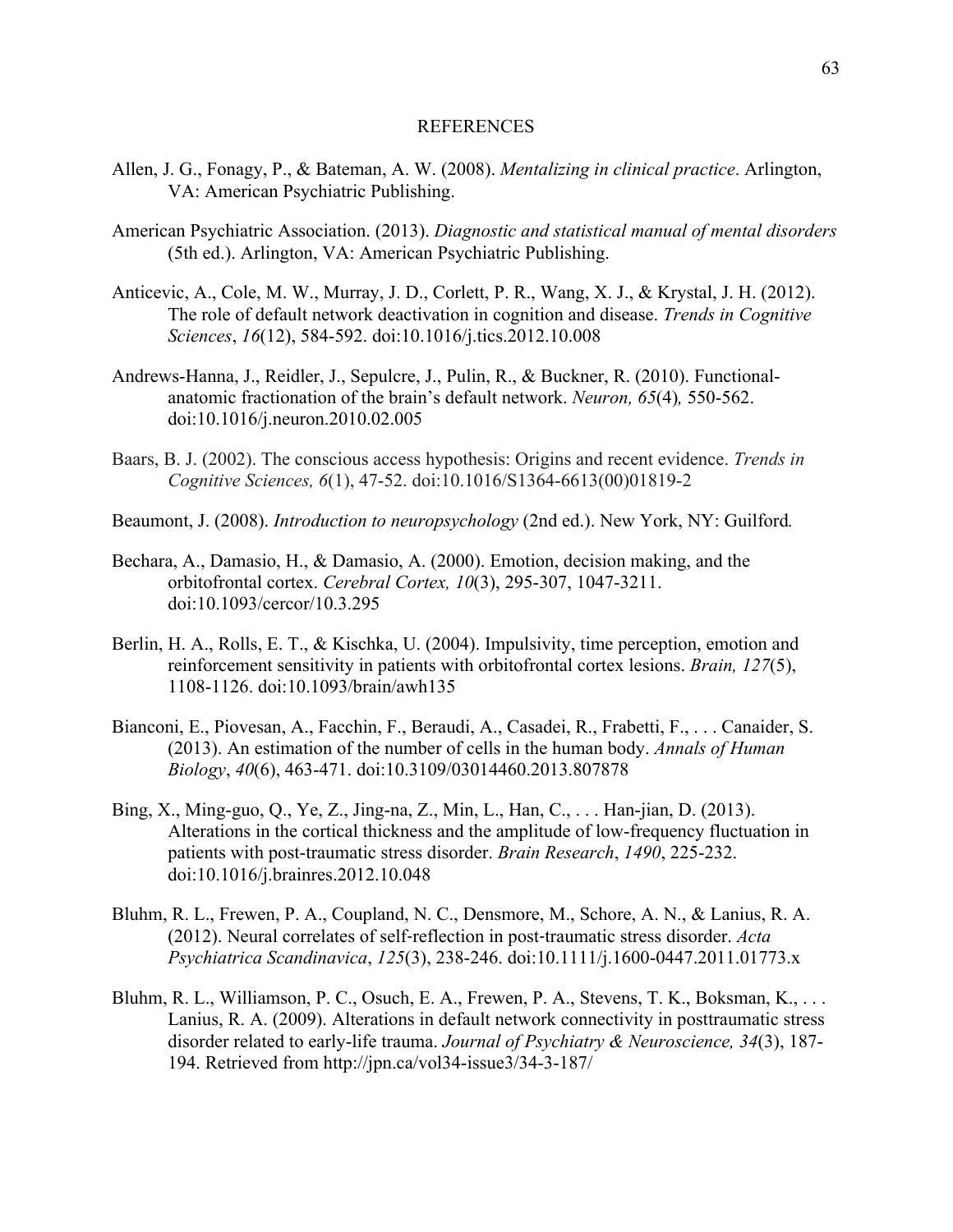- Bonne, O., Gilboa, A., Louzoun, Y., Brandes, D., Yona, I., Lester, H., . . . Shalev, A. Y. (2003). Resting regional cerebral perfusion in recent posttraumatic stress disorder. *Biological Psychiatry*, *54*(10), 1077-1086. doi:10.1016/S0006-3223(03)00525-0
- Bremner, J. D., Elzinga, B., Schmahl, C., & Vermetten, E. (2007). Structural and functional plasticity of the human brain in posttraumatic stress disorder. *Progress in Brain Research*, *167*, 171-186. doi:10.1016/S0079-6123(07)67012-5
- Bremner, J. D., Randall, P., Vermetten, E., Staib, L., Bronen, R. A., Mazure, C., & Charney, D. S. (1997). Magnetic resonance imaging-based measurement of hippocampal volume in posttraumatic stress disorder related to childhood physical and sexual abuse: A preliminary report. *Biological Psychiatry*, *41*(1), 23-32. doi:10.1016/S0006- 3223(96)00162-X
- Brewer, J. A., Worhunsky, P. D., Gray, J. R., Tang, Y.-Y., Weber, J., & Kober, H. (2011). Meditation experience is associated with differences in default mode network activity and connectivity. *Proceedings of the National Academy of Sciences of the United States of America*, *108*(50), 20254-20259. doi:10.1073/pnas.1112029108
- Briere, J., & Spinazzola, J. (2005). Phenomenology and psychological assessment of complex posttraumatic states. *Journal of Traumatic Stress*, *18*(5), 401-412. doi:10.1002/jts.20048
- Bromberg, P. M. (2001). *Standing in the spaces: Essays on clinical process trauma and dissociation*. London, UK: Routlege.
- Bromberg, P. M. (2014). *Standing in the spaces: Essays on clinical process, trauma, and dissociation* [Kindle version]. Retrieved from Amazon.com
- Broyd, S. J., Demanuele, C., Debener, S., Helps, S. K., James, C. J., & Sonuga-Barke, E. J. (2009). Default-mode brain dysfunction in mental disorders: A systematic review. *Neuroscience & Biobehavioral Reviews*, *33*(3), 279-296. doi:10.1016/j.neubiorev.2008.09.002
- Bryant, R. (2011). Post-traumatic stress disorder vs. traumatic brain injury. *Dialogues in Clinical Neuroscience*, *13*(3), 251-262. Retrieved from http://www.dialogues-cns.org
- Buccione, I., Fadda, L., Serra, L., Caltagirone, C., & Carlesimo, G. (2008). Retrograde episodic and semantic memory impairment correlates with side of temporal lobe damage. *Journal of the International Neuropsychological Society*, *14*(6), 1083-1094. doi:10.1017 /S1355617708080922
- Buckner, R., Hanna, J., & Schacter, D. (2008). The brain's default network: Anatomy, function and relevance to disease. *Annals of the New York Academy of Sciences, 1124*(1)*,* 1-38. doi:10.1196/annals.1440.011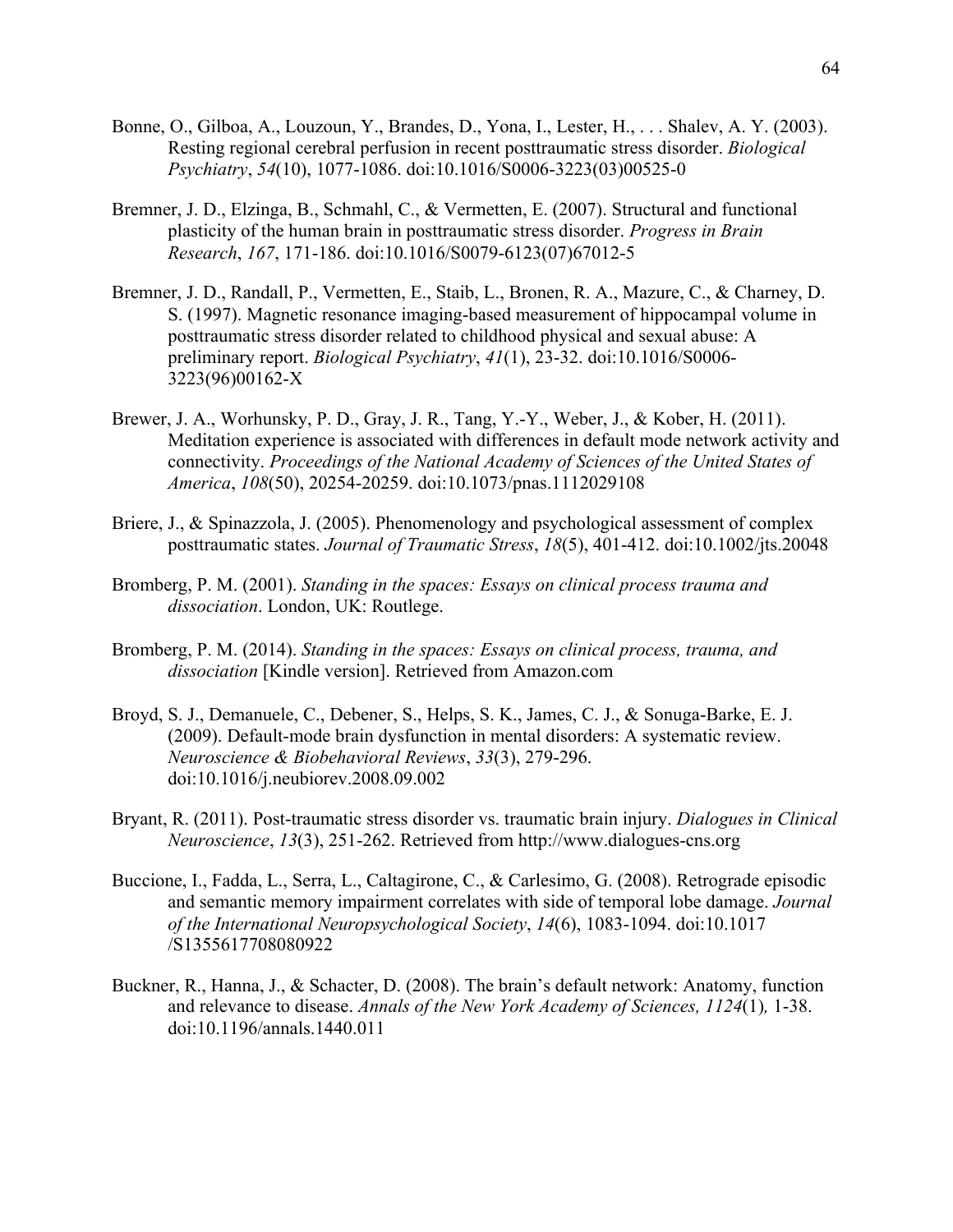- Bush, G., Luu, P., & Posner, M. I. (2000). Cognitive and emotional influences in anterior cingulate cortex. *Trends in Cognitive Sciences*, *4*(6), 215-222. doi:10.1016/S1364- 6613(00)01483-2
- Butti, C., Sherwood, C. C., Hakeem, A. Y., Allman, J. M., & Hof, P. R. (2009). Total number and volume of Von Economo neurons in the cerebral cortex of cetaceans. *Journal of Comparative Neurology*, *515*(2), 243-259. doi:10.1002/cne.22055
- Cavanna, A., & Trible, M. (2006). The precuneus: A review of its functional anatomy and behavioral correlates. *Brain, 129*(3), 564-583. doi:10.1093/brain/awl004
- Christoff, K., Gordon, A. M., Smallwood, J., Smith, R., & Schooler, J. W. (2009). Experience sampling during fMRI reveals default network and executive system contributions to mind wandering. *Proceedings of the National Academy of Sciences*, *106*(21), 8719-8724. doi:10.1073/pnas.0900234106
- Chung, Y. A., Kim, S. H., Chung, S. K., Chae, J. H., Yang, D. W., Sohn, H. S., & Jeong, J. (2006). Alterations in cerebral perfusion in posttraumatic stress disorder patients without re-exposure to accident-related stimuli. *Clinical Neurophysiology*, *117*(3), 637-642. doi:10.1016/j.clinph.2005.10.020
- Cozolino, L. (2010). *The neuroscience of psychotherapy: Healing the social brain.* New York, NY: WW Norton & Company.
- Cozolino, L. (2014). *The neuroscience of human relationships: Attachment and the developing social brain* (2nd ed.). New York, NY: WW Norton & Company.
- Cross, K. A., & Iacoboni, M. (2013). Optimized neural coding? Control mechanisms in large cortical networks implemented by connectivity changes. *Human Brain Mapping*, *34*(1), 213-225. doi:10.1002/hbm.21428
- D'Angiulli, A., Runge, M., Faulkner, A., Zakizadeh, J., Chan, A., & Morcos, S. (2013). Vividness of visual imagery and incidental recall of verbal cues, when phenomenological availability reflects long-term memory accessibility. *Frontiers in Psychology, 4*(1), 1-45. Retrieved from http://journal.frontiersin.org/journal/psychology
- Damasio, A. (2010). *Self comes to mind: Constructing the conscious brain*. New York, NY: Vintage Books.
- Daniels, J. K., Bluhm, R. L., & Lanius, R. A. (2013). Intrinsic network abnormalities in posttraumatic stress disorder: Research directions for the next decade. *Psychological Trauma: Theory, Research, Practice, and Policy*, *5*(2), 142-148. doi:10.1037/a0026946
- Daniels, J. K., McFarlane, A. C., Bluhm, R. L., Moores, K. A., Clark, C. R., Shaw, M. E., ... Lanius, R. A. (2010). Switching between executive and default mode networks in posttraumatic stress disorder: Alterations in functional connectivity. *Journal of Psychiatry and Neuroscience*, *35*(4), 258-266. doi:10.1503/jpn.090010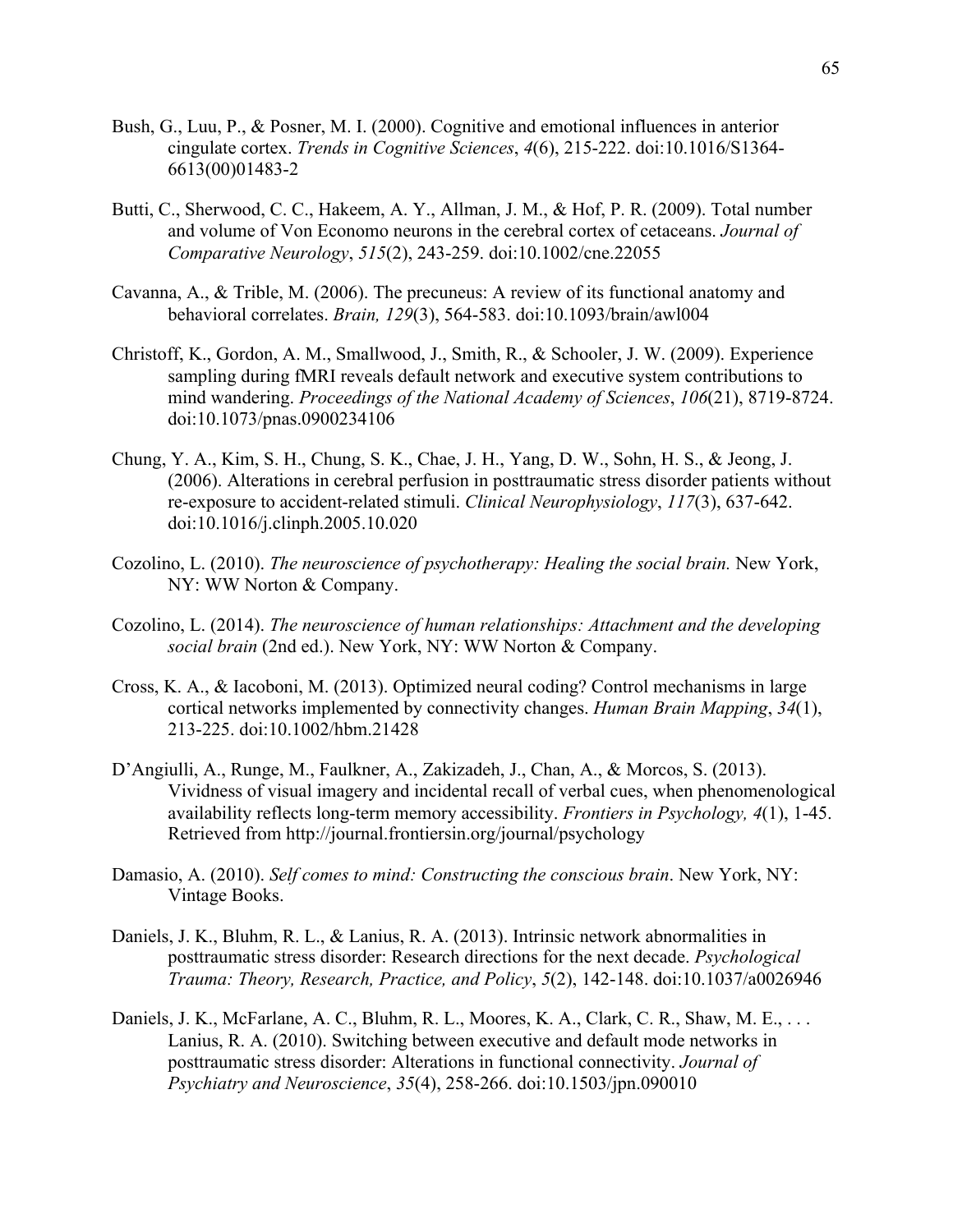- Du, M. Y., Liao, W., Lui, S., Huang, X. Q., Li, F., Kuang, W. H., . . . Gong, Q. Y. (2015). Altered functional connectivity in the brain default-mode network of earthquake survivors persists after 2 years despite recovery from anxiety symptoms. *Social Cognitive and Affective Neuroscience, 10*(11), 1497-1505. doi:10.1093/scan/nsv040
- DiGangi, J. A., Tadayyon, A., Fitzgerald, D. A., Rabinak, C. A., Kennedy, A., Klumpp, H., . . . Phan, K. L. (2016). Reduced default mode network connectivity following combat trauma. *Neuroscience Letters, 615*, 37-43. doi:10.1016/j.neulet.2016.01.010
- Djiksterhuis, A., Strick M., Bos, M., & Nordgren, L. (2014). Dual-process theories of the social mind. In J. Sherman, B. Gawronski, & Y. Trope (Eds.), *Prolonged thought: Proposing type 3 processing* (pp. 355-366). New York, NY: Guilford.
- Dunkley, B. T., Doesburg, S. M., Jetly, R., Sedge, P. A., Pang, E. W., & Taylor, M. J. (2015). Characterising intra-and inter-intrinsic network synchrony in combat-related posttraumatic stress disorder. *Psychiatry Research: Neuroimaging*, *234*(2), 172-181. doi:10.1016/j.pscychresns.2015.09.002
- Eagleman, D. M., & Pariyadath, V. (2009). Is subjective duration a signature of coding efficiency? *Philosophical Transactions of the Royal Society B: Biological Sciences*, *364*(1525), 1841-1851. doi:10.1098/rstb.2009.0026
- Eslinger, P. J., Robinson-Long, M., Realmuto, J., Moll, J., De Oliveira-Souza, R., & Tovar-Moll, F. (2009). Developmental frontal lobe imaging in moral judgment: Arthur Benton's enduring influence 60 years later. *Journal of Clinical and Experimental Neuropsychology 31*(2), 158-169. doi:10.1080/13803390802298064
- Etkin, A., & Wager, T. D. (2007). Functional neuroimaging of anxiety: A meta-analysis of emotional processing in PTSD, social anxiety disorder, and specific phobia. *American Journal of Psychiatry*, *164*(10), 1476-1488. doi:10.1176/appi.ajp.2007.07030504
- Fair, D. A., Cohen, A. L., Dosenbach, N. U., Church, J. A., Miezin, F. M., Barch, D. M., . . . Schlaggar, B. L. (2008). The maturing architecture of the brain's default network. *Proceedings of the National Academy of Sciences*, *105*(10), 4028-4032. doi:10.1073/pnas.0800376105
- Frewen, P. A., Dozois, D. J., Neufeld, R. W., Densmore, M., Stevens, T. K., & Lanius, R. A. (2011). Self-referential processing in women with PTSD: Affective and neural response. *Psychological Trauma: Theory, Research, Practice, and Policy*, *3*(4), 318-328. doi:10.1037/a0021264
- Friedman, M. J., Resick, P. A., Bryant, R. A., & Brewin, C. R. (2011). Considering PTSD for DSM‐5. *Depression and Anxiety*, *28*(9), 750-769. doi:10.1002/da.20767
- Gallese, V. (2003). The roots of empathy: The shared manifold hypothesis and the neural basis of intersubjectivity. *Psychopathology, 36*(4), 171-180. doi:10.1159/000072786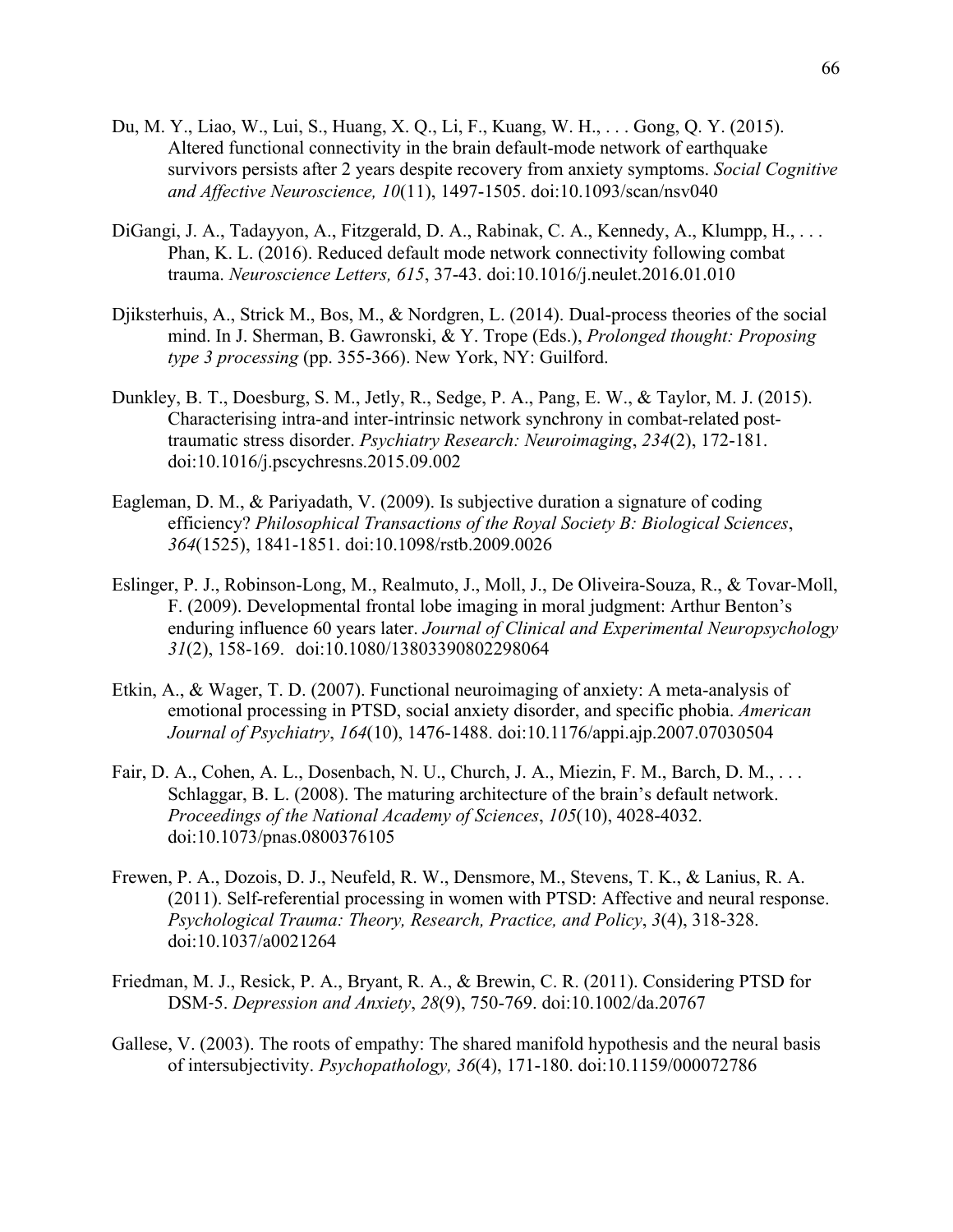- Galovsky, T., & Lyons, J. (2004). Psychological sequelae of combat violence: A review of the impact of PTSD on the veteran's family and possible interventions. *Aggression and Violent Behavior, 9*(5), 477-501. doi:10.1016/S1359-1789(03)00045-4
- Ganzel, B. L., Casey, B. J., Glover, G., Voss, H. U., & Temple, E. (2007). The aftermath of 9/11: Effect of intensity and recency of trauma on outcome. *Emotion*, *7*(2), 227-238. doi:10.1037/1528-3542.7.2.227
- Greene, J. D., Nystrom, L. E., Engell, A. D., Darley, J. M., & Cohen, J. D. (2004). The neural bases of cognitive conflict and control in moral judgment. *Neuron, 44*(2)*,* 389-400. doi:10.1016/j.neuron.2004.09.027
- Greene, J. D., Sommerville, R. B., Nystrom, L. E., Darley, J. M., & Cohen, J. D. (2001). An fMRI investigation of emotional engagement in moral judgment. *Science, 293*(5537), 2105-2108. doi:10.1126/science.1062872
- Goulden, N., Khusnulina, A., Davis, N. J., Bracewell, R. M., Bokde, A. L., McNulty, J. P., & Mullins, P. G. (2014). The salience network is responsible for switching between the default mode network and the central executive network: Replication from DCM. *Neuroimage*, *99*, 180-190. doi:10.1016/j.neuroimage.2014.05.052
- Gusnard, D., Akbudak, E., Shulman, G., & Raichle, M. (2001). Medial prefrontal cortex and self-referential mental activity: Relation to a default mode of brain functioning. *Proceedings of the National Academy of Sciences, 98*(7), 4259-4264. doi:10.1073/pnas.071043098
- Harkness, L. L. (1993). Transgenerational transmission of war-related trauma. In J. P. Wilson & B. Raphael (Eds.), *International handbook of traumatic stress syndromes* (pp. 635-643). New York, NY: Plenum.
- Heinz, A. J., Makin-Byrd, K., Blonigen, D. M., Reilly, P., & Timko, C. (2015). Aggressive behavior among military veterans in substance use disorder treatment: The roles of posttraumatic stress and impulsivity. *Journal of Substance Abuse Treatment*, *50*, 59-66. doi:10.1016/j.jsat.2014.10.014
- Herculano-Houzel, S. (2009). The human brain in numbers: A linearly scaled-up primate brain. *Frontiers in Human Neuroscience, 3*(31), 1-11. doi:10.3389/neuro.09.031.2009
- Holeman, A. (1996). *Studies on the relationship between trauma and the psychological experience of time* (Doctoral dissertation). Retrieved from ProQuest Dissertations & Theses. (UMI No. 9704640)
- Huetell, S., Song, A., & McCarthy, G. (2008). *Functional magnetic resonance imaging* (2nd ed.). Sunderland, MA: Sinaur Associates.
- Iacoboni, M., Woods, R. P., Brass, M., Bekkering, H., Mazziotta, J. C., & Rizzolatti, G. (1999). Cortical mechanisms of human imitation. *Science*, *286*(5449), 2526-2528. doi:10.1126/science.286.5449.2526.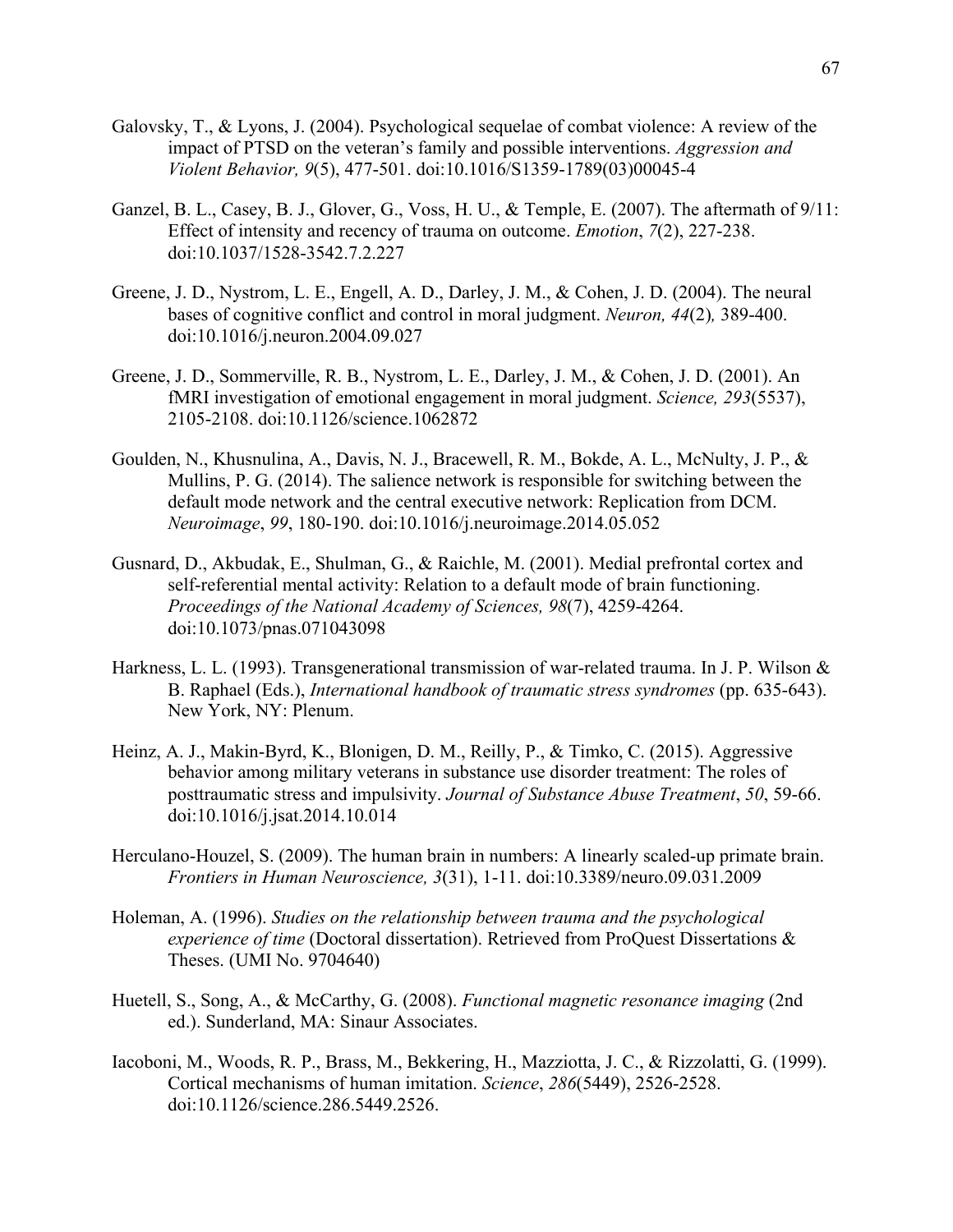- Jack, A. I., Dawson, A. J., Begany, K. L., Leckie, R. L., Barry, K. P., Ciccia, A. H., & Snyder, A. Z. (2013). fMRI reveals reciprocal inhibition between social and physical cognitive domains. *NeuroImage*, *66*, 385-401. doi:10.1016/j.neuroimage.2012.10.061
- James, W. (2012). *The principles of psychology* (Vol. 1). Mineola, NY: Dover. (Original work published 1890)
- Jin, C., Qi, R., Yin, Y., Hu, X., Duan, L., Xu, Q., . . . Gong, Q. (2014). Abnormalities in wholebrain functional connectivity observed in treatment-naive post-traumatic stress disorder patients following an earthquake. *Psychological Medicine*, *44*(9), 1927-1936. doi:10.1017/S003329171300250X
- Johnson, S. C., Baxter, L. C., Wilder, L. S., Pipe, J. G., Heiserman, J. E., & Prigatano, G. P. (2002). Neural correlates of self‐reflection. *Brain*, *125*(8), 1808-1814. doi:10.1093/brain/awf181
- Kapur, N., Ellison, D., Smith, M. P., McLellan, D. L., & Burrows, E. H. (1992). Focal retrograde amnesia following bilateral temporal lobe pathology: A neuropsychological and magnetic resonance study. *Brain*, *115*(1), 73-85. doi:10.1093/brain/115.1.73
- Kemp, A. H., Griffiths, K., Felmingham, K. L., Shankman, S. A., Drinkenburg, W., Arns, M., . . . Bryant, R. A. (2010). Disorder specificity despite comorbidity: Resting EEG alpha asymmetry in major depressive disorder and post-traumatic stress disorder. *Biological Psychology*, *85*(2), 350-354. doi:10.1016/j.biopsycho.2010.08.001
- Killingsworth, M. A., & Gilbert, D. T. (2010). A wandering mind is an unhappy mind. *Science*, *330*(6006), 932-932. doi:10.1126/science.1192439
- Kilner, J. M., Neal, A., Weiskopf, N., Friston, K. J., & Frith, C. D. (2009). Evidence of mirror neurons in human inferior frontal gyrus. *The Journal of Neuroscience*, *29*(32), 10153- 10159. doi:10.1523/JNEUROSCI.2668-09.2009
- Kilpatrick, L. A., Istrin, J. J., Gupta, A., Naliboff, B. D., Tillisch, K., Labus, J. S., & Mayer, E. A. (2015). Sex commonalities and differences in the relationship between resilient personality and the intrinsic connectivity of the salience and default mode networks. *Biological Psychology*, *112*, 107-115. doi:10.1016/j.biopsycho.2015.09.010
- Kim, S. Y., Chung, Y. K., Kim, B. S., Lee, S. J., Yoon, J. K., & An, Y. S. (2012). Resting cerebral glucose metabolism and perfusion patterns in women with posttraumatic stress disorder related to sexual assault. *Psychiatry Research: Neuroimaging*, *201*(3), 214-217. doi:10.1016/j.pscychresns.2011.08.007
- Kohut, H., & Wolf, E. (1978). The disorders of the self and their treatment: An outline. *The International Journal of Psychoanalysis, 59*, 413-425. Retrieved from http://onlinelibrary.wiley.com/journal/10.1111/(ISSN)1745-8315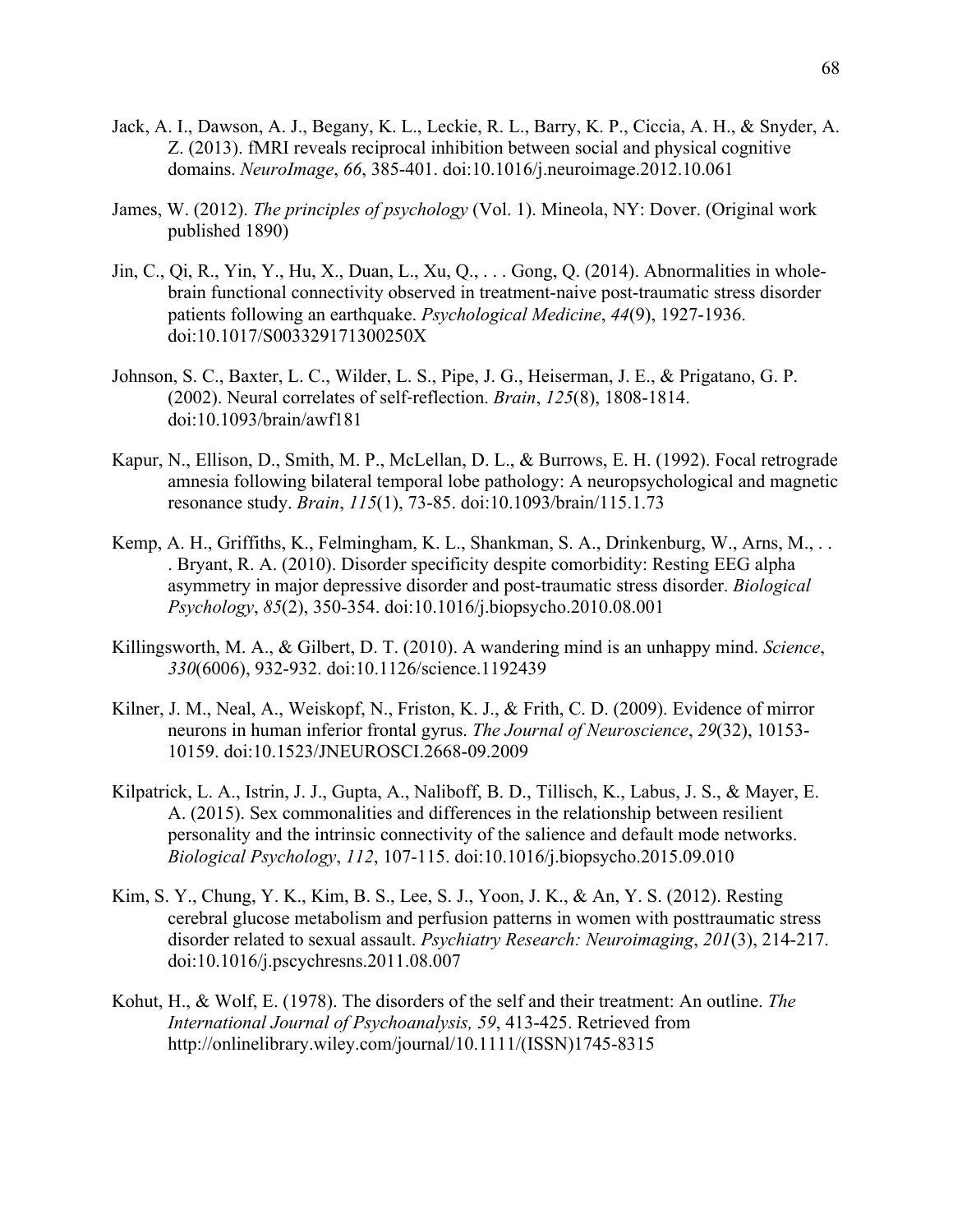- Laffaye, C., Cavella, S., Drescher, K., & Rosen, C. (2008). Relationships among PTSD symptoms, social support, and support source in veterans with chronic PTSD. *Journal of Traumatic Stress*, *21*(4), 394-401. doi:10.1002/jts.20348
- Laird, A. R., Fox, P. M., Eickhoff, S. B., Turner, J. A., Ray, K. L., McKay, D. R., . . . Fox, P. T. (2011). Behavioral interpretations of intrinsic connectivity networks. *Journal of Cognitive Neuroscience*, *23*(12), 4022-4037. doi:10.1162/jocn\_a\_00077
- Lanius, R. A., Bluhm, R. L., Coupland, N. J., Hegadoren, K. M., Rowe, B., Theberge, J., ... Brimson, M. (2010). Default mode network connectivity as a predictor of post-traumatic stress disorder symptom severity in acutely traumatized subjects. *Acta Psychiatrica Scandinavica*, *121*(1), 33-40. doi:10.1111/j.1600-0447.2009.01391.x
- Lanius, R., Bluhm, R., & Frewen, P. (2011). How understanding the neurobiology of complex post-traumatic stress disorder can inform clinical practice: A social cognitive and affective neuroscience approach. *Acta Psychiatrica Scandinavica, 124*(5), 331-348. doi:10.1111/j.1600-0447.2011.01755.x
- Lazar, S. W., Kerr, C. E., Wasserman, R. H., Gray, J. R., Greve, D. N., Treadway, M. T., . . . Rauch, S. L. (2005). Meditation experience is associated with increased cortical thickness. *Neuroreport*, *16*(17), 1893-1897. doi:10.1097/01.wnr.0000186598.66243.19
- Leflot, G., Onghena, P., & Colpin, H. (2010). Teacher-child interactions: Relations with children's self‐concept in second grade. *Infant and Child Development*, *19*(4), 385-405. doi:10.1002/icd.672
- Lezak, M., Howieson, D., Bigler, E., & Tranel, D. (2012). *Neuropsychological assessment* (5th ed.). New York, NY: Oxford University Press.
- Li, W., Mai, X., & Liu, C. (2014). The default mode network and social understanding of others: What do brain connectivity studies tell us? *Frontiers in Human Neuroscience, 8*(14), 1- 15. doi:10.3389/fnhum.2014.00074
- Lieberman, M. (2013). *Social: Why our brains are wired to connect*. New York, NY: Crown.
- Lind, G. (2008). The meaning and measurement of moral judgment competence revisited: A dual-aspect model. In D. Fasko & W. Willis (Eds.), *Contemporary philosophical and psychological perspectives on moral development and education* (pp. 185-220). Creskill, NJ: Hampton.
- Lindemer, E., Salat, D., Leritz, E., McGlinchey, R., & Milberg, W. (2013) Reduced cortical thickness with increased lifetime burden of PTSD in OEF/OIF Veterans and the impact of comorbid TBI. *Neuroimage: Clinical, 2,* 601-611. doi:10.1016/j.nicl.2013.04.009
- Litz, B. T., Stein, N., Delaney, E., Lebowitz, L., Nash, W. P., Silva, C., & Maguen, S. (2009). Moral injury and moral repair in war veterans: A preliminary model and intervention strategy. *Clinical Psychology Review*, *29*(8), 695-706. doi:10.1016/j.cpr.2009.07.003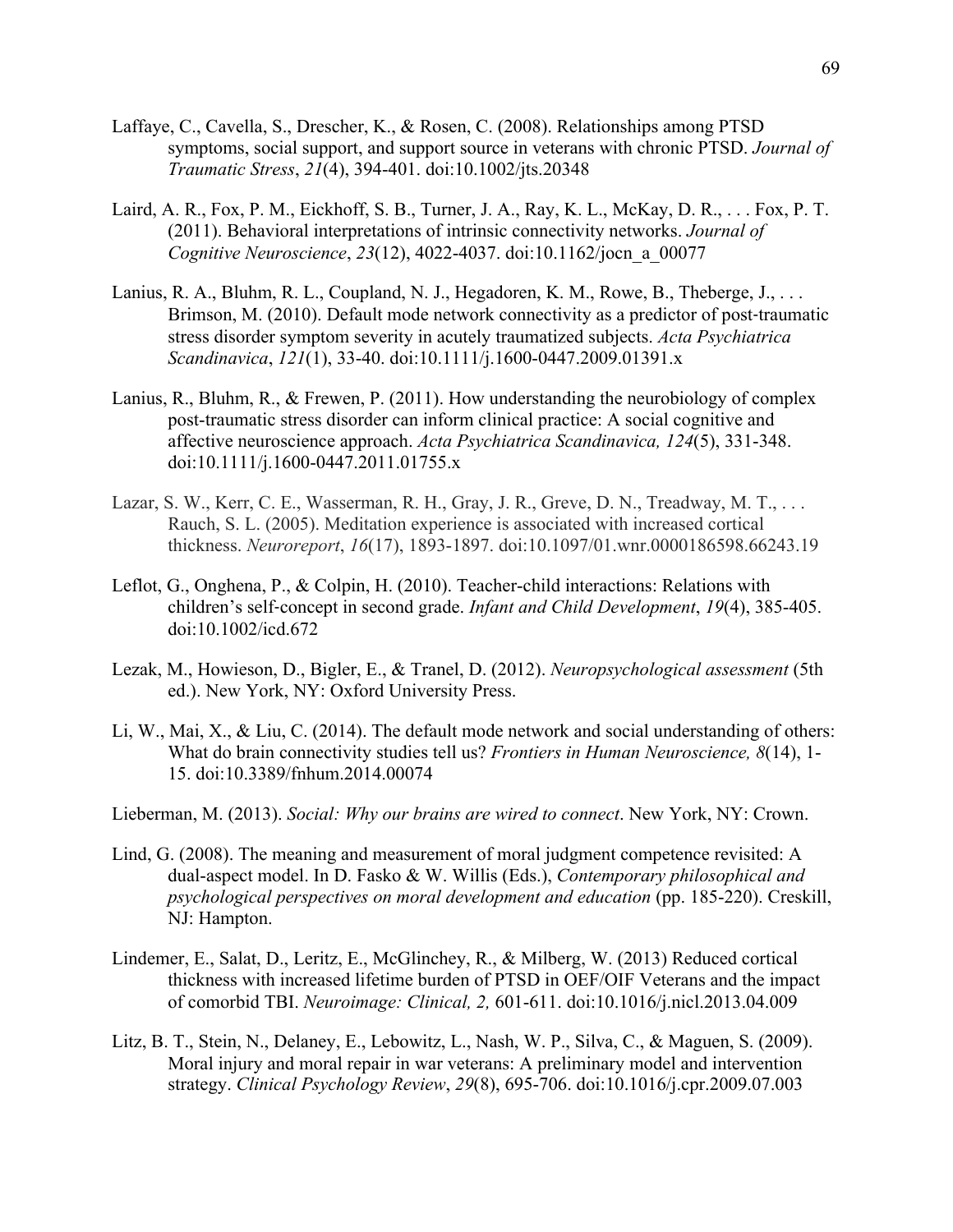- Long, Z., Duan, X., Xie, B., Du, H., Li, R., Xu, Q., . . . Chen, H. (2013). Altered brain structural connectivity in post-traumatic stress disorder: A diffusion tensor imaging tractography study. *Journal of Affective Disorders*, *150*(3), 798-806. doi:10.1016/j.jad.2013.03.004
- Lei, D., Li, K., Li, L., Chen, F., Huang, X., Lui, S., . . . Gong, Q. (2015). Disrupted functional brain connectome in patients with posttraumatic stress disorder. *Radiology*, *276*(3), 818- 827. doi:10.1148/radiol.15141700
- Lui, S., Huang, X., Chen, L., Tang, H., Zhang, T., Li, X., . . . Gong, Q. (2009). High-field MRI reveals an acute impact on brain function in survivors of the magnitude 8.0 earthquake in China. *Proceedings of the National Academy of Sciences*, *106*(36), 15412-15417. doi:10.1073/pnas.0812751106
- MacDonald, C., Chamberlain, K., Long, N., & Flett, R. (1999). Posttraumatic stress disorder and interpersonal functioning in Vietnam War veterans: A mediational model. *Journal of Traumatic Stress, 12*(4), 701-707. doi:10.1023/A:1024729520686
- Maddock, R., Garrett, A., & Buonocore, M. (2003). Posterior cingulate cortex activation by emotional words: fMRI evidence from a valence decision task. *Human Brain Mapping, 18*(1), 30-41. doi:10.1002/hbm.10075
- Maercker, A., & Horn, A. B. (2012). A socio-interpersonal context model of PTSD: The case for environments and interpersonal processes. *Clinical Psychology and Psychotherapy*, *20*(6), 465-481. doi:10.1002/cpp.1805
- Mars, R., Neubert, F., Noonan, M., Sallet, J., Toni, I., & Rushworth, M. (2012). On the relationship between the "default mode network" and the "social brain." *Frontiers in Human Neuroscience, 6*(189), 1-9. doi:10.3389/fnhum.2012.00189
- Mischel, W., Shoda, Y., & Rodriguez, M. L. (1992). Delay of gratification in children. In G. Lowenstein & J. Elster (Eds.), *Choice over time* (pp. 147-164). New York, NY: Russell Sage Foundation.
- Mitchell, J., Banaji, M., & Macrae, N. (2005). The link between social cognition and selfreferential thought in the medial prefrontal cortex. *Journal of Cognitive Neuroscience*, *17*(8), 1306-1315. doi:10.1162/0898929055002418
- Moll, J., Eslinger, P. J., & Oliveira-Souza, R. D. (2001). Frontopolar and anterior temporal cortex activation in a moral judgment task: Preliminary functional MRI results in normal subjects. *Arquivos de Neuro-psiquiatria*, *59*(3B), 657-664. doi:10.1590/S0004- 282X2001000500001
- Moll, J., De Oliveira-Souza, R., Bramati, I. E., & Grafman, J. (2002). Functional networks in emotional moral and nonmoral social judgments. *Neuroimage*, *16*(3), 696-703. doi:10.1006/nimg.2002.1118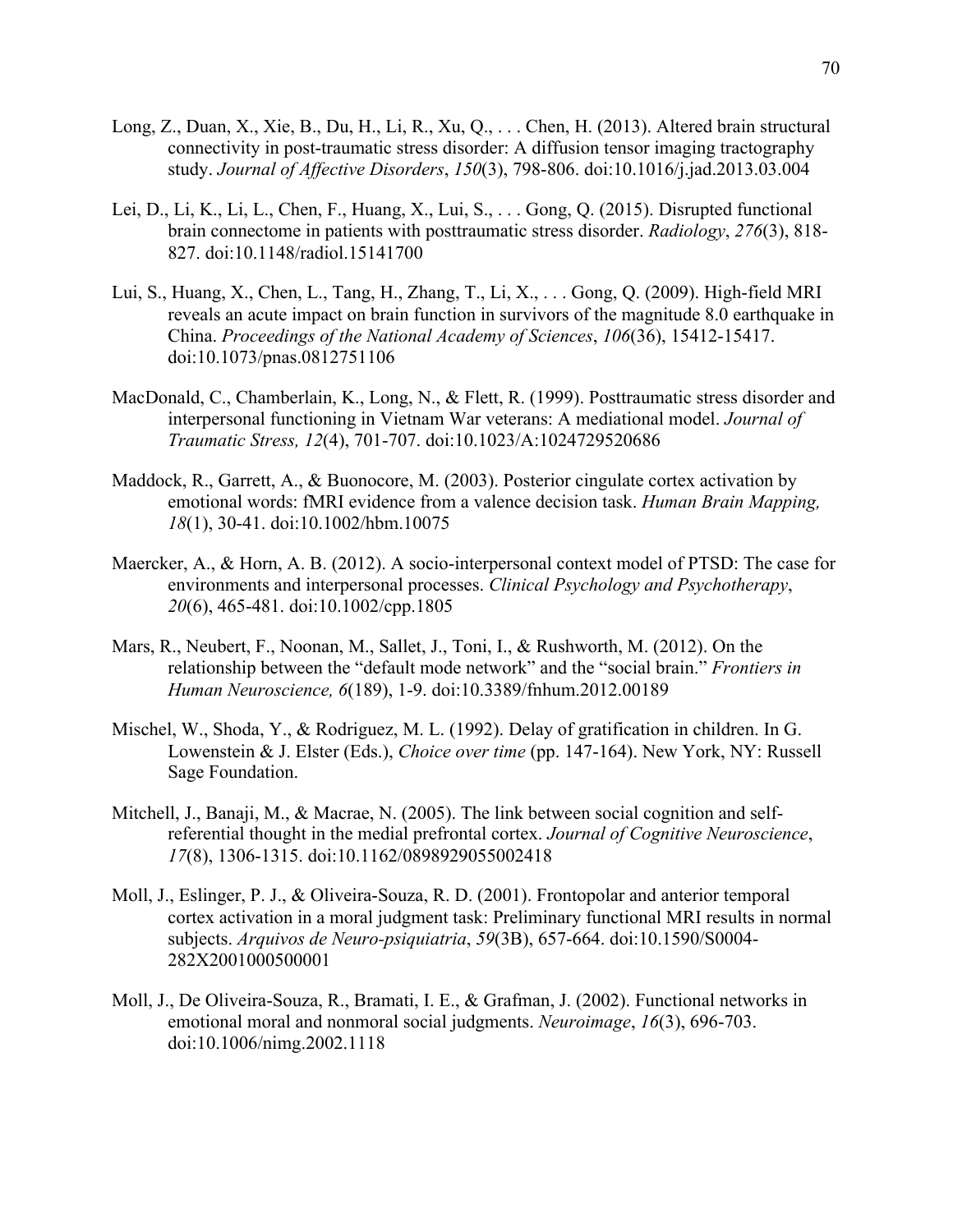- Moll, J., De Oliveira-Souza, R., Eslinger, P. J., Bramati, I. E., Mourão-Miranda, J., Andreiuolo, P. A., & Pessoa, L. (2002). The neural correlates of moral sensitivity: A functional magnetic resonance imaging investigation of basic and moral emotions. *The Journal of Neuroscience*, *22*(7), 2730-2736. Retrieved from http://www.jneurosci.org
- Moradi, A. R., Herlihy, J., Yasseri, G., Shahraray, M., Turner, S., & Dalgleish, T. (2008). Specificity of episodic and semantic aspects of autobiographical memory in relation to symptoms of posttraumatic stress disorder (PTSD). *Acta Psychologica*, *127*(3), 645-653. doi:10.1016/j.actpsy.2007.11.001
- National Institute of Mental Health. (n.d.). *Post-traumatic stress disorder among adults*. Retrieved from http://www.nimh.nih.gov/statistics/1AD\_PTSD\_ADULT.shtml
- Nazarov, A., Frewen, P., Parlar, M., Oremus, C., Macqueen, G., McKinnon, M., & Lanius, R. (2014). Theory of mind performance in women with posttraumatic stress disorder related to childhood abuse. *Acta Psychiatrica Scandinavica*, *129*(3), 193-201. doi:10.1111/acps.12142
- Nietlisbach, G., & Maercker, A. (2009). Social cognition and interpersonal impairments in trauma survivors with PTSD. *Journal of Aggression, Maltreatment and Trauma, 18*(4)*,* 382-402. doi:10.1080/10926770902881489
- Northoff, G., & Bermpohl, F. (2004). Cortical midline structures and the self. *Trends in Cognitive Sciences, 8*(3), 102-107. doi:10.1016/j.tics.2004.01.004
- Østby, Y., Walhovd, K. B., Tamnes, C. K., Grydeland, H., Westlye, L. T., & Fjell, A. M. (2012). Mental time travel and default-mode network functional connectivity in the developing brain. *Proceedings of the National Academy of Sciences*, *109*(42), 16800-16804. doi:10.1073/pnas.1210627109
- Patel, R., Spreng, N., Shin, L., & Girard, T. (2012). Neurocircuitry models of posttraumatic stress disorder and beyond: A meta-analysis of functional neuroimaging studies. *Neuroscience and Biobehavioral Reviews, 36*(9)*,* 2130-2142. doi:10.1016/j.neubiorev.2012.06.003
- Prehn, K., Wartenburger, I., Mériau, K., Scheibe, C., Goodenough, O. R., Villringer, A., ... Heekeren, H. R. (2008). Individual differences in moral judgment competence influence neural correlates of socio-normative judgments. *Social Cognitive and Affective Neuroscience*, *3*(1), 33-46. doi:10.1093/scan/nsm037
- Qin, L., Wang, Z., Sun, Y. W., Wan, J. Q., Su, S. S., Zhou, Y., & Xu, J. R. (2012). A preliminary study of alterations in default network connectivity in post-traumatic stress disorder patients following recent trauma. *Brain Research*, *1484*, 50-56. doi:10.1016/j.brainres.2012.09.029
- Raichle, M. E. (2010). The brain's dark energy. *Scientific American*, *302*(3), 44-49. doi:10.1038/scientificamerican0310-44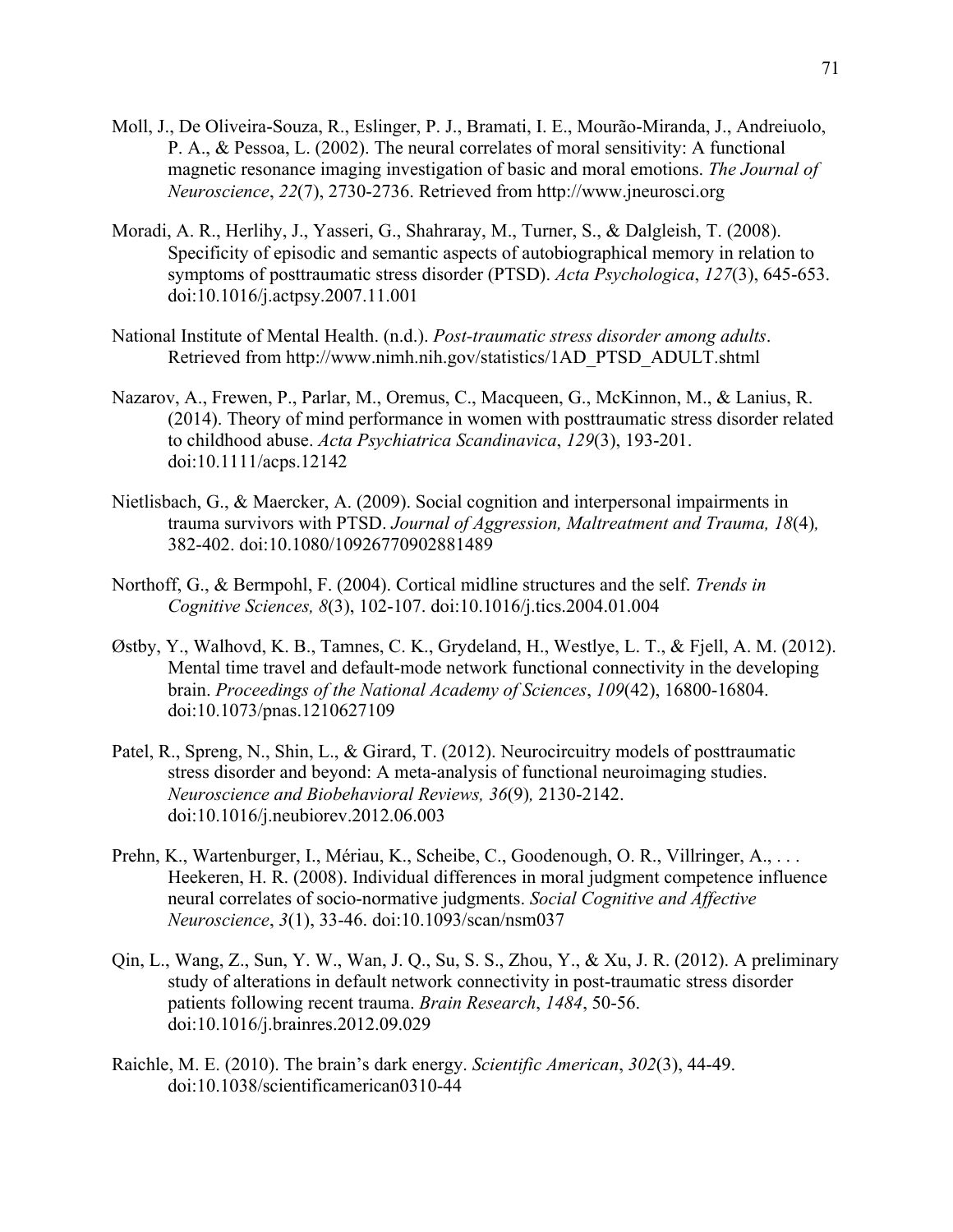- Raichle, M. E., MacLeod, A. M., Snyder, A. Z., Powers, W. J., Gusnard, D. A., & Shulman, G. L. (2001). A default mode of brain function. *Proceedings of the National Academy of Sciences*, *98*(2), 676-682. doi:10.1073/pnas.98.2.676
- Ramachandran, V. S. (2009, November). *The neurons that shaped civilization* [Video file]. Retrieved from http://www.ted.com/talks /vs ramachandran the neurons that shaped civilization
- Ray, S., & Vanstone, M. (2009). The impact of PTSD on veterans' family relationships: An interpretative phenomenological inquiry. *International Journal of Nursing Studies, 46* 838-847. doi:10.1016/j.ijnurstu.2009.01.002
- Reniers, R. L., Corcoran, R., Völlm, B. A., Mashru, A., Howard, R., & Liddle, P. F. (2012). Moral decision-making, ToM, empathy and the default mode network. *Biological Psychology*, *90*(3), 202-210. doi:10.1016/j.biopsycho.2012.03.009
- Riggs, D. S., Byrne, C. A., Weathers, F. W., & Litz, B. T. (1998). The quality of the intimate relationships of male Vietnam veterans: Problems associated with posttraumatic stress disorder. *Journal of Traumatic Stress, 11,* 87-101. doi:10.1023/A:1024409200155
- Rochat, P. (2003). First levels of self-awareness as they unfold early in life. *Consciousness and Cognition, 12*(4), 717-731. doi:10.1016/S1053-8100(03)00081-3
- Rogers, P., & Lowrie, E. (2016). Varieties of childhood maltreatment as predictors of adult paranormality and New Age Orientation. *Personality and Individual Differences, 92,* 37- 45. doi:10.1016/j.paid.2015.12.019
- Rubia, K., Halari, R., Christakou, A., & Taylor, E. (2009). Impulsiveness as a timing disturbance: Neurocognitive abnormalities in attention-deficit hyperactivity disorder during temporal processes and normalization with methylphenidate. *Philosophical Transactions of the Royal Society B: Biological Sciences*, *364*(1525), 1919-1931. doi:10.1098/rstb.2009.0014
- Saxe, R. (2006). Why and how to study theory of mind with fMRI. *Brain Research, 1079*(1), 57- 65. doi:10.1016/j.brainres.2006.01.001
- Schilbach, L., Eickhoff, S. B., Rotarska-Jagiela, A., Fink, G. R., & Vogeley, K. (2008). Minds at rest? Social cognition as the default mode of cognizing and its putative relationship to the "default system" of the brain. *Consciousness and Cognition*, *17*(2), 457-467. doi:10.1016/j.concog.2008.03.013
- Self. (n.d.). In *Oxford Dictionary Online*. Retrieved from http://www.merriamwebster.com/dictionary/self
- Shang, J., Lui, S., Meng, Y., Zhu, H., Qiu, C., Gong, Q., . . . Zhang, W. (2014). Alterations in low-level perceptual networks related to clinical severity in PTSD after an earthquake: A resting-state fMRI study. *PLOS ONE*, *9*(5), e96834. doi:10.1371/journal.pone.0096834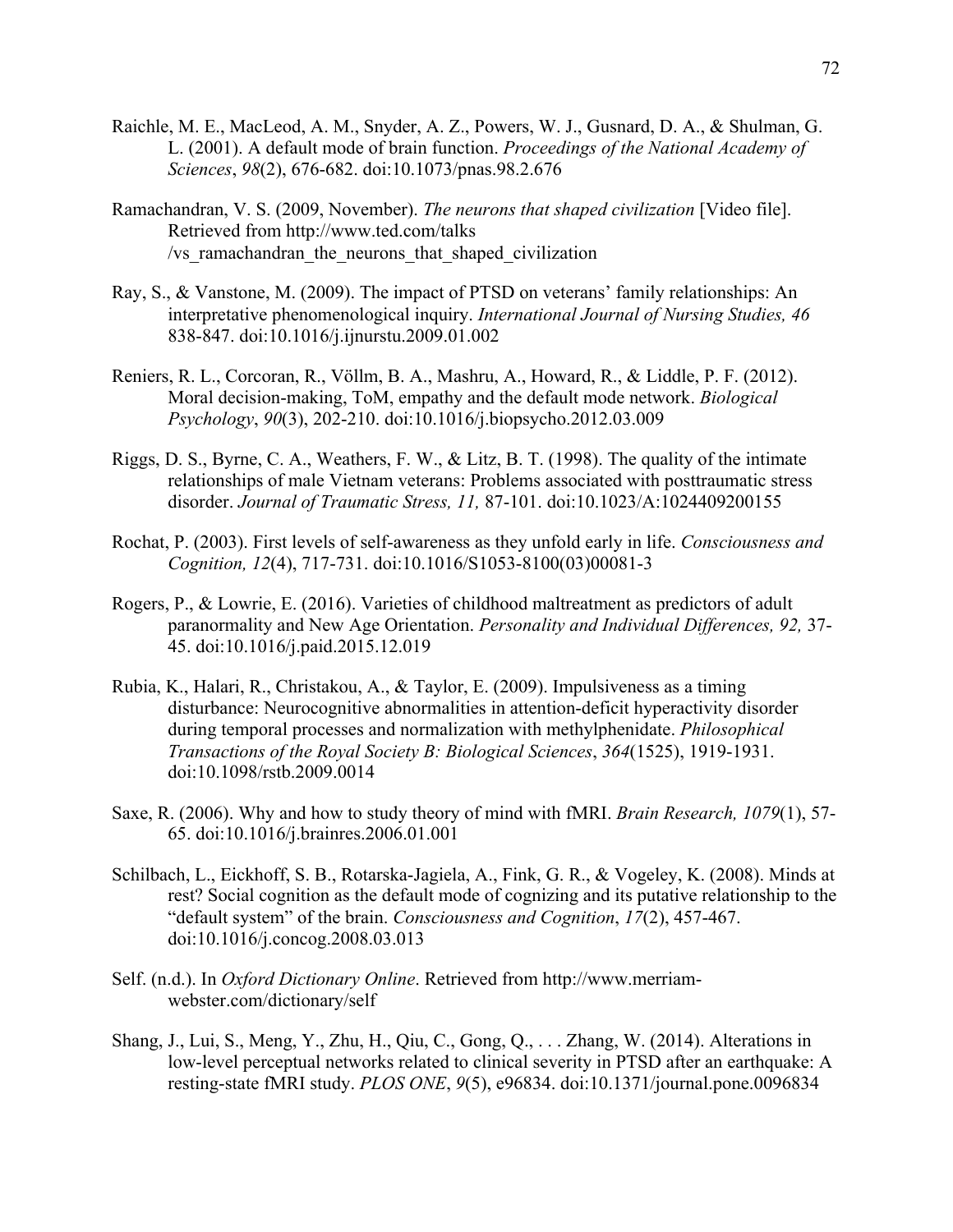Siegler, R. S. (1998). *Children's thinking* (3rd ed.). Upper Saddle River, NJ: Prentice Hall.

- Singer, T., & Lamm, C. (2009). The social neuroscience of empathy. *Annals of the New York Academy of Sciences*, *1156*(1), 81-96. doi:10.1111/j.1749-6632.2009.04418.x
- Smallwood, J., & Schooler, J. W. (2015). The science of mind wandering: Empirically navigating the stream of consciousness. *Annual Review of Psychology*, *66*, 487-518. doi:10.1146/annurev-psych-010814-015331
- Sonuga-Barke, E. J. S., & Castellanos, F. X. (2007). Spontaneous attentional fluctuations in impaired states and pathological conditions: A neurobiological hypothesis*. Neuroscience and Biobehavioral Reviews, 31*(7)*,* 977-986. doi:10.1016/j.neubiorev.2007.02.005
- Spreng, R. N., & Grady, C. L. (2010). Patterns of brain activity supporting autobiographical memory, prospection, and theory of mind, and their relationship to the default mode network. *Journal of Cognitive Neuroscience*, *22*(6), 1112-1123. doi:10.1162/jocn.2009.21282
- Spreng, R. N., Mar, R. A., & Kim, A. S. (2009). The common neural basis of autobiographical memory, prospection, navigation, theory of mind, and the default mode: A quantitative meta-analysis. *Journal of Cognitive Neuroscience*, *21*(3), 489-510. doi:10.1162 /jocn.2008.21029
- Sripada, R. K., King, A. P., Welsh, R. C., Garfinkel, S. N., Wang, X., Sripada, C. S., & Liberzon, I. (2012). Neural dysregulation in posttraumatic stress disorder: Evidence for disrupted equilibrium between salience and default mode brain networks. *Psychosomatic Medicine*, *74*(9), 904-911. doi:10.1097/PSY.0b013e318273bf33
- Sridharan, D., Levitin, D. J., & Menon, V. (2008). A critical role for the right fronto-insular cortex in switching between central-executive and default-mode networks. *Proceedings of the National Academy of Sciences*, *105*(34), 12569-12574. doi:10.1073/pnas.0800005105
- Staddon, J. E. R. (2005). Interval timing: Memory, not a clock. *Trends in Cognitive Sciences*, *9*(7), 312-314. doi:10.1016/j.tics.2005.05.013
- Stevens, D., Wilcox, H. C., MacKinnon, D. F., Mondimore, F. M., Schweizer, B., Jancic, D., . . . Potash, J. B. (2013). Posttraumatic stress disorder increases risk for suicide attempt in adults with recurrent major depression. *Depression and Anxiety*, *30*(10), 940-946. doi:10.1002/da.22160
- Stinson, J. D., Becker, J. V., & Sales, B. D. (2008). Self-regulation and the etiology of sexual deviance: Evaluating causal theory. *Violence and Victims, 23*(1), 35-51. doi:10.1891/0886-6708.23.1.35
- Sue, D. W., & Sue, D. (2008). *Counseling the culturally diverse: Theory and practice* (5th ed.). Hoboken, NJ: John Wiley & Sons.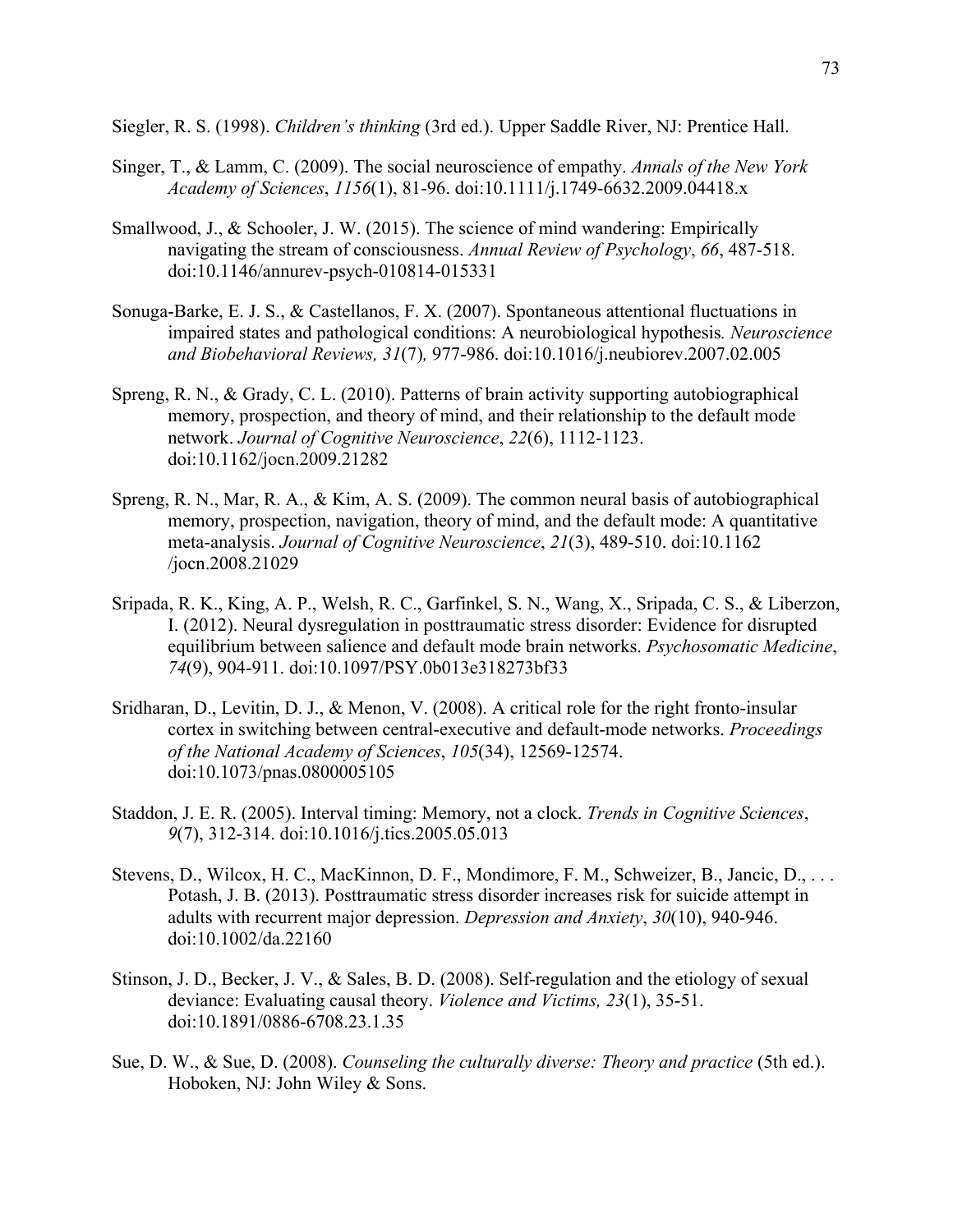- Suo, X., Lei, D., Li, K., Chen, F., Li, F., Li, L., . . . Gong, Q. (2015). Disrupted brain network topology in pediatric posttraumatic stress disorder: A resting‐state fMRI study. *Human Brain Mapping*, *36*(9), 3677-3686. doi:10.1002/hbm.22871
- Supekar, K., Uddin, L. Q., Prater, K., Amin, H., Greicius, M. D., & Menon, V. (2010). Development of functional and structural connectivity within the default mode network in young children. *Neuroimage*, *52*(1), 290-301. doi:10.1016/j.neuroimage.2010.04.009
- Taylor, V. A., Daneault, V., Grant, J., Scavone, G., Breton, E., Roffe-Vidal, S., . . . Beauregard, M. (2012). Impact of meditation training on the default mode network during a restful state. *Social, Cognitive and Affective Neuroscience, 8*(1), 4-14. doi:10.1093/scan/nsr087
- Thomas, S. P., Phillips, K., Carlson, K., Shieh, E., Kirkwood, E., Cabage, L., & Worley, J. (2013). Childhood experiences of perpetrators of child sexual abuse. *Perspectives in Psychiatric Care*, *49*(3), 187-201. doi:10.1111/j.1744-6163.2012.00349
- Thomason, M. E., Chang, C. E., Glover, G. H., Gabrieli, J. D. E., Greicius, M. D., & Gotlib, I. H. (2008). Default-mode function and task-induced deactivation have overlapping brain substrates in children. *NeuroImage, 41*(4), 493-503. doi:10.1016/j.neuroimage.2008.03.029
- Tursich, M., Ros, T., Frewen, P. A., Kluetsch, R. C., Calhoun, V. D., & Lanius, R. A. (2015). Distinct intrinsic network connectivity patterns of post-traumatic stress disorder symptom clusters. *Acta Psychiatrica Scandinavica*, *132*(1), 29-38. doi:10.1111/acps.12387
- Vasterling, J., & Brailey, K. (2005). Neuropsychological findings in adults with PTSD. In J. Vasterling & C. Brewing (Eds.), *Neuropsychology of PTSD* (pp. 178-207). New York, NY: Guilford.
- Wackermann, J., & Ehm, W. (2006). The dual klepsydra model of internal time representation and time reproduction. *Journal of Theoretical Biology*, *239*(4), 482-493. doi:10.1016/j.jtbi.2005.08.024
- Wagner, D., Haxby, J., & Heatherton, T. (2012). The representation of self and person knowledge in the medial prefrontal cortex. *Advanced Review, 3*(4)*,* 451-470. doi:10.1002/wcs.1183
- Wilcox, S. (2010). Social relationships and PTSD symptomatology in combat veterans. *Psychological Trauma: Theory, Research, Practice, and Policy*, *2*(3), 175-182. doi:10.1037/a0019062
- Wittman, M., Leland, D. S., Churan, J., & Paulus, M. P. (2007). Impaired time perception and motor timing in stimulant-dependent subjects. *Drug and Alcohol Dependence*, *90*(2), 183-192. doi:10.1016/j.drugalcdep.2007.03.005
- Wittman, M., Simmons, A., Flagan T., Lane, S., Wackerman, J., & Paulus, M. (2011). Neural substrates of time perception and impulsivity. *Brain Research, 1406*, 43-58. doi:10.1016/j.brainres.2011.06.048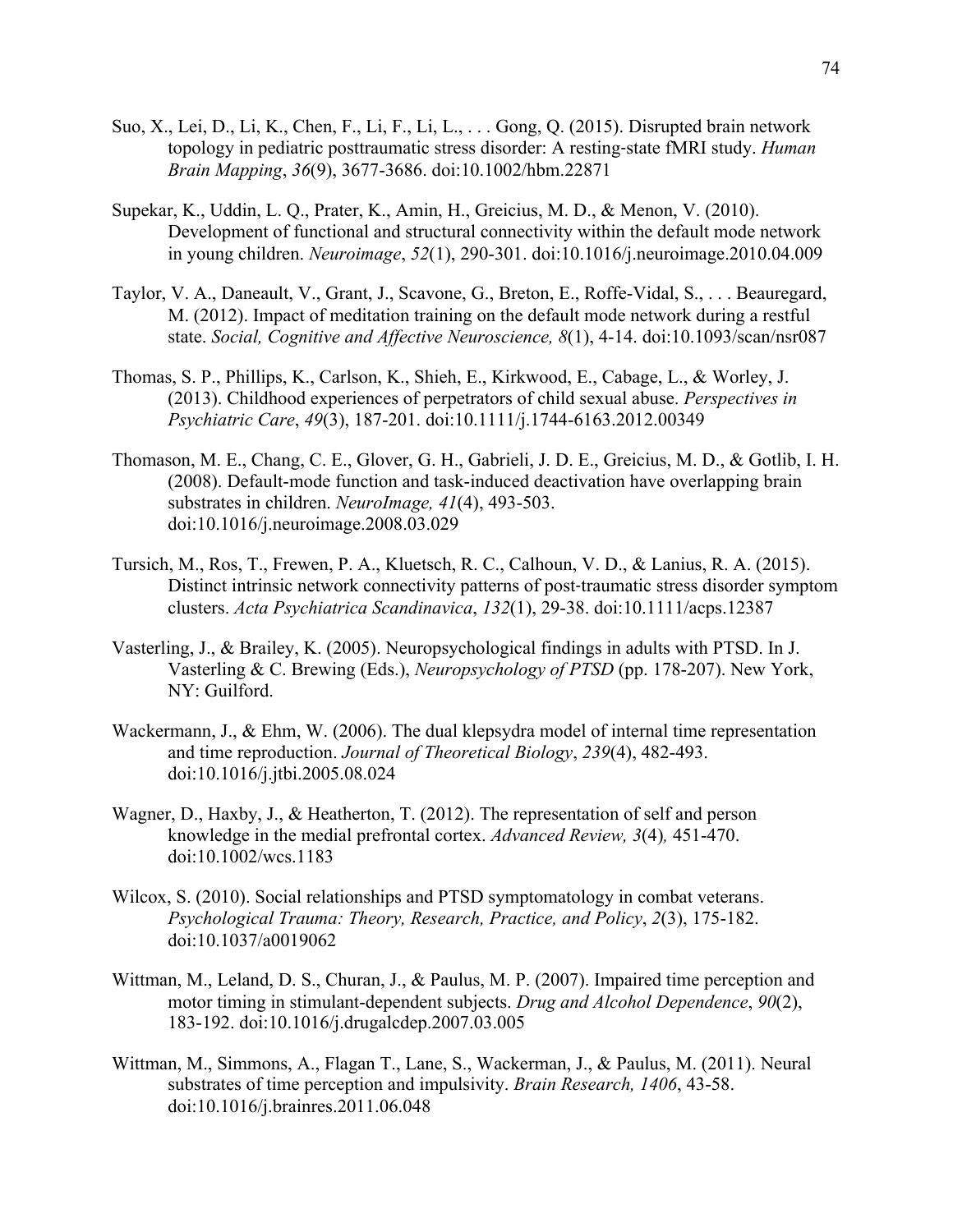- World Health Organization. (2004). Prevalence, severity, and unmet need for treatment of mental disorders in the World Health Organization World Mental Health Surveys. *Journal of American Medical Association, 291*(21), 2581-2590. doi:10.1001/jama.291.21.2581
- Yan, X., Brown, A. D., Lazar, M., Cressman, V. L., Henn-Haase, C., Neylan, T. C., . . . Marmar, C. R. (2013). Spontaneous brain activity in combat related PTSD. *Neuroscience Letters*, *547*, 1-5. doi:10.1016/j.neulet.2013.04.032
- Yin, Y., Jin, C., Hu, X., Duan, L., Li, Z., Song, M., . . . Li, L. (2011). Altered resting-state functional connectivity of thalamus in earthquake-induced posttraumatic stress disorder: A functional magnetic resonance imaging study. *Brain Research*, *1411*, 98-107. doi:10.1016/j.brainres.2011.07.016
- Zhang, Y., Liu, F., Chen, H., Li, M., Duan, X., Xie, B., & Chen, H. (2015). Intranetwork and internetwork functional connectivity alterations in post-traumatic stress disorder. *Journal of Affective Disorders*, *187*, 114-121. doi:10.1016/j.jad.2015.08.043
- Zhang, J., Tan, Q., Yin, H., Zhang, X., Huan, Y., Tang, L., . . . Li, L. (2011). Decreased gray matter volume in the left hippocampus and bilateral calcarine cortex in coal mine flood disaster survivors with recent onset PTSD. *Psychiatry Research: Neuroimaging*, *192*(2), 84-90. doi:10.1016/j.pscychresns.2010.09.001
- Zhou, Y., Wang, Z., Wan, J. Q., Sun, Y. W., Su, S. S., Ding, W. N., & Xu, J. R. (2012). Early altered resting-state functional connectivity predicts the severity of post-traumatic stress disorder symptoms in acutely traumatized subjects. *PLOS ONE, 7*(10), e46833. doi:10.1371/journal.pone.0046833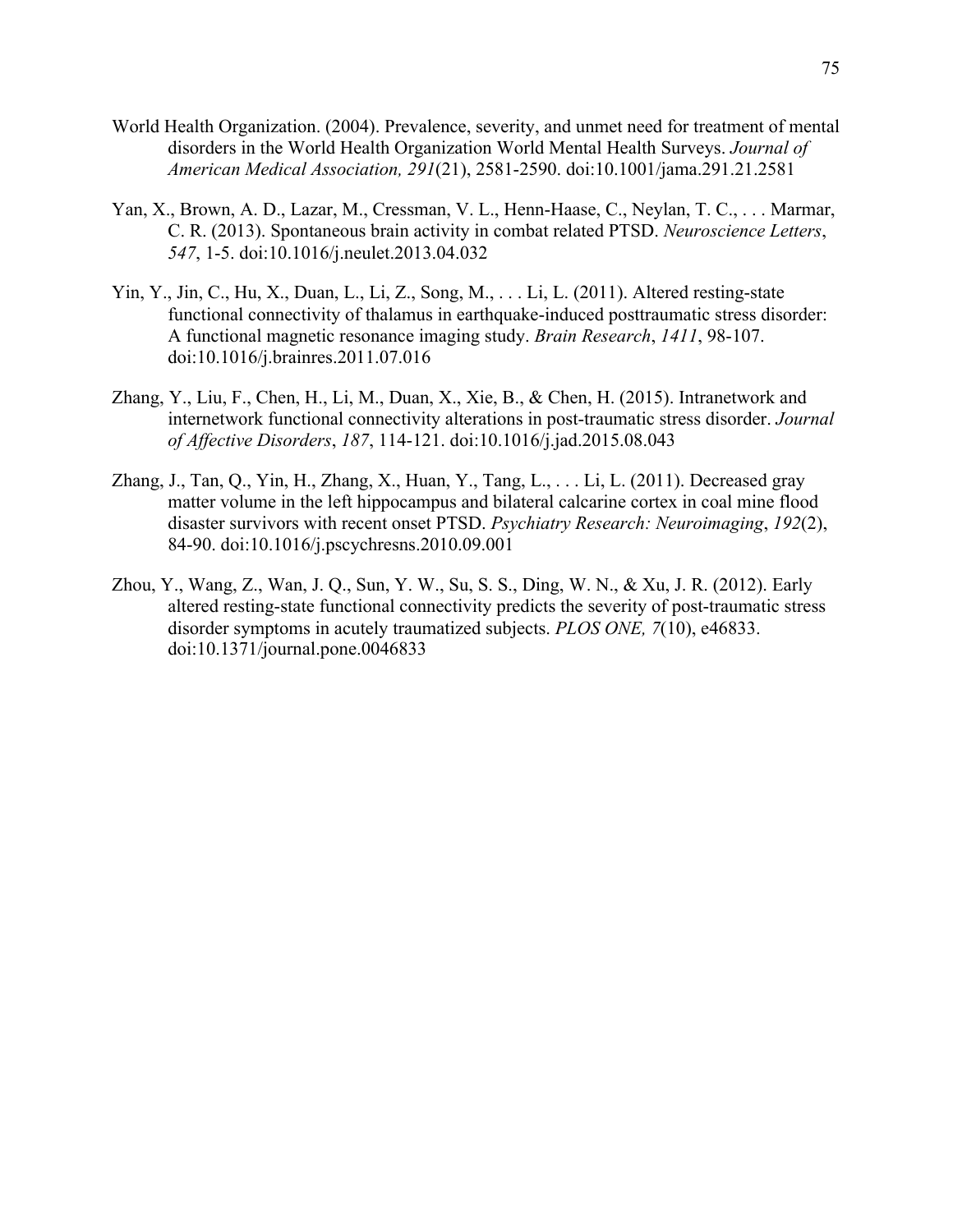## APPENDIX A

IRB Review Letter